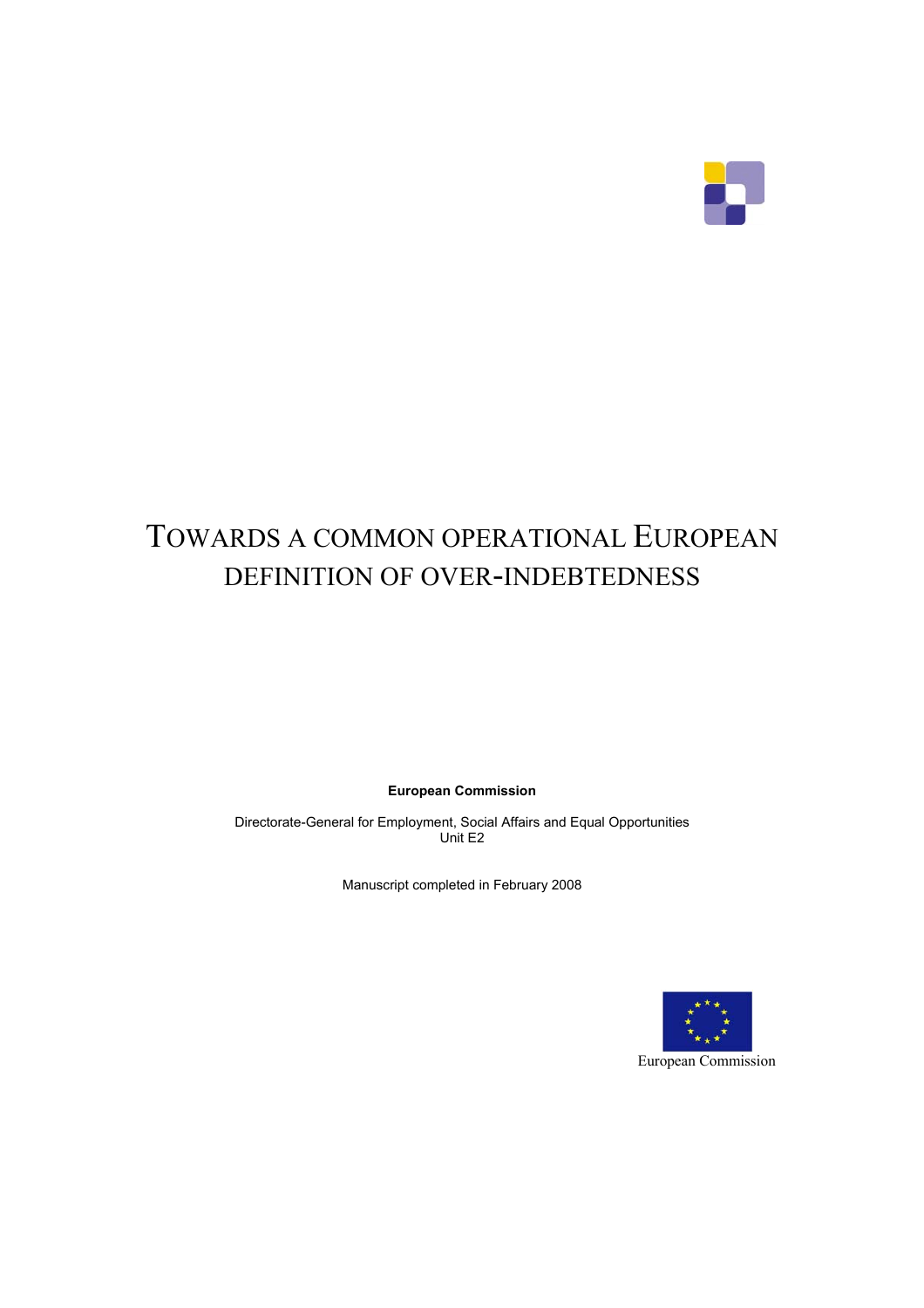This report was financed by and prepared for the use of the European Commission, Directorate-General for Employment, Social Affairs and Equal Opportunities. It does not necessarily represent the Commission's official position.

http://Ec.europa.eu/employment\_social/spsi

**Contractor:** OEE Etudes

#### **www.oee.fr**

**Experts: Didier DAVYDOFF, Grégoire NAACKE and Elodie DESSART** OBSERVATOIRE DE L'EPARGNE EUROPEENE (PARIS, FRANCE)

**Nicola JENTZSCH, Filipa FIGUEIRA, Marc ROTHEMUND and Wolf MUELLER** CENTRE FOR EUROPEAN POLICY STUDIES (BRUSSELS, BELGIUM)

#### **Elaine KEMPSON, Adele ATKINSON and Andrea FINNEY**

UNIVERSITY OF BRISTOL, PERSONAL FINANCE RESEARCH CENTRE (BRISTOL, UNITED KINGDOM)

If you are interested in receiving the electronic newsletter "ESmail" from the European Commission's Directorate-General for Employment, Social Affairs and Equal Opportunities, please send an e-mail to empl-esmail@ec.europa.eu — The newsletter is published on a regular basis in English, French and German.

© European Communities, 2008 Reproduction is authorised provided the source is acknowledged.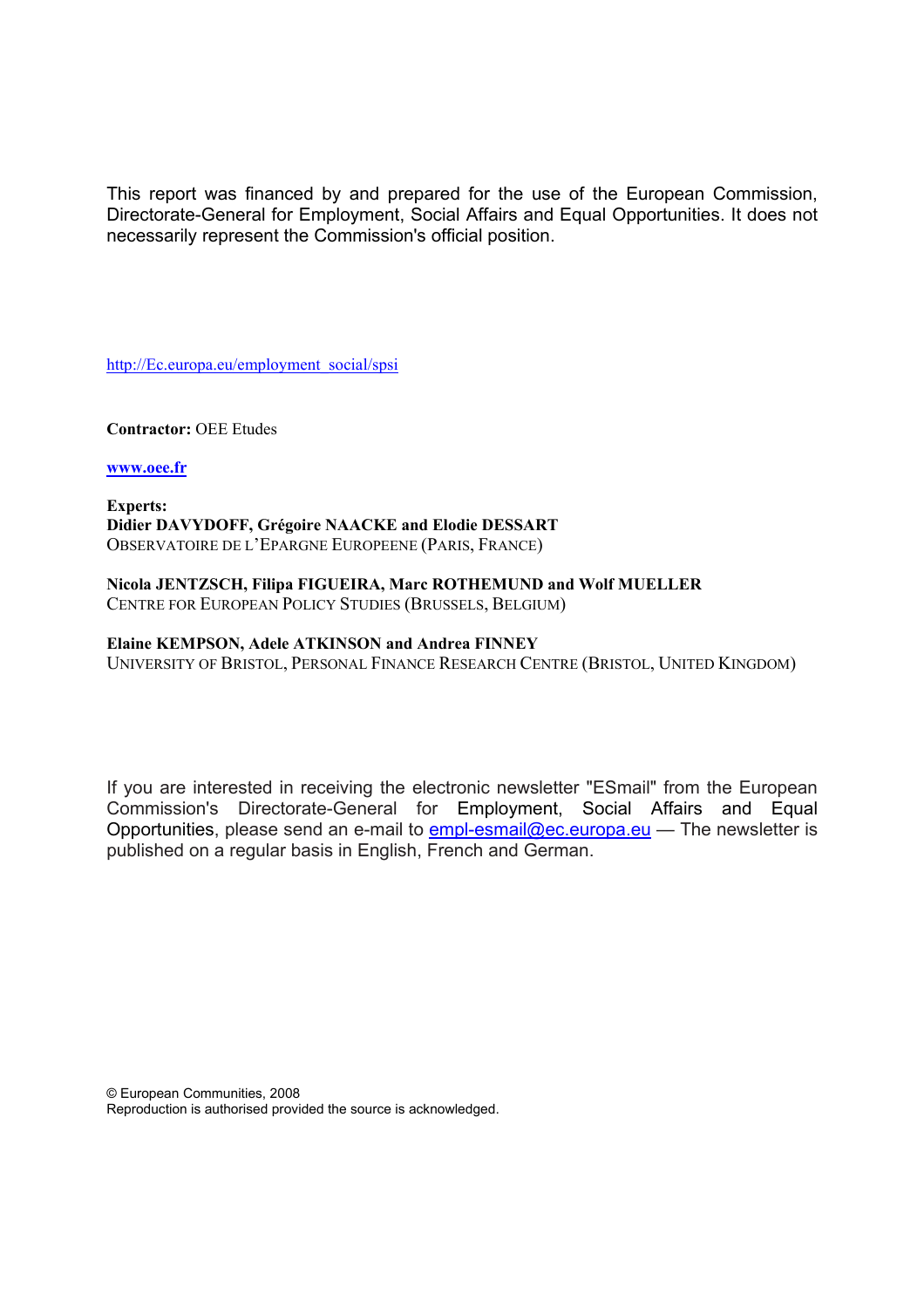#### **THE AUTHORS**

#### **OBSERVATOIRE DE L'EPARGNE EUROPEENE (PARIS, FRANCE)**

The European Savings Institute (Observatoire de l'Epargne Européenne, OEE) was created in 1999 with two goals: information and data collection on credit and savings and to encourage research that contributes to the public debate. OEE consists of financial institutions, professional associations and public institutions based in Europe. The OEE has in the past worked for the European Commission, the European Parliament and the European Central Bank. The team at the OEE included Didier Davydoff, Elodie Dessart and Grégoire Naacke. The OEE was the project leader and was in charge of the database and the handbook attached to the present report.

#### **CENTRE FOR EUROPEAN POLICY STUDIES (BRUSSELS, BELGIUM)**

The CEPS is a leading Policy Studies institution in Europe. It is situated in the nexus between academia, business and the public sector. It performs independent analysis of European policy matters and has a proven track record in conducting studies for the European Union. CEPS has two subsidiaries, the European Capital Markets Institute (ECMI) and the European Credit Research Institute (ECRI). In the past, CEPS has provided research to several international and national governmental institutions such as European Commission and World Bank. The research team at CEPS included Dr. Nicola Jentzsch, Filipa Figueira, Marc Rothemund and Wolf Mueller. CEPS wrote the third chapter entitled: "Definition and measurement of over-indebtedness".

#### **UNIVERSITY OF BRISTOL**

#### **PERSONAL FINANCE RESEARCH CENTRE (BRISTOL, UNITED KINGDOM)**

The Personal Finance Research Centre (PFRC) was established in 1998 by Professor Elaine Kempson, following re-location of the research programme from the independent Policy Studies Institute. Based within the University of Bristol, PFRC has gained a national and international reputation for high-quality policy-focused research encompassing all areas of personal finance. It is well-known in the UK for its work on over-indebtedness, beginning with the first study of credit use and financial difficulties in 1992. PFRC has considerable expertise in designing, undertaking and analyzing both large scale quantitative and in-depth qualitative research. It has conducted research for government departments, trade associations, regulatory bodies, charities and the private sector. The research team at PFRC included Professor Elaine Kempson, Adele Atkinson and Andrea Finney. PFRC wrote the second chapter entitled "Nature and causes of over-indebtedness: a review of literature" with the support of Luisa Anderloni (University of Milan) and the fourth chapter entitled: "Policy responses to over-indebtedness: A review across Europe"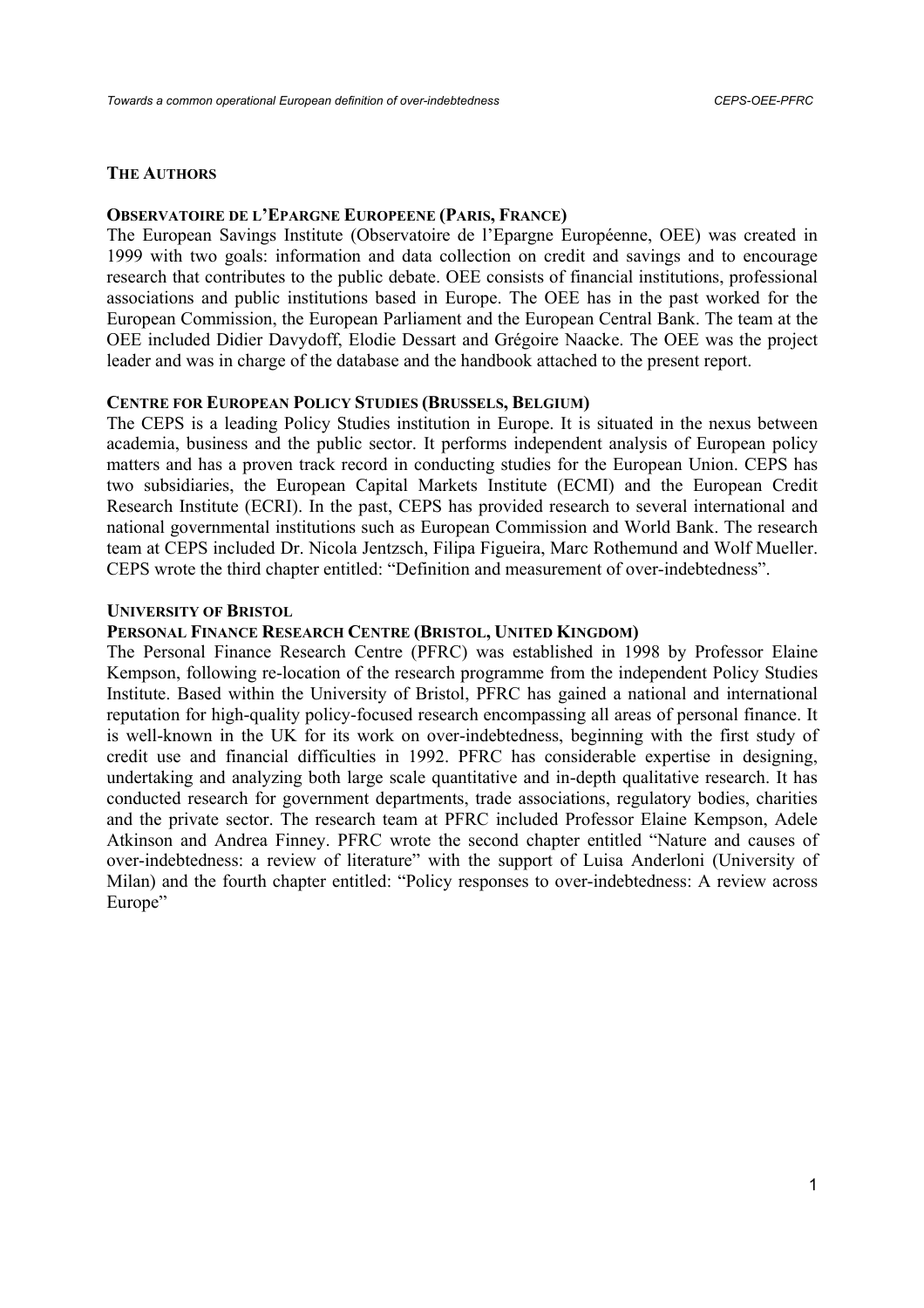This research project was conducted in close cooperation with the European Commission (Directorate-General for Employment, Social Affairs and Equal Opportunities) representatives.

It is impossible to cite all individuals who provided us with assistance across Europe. We are especially grateful to participants and speakers in the conference organised on 11 December 2007 by the European Commission in Brussels, where a preliminary version of this study was discussed. Many of their suggestions were incorporated in the final version of the present report.

The report is based upon detailed information provided to us by country experts in 19 European countries.

| Country               | Correspondent         | Organization                                     |
|-----------------------|-----------------------|--------------------------------------------------|
| Austria               | Nicola Jentzsch       | <b>CEPS/ECRI</b>                                 |
| Belgium               | Didier Noël and       | Observatoire du Crédit et de l'Endettement       |
|                       | Frédéreic Rottier     |                                                  |
| <b>Czech Republic</b> | David Smejkal         | <b>Consumer Defence Association</b>              |
| Finland               | Johanna Leskinen      | National Consumer Research Center                |
| France                | Georges Gloukoviezoff | Université Lyon 2                                |
| Germany               | Nicola Jentzsch       | <b>CEPS/ECRI</b>                                 |
| Greece                | Melina Mouzouraki     | <b>Greek Consumer Association</b>                |
| <b>Ireland</b>        | Caroline Corr         | Combat Poverty Agency                            |
| Italy                 | Luisa Anderloni       | Univerity of Milan                               |
| Lithuania             | Dalia Kaupelyte       | Vytautas Magnus University in Kaunas             |
| Luxemburg             | Didier Noël and       | Observatoire du Crédit et de l'Endettement       |
|                       | Frédéreic Rottier     |                                                  |
| <b>Netherlands</b>    | Didier Noël and       | Observatoire du Crédit et de l'Endettement       |
|                       | Frédéreic Rottier     |                                                  |
| Poland                | Dr. Błażej Lepczyński | <b>Gdańsk Institute for Market Economics</b>     |
| Portugal              | Teresa Ferreira       | The Observatory of Consumers' Indebtedness (OEC) |
| Spain                 | Luisa Anderloni       | University of Milan                              |
| Sweden                | Richard Alström       | Mid Sweden University                            |
| UK                    | Elaine Kempson        | University of Bristol                            |
| <b>Norway</b>         | Christian Poppe       | National Institute for Consumer Research         |
| <b>Bulgaria</b>       | Bogomil Nikolov       | <b>Bulgarian National Consumers Association</b>  |

#### **Country experts**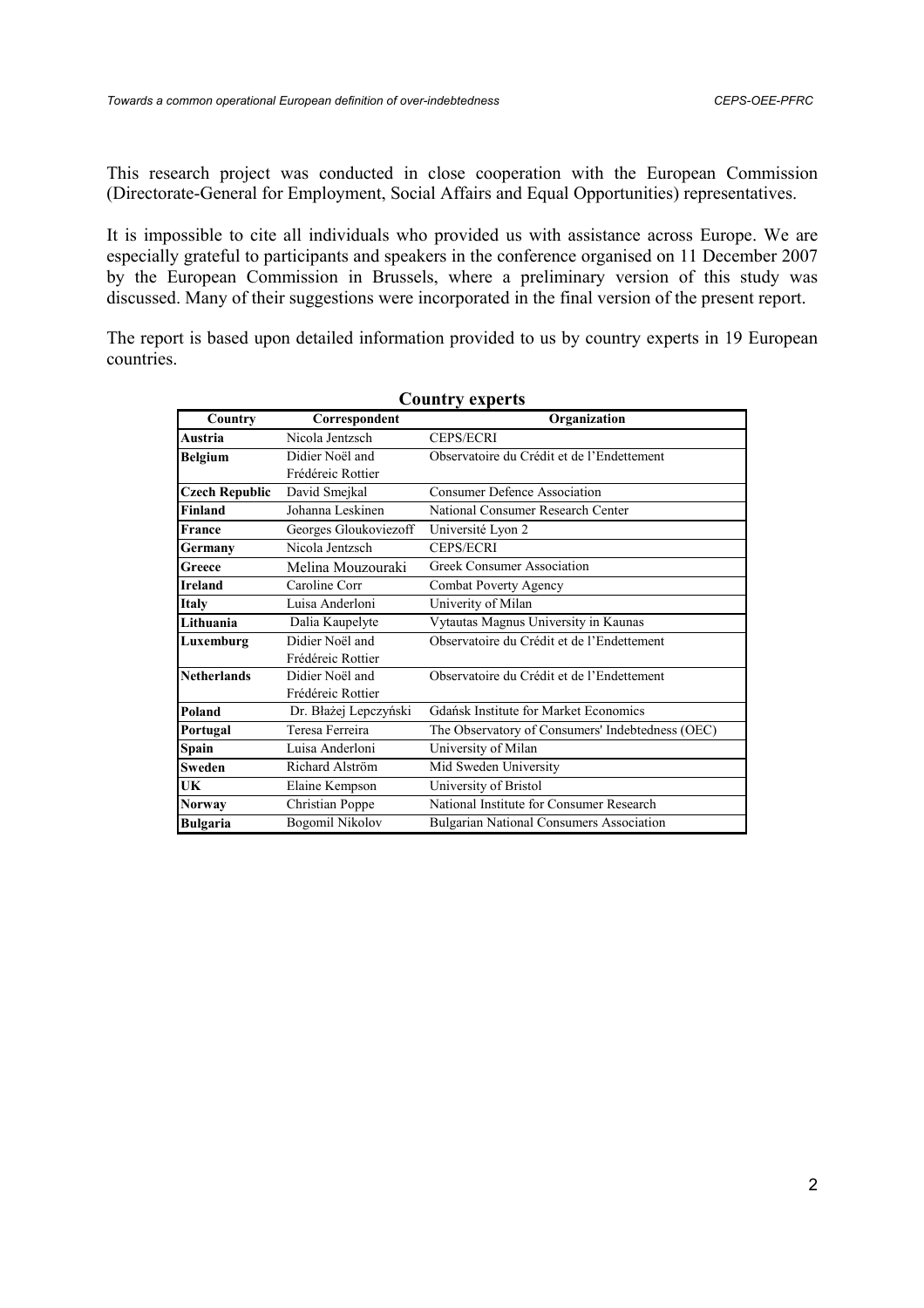## **Contents**

| $\mathbf{1}$      | Introduction                                                                                                                                                                                                                   | 5               |
|-------------------|--------------------------------------------------------------------------------------------------------------------------------------------------------------------------------------------------------------------------------|-----------------|
| $\overline{2}$    | Nature and causes of over-indebtedness: A review of the literature                                                                                                                                                             | 7               |
| 2.1               | Introduction<br><u> 1980 - Jan Barbarat, martin da basar da basar da basar da basar da basar da basar da basar da basar da basar</u>                                                                                           | 7               |
|                   |                                                                                                                                                                                                                                | 8               |
| 2.2.1             |                                                                                                                                                                                                                                | $\overline{12}$ |
| 2.2.2             | Income expansion of the contract of the contract of the contract of the contract of the contract of the contract of the contract of the contract of the contract of the contract of the contract of the contract of the contra | 16              |
| 2.2.3             | Employment status                                                                                                                                                                                                              | 17              |
| 2.2.4             | Housing tenure                                                                                                                                                                                                                 | 18              |
| 2.2.5             |                                                                                                                                                                                                                                | 19              |
| 2.3               |                                                                                                                                                                                                                                | 20              |
| 2.3.1             | Approaches to paying bills and budgeting                                                                                                                                                                                       | 20              |
| 2.3.2             |                                                                                                                                                                                                                                | 21              |
| 2.3.3             | Savings<br><u> 1989 - Johann Stein, marwolaethau a bhannaich an t-Albann an t-Albann an t-Albann an t-Albann an t-Albann an</u>                                                                                                | 21              |
| 2.3.4             |                                                                                                                                                                                                                                | 22              |
| 2.4               |                                                                                                                                                                                                                                | 22              |
| 2.4.1             |                                                                                                                                                                                                                                | 23              |
| 2.4.2             |                                                                                                                                                                                                                                | 23              |
| 2.4.3             |                                                                                                                                                                                                                                | 24              |
| 2.4.4             | Money management                                                                                                                                                                                                               | 25              |
| 2.4.5             | Over-commitment and over-spending                                                                                                                                                                                              | 26              |
| 2.4.6             | Complex causes                                                                                                                                                                                                                 | 27              |
|                   |                                                                                                                                                                                                                                | 29              |
|                   |                                                                                                                                                                                                                                |                 |
| 3                 | <b>Definitions and Measurements of Over-indebtedness</b>                                                                                                                                                                       | 33              |
| 3.1               | <b>Definitions reviewed</b>                                                                                                                                                                                                    | 33              |
| 3.1.1             | Definitions at the European level                                                                                                                                                                                              | 33              |
|                   | 3.1.2 Definitions at the national level<br><u> 1989 - Jan James James Barnett, fransk politik (d. 1989)</u>                                                                                                                    | 34              |
| 3.1.3             |                                                                                                                                                                                                                                | 37              |
| 3.2               | <b>Measurements and indicators reviewed</b>                                                                                                                                                                                    | 38              |
| 3.2.1             | Measurements and indicators available at the European level                                                                                                                                                                    | 40              |
| 3.2.2             | Measurements and indicators available at national level ________________________                                                                                                                                               | 42              |
| 3.2.3             |                                                                                                                                                                                                                                | 45              |
| 3.2.4             |                                                                                                                                                                                                                                | 46              |
| 3.3               |                                                                                                                                                                                                                                | 47              |
| 3.3.1             |                                                                                                                                                                                                                                | 47              |
| 3.3.2             | Measurement of over indebtedness in previous research                                                                                                                                                                          | 48              |
| 3.4               | Developing a common method of measurement<br><u>Letter and the common method of measurement</u>                                                                                                                                | 50              |
| 3.4.1             |                                                                                                                                                                                                                                |                 |
| 3.4.2             |                                                                                                                                                                                                                                |                 |
| 3.4.3             |                                                                                                                                                                                                                                | 56              |
| <b>References</b> |                                                                                                                                                                                                                                | 57              |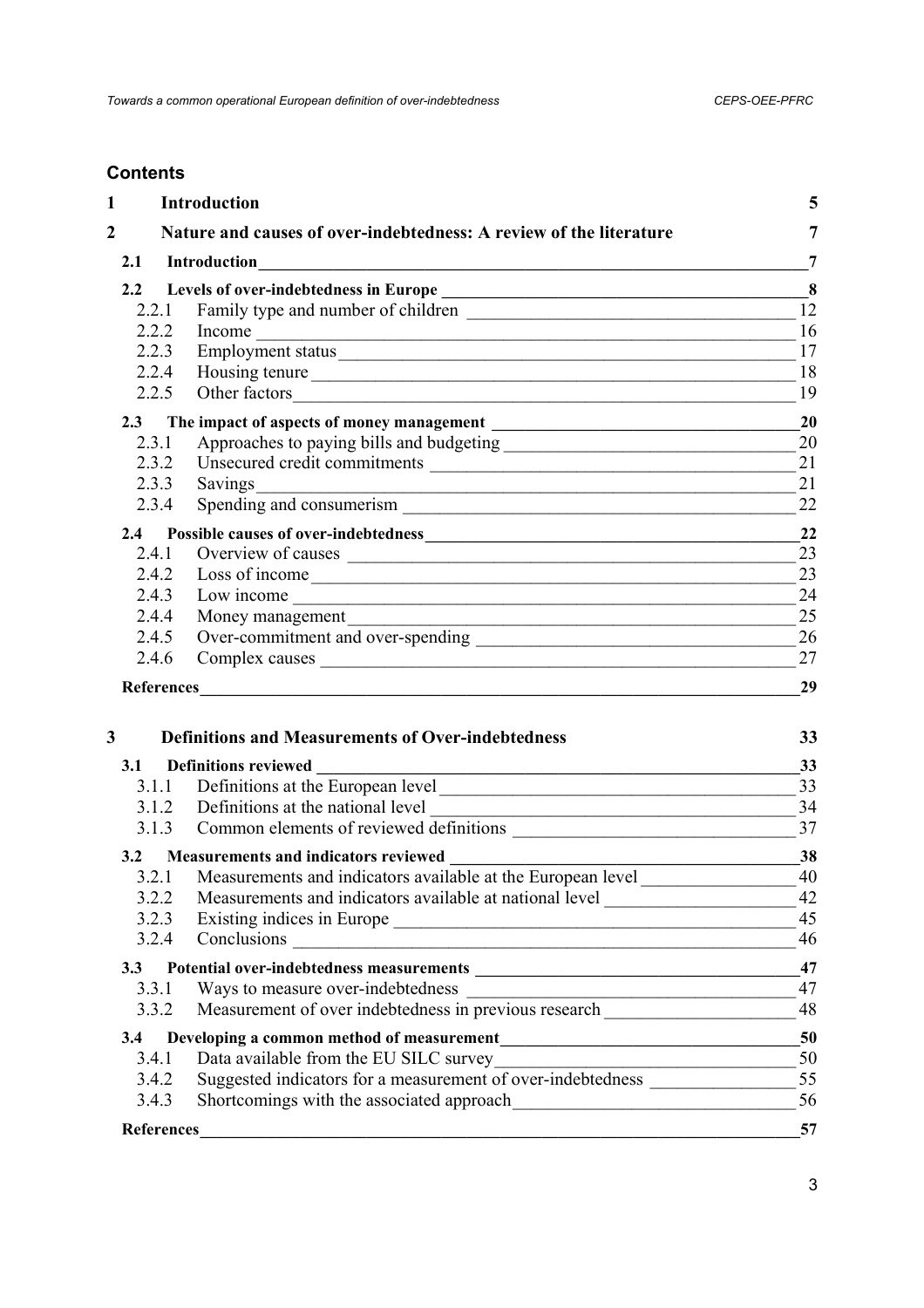| 4     | Policy responses to over-indebtedness: A review across Europe                                                                                          | 58  |
|-------|--------------------------------------------------------------------------------------------------------------------------------------------------------|-----|
| 4.1   | Introduction                                                                                                                                           | 58  |
| 4.1.1 | Linking causes and solutions<br><u> 1989 - Johann Stoff, deutscher Stoffen und der Stoffen und der Stoffen und der Stoffen und der Stoffen und der</u> | 59  |
| 4.1.2 | The building blocks of an effective approach                                                                                                           | 59  |
| 4.2   |                                                                                                                                                        | 60  |
| 4.2.1 |                                                                                                                                                        | 61  |
| 4.2.2 |                                                                                                                                                        | 63  |
| 4.3   |                                                                                                                                                        | 65  |
| 4.3.1 | Creditor initiatives                                                                                                                                   | 66  |
| 4.3.2 |                                                                                                                                                        | 67  |
| 4.3.3 | Credit reporting                                                                                                                                       | 69  |
| 4.3.4 |                                                                                                                                                        | 70  |
| 4.3.5 | Other initiatives to protect consumers from exploitative lending                                                                                       | 74  |
| 4.3.6 |                                                                                                                                                        | 75  |
| 4.4   |                                                                                                                                                        | 76  |
| 4.4.1 | Arrears avoidance                                                                                                                                      | 78  |
|       | 4.4.2 Arrears handling                                                                                                                                 | 79  |
| 4.4.3 |                                                                                                                                                        | 82  |
|       |                                                                                                                                                        | 83  |
| 4.5.1 |                                                                                                                                                        | 86  |
| 4.5.2 |                                                                                                                                                        | 86  |
| 4.6   |                                                                                                                                                        | 87  |
| 4.6.1 | Judicial debt settlement procedures                                                                                                                    | 88  |
| 4.6.2 |                                                                                                                                                        | 94  |
| 4.7   |                                                                                                                                                        | 96  |
|       |                                                                                                                                                        | 98  |
|       | Appendix A: Tables                                                                                                                                     | 102 |
|       |                                                                                                                                                        | 109 |
|       |                                                                                                                                                        | 112 |
|       | Appendix D: Information base in individual countries __________________________________113                                                             |     |
|       | Appendix E: detailed list of information in individual countries 114                                                                                   |     |
|       | Appendix F: Recommendation CM/Rec (2007) 8 of the Committee of Ministers to member states                                                              |     |
|       | on legal solutions to debt problems                                                                                                                    | 129 |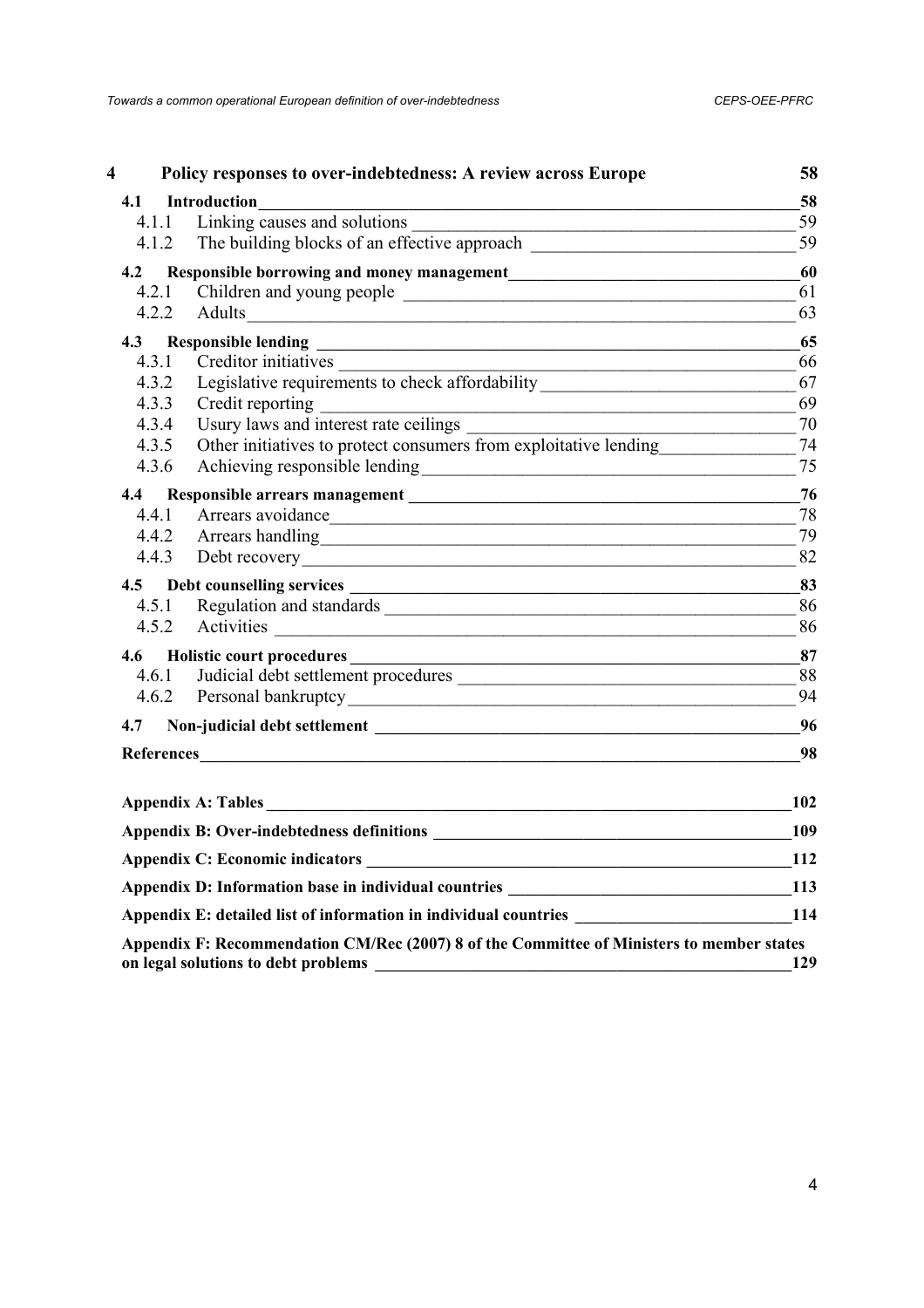## **1 Introduction**

With the expansion of access to credit and the provision of new products in financial services, over-indebtedness of consumers is increasingly moving into the focus of the European public. Yet, so far there has not been one standard definition which is accepted throughout the European Union. This is one of the reasons why there are no comparable statistics that are informative about the current state, extent and past development of over-indebtedness in the individual EU Member States. Such lack hampers the evaluation of policy measures and undermines any wellfounded discussion about the effectiveness of prevention measures.

In economics, the situation of over-commitment (this term is used synonymously with 'overindebtedness') can be described as a temporary or permanent disequilibrium in the budget of a household resulting from expected or unexpected expenditure increases or from the household's income decreases. Over-commitment can arise from sudden shocks to expenditure or income flows or it might cumulate over time. It is important to note that this situation can arise for any household in any income bracket, but some might be more at risk than others. In addition, on the social and psychological level, over-indebtedness can have severe consequences for the affected individuals.

In the broader social context over-commitment on financial and other types of recurring obligations plays an increasingly important role. It is often a *consequence* of social exclusion, but equally it can be a direct *cause* of exclusion. It can lead to exclusion not only from financial services, but also from other spheres of economic life such as telecommunication, housing or even employment as well as cultural and social life.

Over-indebtedness of consumers has a European dimension. This is the reason why the European Commission started several initiatives to tackle the problem. First, the European Union is working towards a harmonised market for financial services – it is intended that in such a harmonized market, financial service providers compete internationally and consumers can chose a wide variety of products from different service providers in different countries. Creditors, on the other hand, will have to get a *complete picture of the indebtedness situation* of a borrower to be able to adequately estimate the risk inherent in lending to this consumer, thus credit reporting systems will play an important role for integrated credit markets.

In the past, there have been a number on initiatives at the European level to combat exclusion and over-indebtedness. We will not record them individually. One of the most recent actions, however, is that the European Parliament and the Council initiated a program to combat social exclusion which stretched over the period of 2002-2006 and had several targets, among them to improve the understanding of social exclusion with the help of comparable indicators.

The project "Towards a common operational European definition of over-indebtedness" had three interrelated objectives:

The first is to lay the foundation of a common definition of over-indebtedness that can be implemented on a European-wide scale. This European definition should facilitate the comparison of statistics across countries. In addition, it will enable the empirical analysis of policy measures and their effectiveness. The background to the creation of such a definition was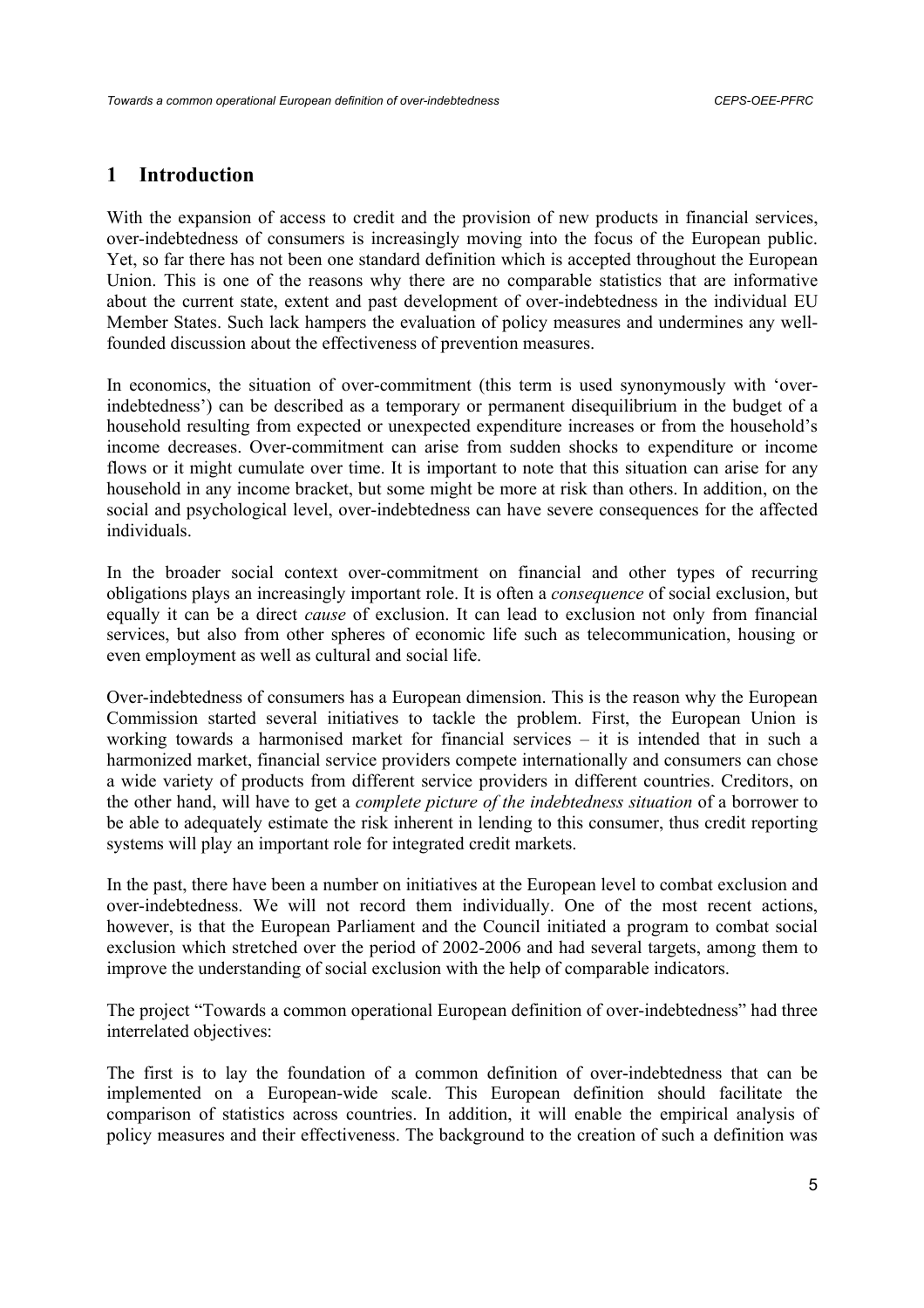the intensive review of the existing literature on the nature and causes of over-indebtedness. Furthermore, the answers to the questionnaires sent to national experts in 19 European countries enabled to find out what definitions might be considered as relevant and operational. For that purpose, statistical data corresponding to each indicator was collected in the countries covered and included in a database including available statistics on over-indebtedness and metadata relating to each type of data.

The second overall objective of the project is to produce an overview of the political, administrative and legal approaches to over-indebtedness in Europe drawn from the different social models that are applied in the 19 countries covered.

The third objective is to provide policy makers in European Member States with a handbook summarizing operational factors for an efficient policy to tackle over-indebtedness. The handbook also aims to help national authorities in gathering relevant data for measuring the effects of policies in that area. Linked to the handbook, a directory of institutions which play a role in each country as data providers or policy makers has been completed.

The remainder of this report is structured as follows: The second chapter focuses on the nature and causes of over-indebtedness. The third chapter is an overview of definitions and measurement of over-indebtedness. The fourth chapter reviews policies tackling with overindebtedness.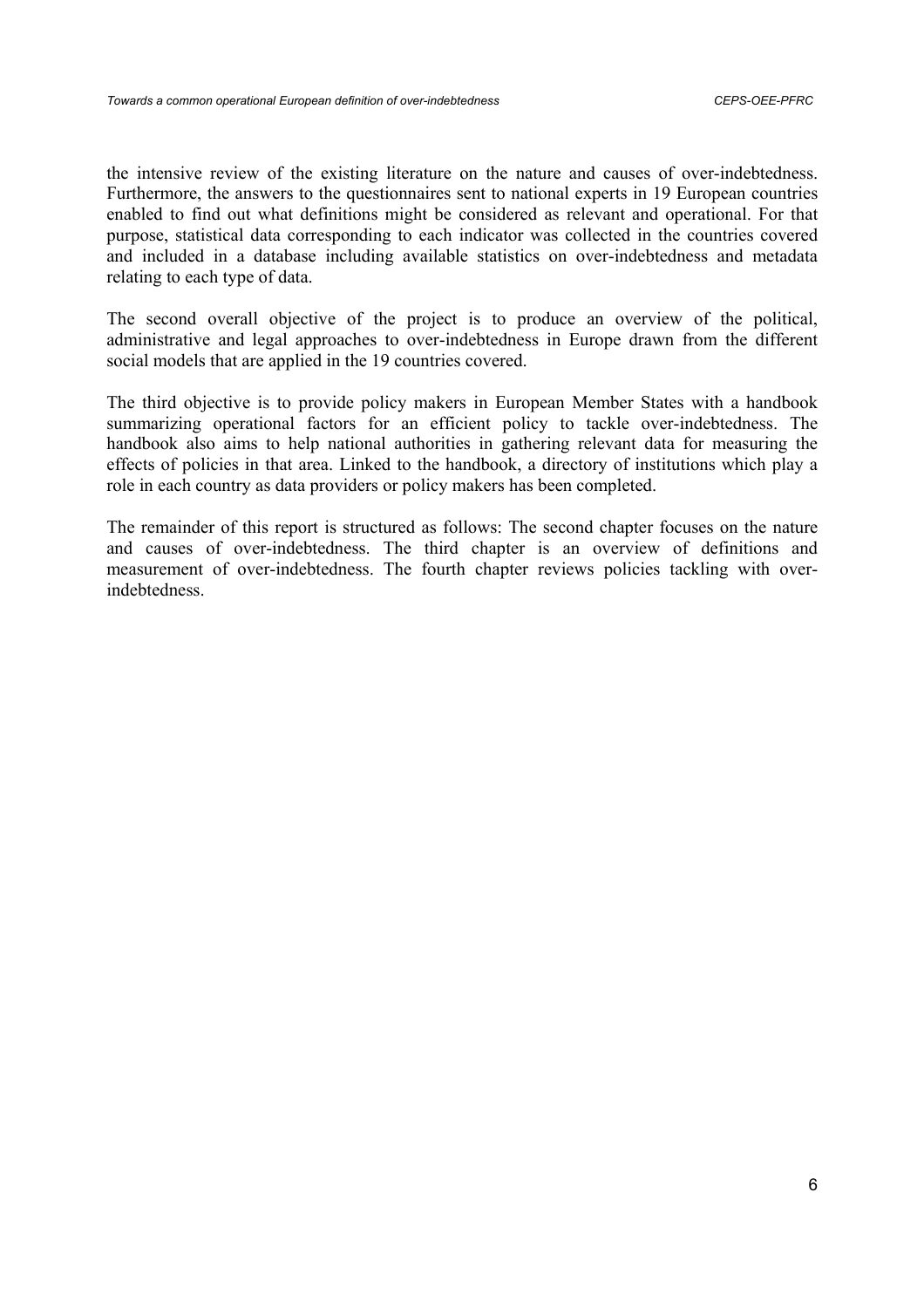## **2 Nature and causes of over-indebtedness: A review of the literature**

#### **2.1 Introduction**

While there is widespread concern about the problem of over-indebtedness there is a good deal of confusion in the use of the term. Some commentators use it to refer just to borrowing, that is, mortgages and/or unsecured credit (see for example Betti et al, 2001; Reiffner et al, 1998). Others adopt a wider definition, to include people facing payment difficulties on household bills as well as mortgages and unsecured credit (see for example, Gloukoviezoff, 2006; Kempson, 2002).

For the purpose of the literature review, people are considered over-indebted if they are having difficulties meeting (or are falling behind with) their household commitments, whether these relate to servicing secured<sup>1</sup> or unsecured borrowing or to payment of rent, utility or other household bills*.* 

With this in mind we have reviewed reports of original empirical studies that look at the nature and causes of over-indebtedness and have, for the most part, been published since 1995. There is very little literature about the problems of over-indebtedness in some countries such as Lithuania, where experts are only just beginning to discuss the problem, and so the review will not cover every country exhaustively. Indeed the lack of knowledge, and lack of recognition of the problem in some countries, is a major reason for undertaking this project on behalf of the European Commission.

Most of the studies discussed in the literature review have been undertaken in EU countries, although we also include key research studies undertaken elsewhere. These studies include some that have examined general over-indebtedness and others that focus on financial difficulties relating specifically to the payment of consumer credit, mortgages, rent, utility bills and other household bills. Some are studies of individuals; others of households. Whilst some studies are of households – consistent with the definition of over-indebtedness at the household level – others are of individuals.

This literature review is designed to be used as guidance for those seeking to identify the main predictors of financial difficulties and to understand the typical causes of such difficulties. As such, the literature review does not discuss methods in length, but focuses on the key findings of interest. Conflicting findings from different studies may be accounted for by differing methods and/or real differences due to location or other factors. There are also important regulatory and structural differences in the financial services sectors of different countries which will influence the levels of over-indebtedness and the factors most likely to be associated with financial difficulties. It is not possible within the scope of this review to discuss the relative strengths of these variations and influences; however an assessment of them has been made in our consideration of the key findings.

 $<sup>1</sup>$  Secured borrowing refers to a loan that is backed with an asset held by the borrower; often their home.</sup>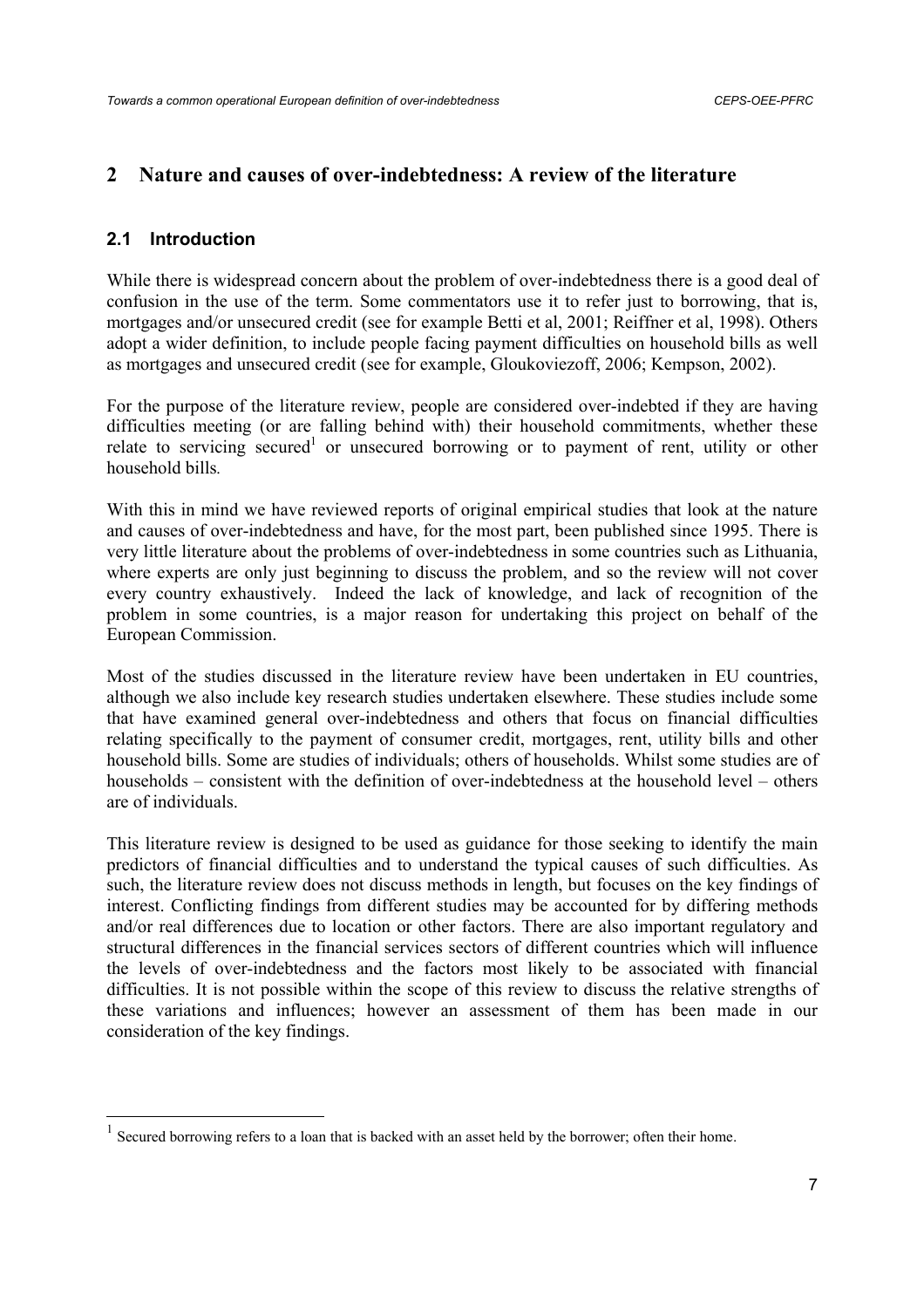This literature review is structured as follows. In Section 2.2 we briefly describe reported levels of over-indebtedness in countries throughout Europe. Section 2.3, we discusses the key characteristics associated with over-indebtedness, and which of these may be considered predictors of over-indebtedness. Section 2.4 explores the various aspects of money management that have been researched in relation to financial difficulties. Section 2.5 pulls together the evidence from the previous sections and various sources of evidence on what the likely causes of over-indebtedness are. The terms financial difficulties and over-indebtedness are used interchangeably throughout this review, largely to improve the readability of the text.

## **2.2 Levels of over-indebtedness in Europe**

Two surveys provide rare sources of comparable information about levels of over-indebtedness across Europe. The Eurobarometer survey provides a subjective measure of the levels of difficulties people face in paying bills (the types of bills are not defined) across all 25 EU member states<sup>2</sup>:

*'Please tell me to what extent you agree or disagree with the following statement: You have difficulties paying all your bills at the end of the month'.*

The European Survey of Income and Living Standards  $(EU S I L C)^3$  also provides some subjective measures but also includes a measure of any arrears on bills for 26 countries across Europe (most of which are EU member states). This measure combines responses to three separate questions that relate to arrears at least once in the 12 months prior to interview on mortgage or rent payments, utility bills, and repayment of hire purchase or loan installments respectively for the household as a whole.<sup>4</sup>

It should be acknowledged that these are only two of the potential ways of measuring overindebtedness that this study is assessing. Additionally, they are both subject to limitations, albeit for different reasons. In particular, the Eurobarometer question does not specify which types of bills should be considered, neither does it provide a defined reference period. The EU SILC question does not explicitly limit the definition of arrears to non-payment arising due to financial difficulties. Consequently, the two questions are likely to reflect different, but overlapping, social phenomena, and the different units of measurement (adults and households respectively) additionally make for limited comparisons.

Nonetheless, the measures from these two surveys do provide useful background information for the subsequent sections of this review of the literature review, looking at who is affected and the possible causes of over-indebtedness. Together, the two main measures we are considering help to provide a more complete understanding of the nature and causes of over-indebtedness.

<sup>2</sup> There are now 27 member states, with Bulgaria and Romania joining in 2007.

<sup>&</sup>lt;sup>3</sup> Also discussed in section 3

<sup>&</sup>lt;sup>4</sup> We have also undertaken analysis of the three separate elements that make up the composite measure, by country only (see appendix Table A1). We have also analysed the EU SILC subjective measures, but have not reported these in detail as earlier analysis indicated that these were more closely related to measures of poverty than overindebtedness *per se* (see Tables A2 and A3).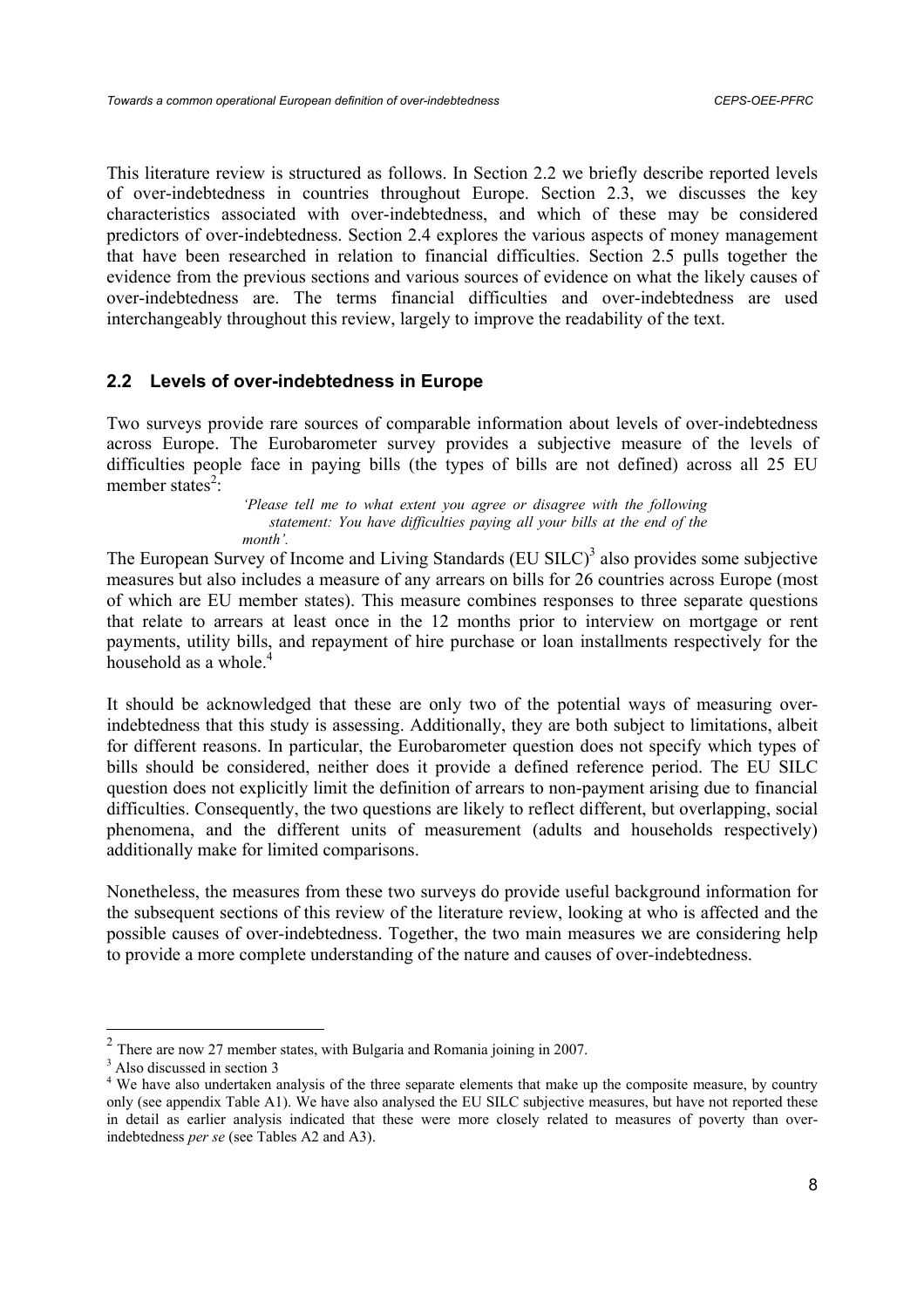We have undertaken some simple analysis of the most recent release of each data set, the 2006 release of the Eurobarometer data (data collected in the early months of 2006) focusing only on adults aged 18 and over, and the 2005 release of the cross-sectional EU data for all private households. Overall figures are reported in this section, with information on the characteristics of those facing financial difficulties being incorporated into the literature review that follows.

Across all countries for which data is available, a significant minority of people reported being in financial difficulty according to these measures. In total, 13% of people said that they 'totally agreed' that they were having difficulties paying their bills, with a further 25% 'tending to agree' (Table 1). Reporting experience of arrears in the household was slightly less common, although still one in ten (10%) had been in arrears on at least one payment in the previous 12 months. It is clear that the extent of "over-indebtedness" varies considerably depending on the precise measure used (see also Appendix Tables A1 and A2).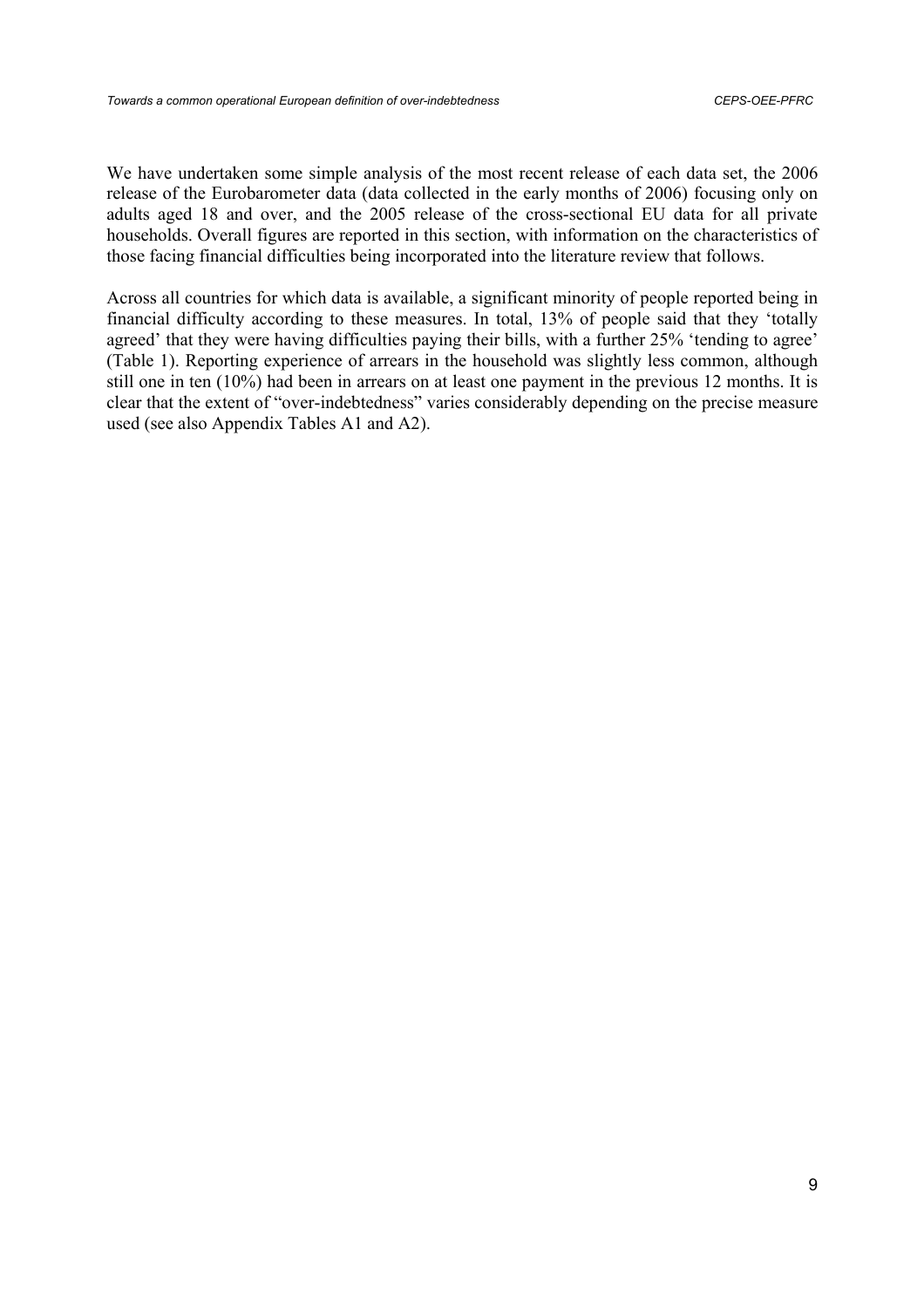| гяте г                                                                                    |
|-------------------------------------------------------------------------------------------|
| Percentages of adults having difficulties paying bills, and households in any arrears, by |
| European state                                                                            |

**Table 1** 

|                             | Difficulty paying bills  |                |             |                | <b>Arrears</b>  |                          |                             |
|-----------------------------|--------------------------|----------------|-------------|----------------|-----------------|--------------------------|-----------------------------|
|                             | (Eurobarometer, 2006)    |                |             |                | (EU SILC, 2005) |                          |                             |
|                             | <b>Totally</b>           | <b>Tend to</b> | <b>Base</b> | Any            | <b>Base</b>     |                          | GDP per                     |
|                             | agree                    | agree          | (n)         | <i>arrears</i> | (n)             | Gini Index <sup>2</sup>  | capita ('000s;              |
|                             | $(\%)^1$                 | (%)            |             | (%)            |                 |                          | <b>PPP USS)<sup>3</sup></b> |
| Sweden                      | 4                        | 9              | 973         | 10             | 5,147           | 25.0                     | 30                          |
| Luxemburg                   | $\overline{4}$           | 9              | 487         | $\overline{4}$ | 3,622           | uu                       | $\overline{70}$             |
| Denmark                     | 5                        | $\overline{8}$ | 978         | 6              | 13,100          | 24.7                     | 32                          |
| Finland                     | 5                        | 14             | 971         | 10             | 4,169           | 26.9                     | 30                          |
| Belgium                     | $\overline{7}$           | 18             | 993         | $\overline{7}$ | 5,137           | 33.0                     | 31                          |
| Czech Republic              | $\overline{9}$           | 20             | 1,011       | 10             | 4,351           | 25.4                     | 19                          |
| Netherlands                 | $\overline{9}$           | 14             | 1,025       | 23             | 3,843           | 30.9                     | 32                          |
| Austria                     | 10                       | 24             | 1,032       | $\mathfrak{Z}$ | 5,148           | 29.1                     | 32                          |
| Germany <sup>4</sup>        | 11/9                     | 16/15          | 994/491     | 10             | 11,228          | 28.3                     | 28                          |
| United Kingdom <sup>4</sup> | 11/6                     | 18/23          | 983/305     | 6              | 9,820           | 36.0                     | $\overline{31}$             |
| Estonia                     | $\overline{11}$          | 21             | 954         | $\overline{7}$ | 5,956           | 35.8                     | $\overline{15}$             |
| Slovenia                    | 11                       | 30             | 1,012       | 9              | 6,043           | 28.4                     | 21                          |
| France                      | 13                       | 25             | 1,003       | 5              | 12,993          | 32.7                     | 29                          |
| Ireland                     | 13                       | 25             | 976         | 8              | 6,085           | 34.3                     | 39                          |
| Slovak Republic             | $\overline{13}$          | 30             | 1,067       | 6              | 4,620           | 25.8                     | $\overline{15}$             |
| Spain                       | 14                       | 33             | 973         | 14             | 8,287           | 34.7                     | $\overline{25}$             |
| Hungary                     | 14                       | 32             | 985         | 33             | 5,568           | 26.9                     | 17                          |
| Poland                      | $\overline{14}$          | 27             | 965         | 11             | 5,991           | 34.5                     | $\overline{13}$             |
| Italy                       | 19                       | 40             | 977         | 14             | 2,938           | $\overline{36}$          | $\overline{28}$             |
| Portugal                    | 19                       | 44             | 983         | 23             | 16,263          | 38.5                     | 20                          |
| Malta                       | 20                       | 30             | 483         | LL.            |                 | $\overline{\phantom{a}}$ | 19                          |
| Cyprus (Republic)           | 21                       | 27             | 483         | 19             | 3,746           | uu                       | $\overline{23}$             |
| Lithuania                   | 23                       | 34             | 944         | 20             | 4,441           | 36.0                     | 13                          |
| Latvia                      | 24                       | 24             | 952         | 11             | 22,032          | 37.7                     | 12                          |
| Greece                      | 25                       | 34             | 989         | 9              | 9,754           | 34.3                     | $\overline{22}$             |
| Iceland                     | --                       | --             | $-$         | 15             | 6,927           | --                       | 33                          |
| Norway                      | $\overline{\phantom{a}}$ |                |             | 6              | 9,347           | 25.8                     | $\overline{38}$             |
| <b>Total</b>                | 13                       | 25             | 23,989      | $10\,$         | 196,556         | $\overline{\phantom{a}}$ | --                          |

Source: "Any arrears" is derived from the EU SILC, 2005, household cross-sectional data. Base is all households (unweighted). Data weighted using household cross-sectional weight. "Difficulties paying bills" is derived from the Eurobarometer 65.1 February-March 2006 (May 3rd 2007 release). Base is all adults aged 18+ (unweighted). Data weighted using 'Weight Europe 25'.

<sup>1</sup>. The countries are listed in order, from lowest to highest, of reporting that they 'totally agreed'.  $2 \text{ The } \text{Cini } \text{Coefficient}$  is a program of income inequality within a country repeipe from perform.

<sup>2</sup> The Gini Coefficient gives a measure of income inequality within a country, ranging from perfect equality=0 to perfect inequality=1. The Gini Index is the coefficient multiplied by 100. Source: United Nations (2006) 'Human Development Report 2006 335, Table 15: Inequality in Income or Expenditure'

<sup>3</sup> GDP per capita is given in 1000s as PPP US\$ for 2004. Source: United Nations (2006) 'Human Development Report 2006 335, Table 1: Human Development Index'. 4 Figures from the Eurobarometer are given for East Germany and West Germany (respectively) and Great Britain and

Northern Ireland (respectively).

' -- ' indicates that the figures are not available for the country specified.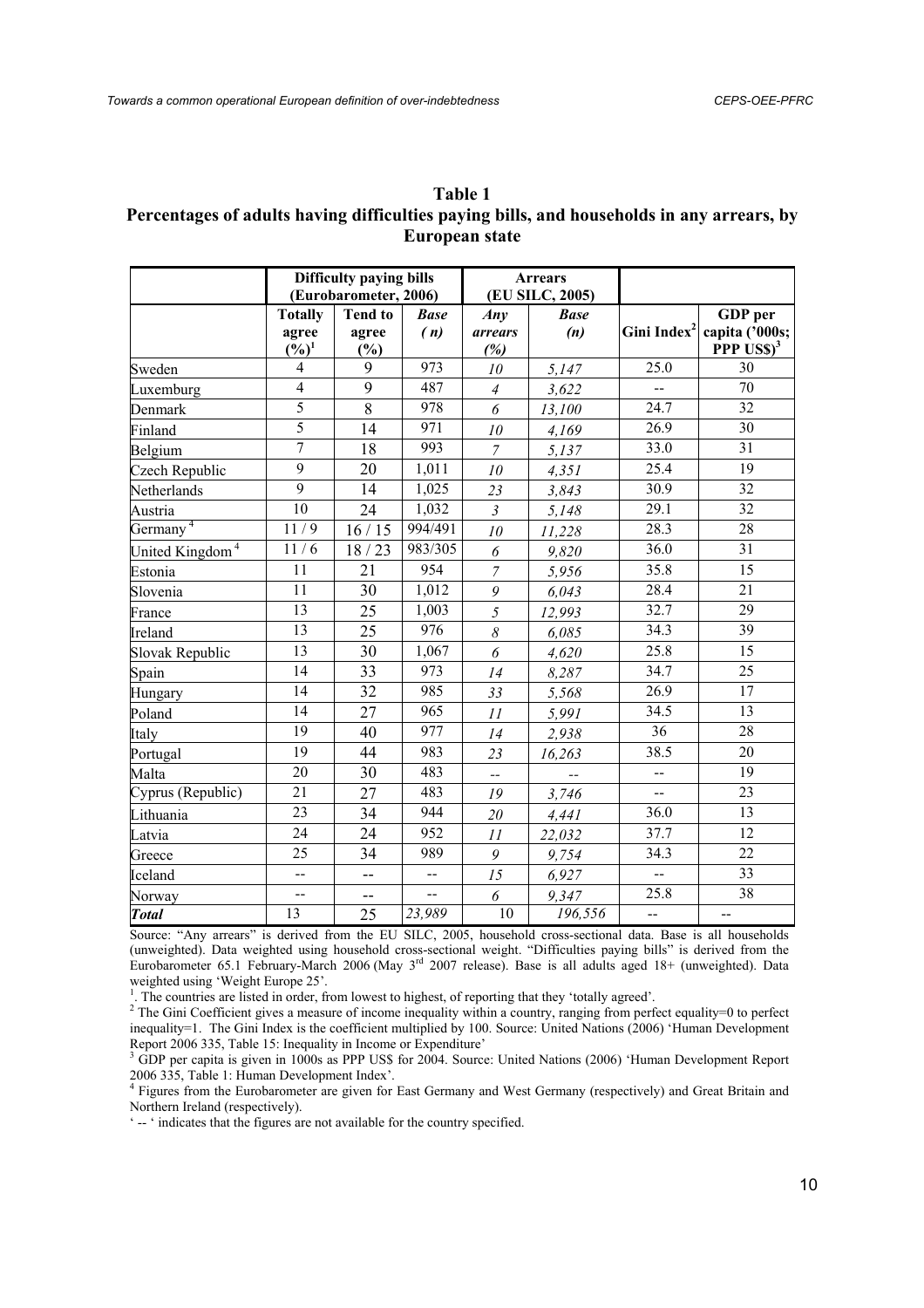| KOW portunidacy                                                                                                                                                                     |                         |                         |                            |                            |                                                       |  |  |  |
|-------------------------------------------------------------------------------------------------------------------------------------------------------------------------------------|-------------------------|-------------------------|----------------------------|----------------------------|-------------------------------------------------------|--|--|--|
| Answers to the question: "Please tell me to what extent you agree or disagree with the following<br>statement: You have difficulties paying all your bills at the end of the month" |                         |                         |                            |                            |                                                       |  |  |  |
| AGE                                                                                                                                                                                 | <b>Totally</b><br>agree | <b>Tend to</b><br>agree | <b>Tend to</b><br>disagree | <b>Totally</b><br>disagree | <b>Base: All adults</b><br>aged $18+$<br>(unweighted) |  |  |  |
| $18 - 24$                                                                                                                                                                           | 12                      | 21                      | 238                        | 26                         | 2,277                                                 |  |  |  |
| $25 - 34$                                                                                                                                                                           | 15                      | 28                      | 26                         | 28                         | 3.749                                                 |  |  |  |
| 35-44                                                                                                                                                                               | 14                      | 27                      | 24                         | 33                         | 4,378                                                 |  |  |  |
| $45 - 54$                                                                                                                                                                           | 13                      | 29                      | 23                         | 34                         | 4,095                                                 |  |  |  |
| 55-64                                                                                                                                                                               | 10                      | 23                      | 23                         | 41                         | 4.178                                                 |  |  |  |
| $65+$                                                                                                                                                                               | 10                      | 21                      | 23                         | 43                         | 5,312                                                 |  |  |  |
| Total                                                                                                                                                                               | 13                      | 25                      | 24                         | 34                         | 23.989                                                |  |  |  |

| <b>Table 2</b>                                              |  |  |  |  |  |  |  |
|-------------------------------------------------------------|--|--|--|--|--|--|--|
| Percentages of adults with difficulties paying bills by age |  |  |  |  |  |  |  |
| (Row percentages)                                           |  |  |  |  |  |  |  |

Source: Eurobarometer 65.1 February-March 2006 (May 3rd 2007 release). Data weighted using 'Weight Europe 25'. Base may not sum correctly due to missing responses.

It is interesting to note that research in the United Kingdom has found that the decline of arrears with age was much more pronounced for unsecured credit than it was for household bills (Kempson et al, 2004). This might also explain the Eurobarometer findings.

Even after taking other factors into account using regression analysis*<sup>5</sup>* , age is generally found to be highly predictive of over-indebtedness. Findings tend to indicate that younger adults are most at risk of financial difficulties irrespective of other characteristics or circumstances (Atkinson et al, 2006; Berthoud and Kempson, 1992; Bridges and Disney, 2004; Kempson et al, 2004; Tufte,1999; Webley and Nyhus, 2001). Regression analysis of the EU SILC measure of any arrears finds that - after controlling for the influence of other socio-demographic characteristics and country of residence - the likelihood of falling into arrears peaked in households headed by someone in their 30s, and was also high for those in their 20s and 40s (Table A 3). A multivariate analysis of water debt in the UK suggested that there was a relationship between increasing age and decreasing levels of risk, but only up to the age of 60 (Herbert and Kempson, 1995).

<sup>&</sup>lt;sup>5</sup> Regression analysis is a statistical technique that looks for relationships between outcomes of interest and other variables (such as age or home-ownership) that might explain that outcome.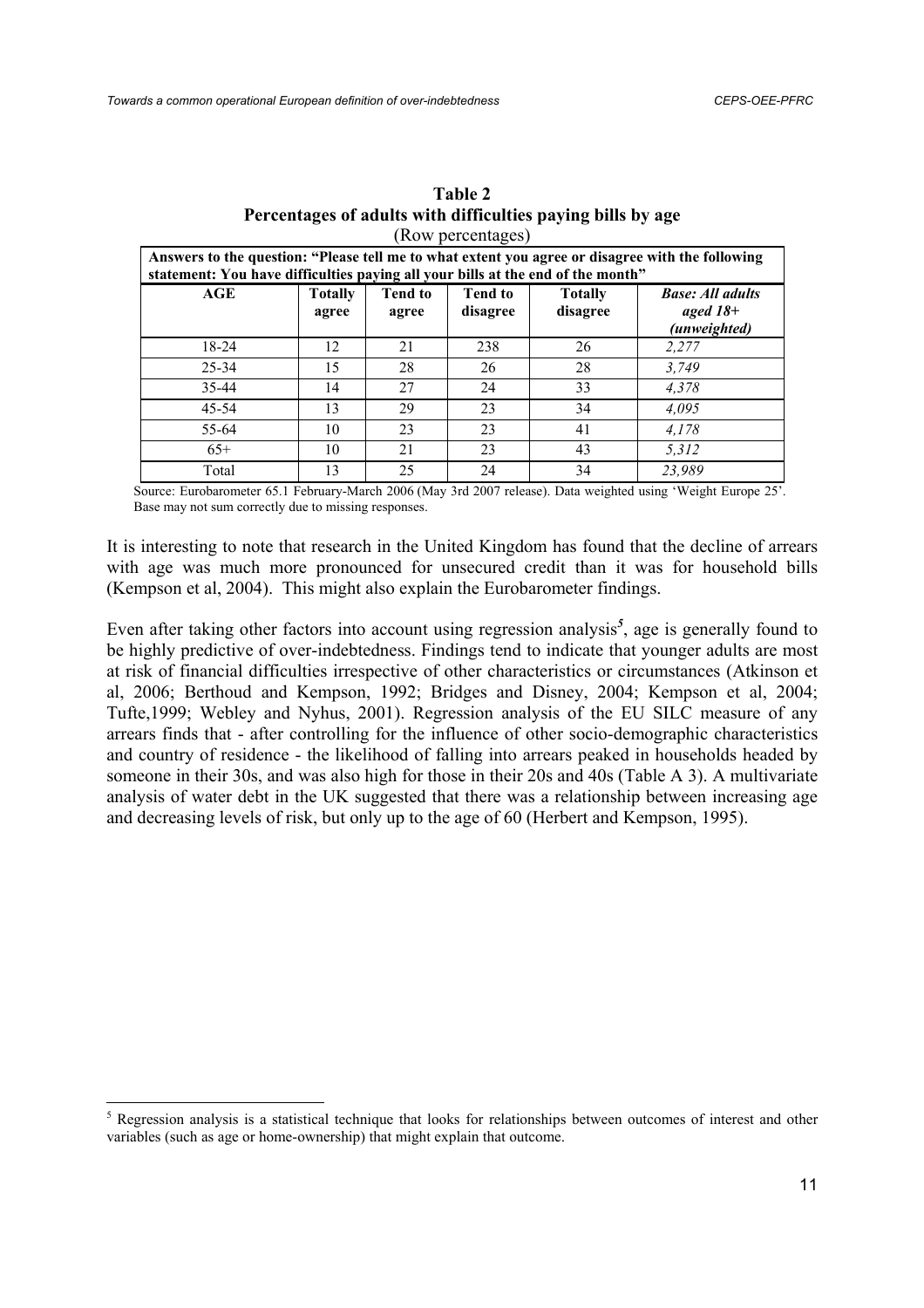## **2.2.1 Family type and number of children**

Research shows that the presence of children increases the risk of over-indebtedness, especially in larger families and those with younger children. Single adult households also have a higher risk than couples.

#### *Influence of children*

Research in the UK, France, Belgium, the former West Germany and Portugal has found that the likelihood of being in financial difficulties increased if children were present in the household (Berthoud and Kempson, 1992; Frade et al, 2005; Kempson, 2002; Nivière, 2006; Observatoire du Crédit et de l'endettement, 2005; Springeneer et al, 2007). Analysis of the Eurobarometer data for 2006 confirms this to be the case across 25 countries when comparing couples with and without children, and single adults with and without children (Table 3). Moreover, it has been shown, with some consistency, that even after controlling for other factors, having dependent children in the household increases the odds<sup>6</sup> of over-indebtedness (Berthoud and Kempson, 1992; Bridges and Disney, 2004; Kempson, 2002; Poppe, 1999; Tufte, 1999; Webley and Nyhus, 2001). Similar analysis of the EU-SILC data supports this: families with dependent children had about twice the odds of experiencing arrears on bills in the past 12 months compared with those without children (Table A 3). This may be explained by the fact that families with children have a particularly high proportion of expenses that cannot be reduced (Nivière, 2006) and that the birth of a child is often accompanied by one parent reducing their working hours or ceasing paid work altogether.

| (Row percentages)                                                                                                                                                                   |                                                                                                                                                                         |    |    |    |        |  |  |  |
|-------------------------------------------------------------------------------------------------------------------------------------------------------------------------------------|-------------------------------------------------------------------------------------------------------------------------------------------------------------------------|----|----|----|--------|--|--|--|
| Answers to the question: "Please tell me to what extent you agree or disagree with the following<br>statement: You have difficulties paying all your bills at the end of the month" |                                                                                                                                                                         |    |    |    |        |  |  |  |
| <b>FAMILY TYPE</b>                                                                                                                                                                  | <b>Tend to</b><br><b>Base: All adults</b><br><b>Totally</b><br><b>Tend to</b><br><b>Totally</b><br>disagree<br>aged $18+$<br>disagree<br>agree<br>agree<br>(unweighted) |    |    |    |        |  |  |  |
| Single parent                                                                                                                                                                       | 28                                                                                                                                                                      | 32 | 17 | 20 | 289    |  |  |  |
| Couple with child                                                                                                                                                                   | 14                                                                                                                                                                      | 26 | 25 | 32 | 2,288  |  |  |  |
| Single no child                                                                                                                                                                     | 14                                                                                                                                                                      | 25 | 23 | 30 | 8.339  |  |  |  |
| Couple no child                                                                                                                                                                     | 11                                                                                                                                                                      | 24 | 24 | 38 | 12,790 |  |  |  |
| Other                                                                                                                                                                               | 17                                                                                                                                                                      | 25 | 21 | 24 | 211    |  |  |  |
| Total                                                                                                                                                                               | 13                                                                                                                                                                      | 25 | 24 | 34 | 23,989 |  |  |  |

**Table 3 Percentages of adults with difficulties paying bills by family type** 

Source: Eurobarometer 65.1 February-March 2006 (May 3rd 2007 release). Data weighted using 'Weight Europe 25'. Base may not sum correctly due to missing responses.

<sup>&</sup>lt;sup>6</sup> 'Odds' is used here to refer to the likelihood of something happening rather than not happening.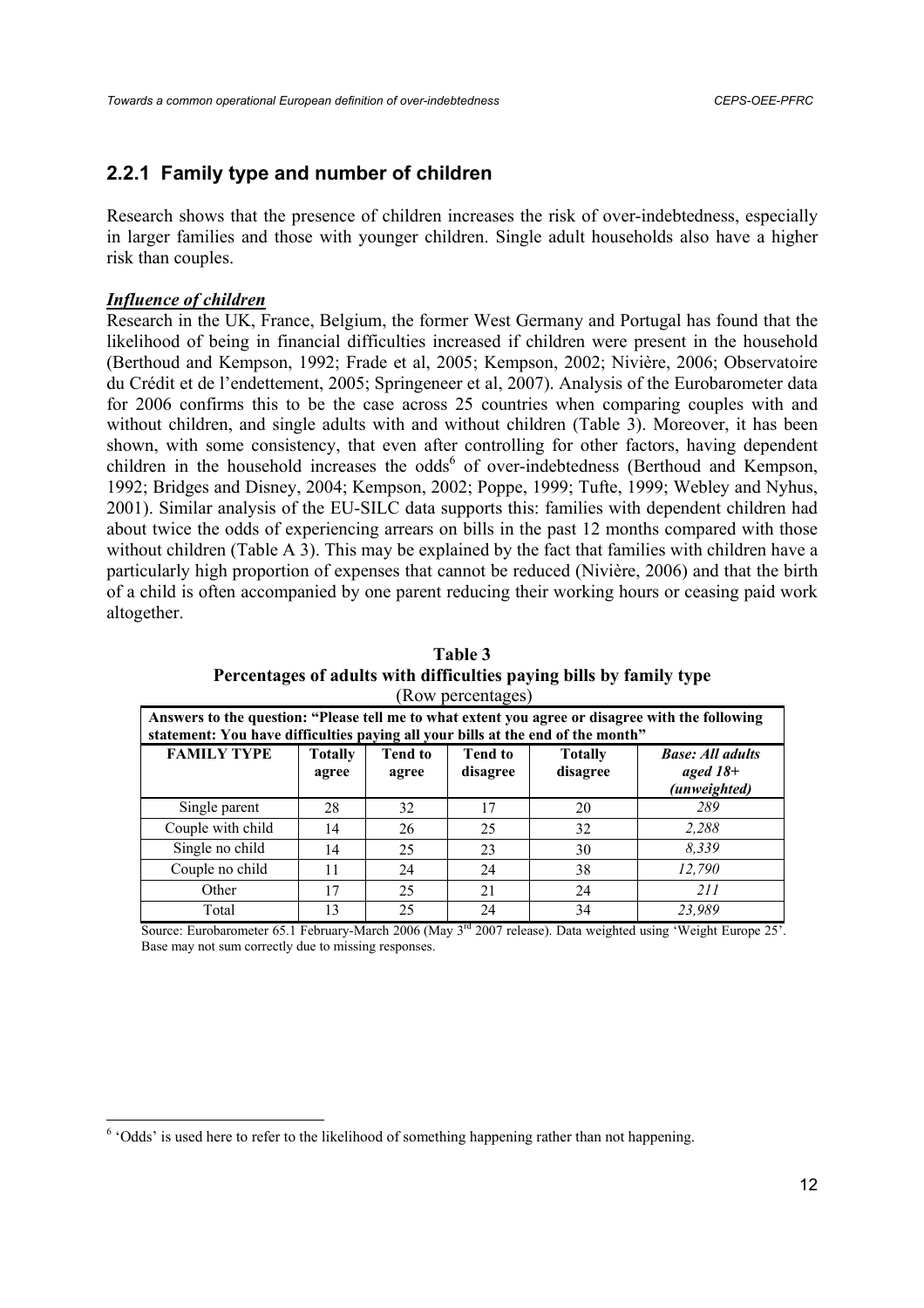| $(1000 \text{ pc}1001 \text{ erg})$<br>Answers to the question: "Please tell me to what extent you agree or disagree with the following<br>statement: You have difficulties paying all your bills at the end of the month" |                         |                         |                            |                            |                                                       |  |  |
|----------------------------------------------------------------------------------------------------------------------------------------------------------------------------------------------------------------------------|-------------------------|-------------------------|----------------------------|----------------------------|-------------------------------------------------------|--|--|
| Number of children                                                                                                                                                                                                         | <b>Totally</b><br>agree | <b>Tend to</b><br>agree | <b>Tend to</b><br>disagree | <b>Totally</b><br>disagree | <b>Base: All adults</b><br>aged $18+$<br>(unweighted) |  |  |
| $\theta$                                                                                                                                                                                                                   | 11.9                    | 23.1                    | 23.5                       | 31.4                       | 6,143                                                 |  |  |
|                                                                                                                                                                                                                            | 11.7                    | 26.9                    | 24.1                       | 35.2                       | 4.230                                                 |  |  |
| 2                                                                                                                                                                                                                          | 12.2                    | 25.3                    | 23.2                       | 36.5                       | 8,270                                                 |  |  |
| 3                                                                                                                                                                                                                          | 12.6                    | 25.0                    | 23.8                       | 36.1                       | 3,350                                                 |  |  |
| $\overline{4}$                                                                                                                                                                                                             | 18.5                    | 24.5                    | 21.7                       | 32.8                       | 1,158                                                 |  |  |
| $5+$                                                                                                                                                                                                                       | 18.3                    | 25.7                    | 24.7                       | 28.4                       | 838                                                   |  |  |
| Total                                                                                                                                                                                                                      | 12.6                    | 24.9                    | 23.5                       | 34.3                       | 23,989                                                |  |  |

| Table 4                                                                    |  |  |  |  |  |  |  |
|----------------------------------------------------------------------------|--|--|--|--|--|--|--|
| Percentages of adults with difficulties paying bills by number of children |  |  |  |  |  |  |  |
| (Row percentages)                                                          |  |  |  |  |  |  |  |

Source: Eurobarometer 65.1 February-March 2006 (May 3rd 2007 release). Data weighted using 'Weight Europe 25'. Base may not sum correctly due to missing responses.

The risk of arrears has also been found to be highest in families where the youngest child was aged under five, although those where the youngest child was aged between five and ten also had a high incidence of arrears. The level then fell steeply with the age of the child (Kempson et al, 2004).

The number of dependent children in a family was also found to be highly predictive in logistic regressions<sup>7</sup>. So, even after taking into account characteristics such as age and income the more children people had, the greater was their risk of being over-indebted (Kempson et al, 2004; Poppe, 1999; Pyper, 2002; Worthington, 2006). A study of water debt, however, only observed increased risks of default when there were two or more dependent children present in a family (Herbert and Kempson, 1995).

## *Influence of number of adults and marital status*

There are also links between levels of over-indebtedness and the number of adults in the household, with single people facing a much higher risk than couples. Studies in the Walloon region of Belgium, France, the former West Germany, Ireland, Portugal and the UK have shown that it was especially high among lone parent families (Nivière, 2006; Observatoire du Crédit et de l'endettement, 2005; Springeneer et al, 2007; Central Statistics Office (Ireland), 2005; Frade et al, 2005; Kempson, 2002). Again, the Eurobarmoeter confirms this to be the case (Table 3).

In the former East Germany, however, single adult households were at most risk of being in financial difficulties. Recent research in Finland indicates that, compared with 1997, an increasing proportion of adults seeking debt adjustments in court were living alone (Muttilainen, 2007). Administrative data in France also indicates that the majority of households registered as over-indebted had no dependents (Le Duigou 2000, Banque de France, 2005). Regression analysis shows that this evidence on the apparent association between lone parenthood and financial difficulties, however, needs careful interpretation.

 $<sup>7</sup>$  Logistic regression refers to a particular regression technique that can be used when there are only two possible</sup> outcomes (such as over-indebted or not over-indebted).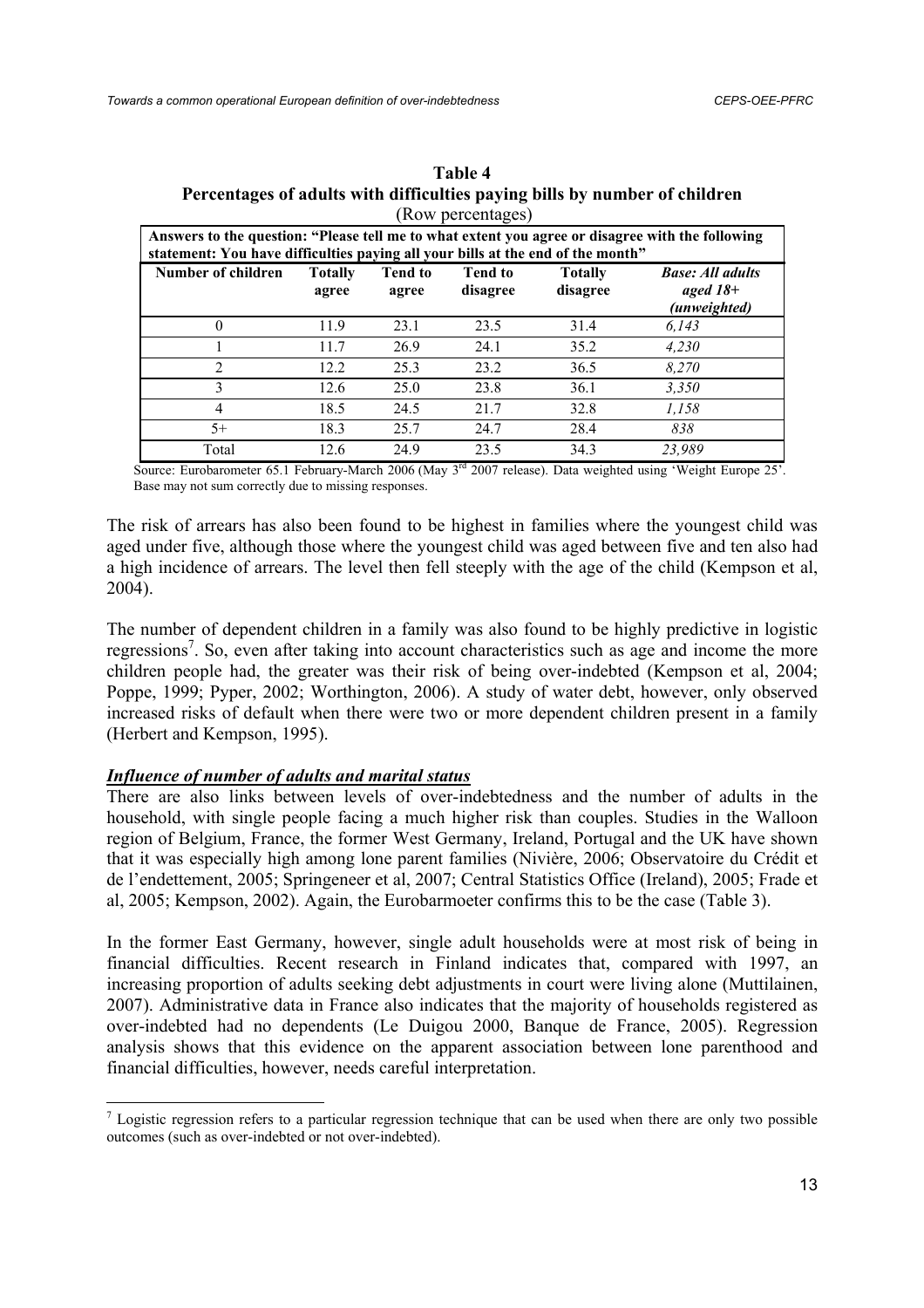A study in Norway found that being a lone parent increased the odds of experiencing problems repaying consumer credit commitments, even when age and relationship breakdown as well as the debt-to-income ratio were controlled for (Tufte, 1999). Two studies in the United Kingdom, however, have found that being a lone parent was not predictive at all if income, age, the presence of children and, *crucially,* falls in income or relationship breakdown were taken into account (Berthoud and Kempson, 1992; Kempson et al, 2004). In other words, UK lone parents had higher levels of over-indebtedness because they were young, had children and had often faced a drop in income following a relationship breakdown. Our analysis of the EU SILC measure of any arrears in the past 12 months suggests further that it is the presence of children rather than the number of adults that is most relevant for predicting arrears, although being a single parent is associated with increased odds of arrears over couples with with children (Table A 3).

The Eurobarometer analysis provides more detailed information on the effect of marital status (Table 5). This confirms that single people have a much higher risk of self-reported problems paying bills. But it also reveals some subtle differences within these two groups. Among couples, the likelihood of payment difficulties was lowest among those who were married, especially if for the first time. It was considerably higher amongst those who were co-habiting and those who were remarried but even then only just above-average.

Single people who had never been married or lived with a partner had a similar likelihood of payment difficulties as married couples. Widowed people (who tend also to be older) did not have an above-average risk of financial difficulties. It was people who had previously been married or lived with a partner who had the highest risk – and especially so if they were married but separated – most likely indicating the impact of a relatively recent relationship breakdown (as separation precedes divorce).

A similar picture appears in relation to being in arrears in the past 12 months, according to multivariate analysis of the EU-SILC data. This found that, once other charactersitics such as the presence of children, income, and age were held constant, being separated or divorced was associated with the greatest odds of experiencing arrears (Table A 3). Being married or having never been married were both associated with the lowest odds of arrears. However, in this case, being widowed was also associated with relatively high odds, although before taking into account their other characteristics, people who were widowed appeared to be among those least likely to experience arrears (Table A 2).

Consistent with this finding, households where there has been a change in family circumstances (such as having a baby or relationship breakdown) are particularly likely to be in financial difficulty (Berthoud and Kempson, 1992; Kempson, 2002; Kempson et al, 2004; MORI 2005, Zweiter Armuts- und Reichtumsbericht der Bundesregierung, 2005). This is especially the case where there had been a relationship breakdown leading to separation and divorce. Household formation (for example, when becoming a householder after moving out of the parental home) and recent widowhood have also been found to be predictive (Berthoud and Kempson, 1992).

However, a study of mortgage arrears in the UK found that in half the cases the financial difficulties had preceded the family breakdown (and may well have contributed to it) while in the other half they followed the breakdown (and so may have resulted from it; Ford et al, 1995).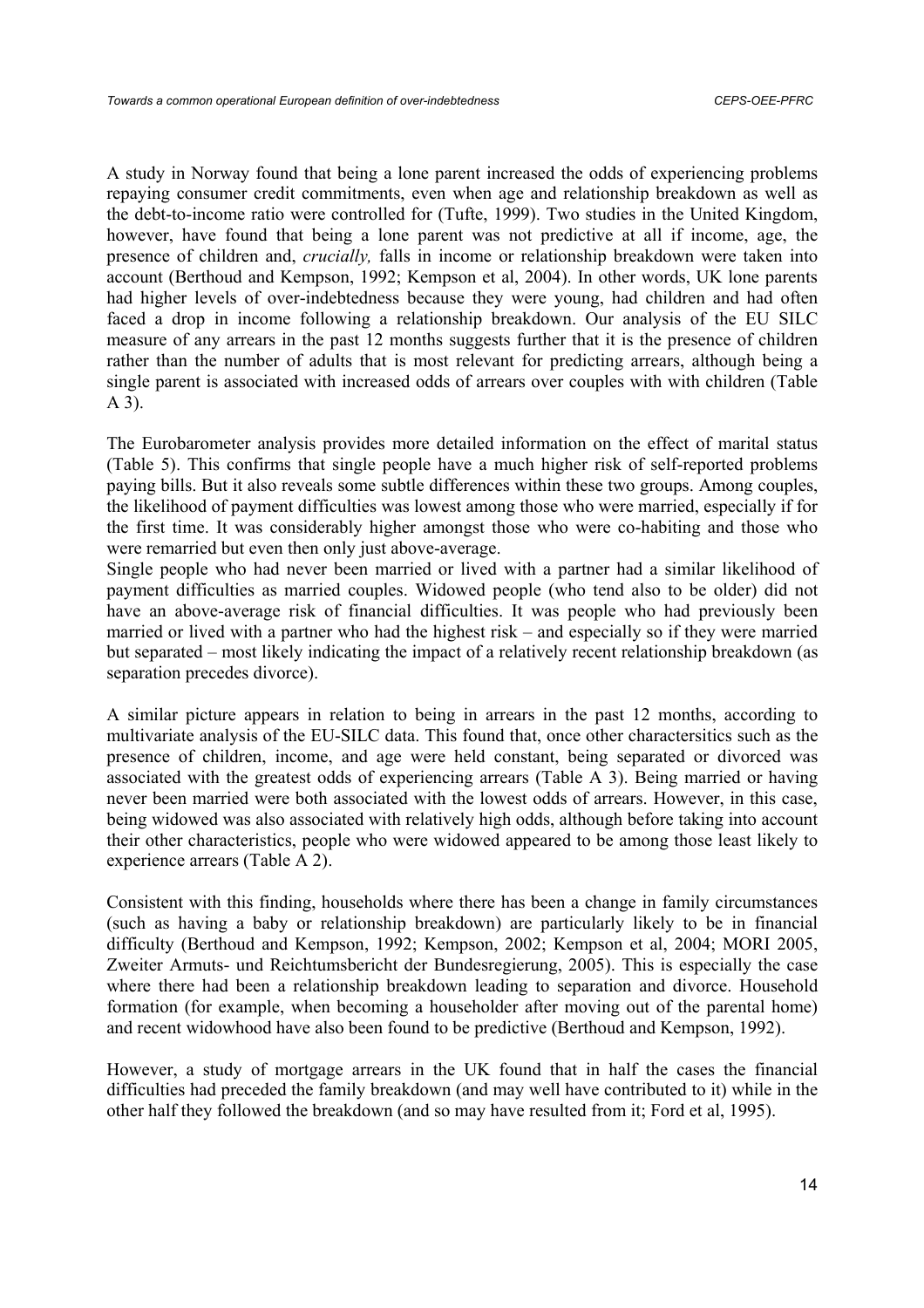|                                                                                                                                                                                     |                         | $(100 \text{ m})$       |                            |                            |                                                |  |  |
|-------------------------------------------------------------------------------------------------------------------------------------------------------------------------------------|-------------------------|-------------------------|----------------------------|----------------------------|------------------------------------------------|--|--|
| Answers to the question: "Please tell me to what extent you agree or disagree with the following<br>statement: You have difficulties paying all your bills at the end of the month" |                         |                         |                            |                            |                                                |  |  |
|                                                                                                                                                                                     | <b>Totally</b><br>agree | <b>Tend to</b><br>agree | <b>Tend to</b><br>disagree | <b>Totally</b><br>disagree | <b>Base: All aged</b><br>$18+$<br>(unweighted) |  |  |
| <b>MARITAL STATUS</b>                                                                                                                                                               |                         |                         |                            |                            |                                                |  |  |
| Couples                                                                                                                                                                             |                         |                         |                            |                            |                                                |  |  |
| Married                                                                                                                                                                             | 11                      | 24.9                    | 23.6                       | 38.1                       | 12,580                                         |  |  |
| Remarried                                                                                                                                                                           | 14                      | 19.9                    | 24.0                       | 39.3                       | 522                                            |  |  |
| Unmarried but living with partner                                                                                                                                                   | 14                      | 24.8                    | 25.7                       | 31.9                       | 1,976                                          |  |  |
| <b>Singles</b>                                                                                                                                                                      |                         |                         |                            |                            |                                                |  |  |
| Unmarried, never lived with partner                                                                                                                                                 | 11                      | 21.6                    | 23.8                       | 28.6                       | 2,952                                          |  |  |
| Unmarried, previously lived with                                                                                                                                                    | 19                      | 29.2                    | 20.4                       | 27.2                       | 975                                            |  |  |
| partner                                                                                                                                                                             |                         |                         |                            |                            |                                                |  |  |
| Divorced                                                                                                                                                                            | 19                      | 29.1                    | 20.6                       | 29.2                       | 1,673                                          |  |  |
| Separated                                                                                                                                                                           | 28                      | 31.0                    | 16.1                       | 23.4                       | 406                                            |  |  |
| Widowed                                                                                                                                                                             | 13                      | 25.1                    | 25.1                       | 33.1                       | 2,622                                          |  |  |
| Total                                                                                                                                                                               | 13                      | 24.9                    | 23.5                       | 34.3                       | 23,989                                         |  |  |

**Table 5 Percentages of adults with difficulties paying bills by marital status**  (Row percentages)

Source: Eurobarometer 65.1 February-March 2006 (May 3<sup>rd</sup> 2007 release). Data weighted using 'Weight Europe 25'. Base may not sum correctly due to missing responses.

Some researchers have suggested that the propensity of domestic changes tend to be concentrated in the young (Berthoud and Kempson, 1992, found that an average of 1.5 such domestic changes such as forming a household, marriage, a new baby, and moving house had occurred in young households compared with others). This may suggest that the links between over-indebtedness and age and domestic changes were reflections of the broader life cycle characteristics of financial stability.

It is also important to note that in the United Kingdom, researchers found that family changes had a greater impact on the likelihood of arrears on unsecured credit commitments than they did on household bills (Kempson et al, 2004).

Several studies have looked at the effect of changes in family circumstance, controlling for the circumstances at the time of the interview (using regression analysis). These show that even after controlling for a range of socio-economic factors, relationship breakdown was a significant predictor of over-indebtedness on several different measures (Berthoud and Kempson, 1992; Poppe, 1999; Tufte, 1999) and was also a main predictor of self-reported debt problems (Rio and Young, 2005b).

Finally, it is worth commenting that whilst family circumstances may be associated with the likelihood of over-indebtedness, supportive family networks have also been found to reduce the likelihood of falling into arrears with repayments (Frade, 2004, Frade *et al,* 2005).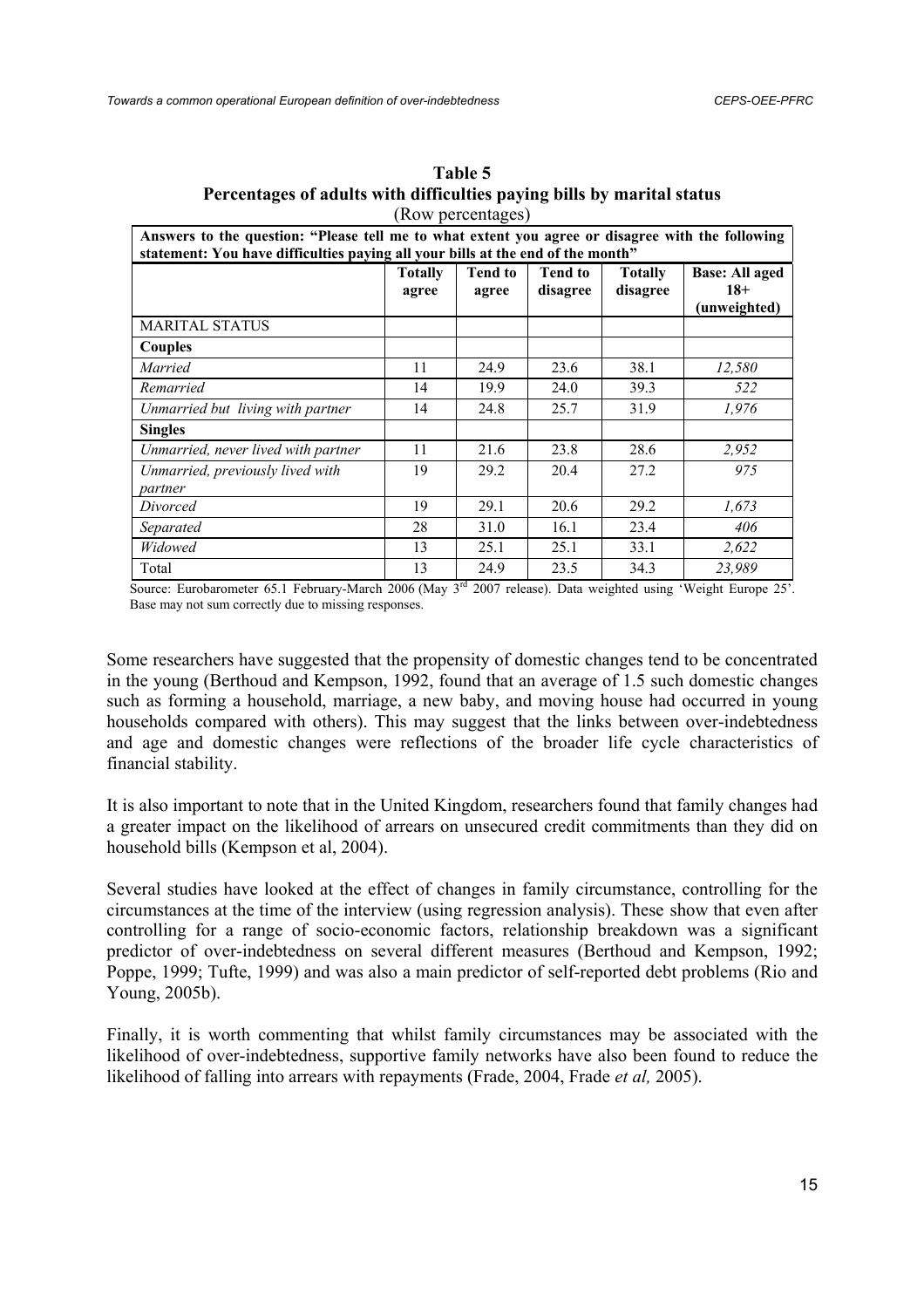# **2.2.2 Income**

People with the lowest incomes have generally been found to have the highest likelihood of financial problems, although such difficulties existed across the income range (Berthoud and Kempson, 1992; Kempson, 2002; Kempson *et al*, 2004; Mitrakos *et al*, 2005; MORI, 2005). In Belgium for example, just 11% of households requesting debt cancellations had annual incomes above €2,000 per month (Observatoire du Crédit et de l'endettement, 2005).

There is evidence from some studies (e.g. Kempson, 2002) that *equivalised* income (income per person in the household) rather than total income *per se*, was more strongly associated with overindebtedness.

New analysis of the EU SILC data shows clearly that both *gross* and *disposable* household income is related to the likelihood of being in arrears (Table A 2). The one-fifth of households with the lowest gross incomes and disposable incomes had the highest likelihood of being in arrears (19% and 18% respectively). The percentage dropped markedly for those in the second lowest fifth (10% and 11% respectively), before decreasing steadily for each further group. Those with gross and disposable incomes in the highest fifth had only a small likelihood of experiencing arrears (3% and 4% respectively). Moreover the relationship between income and arrears remained once other factors (including the household structure) were taking into account in regression analysis (see Appendix Table A 3).

There are, however, caveats to this link between over-indebtedness and low income finding. One UK study (Kempson, 2002) found that it was only true for non-pensioner households; pensioner households on low incomes did not show increased levels of arrears or financial difficulties. Furthermore, Kempson and Atkinson (2006) found two groups of people who were struggling financially. One group (the larger of the two) had very low incomes; the other had incomes that were slightly above median income but they also had heavy credit commitments (a point we return to below). Indeed one in ten of them had incomes that were equivalent to the top 20% of household incomes in the UK.

A number of studies using multivariate analysis $<sup>8</sup>$  have confirmed that household income has an</sup> independent effect on the risk of over-indebtedness and the lower people's incomes the greater the risk (Berthoud and Kempson, 1992; Bridges and Disney, 2004; Herbert and Kempson, 1995; Poppe, 1999; Webley and Nyhus, 2001; Stamp, 2006). Stamp (2006) also showed that housheolds living on low incomes were more likely to face persistent over-indebtedness.

A study of water debt, however, observed a threshold effect with income, whereby those on moderate weekly incomes were no more likely than the wealthiest groups to be in arrears (Herbert and Kempson 1995). More general studies have found that *disposable* income was a more significant predictor among home owners in the UK (Kempson and Atkinson, 2006).

Multivariate analysis has also shown that financial shocks leading to loss of income lead to an increased risk of financial difficulties (as we shall discuss in detail in section 2.6). In other words, some people get into difficulty because they have a persistently low income; others do so because

<sup>&</sup>lt;sup>8</sup> Multivariate analysis considers the relationship between more than two variables.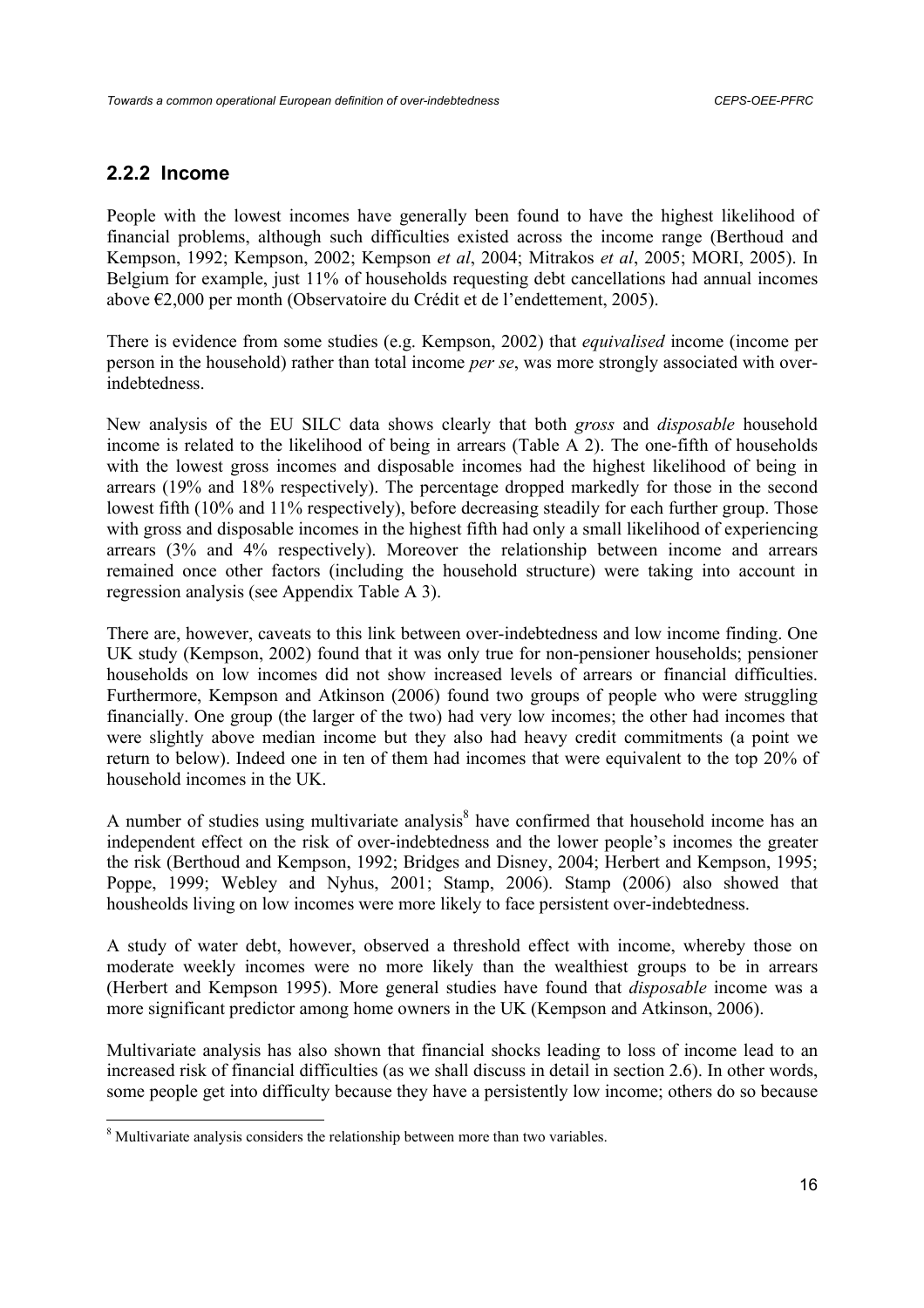they have seen their income fall – and the lower the income they are left with, the greater their risk of being over-indebted.

## **2.2.3 Employment status**

Perhaps not surprisingly given the link with income, not being in employment has been found to be associated with an increased likelihood of over-indebtedness in some countries, such as the UK, Belgium and former East Germany. This was true where the household was looking after the home full-time or, was unable to work through ill-health or disability and especially where they were unemployed. Retired people did not, however, experience this increased risk (Berthoud and Kempson, 2002; Kempson, 2002; Kempson et al, 2004, Springeneer et al, 2007; Observatoire du Crédit et de l'endettement, 2005). A study of mortgage arrears in Ireland in the 1990s also indicated a link between arrears and unemployment (Kearns, 2003), as did survey analysis of debt counselling agencies across Germany (Korczak, 2000).

|                                                                                                                                                                                     | $110W$ W poloching Co   |                         |                            |                            |                                                          |  |  |  |  |
|-------------------------------------------------------------------------------------------------------------------------------------------------------------------------------------|-------------------------|-------------------------|----------------------------|----------------------------|----------------------------------------------------------|--|--|--|--|
| Answers to the question: "Please tell me to what extent you agree or disagree with the following<br>statement: You have difficulties paying all your bills at the end of the month" |                         |                         |                            |                            |                                                          |  |  |  |  |
|                                                                                                                                                                                     | <b>Totally</b><br>agree | <b>Tend to</b><br>agree | <b>Tend to</b><br>disagree | <b>Totally</b><br>disagree | <b>Base: All</b><br>adults aged<br>$18+$<br>(unweighted) |  |  |  |  |
| <b>OCCUPATION</b>                                                                                                                                                                   |                         |                         |                            |                            |                                                          |  |  |  |  |
| Self-employed                                                                                                                                                                       | 13.7                    | 25.3                    | 24.4                       | 33.1                       | 1,719                                                    |  |  |  |  |
| <b>Managers</b>                                                                                                                                                                     | 5.7                     | 15.3                    | 24.5                       | 51.7                       | 2,539                                                    |  |  |  |  |
| Other white collars                                                                                                                                                                 | 9.9                     | 25.1                    | 26.1                       | 35.8                       | 2,611                                                    |  |  |  |  |
| <b>Manual workers</b>                                                                                                                                                               | 14.7                    | 29.7                    | 24.5                       | 28.6                       | 4,994                                                    |  |  |  |  |
| <b>House person</b>                                                                                                                                                                 | 17.0                    | 28.7                    | 22.7                       | 27.8                       | 2,292                                                    |  |  |  |  |
| Unemployed                                                                                                                                                                          | 25.6                    | 31.5                    | 18.1                       | 19.3                       | 1,496                                                    |  |  |  |  |
| <b>Retired</b>                                                                                                                                                                      | 10.2                    | 22.5                    | 22.9                       | 41.1                       | 6,968                                                    |  |  |  |  |
| <b>Students</b>                                                                                                                                                                     | 8.1                     | 18.5                    | 22.1                       | 23.0                       | 1,370                                                    |  |  |  |  |
|                                                                                                                                                                                     |                         |                         |                            |                            |                                                          |  |  |  |  |
| Self-employed                                                                                                                                                                       | 13.7                    | 25.3                    | 24.4                       | 33.1                       | 1,719                                                    |  |  |  |  |
| <b>Employed</b>                                                                                                                                                                     | 11.3                    | 25.1                    | 24.9                       | 35.9                       | 10,144                                                   |  |  |  |  |
| Not working                                                                                                                                                                         | 13.5                    | 24.6                    | 22.1                       | 33.0                       | 12,126                                                   |  |  |  |  |
| <b>Total</b>                                                                                                                                                                        | 12.6                    | 24.9                    | 23.5                       | 34.3                       | 23,989                                                   |  |  |  |  |

**Table 6 Percentages of adults with difficulties paying bills by economic activity**  (Row percentages)

Source: Eurobarometer 65.1 February-March 2006 (May 3rd 2007 release). Data weighted using 'Weight Europe 25'. Base may not sum correctly due to missing responses.

Analysis of the Eurobarometer data confirms that the unemployed are most likely to face difficulties paying their bills (Table 6), as does the EU SILC in relation to arrears (Table A 2). We can see that it is important to distinguish between those who are 'unemployed' and the less detailed category 'not working'. Analysis of the Eurobarometer shows that this is explained by the inclusion of students and retired adults in the category 'not working' – two groups who are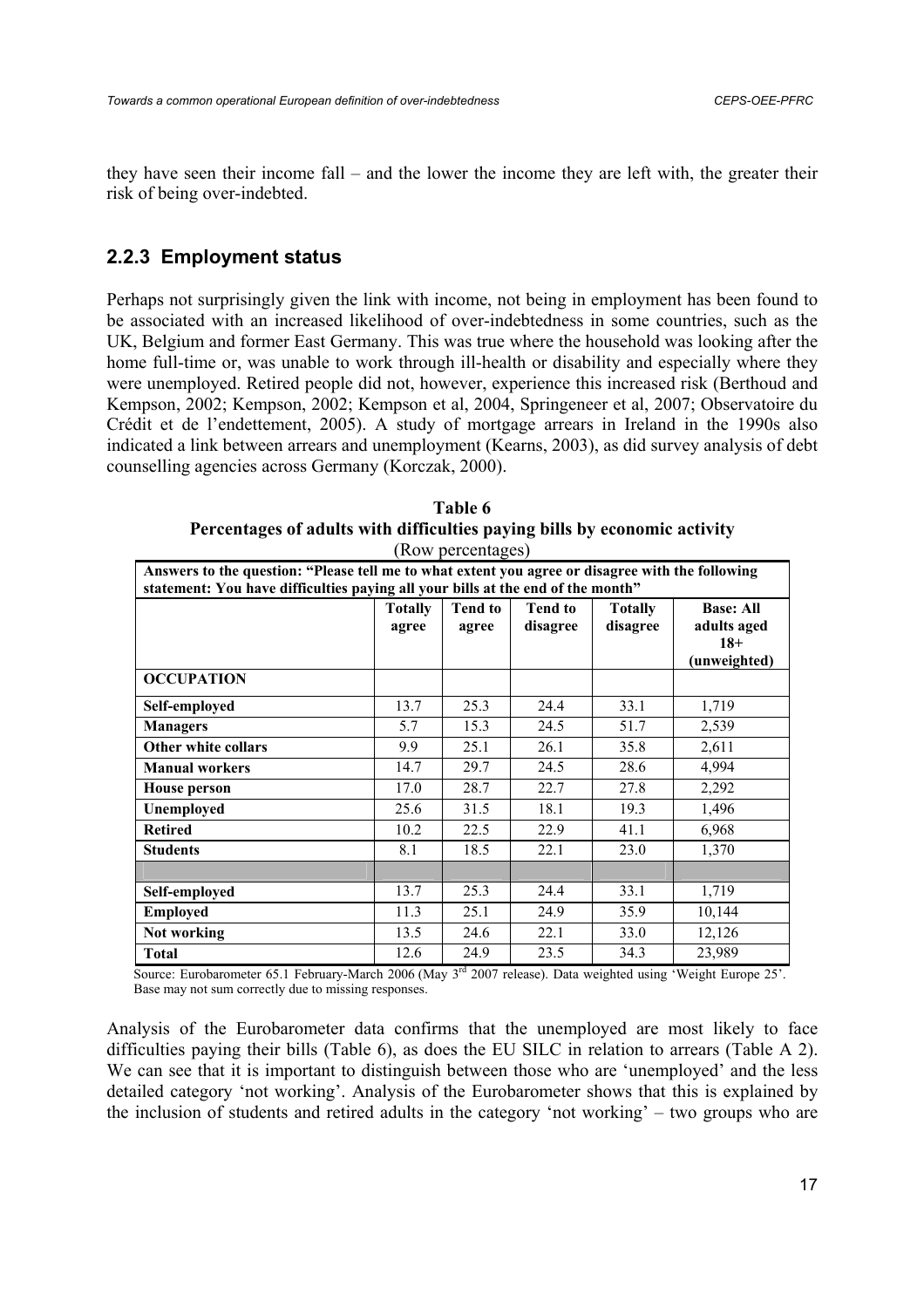less likely than average to face financial difficulties. Students, along with managers and other white collar workers are among those who are least likely to be showing signs of financial stress. There is no consensus as to whether or not there is a significant relationship between unemployment (as opposed to becoming unemployed) and financial difficulties once other factors are taken into account. Long-term unemployment (itself an indicator of persistent low income) has been found to be predictive of over-indebtedness in the UK and Norway even when income has been controlled for (Berthoud and Kempson, 1992; Poppe, 1999). A more recent study of over-indebtedness among home owners in the UK found that having no earners in a household (whether or not they considered themselves to be unemployed) raised the odds of financial difficulties by a factor of three (Kempson and Atkinson, 2006). These findings are corroborated by our analysis of the EU SILC for the European countries covered by the data: households in which the head of household was unemployed were most likely to report arrears once other characteristics including disposable income and household structure were taken into account (Table A 3). On the other hand, a study of families with children did not find that unemployment was predictive once income falls were controlled for (Kempson et al, 2004).

In contrast to these findings, Springeneer et al (2007) found that, in the former West Germany, the over-indebted were most likely to be receiving an earned income and similar findings were reported from a study of advice service users in Portugal (Frade et al, 2005). Recent analysis of EU SILC data for Ireland has found that the proportion of employed becoming over-indebted is increasing there (Central Statistics Office, 2005).

In addition to economic status *per se c*hanges in economic activity were also found to be associated with higher levels of financial difficulty (Berthoud and Kempson, 1992; Costa and Pinto, 2005). And, significantly, job loss was found to have a prolonged effect even after a return to work (Berthoud and Kempson, 1992).

# **2.2.4 Housing tenure**

Living in rented accommodation has been found to be associated with an increased likelihood of being in financial difficulties in Belgium, France and the UK (Banque de France, 2005; Berthoud and Kempson, 1992; Kempson, 2002; Kempson et al, 2004; Observatoire du Crédit et de l'endettement, 2005). The UK studies showed that the risk was higher for people renting in the social housing sector than it was among tenants of private landlords (Berthoud and Kempson, 1992; Kempson, 2002; Kempson et al; MORI, 2005). This finding should be interpreted carefully as it almost certainly reflects UK housing policy. In the UK, living in social rented accommodation tends to act as a proxy for long-term poverty, since only those who have been on very low incomes for a long time are eligible for such housing.

In this context it is also interesting to note that homeownership has been identified as being associated with a lower risk of over-indebtedness in two countries – the UK and Norway – with levels of owner-occupation that are above the European average (Berthoud and Kempson, 1992; Bridges and Disney, 2004; Kempson et al, 2004; Poppe, 1999). In the UK the odds of being in arrears were 2.3 times higher for tenants compared with owner-occupiers (Kempson et al 2004). At the same time, it should also be acknowledged that the risk of financial difficulties was higher for households buying their home on a mortgage than it was for out-right owners.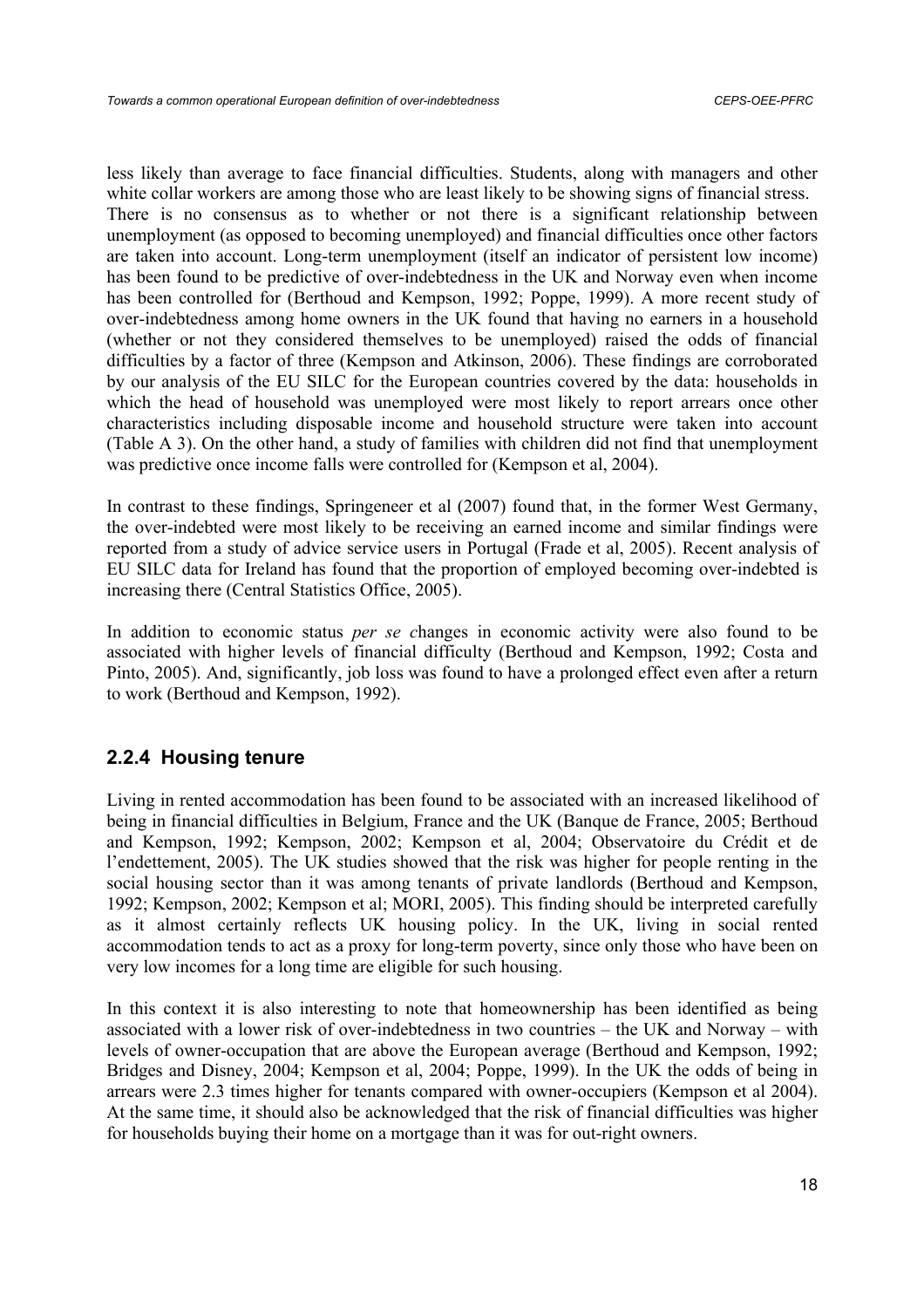#### **2.2.5 Other factors**

The effects of a range of other factors have been tested in specific studies, including ill-health, ethnicity and personality traits. A study of debtors applying for debt adjustment through Finnish courts found that *ill health* was a common reason for people facing difficulty repaying their creditors (Muttilainen, 2007). Aspects of poor health have been found to be positively correlated with over-indebtedness even when other factors such as age, economic activity and income are taken into account (Kempson et al, 2004; Tufte, 1999). A study in the Netherlands has found a similar association with obesity (Webley and Nyhus, 2001). We cannot, however, tell from these studies whether ill-health causes over-indebtedness or is a result of it. A cross-sectional study of students in two British universities suggested the latter was the more likely situation, finding two pathways between the amount of outstanding debt and psychological ill-health, one mediated by considering dropping out, and the other by working longer hours outside university (Roberts et al, 2000). A similar, comparative study of British and Finnish students, which found that financial concern (and *not* the amount of outstanding debt) was independently predictive of poor physical and mental health, drew the same conclusion about the direction of the relationship (Jessop et al, 2005).

Hardly any studies have investigated the influence of ethnicity, in some cases because sample sizes were too small and in others (as in France) because data are not collected. However, one using a large data set from a panel survey found that people in the UK from non-white backgrounds were more likely to self-report problems with credit commitments when other factors were controlled (Del-Rio and Young, 2005b). It is, however, important not to read too much into these findings as it is very simplistic to look at all minority populations together as they are usually very diverse.

Indicators of financial exclusion have been found to be associated with over-indebtedness, even when income was controlled for. However, financial exclusion is not a factor that is typically examined in statistical studies. In one study, lacking a bank account was found to be independently predictive of over-indebtedness among private households of all types. Interestingly, though, was not the case in relation to just those families with children in the same study (Kempson et al, 2004) and a study in the early 1990s also did not find this effect among all households (Berthoud and Kempson, 1992). A study by a German credit agency (Schufa Holding AG, 2006) found that *psychological* factors play a part, and people with an external locus of control were more likely than others to be over-indebted. However, other personality factors, which they describe as the Big Five (extroversion, conscientiousness, neuroticisms, openness to experience, compatibility), were not associated with a greater likelihood of difficulty.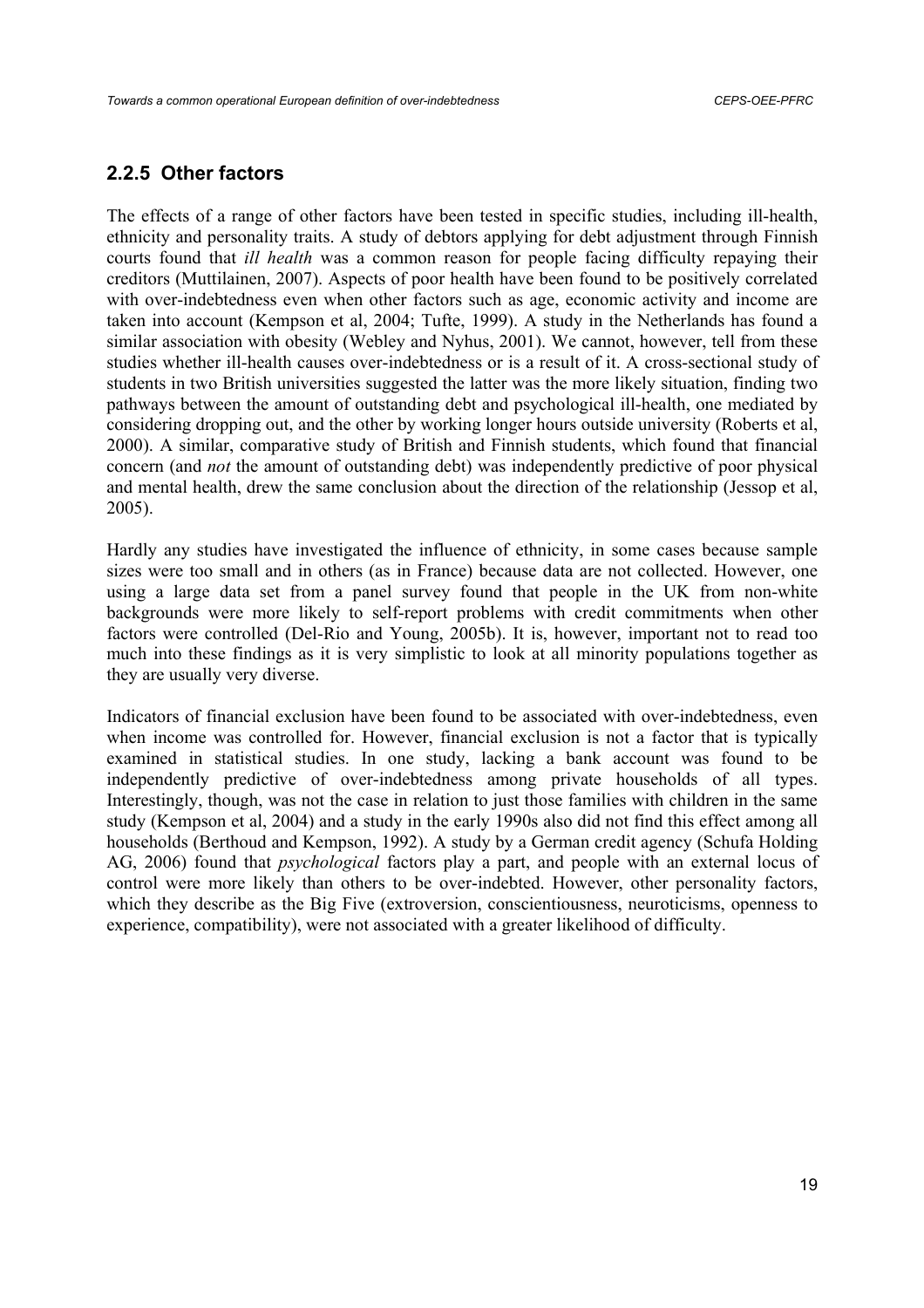#### **2.3 The impact of aspects of money management**

A range of research studies have shown that it is not personal characteristics alone that play a role in the risk of over-indebtedness faced by people. Various aspects of money management have also been found to be important, including attitudes towards paying bills and budgeting styles, the use of unsecured credit and the possession of savings. Each of these are explored below and developed further in the final chapter.

# **2.3.1 Approaches to paying bills and budgeting**

Although psychological characteristics have not been examined in many of the general surveys of households in financial difficulties, there is evidence that attitudes towards payments do influence the level of problem debts (Berthoud and Kempson, 1992).

Those who placed high importance on making payments, even if this meant going without other things, were much less likely to have problem debts. Such attitudes may partly reflect age, as older people tended to attach high importance to keeping up with payments (Berthoud and Kempson, 1992). More specific research, looking at water debt, also found a link between attitudes to bill-payment and arrears on water bills (Herbert and Kempson, 1995). However this research also included multivariate analysis, which showed that when attitudes were included in the model, the impact of age on arrears reduced but did not disappear altogether. In other words, attitudes have an independent effect and suggests that only part of the reduction in likelihood of over-indebtedness with increasing age can be attributed to older people's attitudes to payment (Herbert and Kempson, 1995).

Qualitative studies<sup>9</sup> have also identified the role played by attitudes to payments. These have tended to find that people who are disorganised and have a relaxed approach to bill payment have a much higher likelihood of being in arrears (Elliott, 2005; Frade, 2004; Rowlingson and Kempson, 1994; Whyley et al, 1997).

An early survey in the UK also found that budgeting over a weekly rather than a monthly period increased the risk of arrears, and that this persisted even when income was controlled for (Berthoud and Kempson, 1992). In other words, people who budget weekly do not get into financial difficulties just because they are on a low income (weekly budgeting is strongly associated with low incomes and a weekly income). Instead we need to find some other explanation, the most plausible of which is that people face difficulties when handling bills (which usually have to be paid monthly or quarterly) with a weekly wage and within a weekly budgeting cycle.

<sup>&</sup>lt;sup>9</sup> Qualitative studies are based on the analysis and interpretation of a small number of detailed interviews or other observations, rather than the analysis of large datasets of numeric data.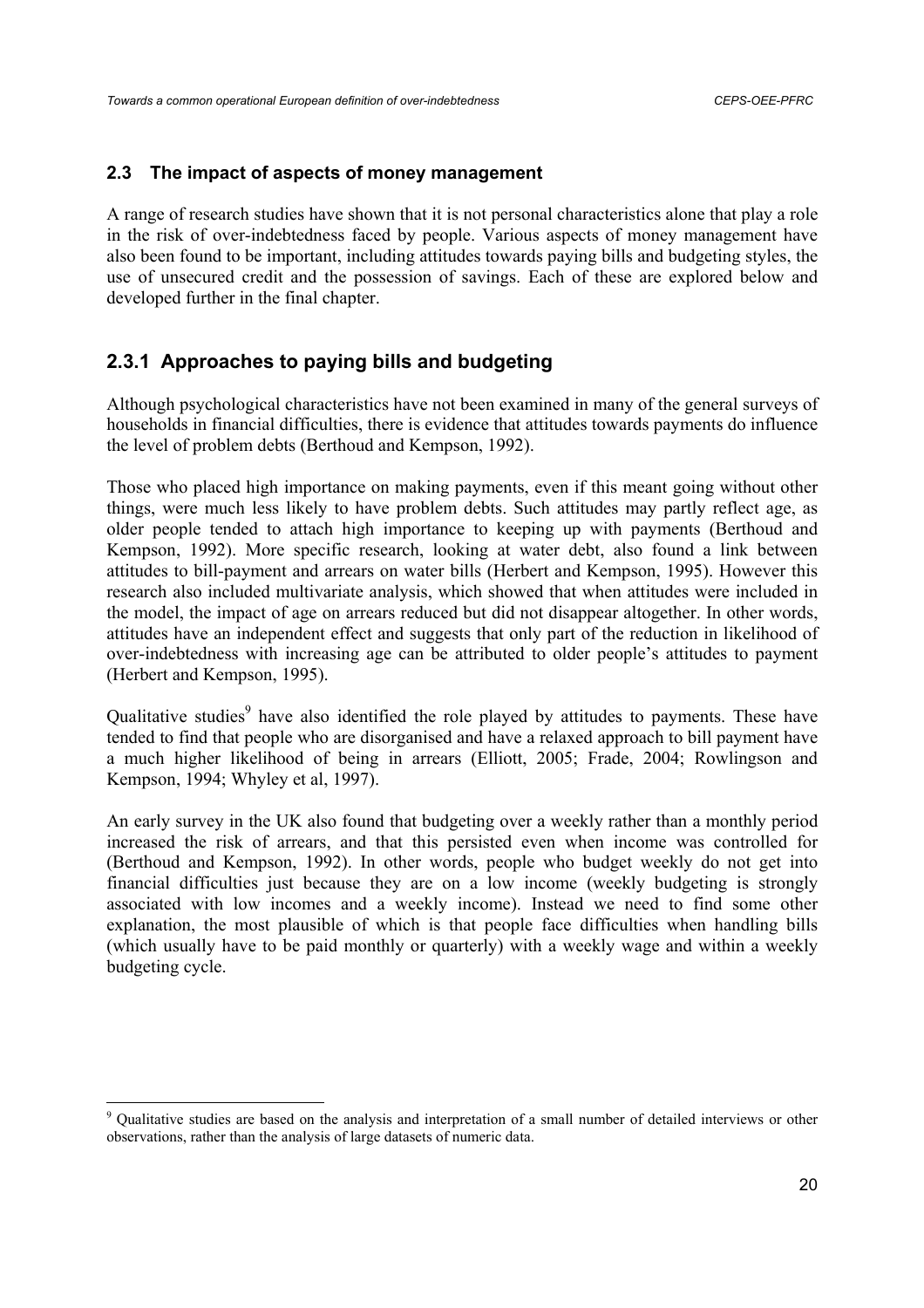# **2.3.2 Unsecured credit commitments**

Use of unsecured credit is positively associated with the likelihood of arrears (Poppe, 1999). Studies that count the number of credit commitments held by a household have shown that the more credit commitments a household had, and the larger proportion of their income that they spent on repaying them, the more serious was the level of arrears (Berthoud and Kempson, 1992; Kempson 2002; Kempson et al, 2004). In contrast, the total amount of money borrowed – even when expressed as a proportion of income or assets – had a much less pronounced effect. This is almost certainly because people spread larger amounts over a longer period.

Both unsecured credit use and larger numbers of unsecured credit commitments have been found to be independently predictive of over-indebtedness (Berthoud and Kempson, 1992; Kempson, 2002; Kempson et al, 2004). A UK study of families with children found that, compared with non-users of credit, the odds of arrears for those with one credit commitment was increased by a factor of 1.6, rising to 3.7 for those with two commitments and 5.8 for those with three or more (Kempson et al, 2004). Personal communication with a large credit reference bureau suggests that people can find it difficult to be sufficiently organised to make all their repayments if they are repaying multiple creditors.

Research in Norway and the UK shows that high credit repayment-to-income ratios were predictive of payment problems on consumer credit. (Poppe, 1999; Tufte, 1999; Del-Rio and Young 2005b). And a study of home owners in the UK showed that high levels of payments on both consumer credit and mortgages were predictive of over-indebtedness when income was also included in the model (Atkinson and Kempson, 2006).

On the other hand, the total value of the borrowing – as opposed to the number of commitments or repayment to income ratio – has been found to be much less important in explaining levels of financial difficulties even after controlling for factors such as household income (Kempson, 2002; Worthington, 2006).

Moreover, it is worth noting that the attitude statements relating to spending (see section 2.4.4, below) had been found to be strongly associated with heavy credit use in an earlier study (Kempson, 2002), and that this relationship is independent of other factors such as age, family status, income and employment status, savings and housing tenure (Finney et al, 2007).

# **2.3.3 Savings**

Savings provide a safety net in times of hardship. It is perhaps, therefore, no surprise that the absence of savings has been found to be related to heightened levels of being in arrears (Berthoud and Kempson, 1992). A second study found that savings of less than £1,000 were associated with increased levels of over-indebtedness across various measures (MORI, 2005).

It might also be expected that having liquid savings would protect people against financial difficulties, regardless of other factors. This has been confirmed by two studies of overindebtedness in the UK using multivariate techniques. The first, a study of all types of household found that having no savings at all increased the odds of being in financial difficulty even after income was taken into account (Berthoud and Kempson 1992). The second looked at families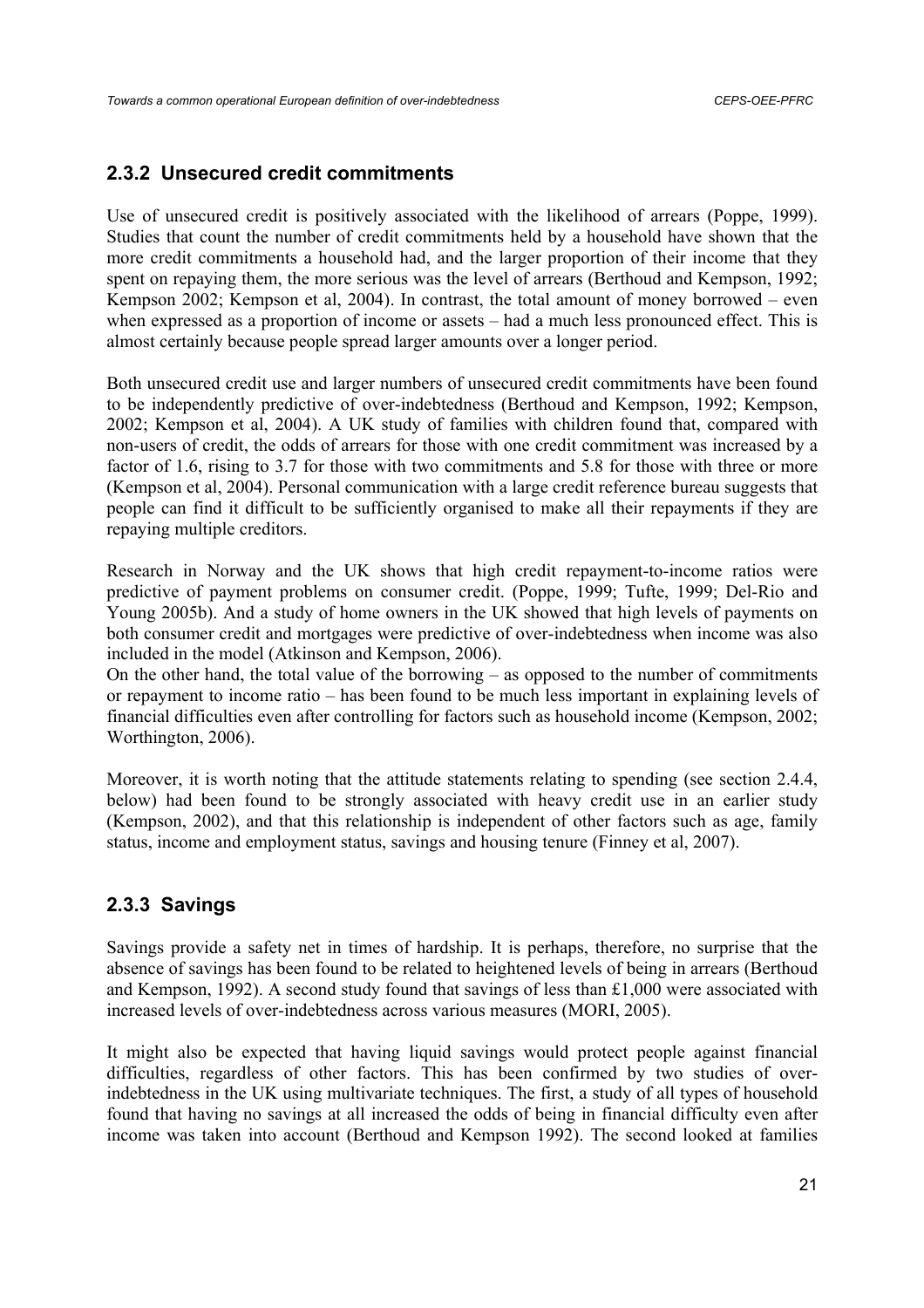with children and found a strong link with the amount of money held in savings, again after income (and in this case, income drops) were controlled (Kempson et al, 2004). Compared with families with very modest savings (£50 to £100) those with less or nothing at all, had almost double the odds of being in arrears with their commitments. The risk fell steeply with increased amounts saved, so that those with £5,000 or more had well under half the risk.

A further UK study has found that home owners who described themselves as a 'rainy day' saver (that is someone who saves money in case of emergencies) had only a fifth of the risk of financial difficulties compared with those who did not (Kempson and Atkinson, 2006).

## **2.3.4 Spending and consumerism**

As might be expected, people who are avid shoppers and consumers have an enhanced risk of getting into financial difficulties. Research looking at people in the Netherlands, for example, has found that money management techniques and attitudes to spending had a significant effect on the risk of being over-indebted, independent of other factors (Webley and Nyhus, 2001). Attitudes to spending and saving were also highly predictive both of financial difficulties among home owners in the UK and also of financial difficulties resulting from a drop in income among all households. So that people who agreed with statements such as:

*'I am impulsive and tend to buy things even when I can't really afford them' 'I prefer to buy things on credit rather than wait and save up'* 

or disagreed with the proposition that

*'I am more of a saver than a spender'* 

were more likely to be in financial difficulty, and were particularly likely to be in arrears with payments on consumer credit commitments (Kempson, 2002; Kempson and Atkinson, 2006).

Research undertaken across four European countries has also identified a clear link between compulsive shopping, over-borrowing and financial difficulties. This research classified a third (33%) of the adult population as 'addictive spenders', with 12% having a considerable addiction to shopping and 3% reaching levels that were 'pathological'. Although overall scores did not vary a great deal between the three participating countries (Italy, Scotland and Spain), there were some subtle differences in the make-up of their scores (Junta de Comunidades de Castilla-La Mancha, 2000).

## **2.4 Possible causes of over-indebtedness**

We have seen that certain characteristics can be used to predict levels of over-indebtedness. Existing research provides a very consistent picture of the reasons why households get into financial difficulties: adverse financial shocks; persistent low income; poor money management; and over-commitment and over-spending. In this chapter we bring together findings on selfreported reasons for over-indebtedness in surveys and qualitative research to discuss possible causes of over-indebtedness.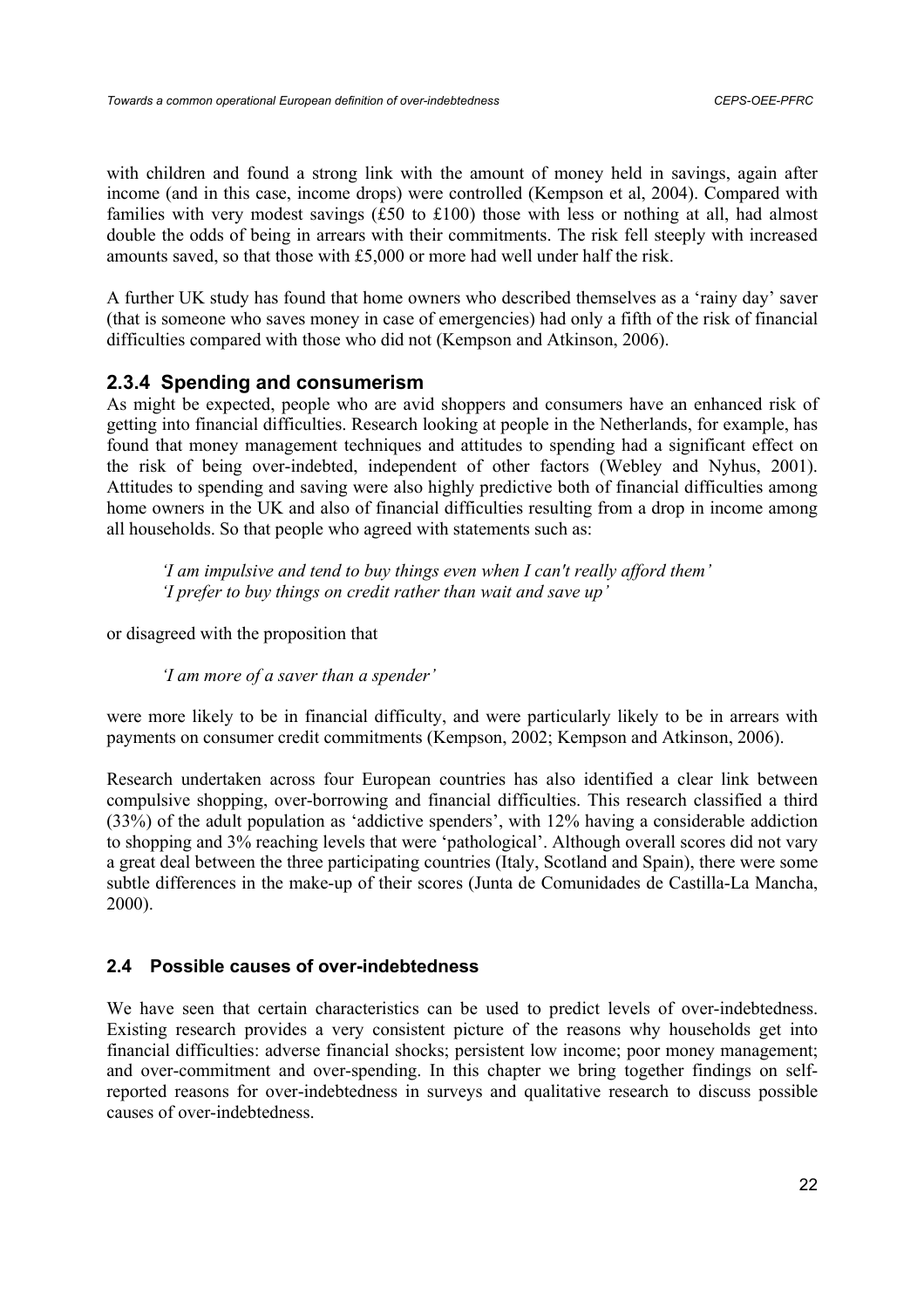## **2.4.1 Overview of causes**

The reasons people themselves give for being over-indebted can be informative and powerful explanations of the problem. A number of studies have asked people to identify the reasons for their financial difficulties. Taken together, these studies indicate that people in financial difficulties most commonly cited drops in income and persistent low income as the reasons for their problems. Over-commitment was also cited, albeit less commonly, while money management was seldom mentioned. In other words they externalised the causes.

The balance of reasons has been found to vary between different types of debt, with overcommitment more commonly cited for default on consumer credit than for household bills. Moreover, it is very likely that the balance will also vary over the economic cycle, with income drops through job loss being cited more commonly as a reason for over-indebtedness in times of recession.

Qualitative research largely confirms the self-reported reasons for debt, but shows that financial mismanagement actually plays a much larger role than people seem prepared to admit to and often compounds other causes such as loss of income or low income to which people do attribute their financial difficulties (Elliot, 2005; Edwards, 2003, Frade, 2004). Indeed, this confirms the conclusion that can be drawn from multivariate statistical analysis.

# **2.4.2 Loss of income**

Loss of income is typically the most common reason given by householders for their financial stress across a range of studies. In a general UK survey of over-indebtedness, loss of income was cited by just under a half of households as a reason for being in financial difficulties (45%), with job loss or redundancy specifically quoted by one in five such households (19%; Kempson 2002). Analysis of data from the Banque de France showed that, in 2004, three in ten people (31%) were over-indebted through redundancy or unemployment, slightly higher than three years previously (Gloukoviezoff, 2006). This confirms earlier research on the causes of over-indebtedness in France (Le Duigou, 2000). Qualitative research from Finland also indicates that unemployment is an important cause of financial difficulties amongst young adults (Koljonen and Romer-Paakkanen, 2000).

Loss of employment was also cited by a quarter (23%) of UK households facing mortgage arrears (Ford et al, 1994) and 12% of households with water debt (Herbert and Kempson, 1995). Loss of income through illness, accident or disability was cited rather less commonly. Even so, it was the explanation for 11% of people who were over-indebted in France (Gloukoviezoff, 2006); 13% in the former West Germany and 6% in the former East Germany (Springeneer, 2005); 6% of UK households with arrears (Kempson, 2002); plus 8% of UK households with mortgage arrears (Ford et al, 1994).

There is also wide-ranging statistical evidence that a shock to income is a powerful predictor of over-indebtedness. Indeed, drops in income have been found to be predictive of overindebtedness independently of levels of income per se and also to have a rather larger effect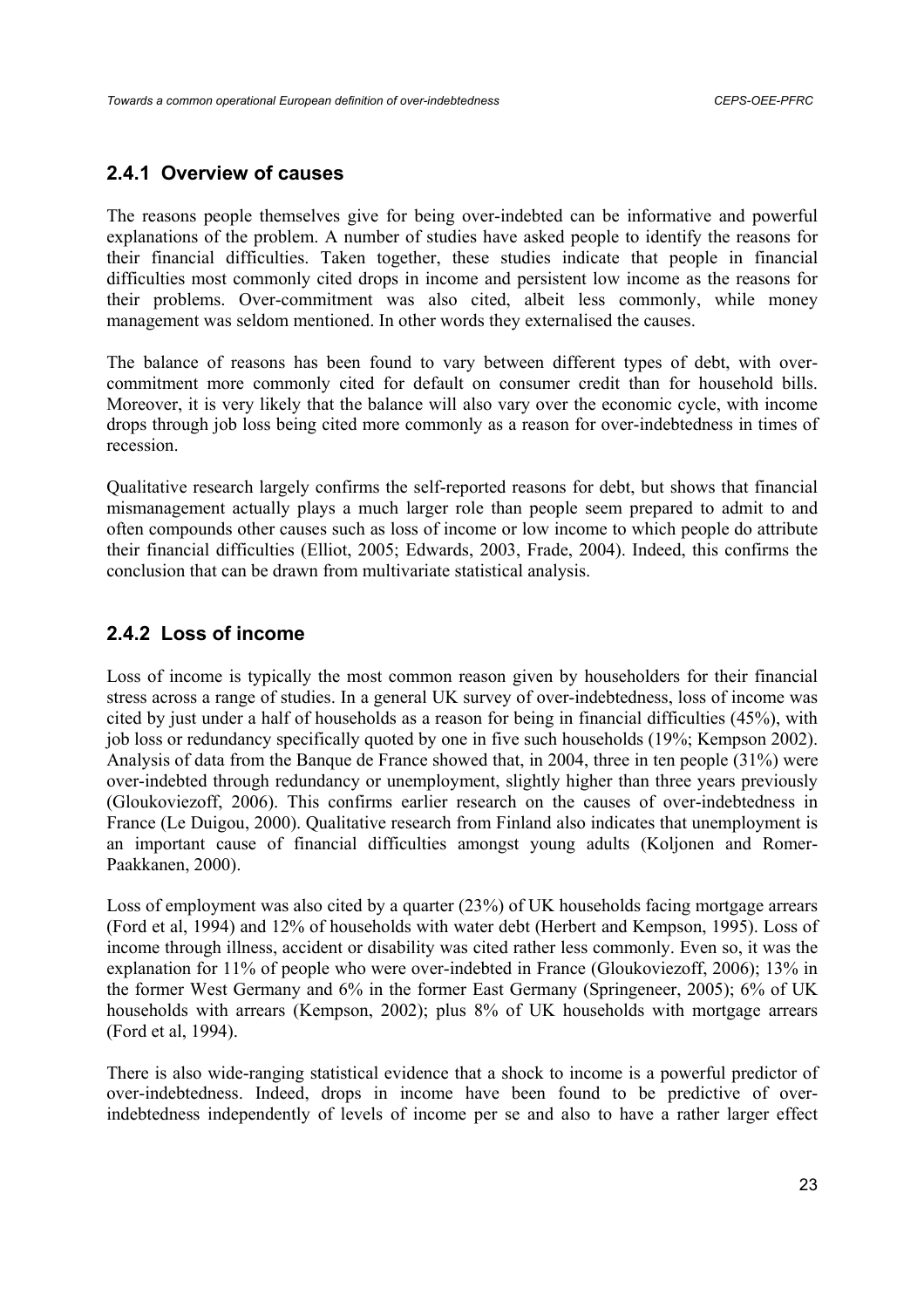(Herbert and Kempson, 1995) or to supplant the effect of income altogether (Kempson et al, 2004).

Using a self-reported subjective measure of the extent to which unsecured credit payments are a burden ("financial distress"), Del-Rio and Young (UK; 2005a and 2005b) found that overindebtedness was generally associated with financial shocks (a measure based on self-report of being worse off in the previous financial year and expectations for the following year), particularly for those with the higher levels of borrowing to income ratios. The effect of financial shocks on financial distress was stronger the more recently the shock had occurred. Younger people and those on low incomes faced risks because they typically had less financial security to back them up in times of difficulty.

It is also interesting to note in this context a study which has looked at the factors that are predictive of a drop in income (Kempson and Atkinson, 2006). This concluded that hardly anyone is immune from the risk of an income fall.

# **2.4.3 Low income**

It is not only a change in income that can lead to financial difficulties. Low income *per se* has been cited as a reason for financial problems by a significant proportion of people in financial difficulties.

A general survey of over-indebtedness in the UK reported that 15% of households in arrears with their household commitments said they were in this position because their incomes were low (Kempson, 2002), and in Belgium, 19% of households that applied for a cancellation of debt blamed low income for their difficulties (Observatoire du Crédit et de l'endettement, 2005).

Likewise a study in Germany found that 8% in the West and 29% in the East were over-indebted through low income (Springeneer, 2005) and a German study of adults seeking debt counselling reported that 19% of respondent blamed their situation on persistent low income (Korczak, 2000). Zweiter Armuts- und Reichtumsbericht der Bundesregierung (2005) also reported a link between over-indebtedness and low income in Germany.

Low income featured more heavily in a UK study of water arrears (Herbert and Kempson, 1995): 23% of people reported defaulting on water payments because of low incomes. It was also found to be a very common explanation in a study of fuel debt, where a third (33%) of people in arrears with gas or electricity bills gave low income as the explanation (Rowlingson and Kempson, 1993). In both cases, qualitative research supported people's self-reports.

It is also worth noting that people's own reports indicate that unemployment (as opposed to job loss) is an important factor predicting financial difficulty in Germany. Unemployment was given as an explanation by a quarter (23%) of people in the former West Germany who were facing over-indebtedness and nearly half (46%) of those in the former East Germany (Springeneer, 2005).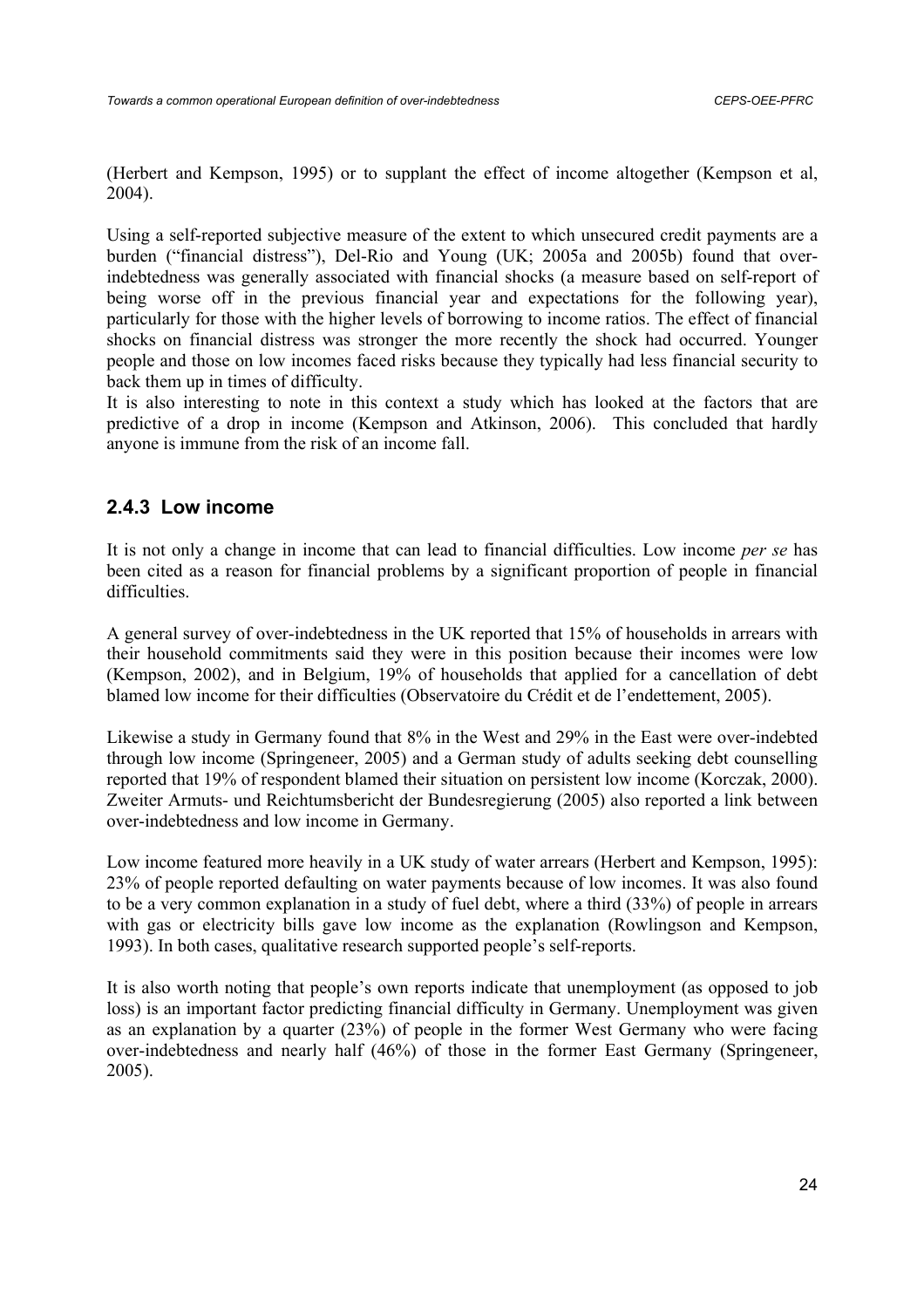Together, these findings support the theory that poverty – as indicated by long-term low incomes – is a common route into financial difficulties, and that the effects of low income appear more prevalent in those who have difficulties paying essential utility bills.

# **2.4.4 Money management**

One might not expect people to admit that poor money management had caused their financial difficulties and when people are asked for their own explanations of their financial difficulties they tend to downplay it relative to other factors.

Even so, 19% of UK householders who were in arrears with their commitments attributed this to some aspect of poor money management (Kempson, 2002). Additionally, 20% of Germans who sought help from debt counselling claimed that they were inexperienced at using credit (Korczak, 2000), although a separate German study found that just 3% made the stronger claim that their mismanagement had led to their difficulties (Reifner et al, 2007).

The two main aspects of money management issues that have been identified as being linked to over-indebtedness are being disorganised and having a relaxed approach to money management. Surveys have consistently found that a minority of over-indebted people cite aspects of poor money management as a reason for their financial situation.

A quarter of householders in the UK who were in arrears with water payments attributed them to being disorganised (Herbert and Kempson, 1995). 15% said that they had overlooked bills, and a further 10% said they had difficulty due to unexpected bills. The authors observed that these reasons tended to be given more often by the better-off households than by poorer ones. On the other hand, those who were struggling financially tended to have missed payments because they prioritised other types of bill.

Unexpected, and unexpectedly high, bills were also cited by 10% of householders with payment arrears in the 1992 UK study of over-indebtedness (Berthoud and Kempson, 1992), by 12% of those in arrears in the 2002 (Kempson, 2002) and by 13% in 2006 (Waldron and Young, 2006). It is also worth noting that receiving unexpected bills was also found to be associated with increased odds of any payment problems (Poppe, 1999) and of problems meeting loan payments (Tufte, 1999).

Both qualitative and statistical research, however, have found that a relaxed approach to money management plays a rather bigger role as a cause of over-indebtedness than these self-reports would suggest, often compounding changes in circustance.

A UK qualitative study of water company customers, for example, found that approaches to money management, attitudes to bill paying and financial circumstances all interacted to influence bill-payment behaviour. People who had fallen seriously behind with their water bills tended to adopt a 'relaxed' approach to bill-payment and were inclined to delay paying bills until they could no longer be avoided. At the same time, they often lacked the money to pay the bill (Whyley et al, 1997). Likewise, qualitative research on credit card default in the UK found that approaches to money management were important and identified three traits that typified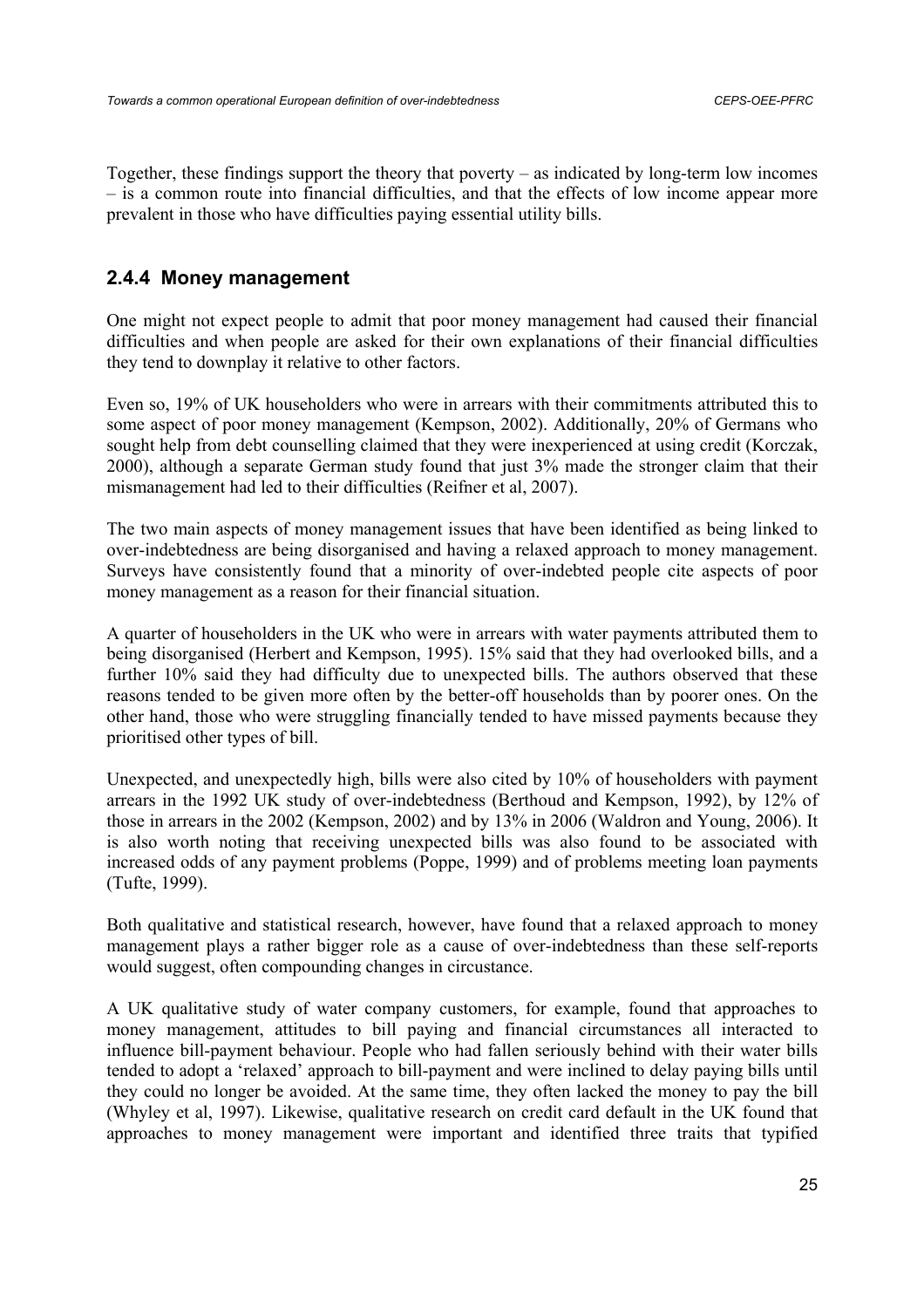defaulters: being disorganised, giving low priority to paying credit card bills and having no understanding of the payment rules (Rowlingson and Kempson, 1994). Similar findings, particularly with regard to disorganised money management, also emerged from UK studies of gas debt and disconnection (Rowlingson and Kempson, 1993) and water debt (Herbert and Kempson, 1995).

Three recent recent qualitative studies have identified that poor money management both compounded a drop in income and was a primary cause of financial difficulties. This included a studies of people in the UK who had been over-indebted for over two years (Kempson and Atkinson, 2007); people who had sought help from a UK debt advice centre (Elliott, 2005) and twon-dwellers in Portugal who had sought advice because of over-indebtedness (Frade, 2004). It should be noted however that the Portugese study drew very different conclusion about people living in rural areas who had lost their jobs, most of whom had given up all non-essential spending.

## **2.4.5 Over-commitment and over-spending**

Similarly, one might not expect people to say that they had got into arrears through overcommitment or over-spending but to look, instead, for external factors to explain their situation.

Financial over-commitment was, however, reported as a reason by one in ten (10%) of overindebted householders in the UK (Kempson, 2002). This was rather lower than the 24% found in a similar survey undertaken in 1992 (Berthoud and Kempson, 1992), or the 23% of over-indebted households in Belgium that cited a standard of living superior to their financial means as a cause of their over-indebtedness (Observatoire du Crédit et de l'endettement, 2005).

In France, 15% of people said were over-indebted through taking on too many credit commitments (Gloukoviezoff, 2006), and the problems of over-commitment were also evident from qualitative work amongst young adults (aged under 25) in Helsinki (Koljonen and Romer-Paakkanen, 2000). A study in Germany did not distinguish over-commitment from poor money management but found that 21% of people in the West and 27% in the East were over-indebted for one of these two reasons (Springeneer, 2005).

The extent to which over-commitment was given as a reason appeared to vary between various types of debt: only 2% of people in the UK said that over-spending accounted for their water payment default (Herbert and Kempson,1995), and five percent gave this as a reason for being in arrears with mortgage payments (Ford et al, 1995). On the other hand, previous UK based research showed that 18% of people attributed their default on credit cards to over-commitment (Rowlingson and Kempson, 1994).

In 2006, the Bank of England reported that almost three in ten people claimed that their debt problems were caused by overspending (Waldron and Young, 2006) and a study in Trofa, Portugal found consumption patterns to be important determinants of difficulties (Costa and Pinto, 2005).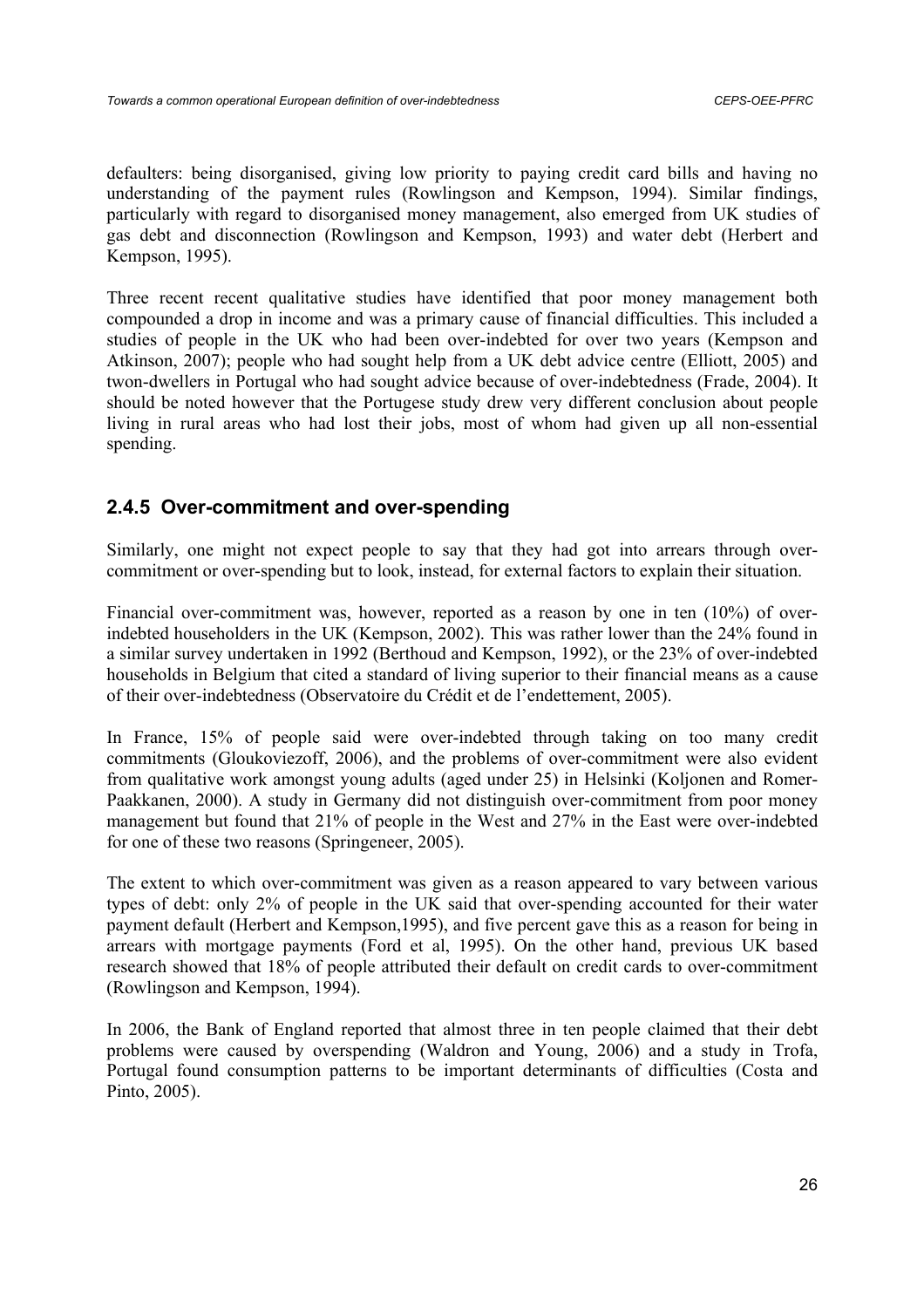Again qualitative research shows that people under-play the importance of being over-committed or over-spending when asked to give the reason for their financial difficulties.

An early UK study of credit card default showed that, although many people attributed their missed payments to a fall in income, in reality their problems often stemmed from using consumer credit to mainstain their lifestyle after the income drop (Rowlingson and Kempson, 1994).

More recently, a Portuguese study compared people who had lost their job with those who had sought advice because of over-indebtedness following job loss. What distinguished the two was the continued heavy consumption and use of credit among the over-indebted advice seekers, along with poor budget management. Interestingly, this was more of a problem in urban areas than in rural ones (Frade, 2004).

Likewise, debt advice seekers in the UK included those who were spending without regard to their ability to repay the money borrowed and those who were categorised as 'financially naïve' in terms of their approach to budgeting, their optimistic view of their finances and their naïve views of the consequences of non-payment (Elliott, 2005). A recent longitudinal qualitative study in the UK re-interviewed people two years after they had been identified as being in financial difficulty. This showed that over-spending and continued credit use had compounded the problems faced by many of them (Kempson and Atkinson, 2007).

# **2.4.6 Complex causes**

As with most complex social phenomena, there is unlikely to be a single simple cause of overindebtedness. Rather, it is more likely that risk factors (such as low income) will work in combination with each other and with triggers (change in circumstances) in leading to overindebtedness. Poor money management and over-commitment will tend to compound the problems faced. A UK quantitative<sup>10</sup> study of mortgage arrears observed that there was a rarely a single reason that could account for the difficulties people faced (Ford et al, 1995). And this is confirmed by qualitative research (see for example Elliott, 2005; Frade, 2004; Rowlingson and Kempson, 1994).

Various authors have noted the effect of different factors acting in combination. A study of payment problems among Norwegian households identified three groups of households that had high levels of financial difficulties (Poppe, 1999). These were young families with children, households with either high levels of borrowing or low income levels, or both, and those hit by powerful life events, including unemployment.

An early UK study observed that a combination of five factors correlated especially strongly with high levels of over-indebtedness: age, children, income, use of credit and attitudes to payments (Berthoud and Kempson, 1992). The more of these risk factors that affected a household, the higher was their likelihood of being over-indebted, so that three-fifths of those who were young, had children, were on low incomes, had many credit commitments and placed low importance on prioritising payments were over-indebted – five times the rate found among all households.

<sup>&</sup>lt;sup>10</sup> Quantitative studies gather and analyse measurable data.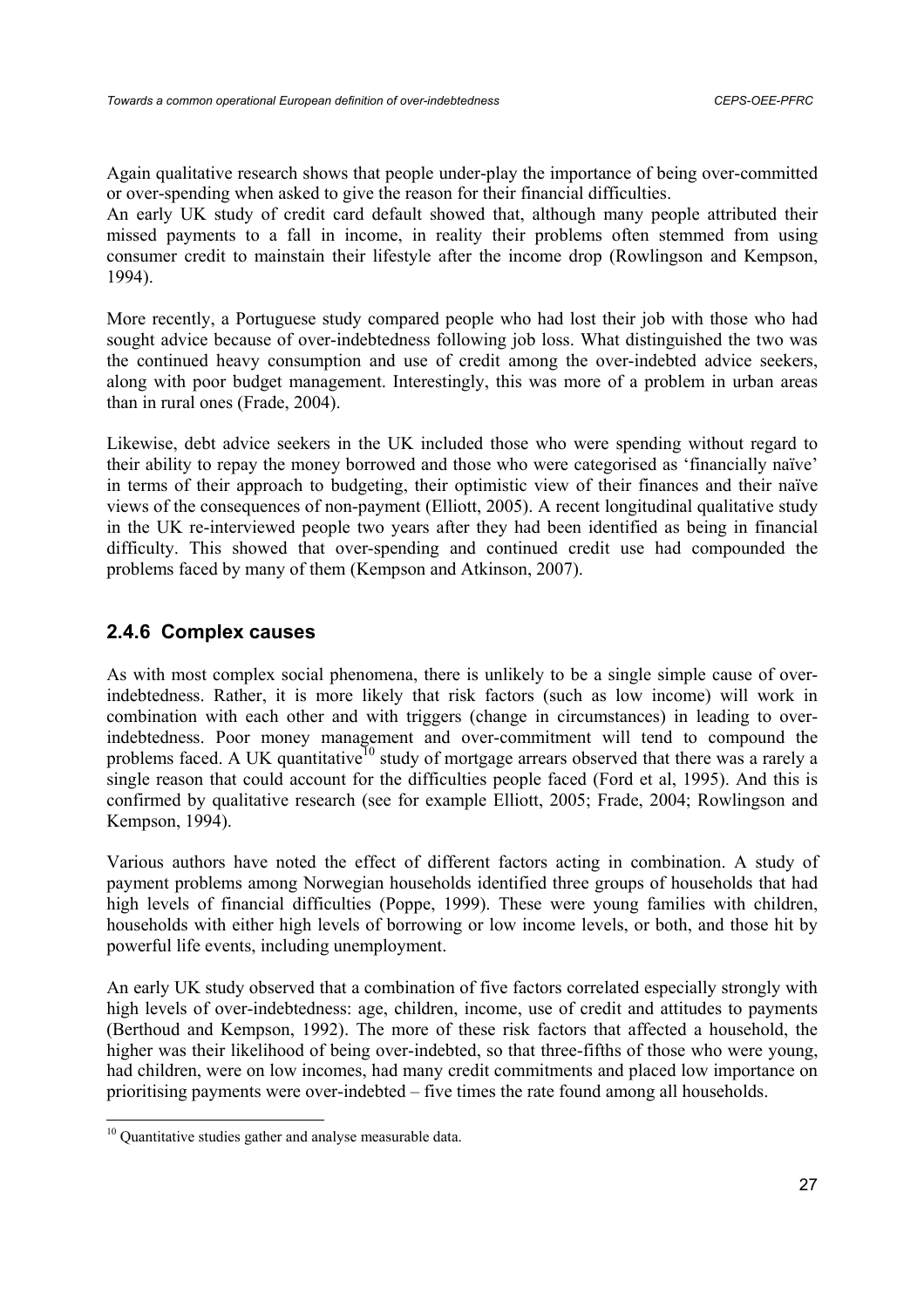Further, a study of mortgage arrears in Scotland underlines the importance of interaction between causes such as job loss, health problems and relationship breakdown in the severity of financial difficulties (McCallum and McCaig, 2005). They found that home possessions resulting from payment default were most likely among those experiencing a combination of causes, whereas those who recovered from arrears had a single problem such as temporary loss of employment that resolved over time.

We began this report with a statistical analysis of the Eurobarometer data which showed a strong link with the overall prosperity of a country and also to levels of income inequality in a country. We have seen that certain groups of people – young people, those with children and people living in low-income households – are especially at risk. We have also noted that drops in income – through job loss or changes in family circumstances – can lead people to become at risk of financial difficulty. But money management, attitudes to spending and levels of unsecured credit use and of savings are also important. Indeed they explain why some people become overindebted, while others with broadly similar personal characteristics and economic circumstances do not.

These complex inter-relationships mean that over-indebtedness will need to be tackled on a number of fronts simultaneously – a fact that will inform our analysis of the policy responses in individual member states.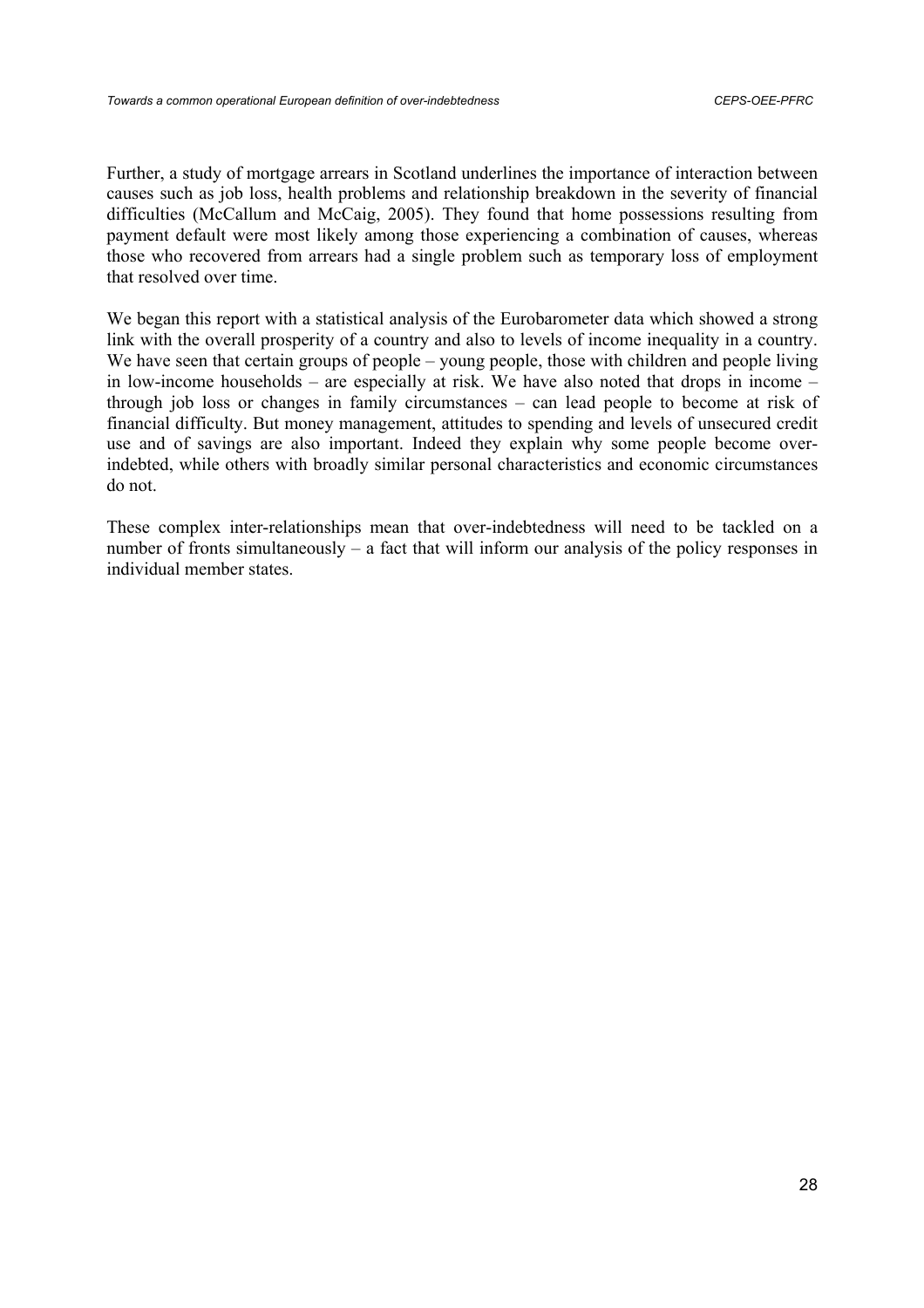#### **References**

- Atkinson, A., McKay, S., Kempson, E., and Collard, S. (2006), *Levels of financial capability in the UK: results of a baseline survey*, London: Financial Services Authority.(Consumer Research 47).
- Banque de France, (2005), Enquête *typologique 2004 sur le surendettement*, Paris : Banque de France.
- Berthoud, R. and Kempson, E. (1992), *Credit and debt: The PSI report.* London: Policy Studies **Institute**
- Betti. G., Dourmashkin, N., Rossi, M.C., Verma, V., and Yin, Y. (2001), Study of the problem of Consumer Indebtedness: Statistical Aspects. Contract No. B5-1000/00/000197. Final Report.
- Bridges, S. and Disney, R. (2004), "Use of credit and arrears on debt among low-income families in the United Kingdom", *Fiscal Studies,* Vol., 25, no., 1, pp. 1-25.
- Central Statistics Office (2005), *EU Survey on Income and Living Conditions: First results*. Dublin, Ireland: Central Statistics Office.
- Costa, C. A., & Pinto, L. M. C. (2005), Sobre-endividamento dos consumidores no concelho da Trofa, Braga: Núcleo de Investigação em Microeconomia Aplicada. (not published).
- Le Duigou, J-P. (2000), *Endettement et surendettement des menages*, Paris: Conseil Economique et Social.
- Del-Rio, A., and Young, G. (2005a), Unsecured debt in BHPS: determinants and impact on financial distress, *Bank of England Working Paper 263*, London: Bank of England.
- Del-Rio, A., and Young, G. (2005b), *The impact of unsecured debt on financial distress among British households*, London: Bank of England. (Bank of England Working Paper 262).
- Dominy, N., and Kempson (2006), *Understanding older people's experiences of poverty and material deprivation*, Leeds: Corporate Document Services. (Department for Work and Pensions Research Report No. 363).
- Elliott, A. (2005), *Not waving but drowning: Over-indebtedness by misjudgement*, London: CSFI.
- Finney, A. Collard, S. and Kempson, E. (2007), *Easy Come, easy go: borrowing over the lifecycle*, Edinburgh: Standard Life.
- Ford, L., Kempson, E., and Wilson, M. (1995), *Mortgage arrears and possessions: Perspectives from borrowers, lenders and the courts*, London: Department of the Environment.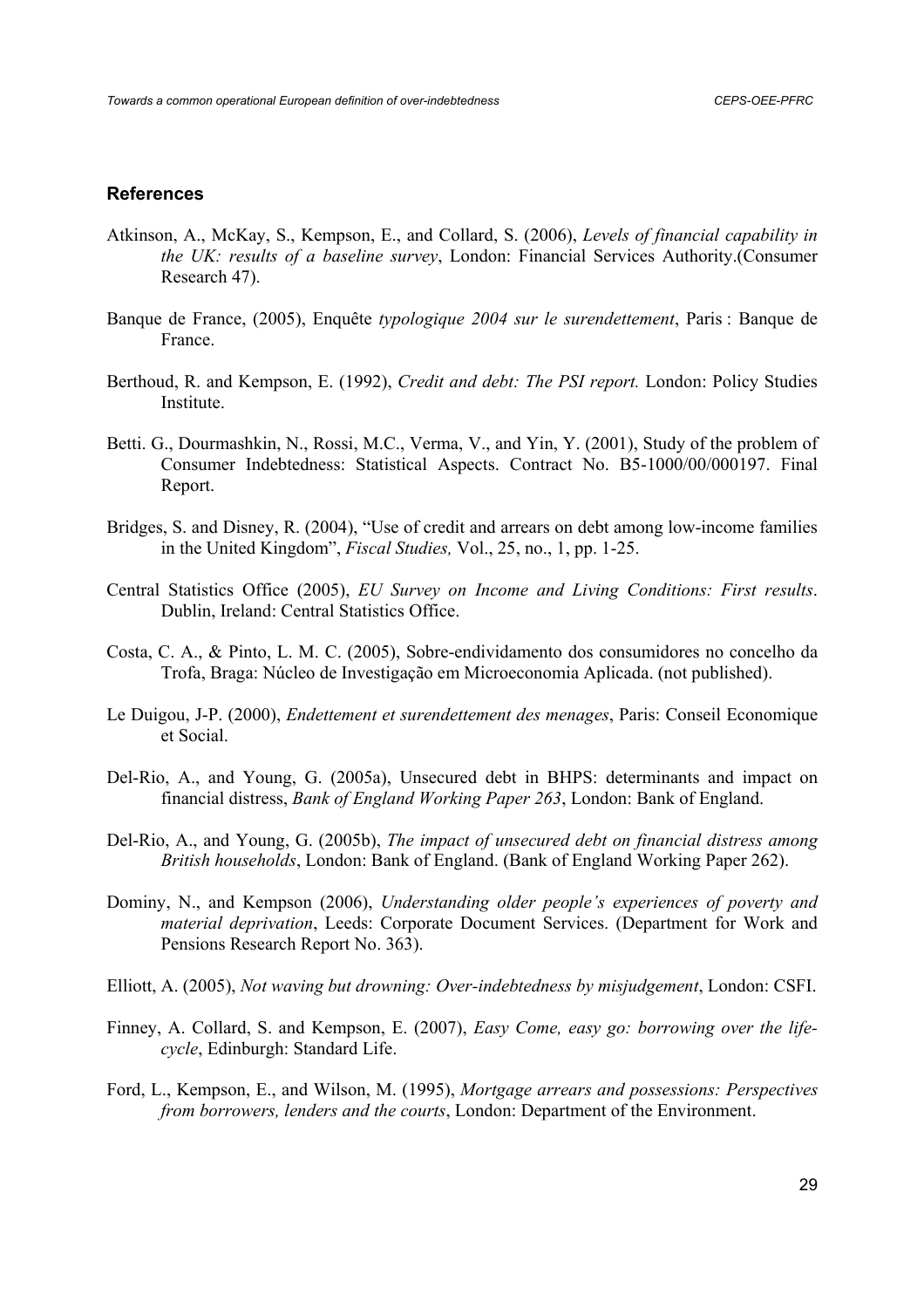- Frade, K. (2004), *The fable of the grasshopper and the ant: a research project on overindebtedness and unemployment in Portugal*, Coimbra: University of Coimbra.
- Frade, C.; Lopes, C.; Nogueira, C.; Magalhaes, S.; Brinca, P.; Marques, M.M.L (2005), Desemprego e sobreendividamento dos consumidores : contornos de uma « ligaçao perigosa », CES.
- Gloukoviezoff, G. (2006), *Surendettement des particuliers en France*, Geneva: International Labour Office.
- Herbert, A., and Kempson, E. (1995), *Water debt and disconnection*, London: Policy Studies **Institute**
- Jessop, D.C., Herberts, C., and Solomon, L. (2005), "The impact of financial circumstances on student health", *British Journal of Health Psychology,* 10 (3) pp. 421-439.
- Junta de Comunidades de Castilla-La Mancha (2000), *Programme for the prevention and treatment of personal problems related to addiction, personal purchasing habits and over-indebtedness*, Final report part III Analysis of data and general conclusions.
- Kearns, A. (2003), "Mortgage Arrears in the 1990s: Lessons for Today", *Quarterly Bulletin,*  Autumn 2003, pp 97-113, Dublin:Central Bank of Ireland.
- Kempson, E. (2002), Over*-indebtedness in Britain*, London: Department of trade and Industry.
- Kempson, E. and Atkinson, A. (2006), *Over-stretched: people at risk of financial difficulities*, Bristol: University of Bristol.
- Kempson, E., McKay, S., Willitts, M. (2004), *Characteristics of families in debt and the nature of indebtedness*, London: Department for Work and Pensions (Research Report No 211).
- Koljonen, V & Römer-Paakkanen, T. *'Silloin ei olisi pitänyt hölmöillä'… ylivelkaantuminen nuorena velkaantuneiden näkökulmasta.* Etelä-Suomen lääninhallituksen julkaisuja 2000. *("One should not have been foolish"… Overintedebtedness from the viewpoint of young debtors*. County Administrative Board of Southern Finland. Publications 2000).
- Korczak, D. (2000), "Over-indebtedness in Germany at the edge of 21st century", *Abdruck aus money matters No.3/00*.
- McCallum, E. and McCaig, E. (2005), *Mortgage arrears and repossessions in Scotland (Scottish Executive Social Research)*, Edinburgh: Scottish Executive.
- Mitrakos, T.M., Simigiannis, G.T., and Tzamourani, P.G. (2005), "Indebtedness in Greek households: evidence from a survey", *Bank of Greece Economic Bulletin*, 0 (25) pp13-35.
- MORI (2003), *Financial over-commitment survey*, London: Citizen's Advice.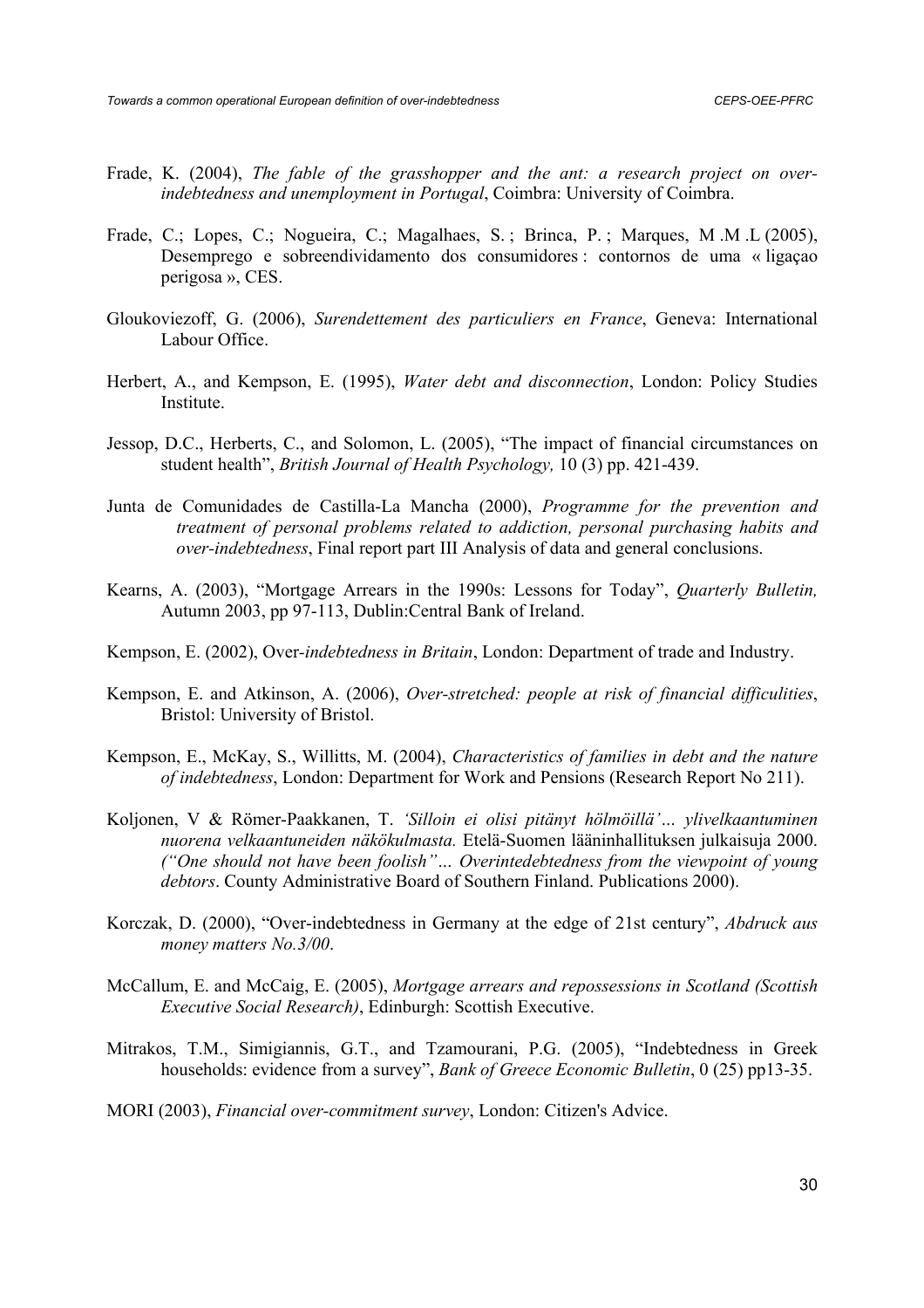- MORI (2005), *Over-indebtedness in Britain: A DTI report on the MORI Financial Services survey 2004*, London: Department for Trade and Industry.
- Muttilainen, V. *Velkajärjestelyt tuomioistuimissa.* Velalliset ja maksuohjelmat vuonna 2005. Oikeuspoliittisen tutkimuslaitoksen tutkimustiedonantoja 75/2007. Helsinki. (Debt Adjustments in Courts. Debtors and payment plans 2005. National research Institute of Legal Policy. Research Communications no 75/2007. Helsinki.).
- O'Loughlin, D. (2006), *An Investigation into the Current Nature and Incidence of Consumer Credit and Debt Consumption in Ireland*: *Developing an Intervention Strategy for Low-Income Customers*, Dublin: Combat Poverty Agency.
- Observatoire du Crédit et de l'endettement (2005), *Rapport général sur la consommation et le crédit aux particulier*.
- Oxera (2004), *Are UK households over-indebted?*, Report prepared for APACS, BBA, CCA, and FLA.
- Poppe, C. (1999), "Risk Exposure to Payment Problems: Payment Problems Among Norwegians in the Nineties". *In Consumer Strategies in a Changing Financial Market. 60th Anniversary Seminar October 1999*. Oslo: SIFO.
- Pyper, W. (2002), "Falling behind", *Statistics Canada: Perspectives on Labour and Income*, Vol. 3, No. 7, pp 17-23.
- Reifner, U., Knobloch, M.; Laatz, W.; Cantow, M. (2007), *Iff uberschuldungsreport 2007. Private uberschuldung in Deutschland*.
- Rivière, D.(2006), *Les ménages ayant des difficultés pour payer leur loyer,* Etudes et résultats, DREES.
- Roberts, R., Golding, J., Towell, T., Reid, S., Woodford, S., Vetere, A. and Weinreb, I. (2000), "Mental and physical health in student: the role of economic circumstances", *British Journal of Health Psychology*, 5 pp289-297.
- Rowlingson, K., and Kempson, E. (1993), *Gas debt and disconnections*, London: Policy Studies Institute.
- Rowlingson, K. and Kempson, E. (1994), *Paying with plastic: A study of credit and debt*, London: Policy Studies Institute.
- SCHUFA Holding Ag (2006), Schuldenkompass 2006: Empirische Indikatoren der privaten Verund Überschuldung in Deutschland. Debt Compass 2006, empirical indicators of private indebtedness and over-indebtedness in Germany.
- Springeneer, H. (2005), *Sculdenreport 2005*, Berlin (unpublished) cited in Hass, O,.J. *Overindebtedness in Germany*, Geneva: International Labour Office.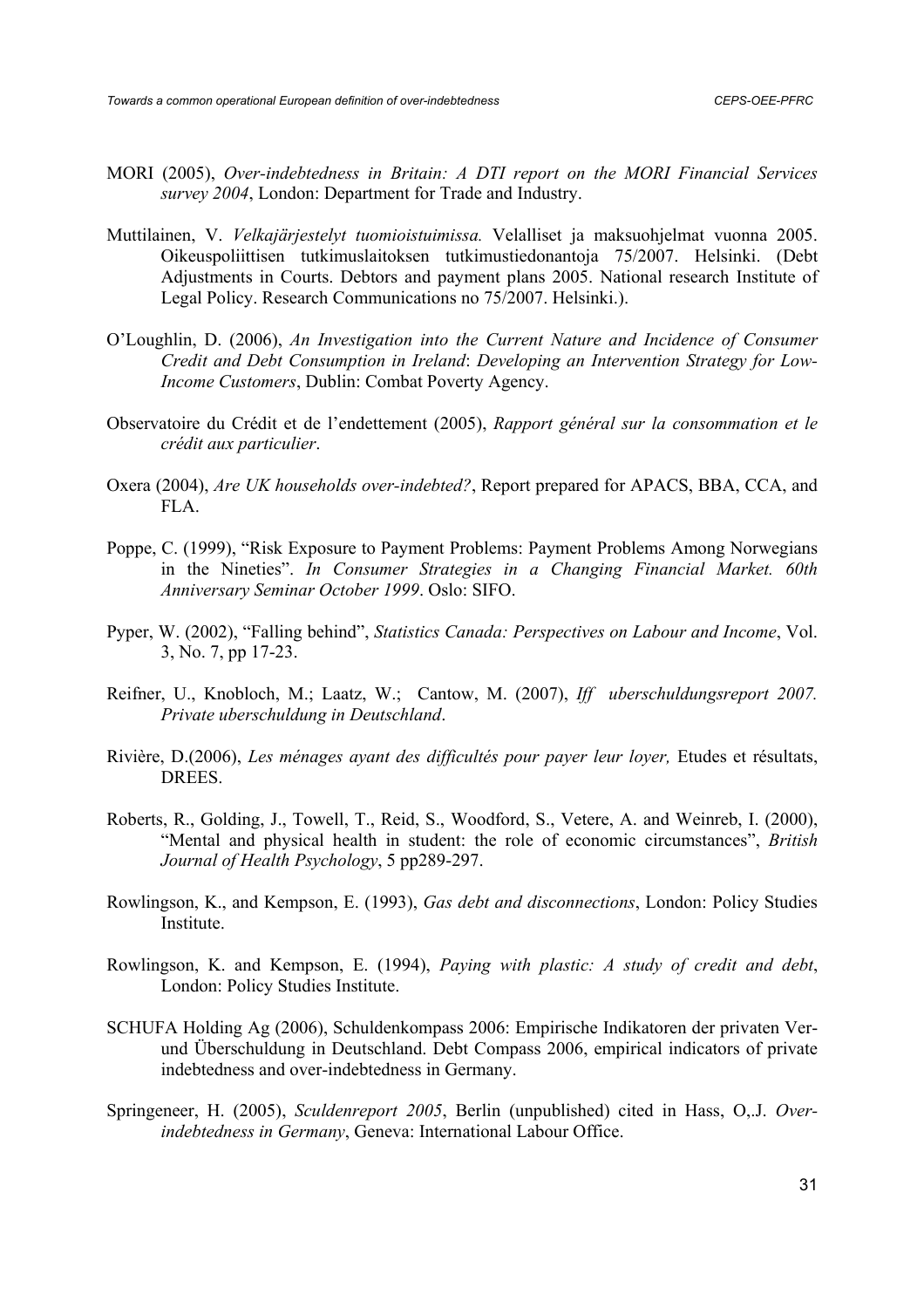- Springeneeer, H. et al (2007), *Schuldenreport 2006*, Verbraucherzentrale Bundesverbandes zur Verbraucherpolitik, Band 7, Berlin: Berliner Wissenschafts-Verlag.
- Stamp, S (2006), *Research highlights need to focus on higher persistent debt risk to poor households*, Dublin: Action on Poverty Today, Autumn 2006, No.14, pp 12-13, Combat Poverty Agency.
- Tudela, M., Young, G. (2003), "The distribution of unsecured debt in the United Kingdom: survey evidence", *Bank of England Quarterly Bulletin*, Winter. London: Bank of England.
- Tufte, P.A. (1999), *Vulnerable consumers in the financial market*, Oslo: National Institute for Consumer Research (SIFO).
- Tokanuga, H. (2003), "The use and abuse of consumer credit: Application of psychological theory and research", *Journal of Economic Psychology*, 14 pp285-316 (n.b. not nationally representative).
- Webley, P. and Nyhus, E.K. (2001), "Life-cycle and dispositional routes into problem debt", *British Journal of Psychology*, 92, pp423-446.
- Whyley, C., Kempson, E. and Herbert, A. (1997), *Money matters: approaches to money management and bill-paying*, London: Policy Studies Institute.
- Worthington, A.C. (2006), "Debt as a source of financial stress in Australian households", *International Journal of Consumer Studies*, Vol 30 (1) pp2-15.
- Zweiter Armuts- und Reichtumsbericht der Bundesregierung (2005), *Lebenslagen in Deutschland*; Teil A, Kapitel I.4 The 2nd poverty and wealth report of the federal government, social circumstances in Germany.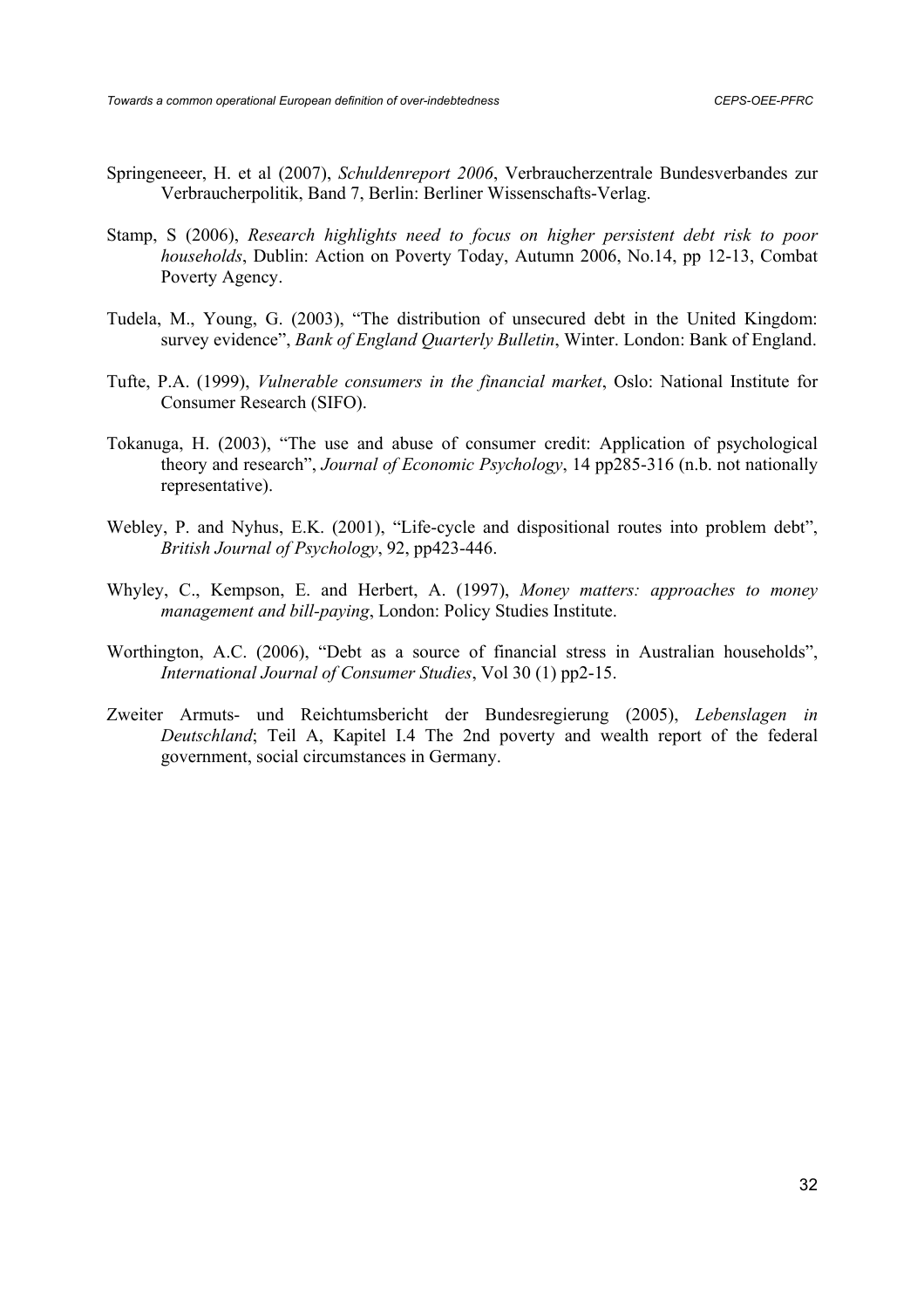# **3 Definitions and Measurements of Over-indebtedness**

The research makes a distinction between **"definition"** and **"indicators"**. A definition is a description of what should be regarded as over-indebtedness, whereas "indicators" can be used to measure it, in some cases definitions are directly intertwined with indicators. There is no single statistic that might serve as a measurement of a multi-dimensional phenomenon such as overindebtedness, but a number of indicators can be used to identify the number of over-indebted households.

## **3.1 Definitions reviewed**

 $\overline{a}$ 

The study has intensively reviewed a number of definitions used at the European level as well as in the individual Member States. We have looked at definitions that have been provided by public bodies (such as governments) as well as by private sources (such as academics and consultancy firms). It is recognized that there is no uniquely acknowledged definition and the concepts vary across countries, this is perhaps a reflection of the complexity of the issue itself. However, we were able to identify a number of underlying and common elements that are used by many of those definitions. In the following, we give a **concise overview of definitions at the European level as well as at the level of individual countries**. The details to these sections are given in the **Appendix B**.

# **3.1.1 Definitions at the European level**

So far, the European Commission has not officially defined over-indebtedness. However, there are a number of proposals and descriptions in the public debate.

For instance, in 2000, the **Economic and Social Committee** stated: "The practical aim is to define a fundamentally identical framework to identify and typify situations in which households (…) are objectively unable, on a structural and ongoing basis, to pay short-term debts, taken out to meet needs considered to be essential, from their habitual income provided by work, financial investments or other usual sources, without recourse to loans to finance debts contracted previously"<sup>11</sup>.

Another example is from the **Group of Specialists for Legal Solutions to Debt Problems at the European Council (CJ-S-DEBT)** who states that over-indebtedness is a changing concept, which can cover at one and the same time problems with both *credits* and *difficulties with day-today bills*. For the purpose of the CJ-S-DEBT Recommendation, over-indebtedness means, but is not limited to, the situation where the debt ratio of an individual or a family manifestly and on a long-term basis exceeds the payment capacity $12$ .

<sup>&</sup>lt;sup>11</sup> Economic and Social Committee (2000). Information Report of the Section for the Single Market, Production and Consumption on Household over-indebtedness, INT/043 (20 June 2000).

<sup>12</sup> Recommendation CM/Rec(2007)8 of the Committee of Ministers to Member States on legal solutions to debt problems (Adopted by the Committee of Ministers on 20 June 2007 at the 999bis meeting of the Ministers' Deputies)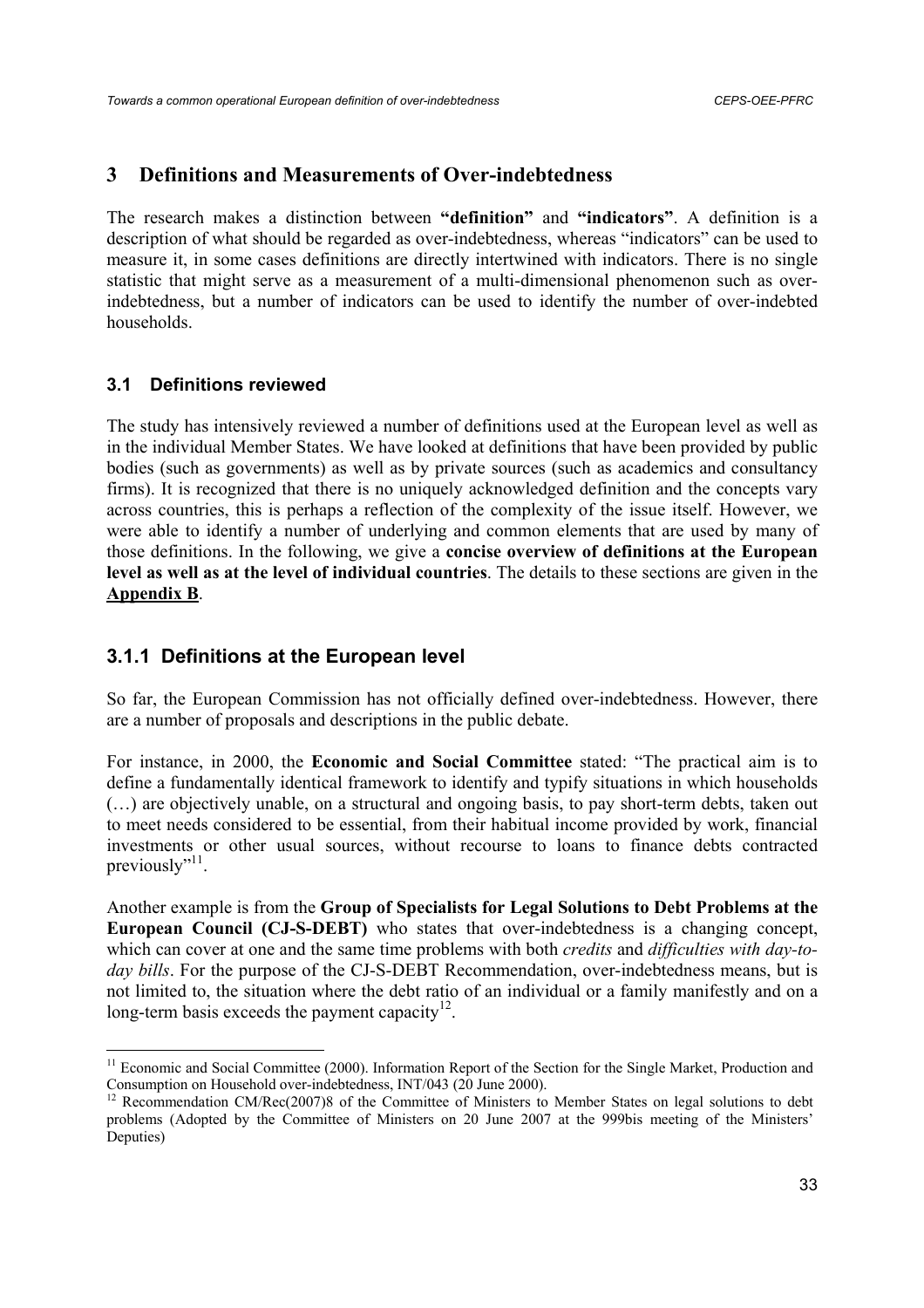#### **3.1.2 Definitions at the national level**

Some governments in Europe have started to use definitions but they often apply different approaches. For instance, in Austria and Belgium households are seen as over-committed if – after deduction of living expenses – they cannot satisfy all payment obligations. Luxembourg's definition is similar to Belgium's. Further variations exist in public discussions in France, Ireland, Sweden, The Netherlands, Portugal, and Norway. Finally, no official definitions were identified for Lithuania, Bulgaria, Czech Republic, Italy, Spain, and Greece. None of the countries surveyed has one official way of measuring over-indebtedness – policymakers in all the countries in our sample use a mix of different measures to assess the extent of the problem.

**The governments rely mostly on two types of measures: legal/administrative measures (such as debt settlement) and measures based on arrears in payments.** In most cases both are used by the government, depending on the context. **However, there is also a noticeable trend to use more arrears-based definitions (where definitions at the same time imply measurement).** The following discussion gives a brief overview of definitions that are used in public discussions and by public institutions. This overview is not exhaustive and does not pretend to include all the definitions used in each country – instead it is aimed at showing which type of measures is most commonly used in individual countries.

In *Austria*, the Federal Ministry for Social Affairs and Consumer Protection (Bundesministerium für Soziales und Konsumentenschutz) is responsible for the matter of over-indebtedness. In practice, while the ministry manages the debt settlement scheme, the research in this field is mainly undertaken by consumer agencies, and the government bases its policies on the work of those agencies. The definition which is mostly used is that of the counselling agency IFS-debt (IFS Schuldnerberatung): "Individuals or households can be regarded as over-indebted if after deduction of current cost of living expenses like food, clothes, rent, social and cultural needs/requirements, they are not able to discharge all payment obligations."

In *Belgium*, the government focuses mainly on the definition for personal insolvency. The Bankruptcy Law of 1997 states that an individual can be declared insolvent and benefit from debt settlement if "his/her income does not allow him/her to, in a sustainable way, pay his/her due debts".

In **Finland**, the Ministry of Trade and Industry is responsible for the policies on overindebtedness and the Ministry of Justice for the preparatation of the legislation related to credit issues and over-indebtedness. However, the issue is dealt with by a number of government agencies: the Advisory Council on Consumer Affairs, the Consumer Agency/Consumer Ombudsman, the National Consumer Research Centre (under the Ministry of Trade and Industry) and the National Research Institute of Legal Policy (under the Ministry of Justice). Each of these institutions/actors uses a different definition in each of its publications. For example, the report "Debt adjustment brings relief – A fresh start for over-indebted Finnish households" by the National Research Institute of Legal Policy considers as over-indebted the persons who are participating in the debt adjustment programme.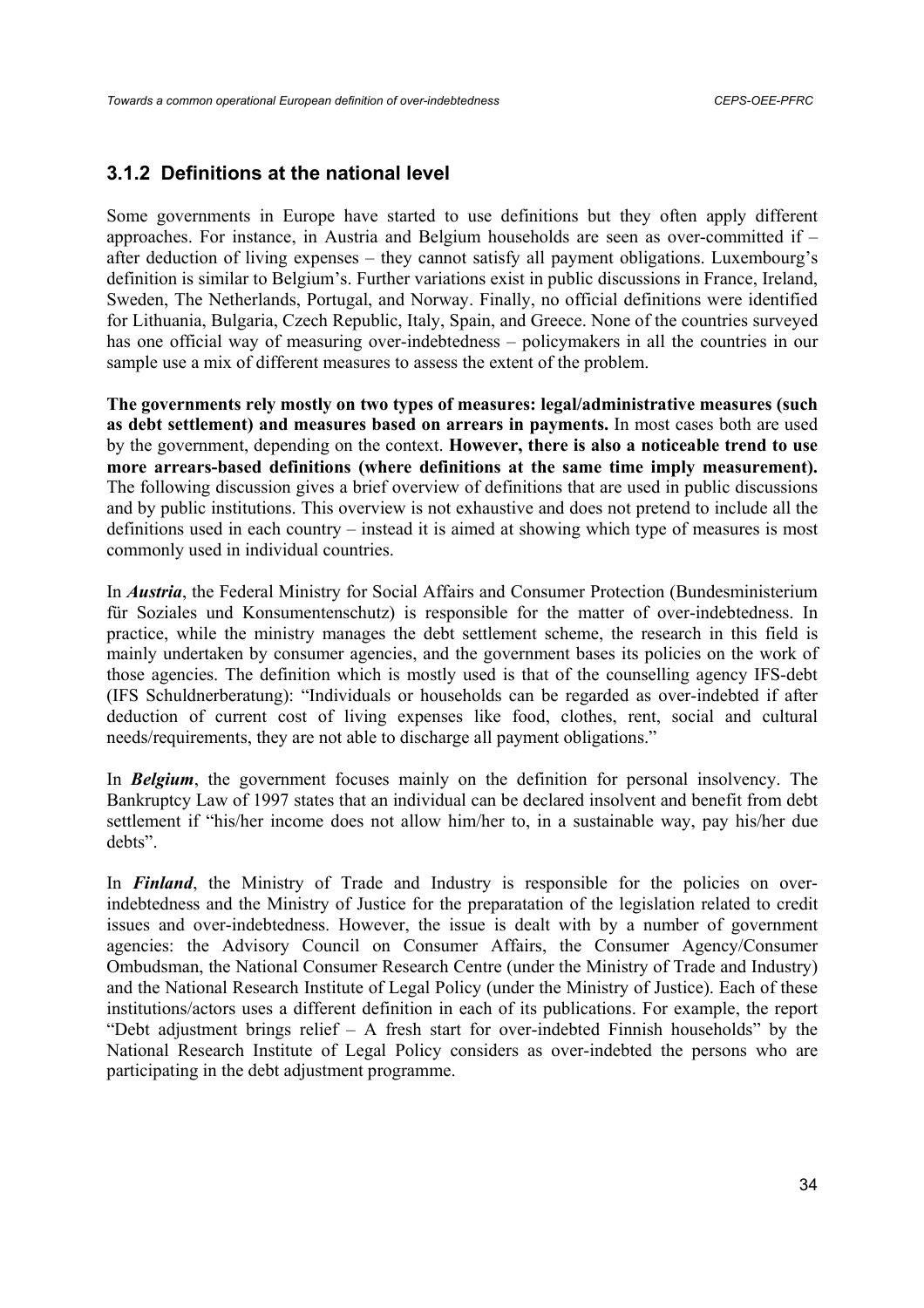In *France*, the policies to deal with over-indebtedness are based on the *Commissions du Surendettement* (Over-indebtedness Commissions). Therefore, the measure most commonly used is the legal definition of the situations which are admissible to the household debt commissions. Article L.330-1 of the legal framework that applies to consumer issues ("Code de la consommation") states that "Over-indebtedness of individuals is characterized by the manifest inability of the debtor, who is acting in good faith, to face up to the whole of his/her nonprofessional debts due or accrued".

In *Germany*, the Federal Family Ministry (2004) holds in a press release that "a private household is over-indebted if its income over an extended period is not sufficient for servicing debt on time (after deducting costs of living expenses) despite a reduction of the standard of living". The other ministry involved in the topics is the Federal Ministry of Labour and Social Affaires, but it has not an extra definition on over-indebtedness.

In *Ireland*, the Government's Department of Social and Family Affairs has delegated the issue of over-commitment to the Combat Poverty Agency, a statutory organisation responsible for advising the Irish Government on policies to reduce poverty in Ireland. The Combat Poverty Agency does not have a preferred definition of over-indebtedness, and instead uses a variety of different definitions. Its 2006 report "Credit Consumption and Debt Accumulation among Low-Income Consumers: Key Consequences and Intervention Strategies" reviews existing definitions from Ireland and the United Kingdom, without selecting a preferred one. To tackle the problem of over-indebtedness, the Agency works together with a state-funded network of money advice services called Money Advice and Budgeting Service (MABS). MABS uses the following definition: "Households are over-indebted if they are persistently unable to meet from their income reasonable living expenses and deferred payments as they fall due". This definition is based on the concept of arrears on a structural basis.

In **Italy**, there was a proposal for a law on over-indebtedness but it has not been adopted (Proposal of Law on over-indebtedness n° 412 May  $3<sup>rd</sup>$  2006); it defines over-indebtedness as "a situation of non-temporary difficulties in regularly honouring his/her commitment using his/her income and his/her assets (real estates and other mobile properties)."

In *Luxembourg* as in Belgium, the main definition used is that of the law of 2000 on the prevention of over-indebtedness. Personal insolvency is defined in the same way as in Belgian law (see above).

In *Portugal*, the Directorate-General for Consumer Affairs is in charge of over-indebtedness, a department of the Ministry of Economics and Innovation. The Directorate-General does not have an official definition, and it does not have publications on the subject. However, the academic institute Observatorio do Endividamento dos Consumidores (at the University of Coimbra) officially advised the government on issues relating to over-indebtedness until 2003, and continues to have great influence on the debate in Portugal. The institute uses the definition "over-indebtedness is a situation where there is a lack of income or other liquid assets that makes people incapable of paying their debts on a structural basis". This definition is based on arrears.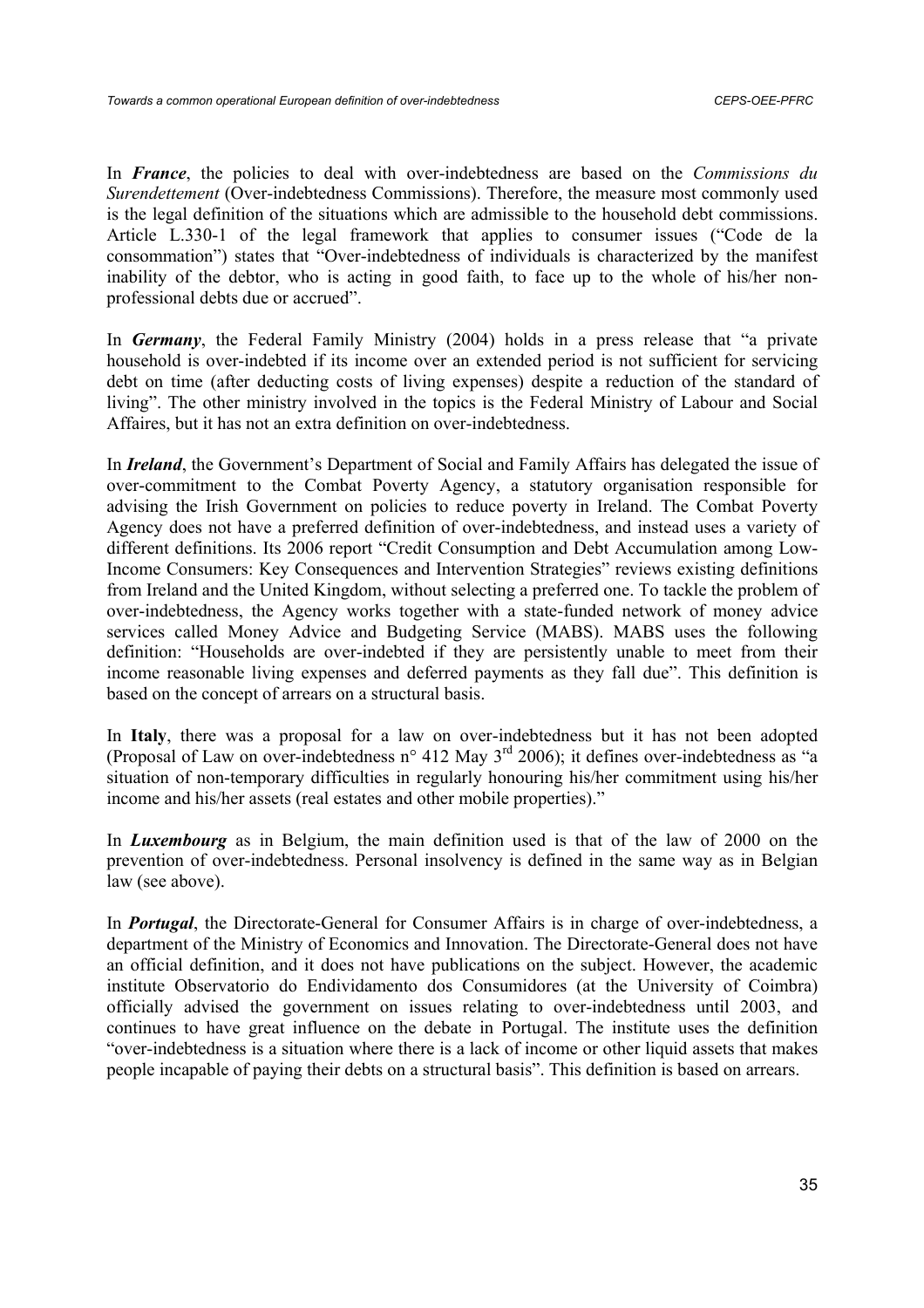In both Norway and Sweden, institutions use the concept of insolvency, based not on administrative records but on calculations that the person will be unable to pay his/her debts in the foreseeable future. In *Norway*, the issue of over-indebtedness is handled by the Ministry of Children and Equality, which is responsible for the implementation of the Debt Settlement Act of 1992, the legislation that regulates the court-arranged solutions to debt. According to the Debt Settlement Act, a person is regarded as over-indebted if he/she meets the first condition to obtain debt settlement. This is the case if the debtor is "permanently incapable of meeting [his] obligations". According to officials from the ministry, "permanently" does not necessarily mean "life-long".

In *Sweden*, the problem of over-indebtedness is mainly handled by the government agency Swedish Consumer Agency (Konsumentverket). The agency uses the following (short) definition: "The debtor/household is insolvent". By "insolvent" it is meant that the amount of debts have become so extensive that the debtor has no way to fulfil his obligations when loans are due, further the problem is persistent. In its 2004 report "Over-indebtedness - extent, causes and measures proposals" (Överskuldsättning – omfattning, orsaker och förslag till åtgärder), the Agency uses that definition in combination with a second definition from the Debt Relief Act, the legislation that regulates debt settlements. That definition states that the person must be "qualified insolvent" which means that the debtor has no chance to fulfil his/her obligation in the foreseeable future, similar to the Norwegian concept of insolvency.

In the *Netherlands*, on the other hand, individuals are considered to be over-indebted if they meet the conditions to benefit from the debt settlement scheme "Schuldsanering" – for that it is sufficient that an individual, in good faith, is unable to meet his/her debt commitments.

The government has not yet implemented legal measures to tackle over-indebtedness in *Poland*, but there is a proposal for legislation in the making (draft act on prevention of insolvency and bankruptcy of a natural person, issue 776, 9 May 2006). The proposal contains the following definition: "a person is over-indebted if he can't pay his debts and the total of his debts is superior to the total of his assets".

In *Spain* there was a proposal for a law on over-indebtedness in 2004 (Proposal 622/000012 on the prevention and solutions for the over-indebtedness of consumers), but it was withdrawn on February 2005. The proposal defined over-indebtedness as "the situation where a consumer – in good faith – is not able (actually and persistently) to repay all his/her debts (debts which have occurred for reasons different from business)".

In the *United Kingdom,* the government has extensively discussed over-indebtedness in the past. In its 2004 action plan on over-indebtedness, it implicitly adopts the Citizens Advice definition that a household is over-indebted when they are "unable to pay their current credit repayments and other commitments without reducing other expenditure below normal minimum levels".

In *Bulgaria,* the *Czech Republic*, *Greece* and *Lithuania*, the governments have not issued any report referring to over-indebtedness, and it is therefore not possible to identify a definition.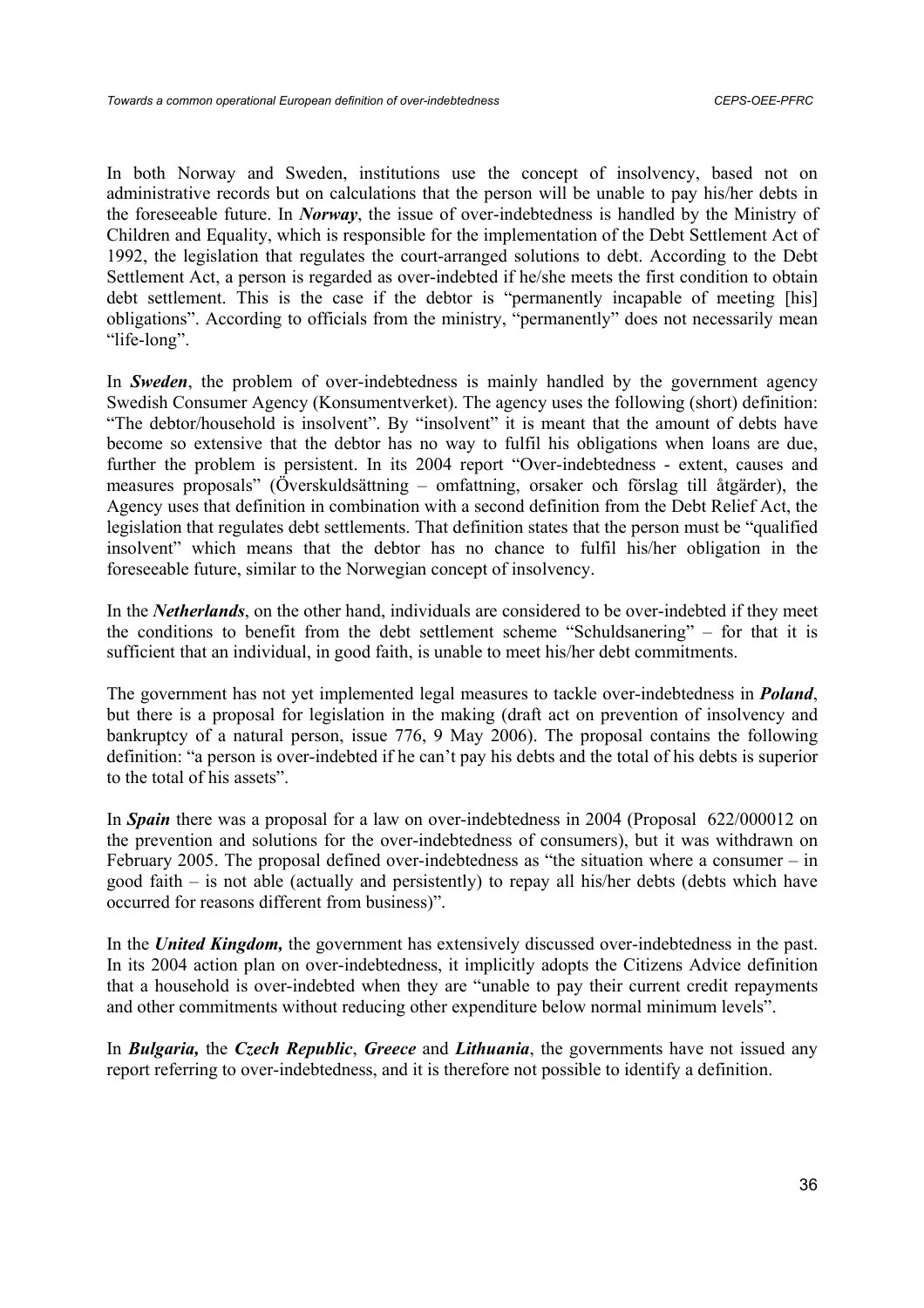# **3.1.3 Common elements of reviewed definitions**

We have considered all the available definitions we could compile (see **Appendix B for a list of more definitions**, also from the private sector). The review showed that many of the definitions contained *some common core elements*, which may serve as a common European foundation. For instance, the unit of measurement is, in most cases, the household (in a minority of examples the individual or debtor), where households also include single-person units<sup>13</sup>. About half of the definitions reviewed make a reference to time (such as 'long-term' or 'structural problems'), many definitions include debt or contracted financial obligations. Furthermore, about half of the definitions include a reference to cost of living expenses. Most of the definitions refer to payment capacity, such as the 'inability to pay the contracted obligations'. The most important elements/foundations of a common operational definition are set out below.

#### **Elements of a common European operational definition**

*Household*: Households are small groups of persons (or one person) who share the same living accommodation, who pool some, or all, of their income and wealth $14$ . This is important as it is intended to work with EU-SILC data where the unit of measurement is a household. The head of household (or their partner) are questioned in the survey.

*Contracted financial commitments:* All contracted financial commitments are included here, among them mortgage and consumer credit commitments, utility and telephone bills as well as rent payments (recurring expenses). Informal commitments entered within families, for instance, are excluded as no data exists on them.

*Payment capacity:* The capacity to meet the expenses associated with the contracted financial commitments. Over-indebtedness implies an inability to meet recurring expenses.

*Structural basis:* This is the time dimension, which holds that the definition must capture persistent and ongoing financial problems and exclude one-off occurrences that arise due to forgetfulness, for instance.

*Standard of living:* The household must be unable to meet contracted commitments without reducing its minimum standard of living expenses.

*Illiquidity:* The household is unable to remedy the situation by recourse to (financial and nonfinancial) assets and other financial sources such as credit.

The various definitions noted above reflect the multi-dimensional phenomenon that is overindebtedness. These dimensions include an **economic dimension** of being over-burdened with commitments and a **time dimension** of short-term over-commitment versus long-term structural problems, both of which are common in the definitions reviewed. There is also a **social dimension** including financial exclusion or exclusion of participation in social/economic life in general as well as a **psychological dimension** in terms of the severe stress and psychological destabilization over-indebtedness can bring forth for the affected persons. These are also often reflected in the definitions. Section 3.3.1 (Common elements and their reflection in EU-SILC) discusses in detail how the above can be incorporated into a European-wide definition and how they can be measured.

<sup>&</sup>lt;sup>13</sup> The concept of a household is discussed further below in the sections on measurement.

<sup>&</sup>lt;sup>14</sup> This definition is derived from the European System of Accounts methodology (ESA 95)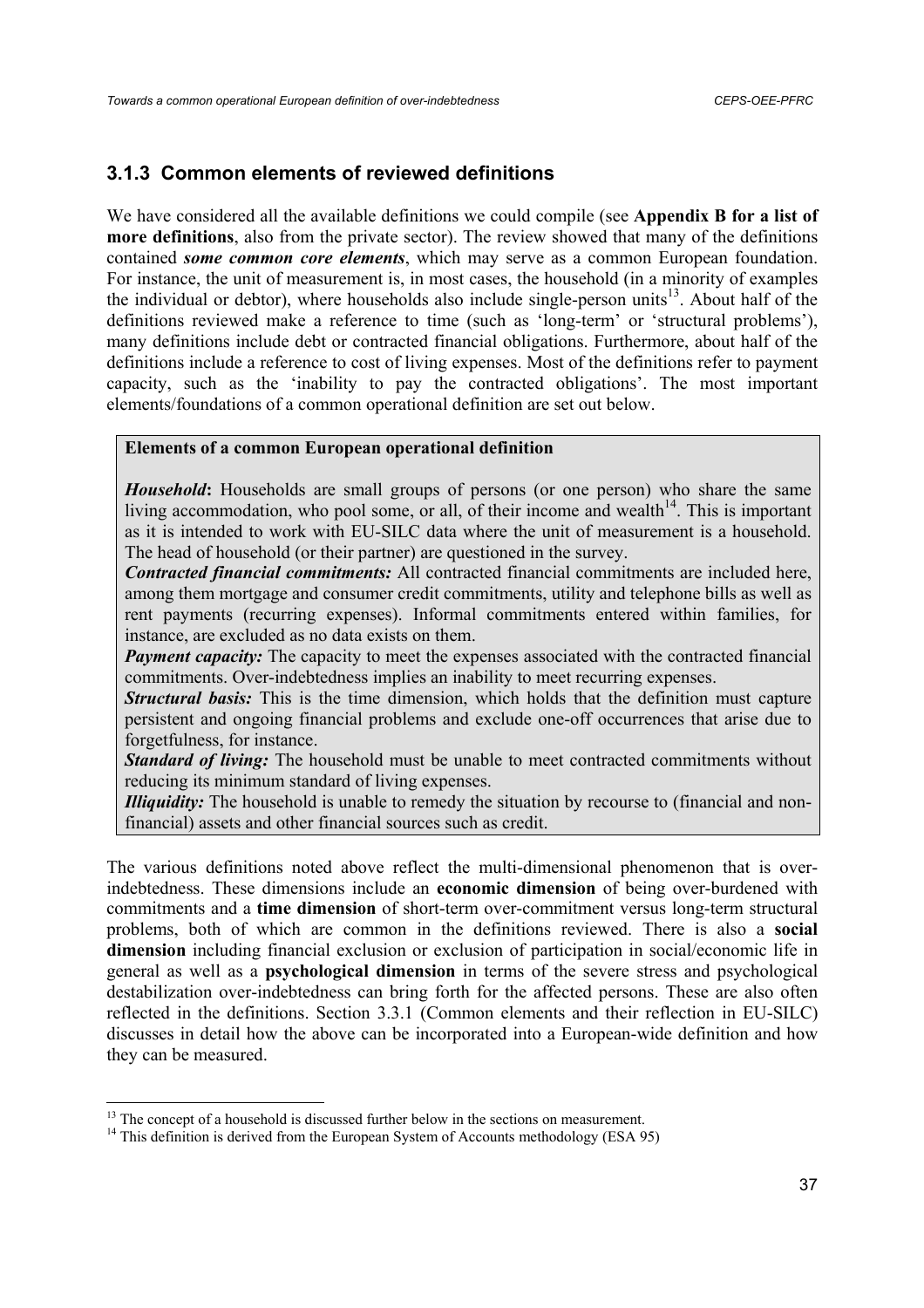## **3.2 Measurements and indicators reviewed**

Since over-indebtedness is complex and multi-dimensional in nature it is not easily measured by using just one indicator<sup>15</sup>. This is also one of the main points made by the Working Group "Statistics on Living Conditions" which agreed on over-indebtedness being multi-dimensional so that no single indicator can encapsulate it.

For the report, we have reviewed and mapped out the existence of the following types of indicators:

- (i) Statistics on arrears (such as on mortgages, financial commitments, unsecured credit/loans);
- (ii) Statistics on debt settlement (court-arranged solutions to debt, people assisted with repayment plans by debt advise agencies, debt write-offs by creditors);
- (iii) Surveys with assessments by households of their financial burden (with regard to over-indebtedness or amount they owe);
- (iv) Other (debt-income ratio, debt-service burden, users of debt advice agencies).

**Statistics on arrears** includes arrears that are a specific number of missed payments, where the number might vary from one missed payment to three consecutive ones. It may also be measured in terms of how many days a consumer is late in making a payment that is due (30-, 60-, 90-day period for delinquencies) and where a 120-day or a 180-day delay typically denotes defaults. Surveyed are all arrears on commitments quoted above.

**Statistics on debt settlement** refer to either legal procedures such as regulated amicable debt settlement procedures, insolvencies, bankruptcies, sequestrations or summonses. This information is not available for all countries as not all have such procedures. In addition, even for those countries that do have such procedures, the process itself might vary widely from one country to another. Included are court-arranged solutions to debt, people assisted with repayment plans by debt advice agencies and debt write-offs by creditors.

**Assessments of households** includes surveys on consumers/households and their assessments of whether they feel over-committed, among other factors such as how many arrears they had. Such information is sometimes reported in household budget surveys, sometimes in studies from nonprofit organisations.

**Other:** This category includes all the other measures such as debt-income ratio, debt-service burden, or the users of debt advice agencies. Often, the economic variables such as the household debt-service ratio (which is not only related to credit, but includes in certain circumstances also leasing contracts), has to be combined with a specific threshold, say 30%, any indebtedness higher than this threshold could be defined as over-indebtedness $^{16}$ .

<sup>&</sup>lt;sup>15</sup> Thus, simply using indicators such as self-reporting to debt counsellors might grossly over-simplify the matter.

<sup>&</sup>lt;sup>16</sup> This is just one example and not a suggestion made here.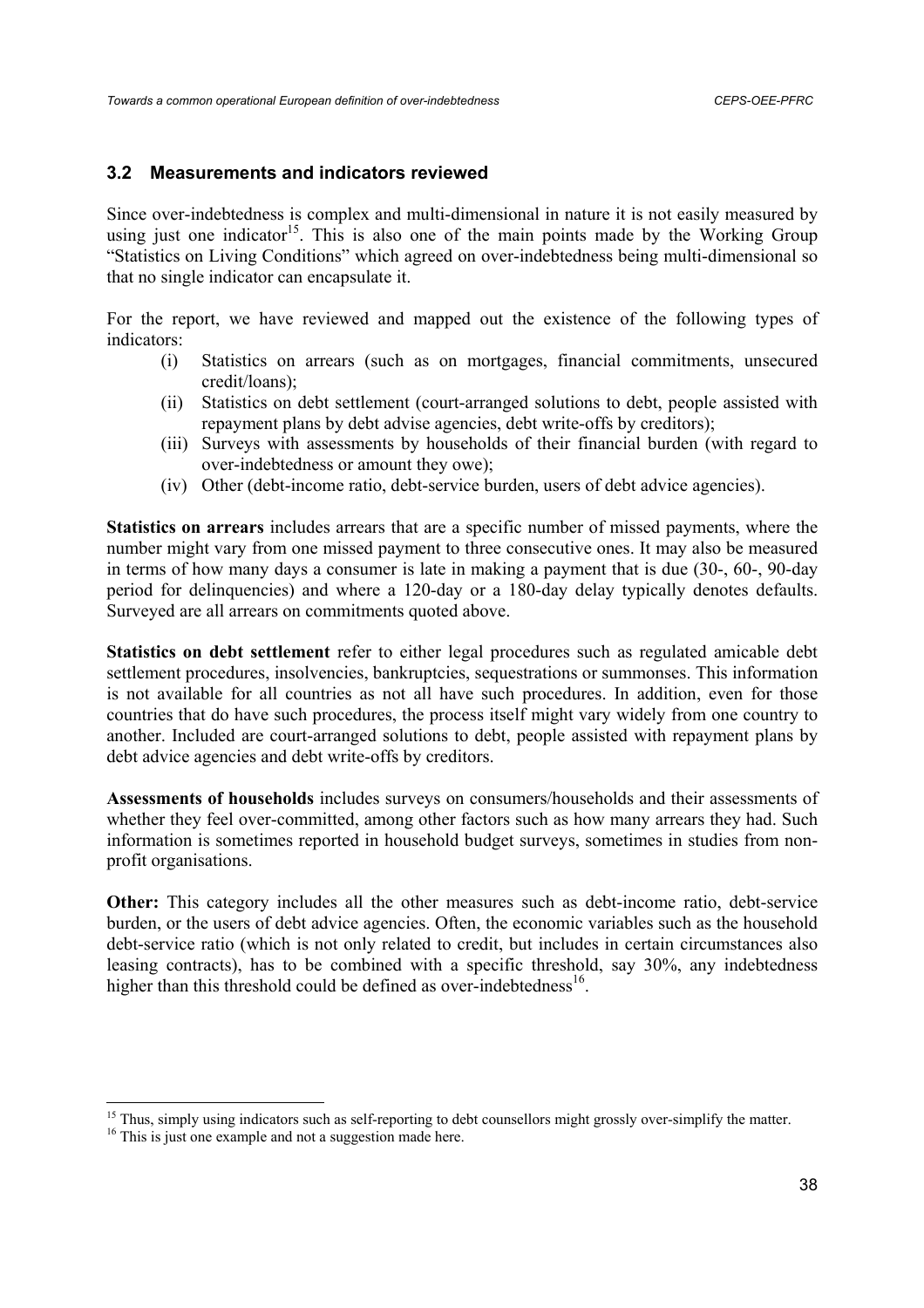Again, there is a wide variety of indicators used for different purposes of measurement in the 19 countries reviewed. The main problem is coverage – not all indicators are available in all countries and the underlying concept can vary. For instance, there are different bankruptcy procedures in the Member States, thus bankruptcy is not easily comparable (see chapter 4, section 4.5.2). The result of this information compilation and overview is that many indicators do not exist in a number of countries (such as financial obligation ratios), while others might exist (such as arrears), but might be differently defined. Table 7 provides an overview of indicators that we could find in the literature (not all of these are collected in all countries).

| Catalogue of incasures on over-indebtedness           |                                                                                                                                                         |  |  |
|-------------------------------------------------------|---------------------------------------------------------------------------------------------------------------------------------------------------------|--|--|
| <b>Measurement Group</b>                              | <b>Measurement</b>                                                                                                                                      |  |  |
|                                                       | Arrears on any financial commitment                                                                                                                     |  |  |
| <b>Statistics on arrears</b>                          | Arrears on mortgages                                                                                                                                    |  |  |
|                                                       | Arrears on rent, utility services bills (water, gas,<br>electricity), tax payments                                                                      |  |  |
|                                                       | Arrears on unsecured loans/credit                                                                                                                       |  |  |
| <b>Statistics on debt settlement</b>                  | Court-arranged solutions to debt (e.g. personal<br>insolvencies, bankruptcies etc)                                                                      |  |  |
|                                                       | People assisted with repayment plans by debt advice<br>agencies or administrative bodies                                                                |  |  |
|                                                       | Debt write-offs by creditors (number/values)                                                                                                            |  |  |
|                                                       | Subjective measures of over-indebtedness (e.g.<br>number of people reporting they are in financial<br>difficulty)                                       |  |  |
| Assessment by households of their<br>financial burden | Questions asking people to give facts about their<br>financial situation (e.g. estimate how much credit<br>they owe)<br>Self-reported levels of arrears |  |  |
| <b>Other measurements</b>                             | Statistics/data concerning users of credit advice<br>agencies                                                                                           |  |  |
|                                                       | Borrowing to income ratios of households <sup>17</sup>                                                                                                  |  |  |
|                                                       | Borrowing to income ratios of households calculated<br>from national accounts                                                                           |  |  |
|                                                       | Credit Service to disposable income (also called<br>household debt-service burden) <sup>18</sup>                                                        |  |  |

**Table 7 Catalogue of measures on over-indebtedness** 

<sup>&</sup>lt;sup>17</sup> We use the term "borrowing to income" rather than the more common term "debt to income" in order to retain the distinction between borrowing and arrears on payments.

<sup>18</sup> The debt-service burden corresponds to series of payments of interest and principal required on a debt over a given period of time. Again, we refer to borrowing only, rather than all debts (including defaults on payments).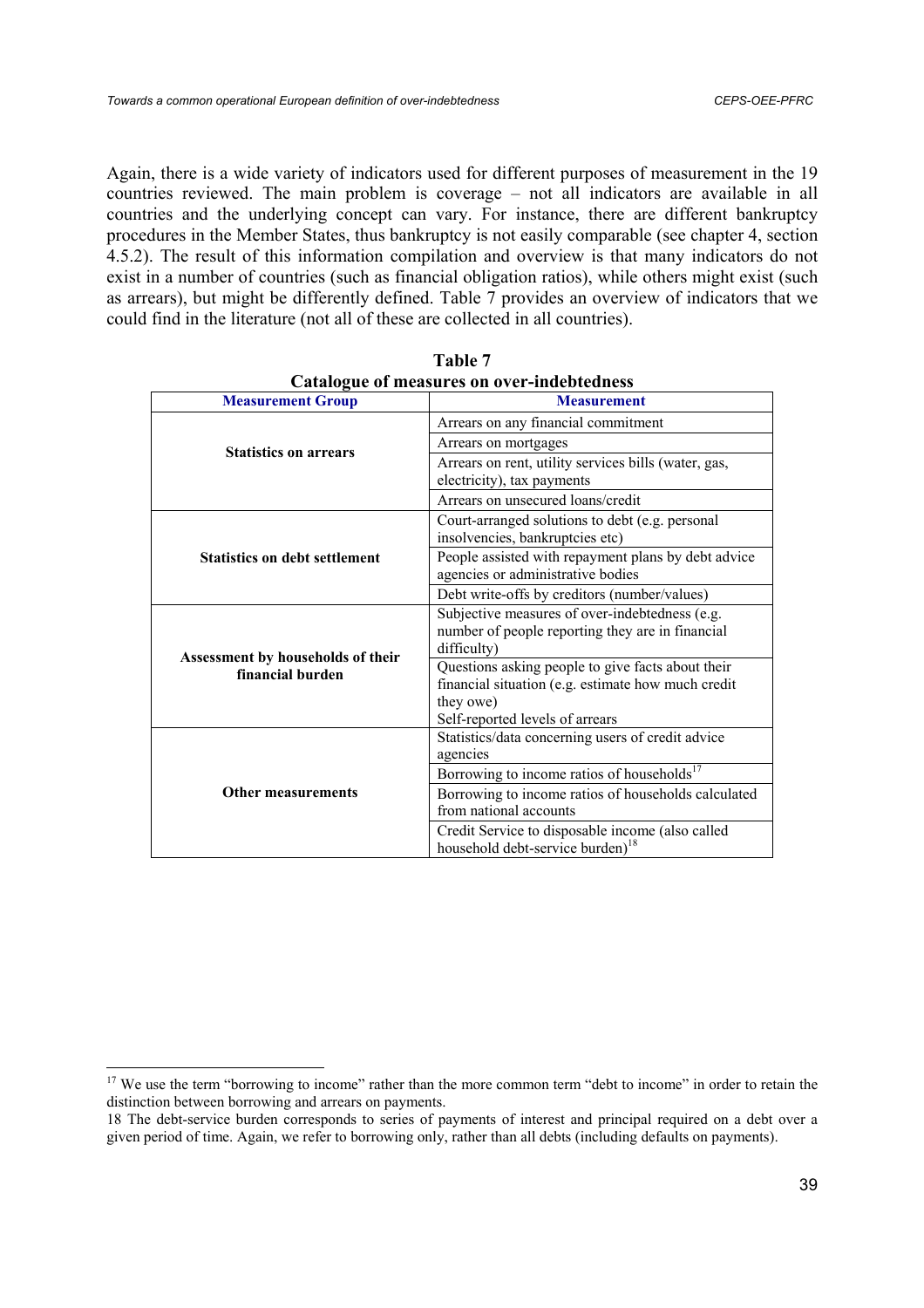## **3.2.1 Measurements and indicators available at the European level**

One approach set out in discussions by the **European Commission and the Indicators' Sub-Group of the Social Protection Committee** is that several indicators can be used for measuring over-indebtedness such as the ratio between debt repayment and gross and/or disposable income, the number of credit commitments, structural arrears on credit commitments and indicators of the subjective burden of households' borrowing repayment. Included are all types of commitments<sup>19</sup>.

Furthermore, the **European System of Central Banks** typically uses a number of indicators to measure the "financial fragility of the household sector". Such measures are macro-economic in nature and not suitable for identifying individual over-committed households for a number of reasons, among which the most important is that no distributions of indebtedness among households can be derived. This will not be discussed in greater detail. For comprehensiveness, these measures are listed here: (1) indebtedness indicators; (2) capital gearing; (3) income gearing; and (4) wealth indicators, such that both sides of a household's balance sheet are considered. There are two main instruments on the European level that collect information on households and their living conditions.

#### **Eurobarometer**

The Eurobarometer survey is one of the two main instruments at the European level that collect information relevant to the financial circumstances of households; the other one is the EU-SILC survey (discussed below). The Eurobarometer survey is conducted on behalf of the European Commission. It is conducted at least two times a year in EU Member States and is primarily used to reflect attitudes towards European Institutions and the Common Market. For the subject of mapping political and social attitudes, different groups of consumers are interviewed each time the survey is conducted. This is one of the main differences with the EU-SILC survey. The Eurobarometer survey covers a wide range of topics such as media attentiveness, information society, consumer purchasing behaviour (including financial services)<sup>20</sup>.

One of the recent surveys asked questions concerning the main purposes in regards to managing finances, uses of different products and services, cross-border demand, obstacles to cross-border demand, as well as whether individuals had experienced repayment difficulties (discussed in chapter 2, section 2.2). There is a small number of questions relating to financial difficulties or financial burden of consumers.

In the Eurobarometer Special Survey on "Poverty and Exclusion", published in September 2007 (Reference number 279, wave EB67.1), it is asked which situation best describes how the household is keeping up with all bills and credit commitments at present. Possible answers range from "I am\we are keeping up without any difficulties" to "I am\we are having real financial problems and have fallen behind with many bills and credit commitments".

<sup>&</sup>lt;sup>19</sup> European Commission (2006). Working Group "Statistics on Living Conditions" (HBS, EU-SILC AND IP&SE) 15th – 16th May 2006, Eurostat-Luxembourg, DOC EU-SILC 159/06 EUROSTAT

<sup>&</sup>lt;sup>20</sup> These were included in Eurobarometer EB 63.2, 60.2, 58.1, 56.0, 54.0, 52.0.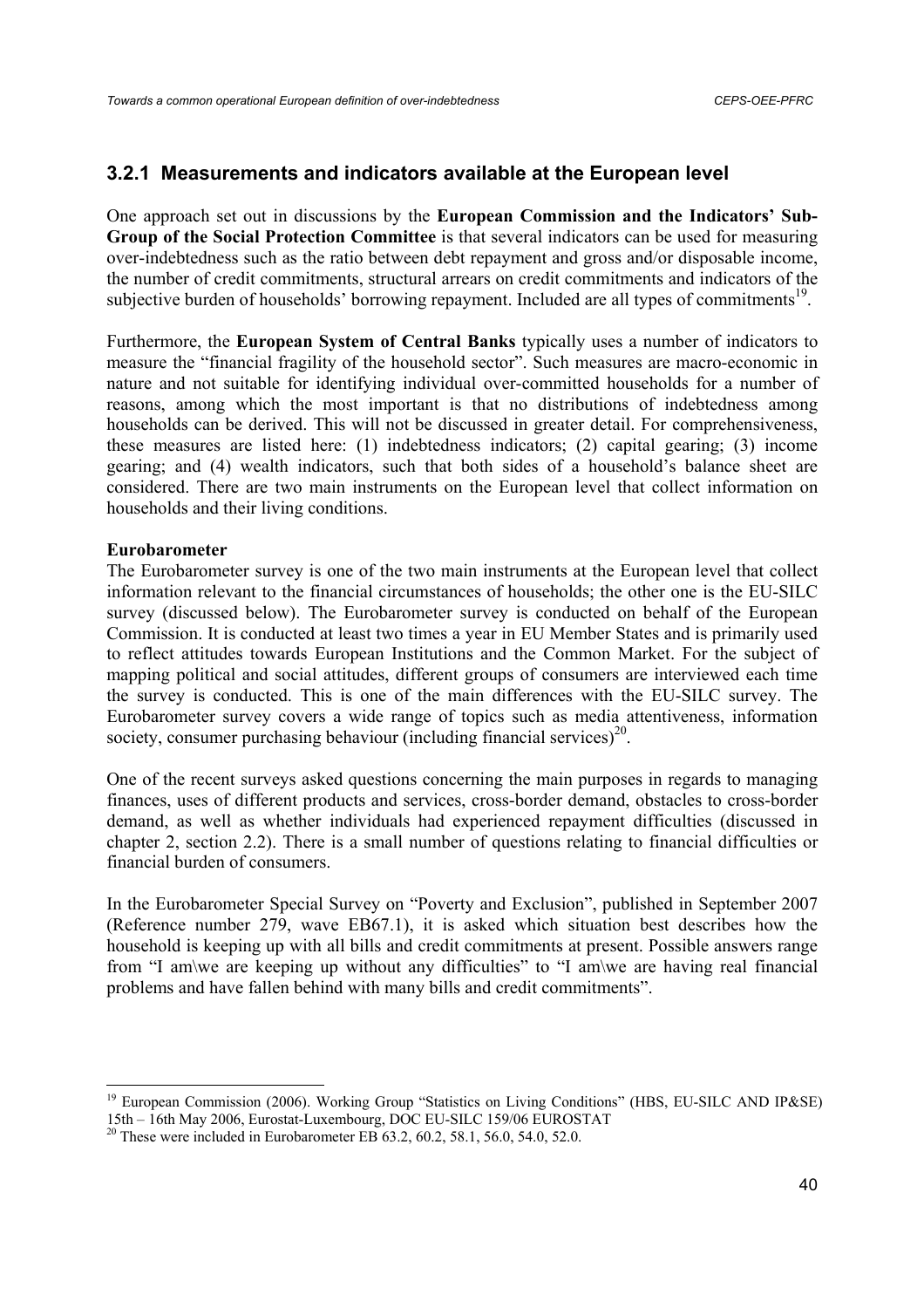However, there is one relevant question that is regularly included in the Eurobarometer survey which asks to what extent a consumer agrees that 'you have difficulties paying all your bills at the end of the month'. This question has been included in the questionnaire since  $1999^{21}$ .

### **EU Statistics on Income and Living Conditions (EU-SILC)**

The main difference between the Eurobarometer survey and the EU-SILC survey is that EU-SILC collects data on income and living conditions. The individual components are discussed in the following. Moreover, the EU-SILC survey is a panel survey which interviews the same households each year, which is an advantage over the Eurobarometer survey methodology. Further, the EU-SILC survey collects statistics concerning a wide-range of other social topics (such as unemployment and financial exclusion) that enables an expansion of research.

### **EU-SILC 1: On-going regular survey**

The EU-SILC is a pan-European multidimensional micro-data survey that collects longitudinal and cross-section data on living conditions, including social exclusion and poverty. The survey originated in a meeting of European Heads of State in 2001, where it was decided to collect 18 common indicators on poverty and social exclusion. These indicators play a major role in tracking developments in individual member states as well as in the fight against poverty. The survey was introduced in 13 Member States in  $2004^{22}$ , the full implementation in all member states took place in 2005. At a later stage Turkey, Romania, Bulgaria and Switzerland will also complete it. The survey provides two types of indicators: (1) Cross-sectional data (observations on income, poverty, social exclusion that refer to a specific point in time) for the comparison of differences between survey objects; and (2) Longitudinal data (observations of changes in variables over time). It was stated by the Commission that the next round of reforms of questions in the regular EU-SILC survey will be in 2011/2012.

Some of the questions in the EU-SILC survey can be classified as factual questions, such as HS010 (as to whether the household has been in arrears over the past 12 months), whereas others are based on assessments of their situation by households such as the ability to make ends meet. The data is used to calculate a number of indicators such as the '*at-risk-of-poverty threshold*' (60% of the national median income), the '*at-risk-of-poverty rate*' (the number of persons with an income below the at-risk-of-poverty rate) as well as the S80/S20 ratio and the Gini coefficient, among others<sup>23</sup>. Averaging for the EU level indicator typically uses population weights for the individual countries. In addition, Eurostat has developed a harmonized approach for measuring the precision of indicators.

 $21$  Analysis of this question is included in section 4 of this report.

 $^{22}$  BE, DK, EE, EL, ES, FR, IE, IT, LU, AT, PT, FI, SE for the EU and NO and IS for EEA.

<sup>&</sup>lt;sup>23</sup> This is the ratio of total income of persons above the top income quintile (which is the top 20% of the population with the highest income) over that of persons below bottom quintile Q20. The comparison is the ratio.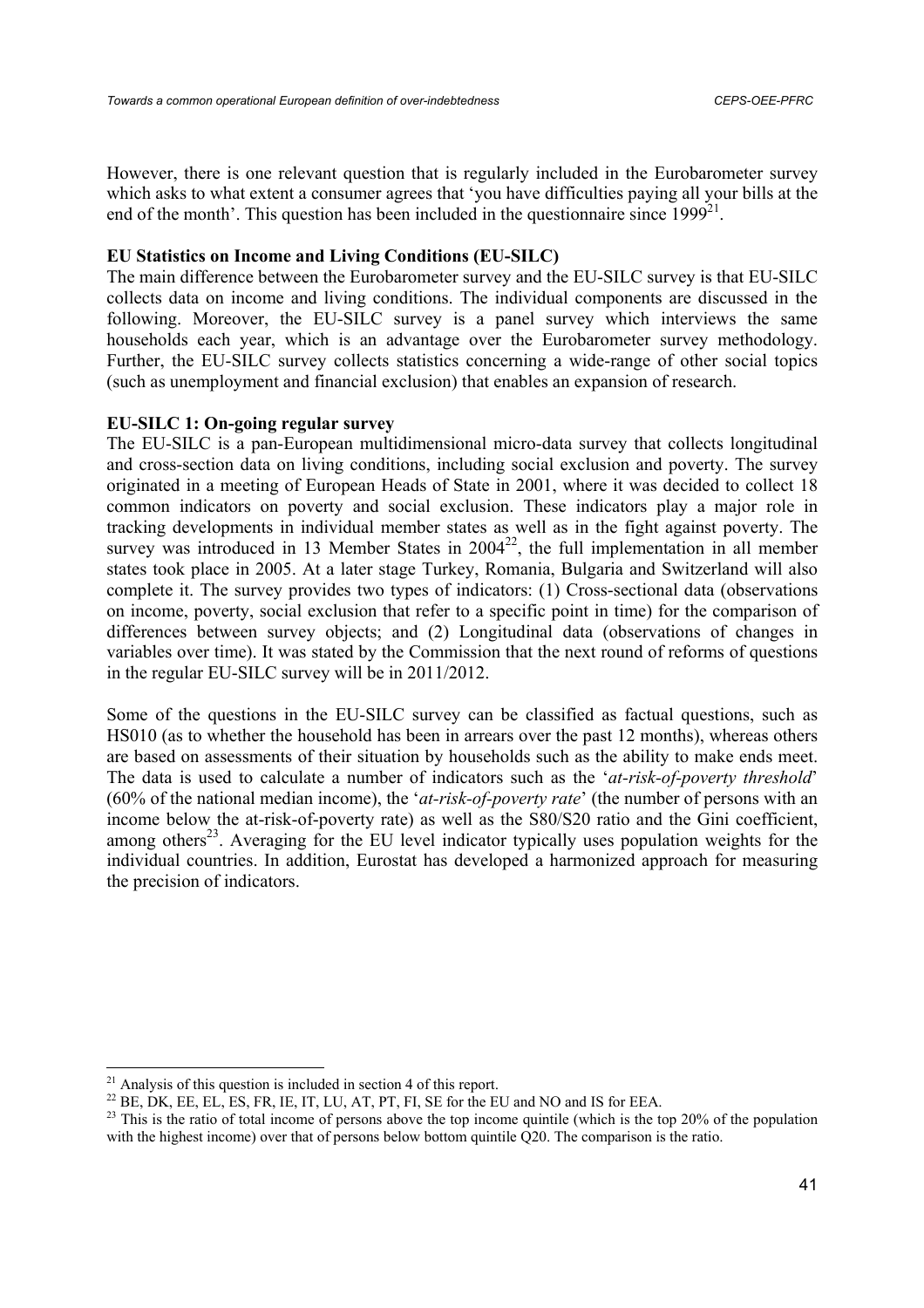### **EU-SILC 2: Financial inclusion and over-indebtedness module**

In 2008, an extra module will be included in the EU-SILC survey which maps over-indebtedness and financial exclusion. This module asks very detailed questions with regard to bank accounts and overdrafts, credit cards, sources of credit/loans, arrears, and drops in income as well as future expectations. The regulation N° 215/2007 of 28 February 2007 established the list of "secondary variables" in this respect. This module will be used only once in 2008, but some of its questions could be introduced in the general module in 2011 if they appear to be especially relevant. As stated it is a one-off module, but can be repeated every four years. A Table with variables collected in the modules is given further below.

Both the EU-SILC and the Eurobarometer surveys have advantages and disadvantages. The advantage of the EU-SILC is that it produces panel data that allows analysis of the overindebtedness histories of households and analysis of links with timing of key life events. Households can be tracked over time. Further, the EU-SILC survey collects a greater variety of information on the circumstances of households and is explicitly conducted for collecting information on social and poverty statistics. Eurobarometer data, on the other hand, places questions to individual consumers and not households. It does not allow the tracking of the same households across time and it is not possible to link the data to a great variety of other information that is necessary for the further study of poverty. As described above, the key elements of a definition contain a household as unit, contracted financial commitments, payment capacity, structural problems, standard of living and illiquidity. Most of these elements (further discussed below) are reflected in the EU-SILC survey and not in the Eurobarometer survey. This is a further argument to use this survey. However, the question on the Eurobarometer survey capturing financial arrears comes closer to identifying structural payment problems than those in the EU-SILC survey.

## **3.2.2 Measurements and indicators available at national level**

In the following, we will only discuss a very high level the availability of indicators in different European Member States. **Appendix D** presents an overview of all Member States. The Table shows that the countries collect differing numbers of measurements, some of the countries collect far more information than others. Among the ranks of those that collect a great variety of indicators are the United Kingdom, Germany, France and Belgium. Indicators are collected to a lesser extent in new EU Member States such as the Czech Republic and Bulgaria.

We have reviewed the measurement and made an assessment based on the following criteria: **information content, reliability, comparability, frequency, coverage and usage.** The qualitative evaluation which was set-up as database (including countries, all indicators and judgement on the above criteria) showed that there is a large variation among indicators and from country to country, if national data collections are considered, which is an argument for using a trans-European survey.

### **Statistics on financial arrears:**

Data on financial arrears is collected in all countries, if this is done by by credit registers (public credit registries and private credit bureaus), they relate to individuals. However, there are important differences. Most of the data collected by private credit bureaus is not in the public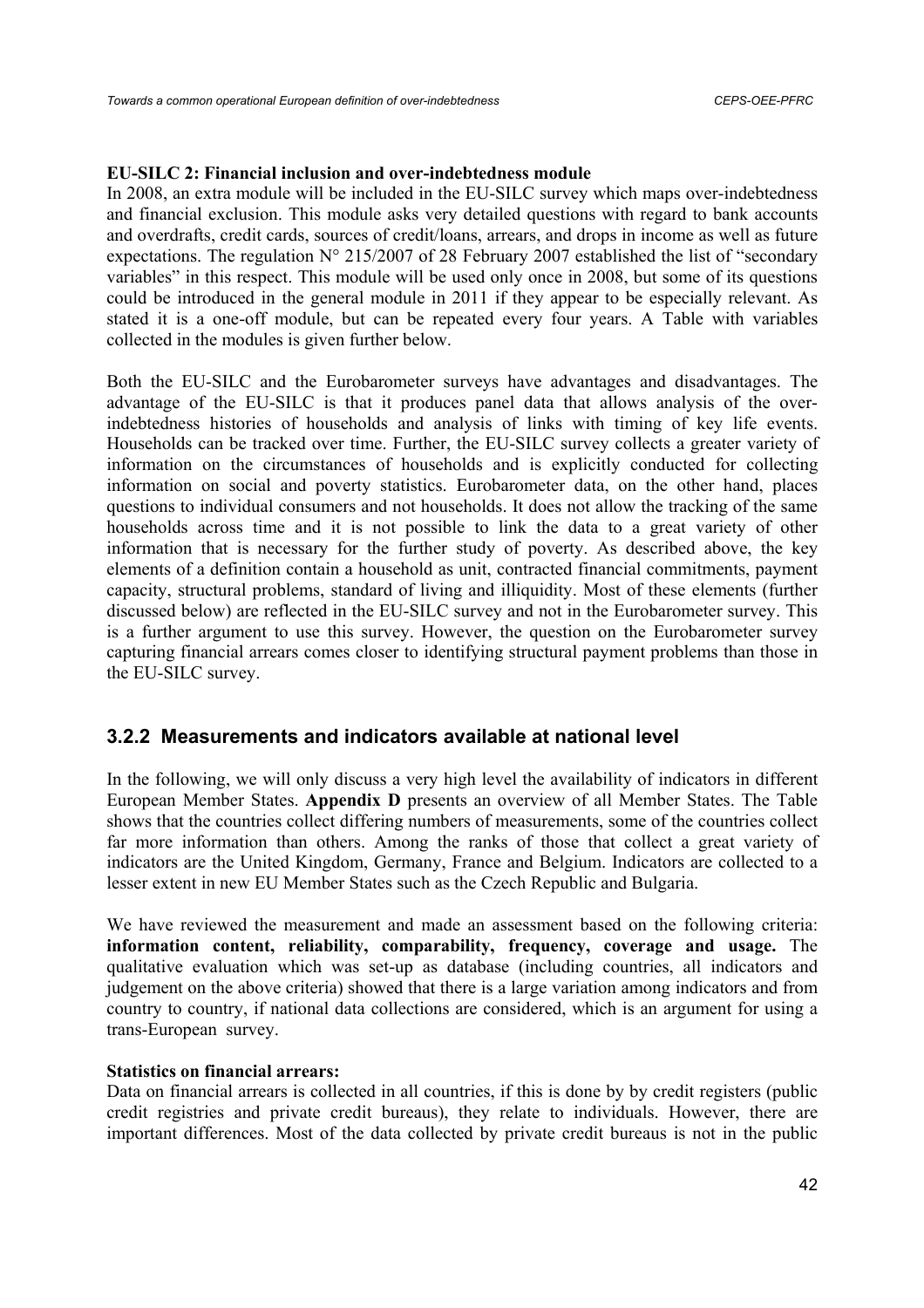domain. There is a variation in institutions collecting information, while in many countries, private credit reporting agencies collect the information (Austria, the Czech Republic, Denmark, Finland, Germany, Greece, Ireland, Italy, Lithuania, Netherlands, Poland, Portugal, Spain, Sweden, the UK)  $^{24}$ , in others it is primarily the Central Bank with its public credit register (Belgium, Bulgaria, France). However, many countries have both types of institutions collecting the information. There is also a great variety in coverage of the population, type of information and in definitions of the terminology. So far, there is no standardisation in terms of data collections, terminology and credit reporting in Europe. In some countries, there are extensive collections of this type of information (the UK, Germany and Ireland), while in others, collections are not as pervasive (Bulgaria and Lithuania). **Appendix D** gives an overview of the collected arrears information derived from the country expert reports. **Appendix E.1** gives a detailed list of information collected.

For instance, while there is a great coverage of individuals for financial arrears in credit registers (private credit bureaus and public registries), the data collections of the credit registers differ widely. In general, this indicator was judged to be good in terms of information content (it reflects repayment problems), reliability, however, there are variations in frequency – that is different updating cycles considered reporting to the registries. The same also holds for arrears on mortgages.

#### **Statistics on debt settlement:**

Data on **court-arranged solutions to debt** are found in 14 of the 19 countries that were surveyed in this study (see also **Appendix E.3**). In these countries, data on personal insolvency is mostly collected by the respective Central Bank or Statistical Office, who draw the data from the Ministry of Justice or directly from courts of the country. **Table 2 in the Appendix** gives an overview of laws in this area. The following countries do not have a law on bankruptcy for individuals, as only companies can claim insolvency: Bulgaria, Greece, Italy, Lithuania and Poland.

Court-arranged solutions to debt only capture a small proportion of the over-indebted population (thus, the informational content for reflecting over-indebtedness is rather low), where financial problems already have greatly progressed<sup>25</sup>. Further, in terms of the frequency, while this information is collected annually in many countries, in Finland it is collected quarterly and in Germany monthly. But the main argument, of course is that debt settlement procedures are hardly comparable as there is a wide variety of processes applied. For a more detailed assessment of the individual procedures (see chapter 4, section 4.5 and 4.6)

Data on **debt write-offs by creditors** is collected only in some countries in our sample, for details see again **Appendix D** and **Appendix E.5.** For instance, this information is collected in Austria, Belgium, Bulgaria, Germany, Italy, France, Finland, Norway, Poland and the UK. The institutions collecting this information, however, differ ranging from credit reporting agencies to Central Banks. Where the information is collected by credit reporting agencies (Austria and Germany, for instance), it is the individual case. However, where the information is collected by

 $^{24}$  For an overview of credit reporting regimes in Europe, see Jentzsch (2007).

<sup>&</sup>lt;sup>25</sup> For instance, while a person in a court-arranged solution is certainly having financial problems, a person in financial problems may not necessarily be in a court-arranged solution to debt.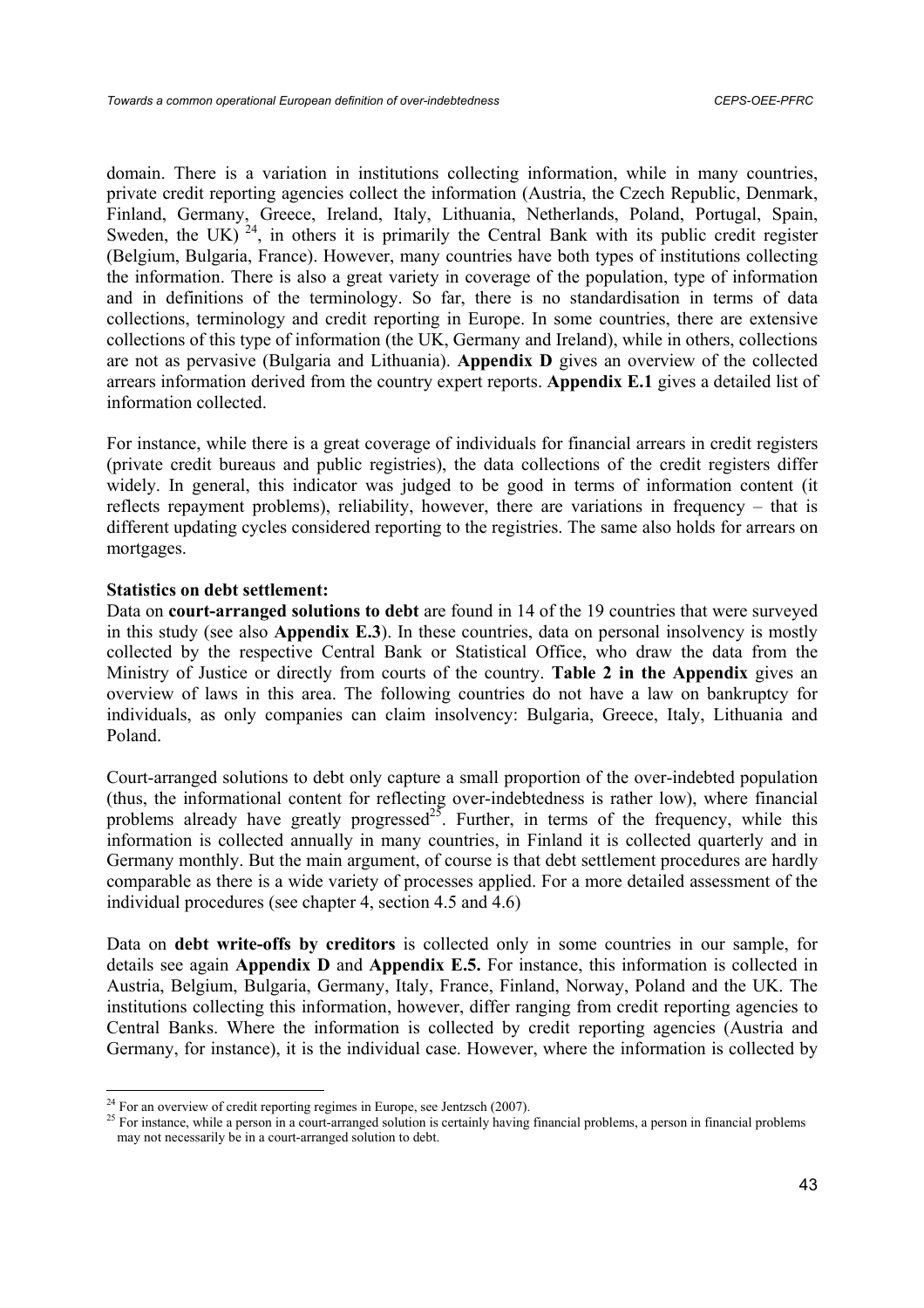the Central Bank (France, Italy, Poland, Norway), it refers more to aggregated, not to individual cases, banks report those aggregated amounts to the Central Banks. Thus, the informational content for mapping over-indebtedness is rather low. Further, frequency of availability changes from country to country, ranging from annually to quarterly or twice a year.

#### **Survey assessment by households of their financial burden**

It has been noted that there are two EU-wide sources of survey data: the Eurobarometer survey and the EU-SILC survey. The Eurobarometer survey draws on a different sample of individuals every year and routinely includes a question about perceived "difficulties in paying bills at the end of the month".

The EU-SILC survey has been discussed in greater detail above. This information is collected in all countries. These surveys include questions about the individual level of comfort with borrowing and whether households had difficulties and financial arrears. Many questions are also related to wealth and assets. **Appendix D** gives an overview in which countries this type of information is collected, through EU-SILC implementation into national surveys, all countries are covered. This means that this survey is run with the same frequency and that it is harmonised. Comparability, therefore, can be judged as good to very good. This is also the case for the Eurobarometer survey, but as discussed above, these questions are related to a different sample each time. National surveys (the non-standardised part), vary across countries in terms of the detail they ask about personal finances (for instance, the Belgian national implementation of EU-SILC is regarded as very comprehensive). An overview of this measurement is included in **Appendix E.2, for the individual countries that have implemented EU-SILC into national surveys, an overview is presented in Appendix D**.

#### **Other measures**

Furthermore, there exists data on **people that contact debt advice agencies**. In most countries there are also solutions for those facing problems of over-indebtedness that attempt to solve the problem outside the courts (See chapter 4, section 4.4.4). This type of data exists in 12 countries reviewed, exceptions are Bulgaria, Greece, Italy, Spain, Lithuania, the Czech Republic and Luxembourg. In those countries, although there exist associations that deal with consumer issues including over-indebtedness, those associations do not make any data on users with overindebtedness problems publicly available.

These solutions include **advice to consumers and repayment schemes (see also Appendix E.5)**. The data is generally non-comparable across countries, due to the differences in the systems and even the funding. For example, statistics from debt advice agencies will reflect the level of funding they have: The higher the number of debt advise agencies in a country, the greater their staff, the higher will be the number of people recorded as over-indebted. Thus, the informational content (how good a measurement reflects the problem of over-indebtedness) is quite low.

Then there are problems about the nature of the statistics that debt advice agencies collect, as the methodologies of what they count differ in the European context and often even nationally. For instance, in the UK, one network of agencies counts all the debts they have helped to resolve, another counts the number of people they have helped, both cannot be added. Further in some countries such systems are compulsory, and everyone facing the problem will pass through them, whilst in others they are voluntary, resulting in the capture of a smaller share of the over-indebted population (again the reader is referred to chapter 4, section 4.4.4).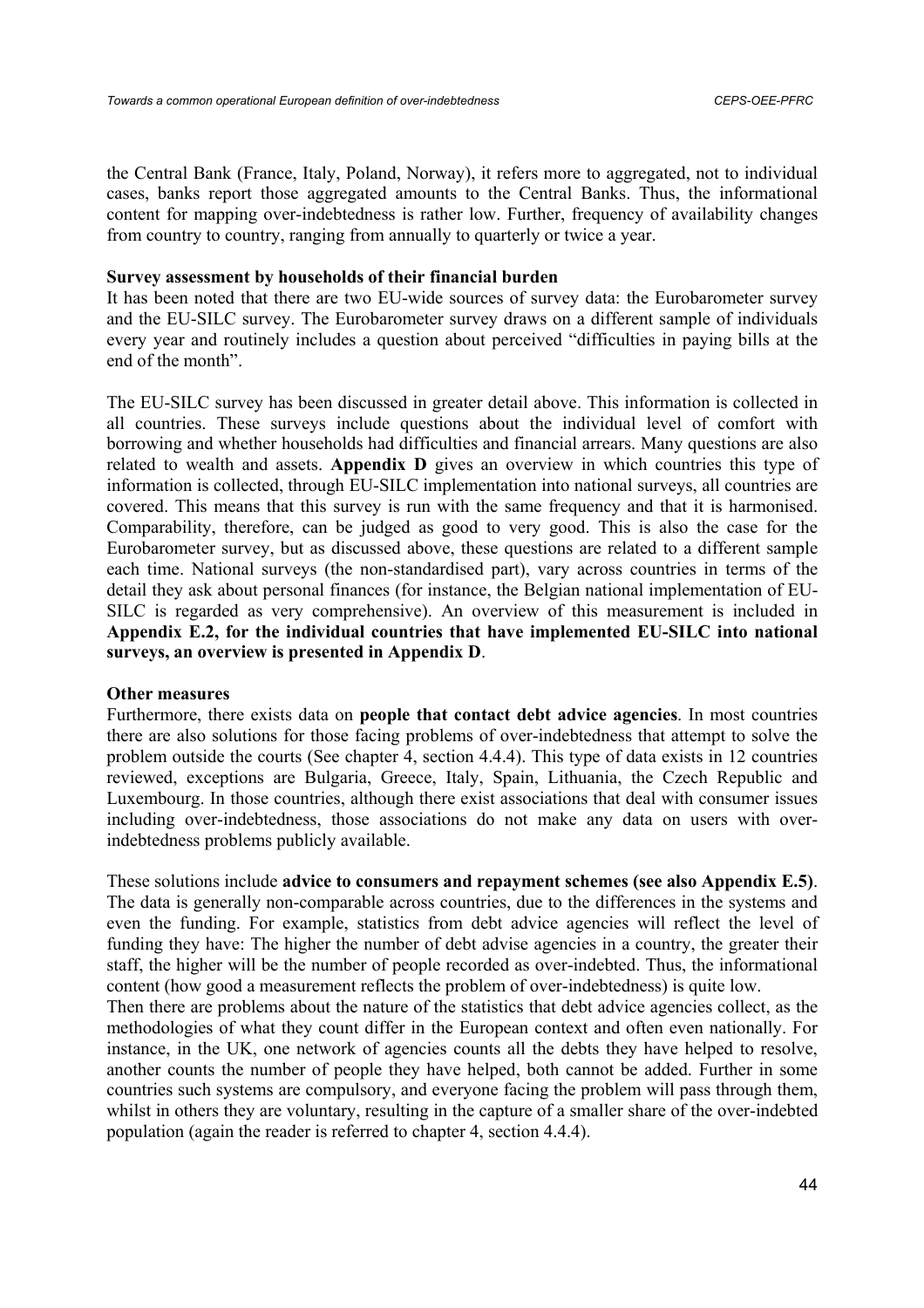The **aggregate household credit to income ratio** is not as such a measure of over-indebtedness. However it gives relevant background information on the stage of development of credit to households in a given county<sup>26</sup>. The credit to income ratio can be calculated for all the countries, it is either collected by the national Central Banks or Statistical authorities. Further, it can be obtained, because the countries are using a harmonised methodology from national financial and non-financial accounts (data published by Eurostat). However, only credit related to the financial sector are subject to relevant and reliable statistics in all countries (thus, not all possible financial commitments are covered). Furthermore the financial accounts according to ESA 95 standards do not allow for a distinction between secured and unsecured credit. We have excluded the creditincome ratio from the discussion of measurement (see below) as this ratio in itself is not indicative of over-indebtedness – it is the monthly percentage of income devoted to financing commitments that is important to the borrower.

The **credit-service ratio** (**Appendix E.2**) is defined as credit-service in relation to disposable income, i.e. income after tax. In many instances, it is only the raw data series that is accessible (such as disposable income and credit service) and the ratio must be calculated from official data as there is no officially published time series. All in all, there is a minority of countries that publishes such data regularly as is the case in the United Kingdom, Spain and Greece. In a handful of other countries, there is research by academics (Poland, Ireland) who calculate the ratio themselves, and in some countries there is fairly scattered data and no official service ratio calculated (the Czech Republic, Ireland and Luxembourg, for example).

Credit-service ratios are not collected in all Member States but where they are collected definition does not vary much from country to country. This primarily relates to aggregate information and does not provide information about the credit-service of an individual household. Thus, from these sources, the informational content in terms of indication of over-indebtedness is low. Further, a very important point here, it typically only relates to borrowing (mortgages and consumer credit) and not to other monthly payment burdens. Therefore, taking this measurement alone would only provide a very incomplete picture.

# **3.2.3 Existing indices in Europe**

Some private companies provide indicators that either map indebtedness, over-commitment, and affordability or closely related early signs of over-commitment of consumers. These indices will be discussed in the following.

*Private Indebtedness Index (Schufa)***:** This index is an indicator for critical signs of private indebtedness (Privatverschuldungs-Index, Schufa Holding AG 2007) and is based on credit reports held by Schufa Holding AG on the German population. For the index, Schufa combines a number of negative data entries on households that are weighted and a total value is calculated upon these features. The 'critical signs' are then marked ranging from 'low' to 'high' for risk classes. It is calculated every year (since its introduction in 2004), but for Germany only.

*Consumer Financial Vulnerability Index (Genworth Financial):* In Finney, Jentzsch, Atkinson and Kempson (*forthcoming*) an index of consumer financial vulnerability has been developed that

 $26$  This is not the main intention of the project, therefore, this ratio plays a minor role.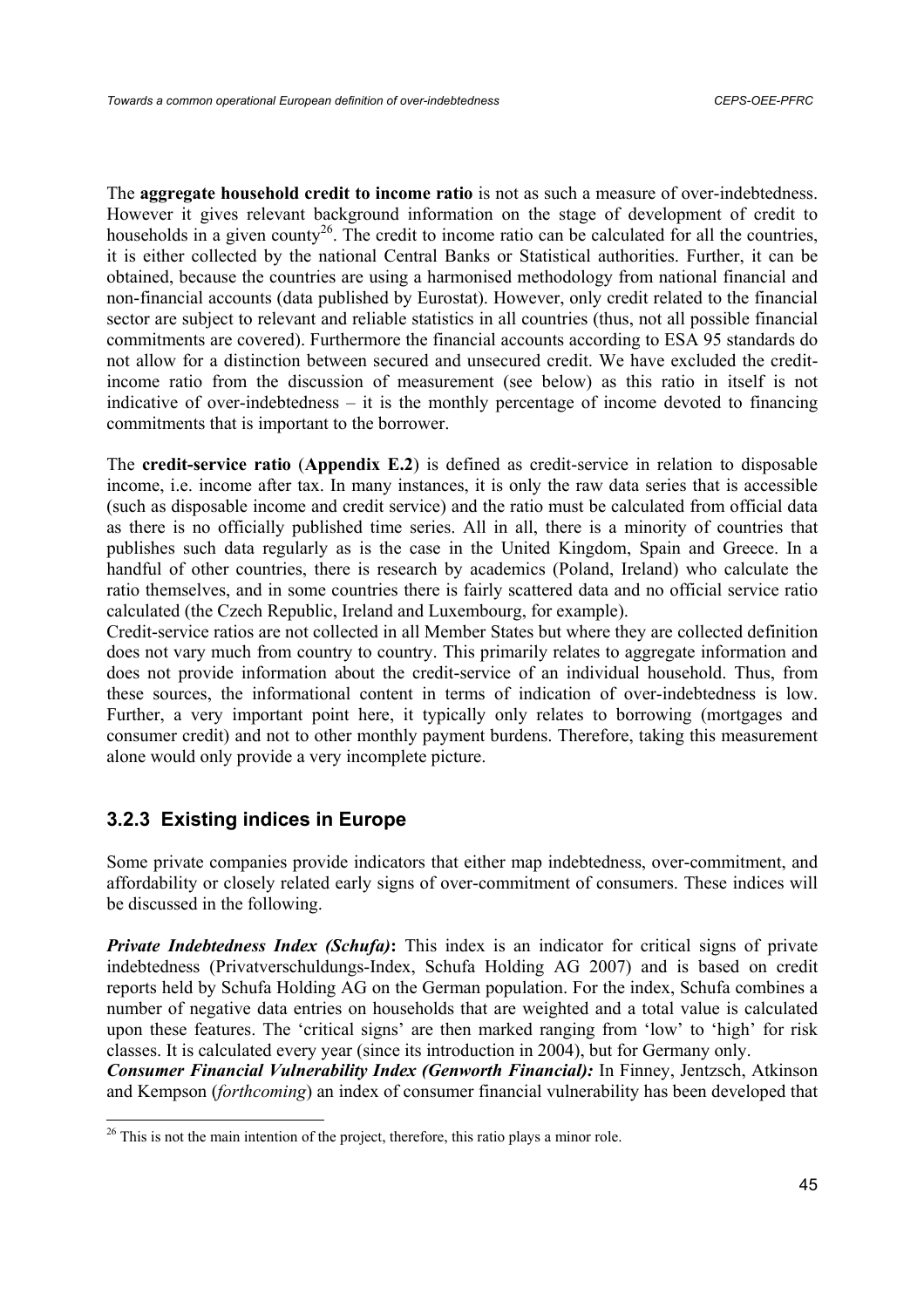takes into account current and recent experiences and future expectations. The index reports levels of financial vulnerability in a population, representing the proportion of people within a population who are currently feeling vulnerable financially relative to those who are feeling secure financially. The index takes as its starting point combinations of responses to one survey question about current financial difficulties and one about expectation of the future financial circumstances of the household, which are then underpinned by the totality of a person's financial situation, drawn from a number of self-report measures. Data on these are collected in 10 European countries by representative polling.

*Consumer Indebtedness Index and Affordability Index (Experian):* The credit reporting agency calculates (using credit reports held by Experian) a *Consumer Indebtedness Index* which includes some key predictors (Russell 2005: 20): the number of active accounts in use; the number of revolving accounts in use; limit utilisation across revolving accounts and the type of neighbourhood. This index ranges from 1-100, with the highest bracket one (91-100) containing the bad rate of 57.7%. The *Affordability Index* builds on the Consumer Indebtedness Index as well as on other personal data. The score uses different types of information<sup>27</sup>. The classification ranges from 'very low affordability' to 'very high affordability'. Both indices are used in the UK.

# **3.2.4 Conclusions**

To calculate European statistics on over-indebtedness, the use of data from a European survey is recommended (which is implemented through standardized national surveys). Altogether, there would be a host of statistical problems if national surveys or data collections would be used, as these sources are not harmonized. These problems include: that statistics from different sources are not available at the same time; statistical categories and definitions are not the same across countries (even often within countries); the methodology applied varies (recurring data collection on the same group of people or drawing of a new sample each survey); frequency of data collection varies (an indicator in one country might be collected two times a year, but in another quarterly) and, finally, the reference period of the different surveys might also vary. These are strong arguments for using an international EU survey to collect comparable statistics.

<sup>&</sup>lt;sup>27</sup> Estimated disposable income, consumer indebtedness index, residential and martial status, net monthly income (NMI), monthly credit commitments as % NMI, monthly mortgage payment as % NMI, applicants age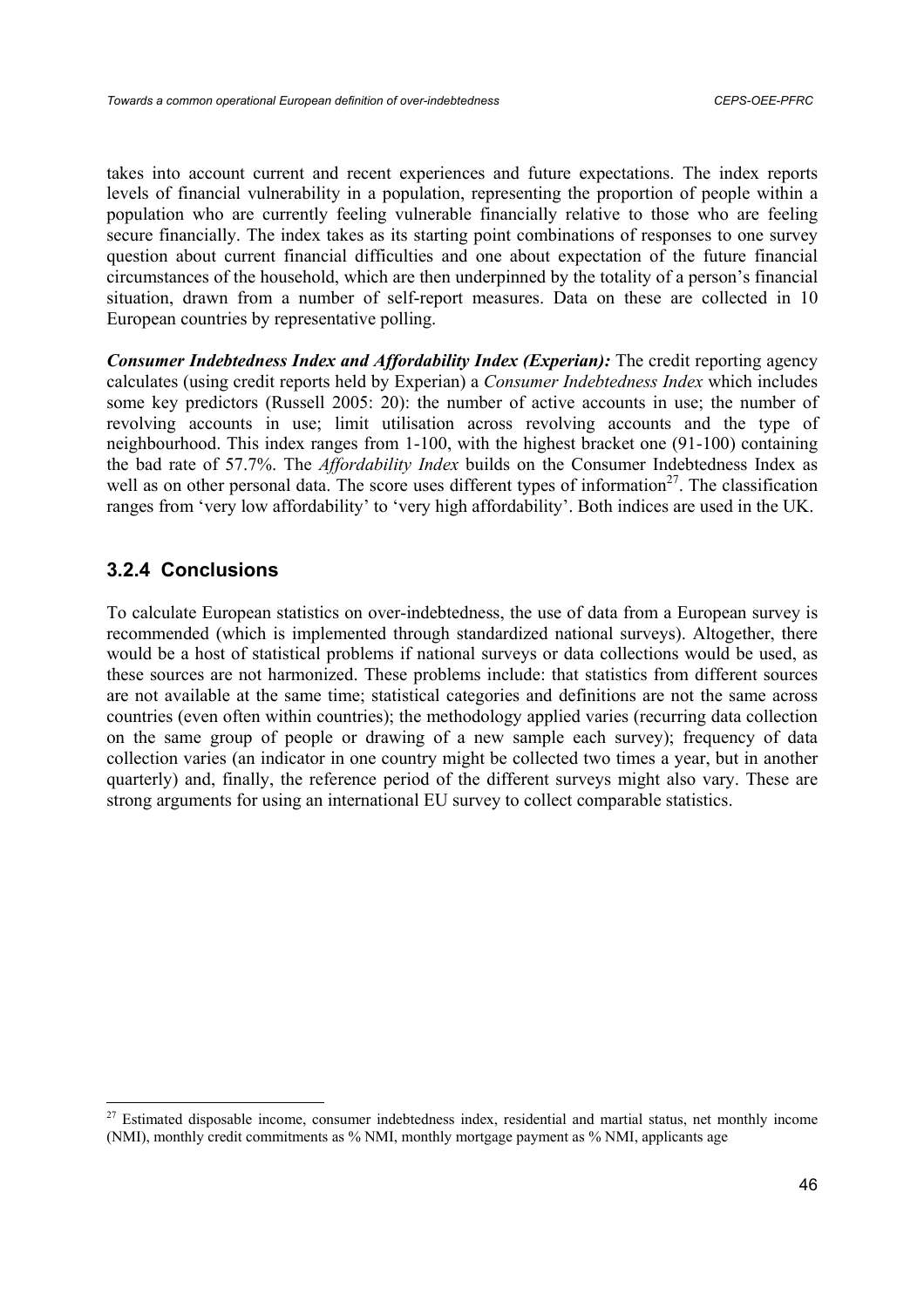### **3.3 Potential over-indebtedness measurements**

In order to produce European statistics one needs to use European tools. Based upon intensive evaluation, we therefore propose to use the EU-SILC survey. The advantages and disadvantages of both types of surveys, the EU-SILC and the Eurobarometer surveys, are discussed in section 3.2.1. The EU-SILC survey is a cross-sectional and longitudinal micro-data annual survey on income, poverty, social exclusion and living conditions in households. Therefore it appears to be the most appropriate vehicle for data collection.

*Under the Open Method of Coordination, it is important to acknowledge that the indicators must measure the effects of policy measures not the intensity of the policy measures themselves (as the choice of policies is left to the discretion of member states).* 

The **European Commission and the Indicators' Sub-group of the Social Protection Committee** have noted that a basket of indicators might be the most beneficial approach. This could include indicators such as the ratio between debt repayment and gross and/or disposable income, the number of credit commitments, structural arrears on credit commitments and indicators of the subjective burden of households' borrowing repayment.

# **3.3.1 Ways to measure over-indebtedness**

There are several ways how to methodologically approach the subject of over-indebtedness, they come with advantages and disadvantages.

**A. One single measurement:** The simplest method is to choose one single measure of overindebtedness. An arrears-based measure, for instance, would be derived from a question mapping arrears and from these, in turn, frequencies could be derived. We also have stated that some countries do refer to administrative indicators and use them as definitions, while other countries define over-indebtedness legally (see section 3.1.2). But these are policy measures and they are not admissible under the Open Method of Coordination (see section 3.3). As discussed above, over-indebtedness is multidimensional and thus a number of indicators should be used, as stated by the Economic and Social Committee. Further, employing a single indicator would only capture one dimension of over-indebtedness. For this matter, the solution of using only one indicator will not be discussed in greater detail.

**B. Variety of measurements:** Alternatively, a number of measurements can be used. This approach requires greater insight into how the individual measures are related to one another. For instance, do households that reply positively to the question on arrears (related to household bills) have a higher probability to also report high levels of commitments relative to their income? Does the question on ability to make ends meet capture the same group of people as a question on the ability to finance sudden shocks? And how are those both related to the arrears question? For the purposes of this study, we can only give indications derived from internal research and some external studies (both discussed extensively in section 3.3.2).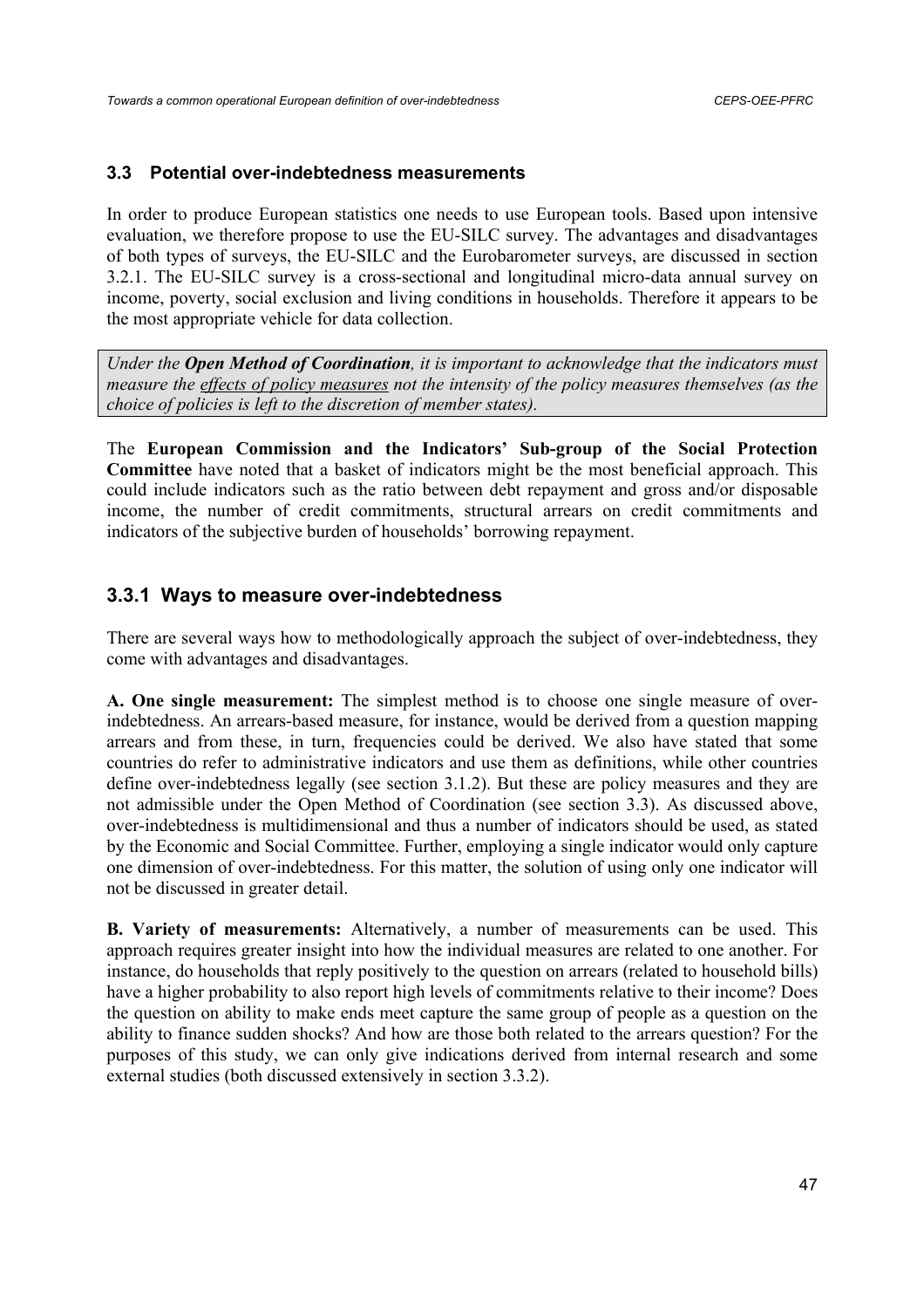# **3.3.2 Measurement of over indebtedness in previous research**

It is not possible to discuss in detail all the surveys on the statistical measurement of overindebtedness, which we have collected. Here, we can only give some representative examples of such research. We have included selected examples of empirical research on the measurement of over-indebtedness and financial difficulties, which use data from representative surveys.

In 2004, the **Department of Trade and Industry** in the **United Kingdom** commissioned to MORI Financial Services a large survey on consumer over-indebtedness<sup>28</sup>. For the purpose of the survey, individuals were identified that met a variety of different indicators of over-indebtedness. These were objective as well as subjective indicators. The objective ones included (i.) individuals spending more than 25% of their gross monthly income on unsecured repayments, (ii.) individuals who spend more than 50% of their gross monthly income on total borrowing repayments (secured and unsecured), (iii.) individuals with 4 or more credit commitments as well as (iv.) individuals in arrears on a credit commitment and/or domestic bill for more than 3 months. The subjective indicator encompassed whether the individual declared their borrowing repayments to be a 'heavy burden'. In a predecessor study, **Kempson (2002)** had conducted for the DTI, she identified self-reported arrears on individual commitments, more general measures of financial well-being and levels of credit use. In analysing levels of over-indebtedness, she uses two measures: people in arrears and (more broadly) people who report financial difficulties. She also looks at the duration of arrears to identify how many people were facing structural payment problems.

As mentioned previously, in **Finney, Jentzsch, Atkinson and Kempson (***forthcoming***)** an index of consumer financial vulnerability that takes into account current and recent experiences and future expectations has been developed. The questions take into account responses to a number of questions that broadly measure financial difficulties: (a.) How often the household has experienced financial difficulties in the past 12 months; (b.) how often the household has been unable to pay bills at the last reminder; and (c.) how well the household is currently keeping up with bill and credit commitments; as well as other aspects of the financial position of the household: a recent fall in income, holding of savings (equivalent to one month's income), the number of credit commitments, perceptions of the ability to afford more borrowing and expectations for the future financial position of the household. Data on these are collected in 10 European countries via representative polling.

Formative research undertaken for that study found that various measures of financial difficulties correlate highly with each other and that it is often very similar types of people who report experiencing difficulties on each of these. Ordinarily, if two questions measure the same underlying dimension ('factors'), one should be excluded, at best because one question will be redundant, or at worst because including both would result in double counting and overemphasising a situation. However, exploratory analysis further demonstrated that it was not always the very same people who, if in difficulties on one measure, were reporting difficulties on another. This only partial overlap suggests that there are likely to be cultural and situational

<sup>&</sup>lt;sup>28</sup> MORI Financial Services (2004). Over-indebtedness in Britain: A DTI report on the MORI Financial Services survey 2004.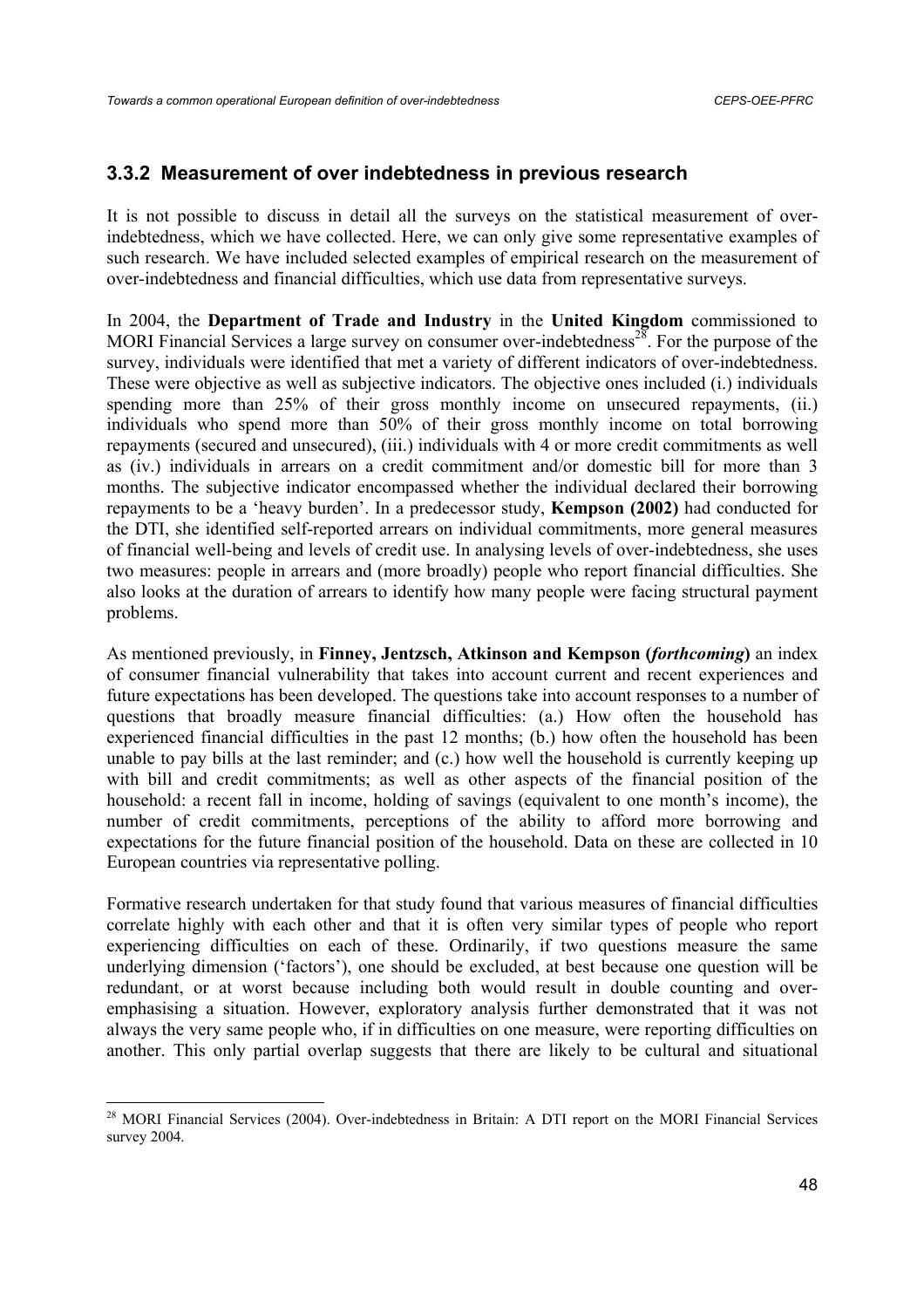differences in the way people experience and recognise financial difficulties, and hence report these in surveys $2<sup>9</sup>$ .

Other researchers in **France** have worked with EU-SILC data. **Rebiere (2007),** for instance, states that there is little information on over-indebtedness in France, however, some surveys can be exploited $30$ . He describes four different criteria with which over-indebtedness can be measured: (1) arrears on accommodation (rent/mortgage), utility bills or other loans; (2) subjective perception (self-assessment of being in financial difficulties, ability to make ends meet); (3) debt-service ratio exceeding 30%; and (4) the inability to pay debts without endangering subsistence. According to this methodology, for France 10.5% of households are in arrears, 16.4% have difficulties, debt to income ratio (>30%) is 9.7% and the impossibility to pay debt without endangering subsistence is 9.8%. He suggests that *arrears* and the *impossibility to pay debt* should be used as a measurement. The problems with various indicators is that: (i.) Not all households with arrears reply that they have difficulties to make ends meet. (ii.) Only a fraction of those that are finding themselves unable to finance debt also had financial arrears. This will also likely be the case for a European measurement.

In **Finland**, **Muttilainen and Reijo (2007)** measure repayment difficulties in the years 2002- 2005 based on EU-SILC and national data for Finland (sample survey of income distribution). For instance, they take as an indication the falling behind in paying bills (either once or for extended periods) or the falling behind in loan payments at least once or more often. The shares to total number of households are calculated. Other indicators that are used in this research are debt settlements with creditors and/or loans falling behind schedule plus bills falling behind schedule. The study shows that 7% of Finnish households have repayment problems, but overall the numbers have fallen for all indicators from 2002 to 2005. The survey also covers debt amounts, persistence of payment problems and voluntary settlements.

In **Belgium**, **Carpentier and Van den Bosch (***forthcoming***)** focus on problematic debts, where the main interest is on situations where debt pushes people into poverty – a very important concept reflected (but slightly modified) below. The main purpose was to find reliable indicators using the Belgian SILC 2004 data (the work was commissioned by the Belgian Federal Public Service Social Security). The authors also make suggestions for revisions of questions.

The Belgian SILC survey has some additional questions compared to the EU-SILC survey<sup>31</sup>. Similar questions, we suggest above for revising questions of the EU-SILC survey. The authors suggest 9 indicators for 'problematic debt situations'. Among those is the percentage of population which becomes poorer due to consumer credit payments, an increase in the poverty gap due to credit payments, credit service ratio above 20%, two or more arrears on household bills, cut-off or limited use of water, electricity or gas, among others. Of these, two are selected as

<sup>&</sup>lt;sup>29</sup> These may be magnified in studies across several countries. As such, it is important in survey-based measures of over-indebtedness to include more than one question to capture this.

<sup>&</sup>lt;sup>30</sup> French Household Budget Surveys, the Household Assets survey, the French module of the ECHP and the French part of the EU-SILC (SRCV 2004-2005).

<sup>31</sup> This includes monthly amount of payment for consumption credit and the number of arrears people faced for several types of expenses in the last twelve months (once, twice or more than twice). The question on arrears was also broadened to other types of expenses (such as healthcare).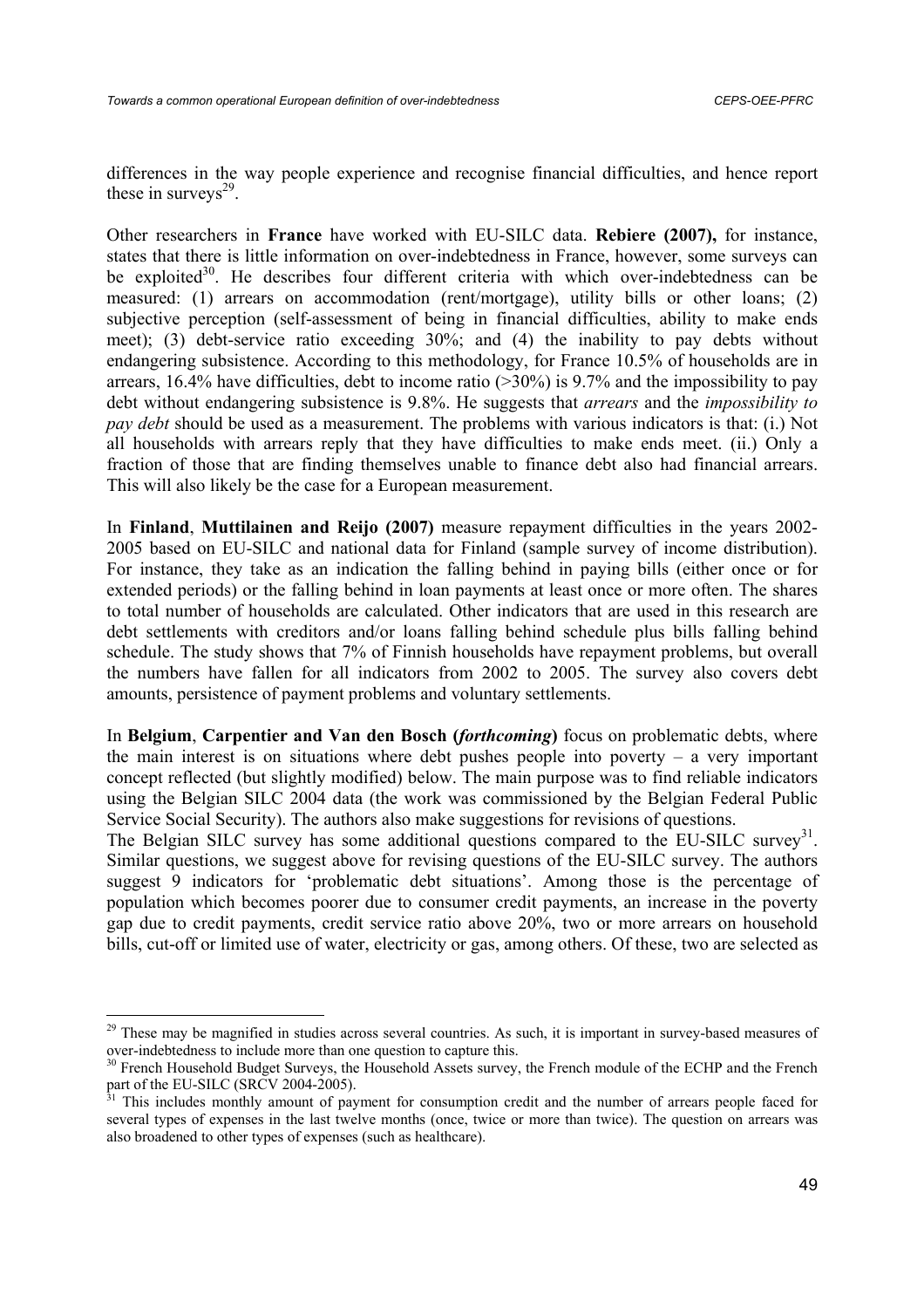main indicators<sup>32</sup>. According to these indicators, there are 5-6 % of people in problematic debt situations. They also state that only 1% of the population combines problematic arrears and poverty and that the indicators would point to very distinct groups.

Altogether these surveys, and others not mentioned above, are the background to the proposed approach below. As stated, these surveys have been selected as examples of empirical research that are closely related to this study.

## **3.4 Developing a common method of measurement**

We can bring together the above analysis to identify the most appropriate way of developing a common measurement for European member states. In section 3.1.3 we set out the key elements of a common European operational definition. Later, in section 3.2.4 we concluded that there are strong arguments for using an European-wide survey to collect comparable statistics on overindebtedness in EU Member States and that, of the two candidates, the EU SILC survey meets more our requirements. In the following section we review the questions included in this survey (and in a special module in 2008) and, in the point 3.4.2 we give an overview of the ways that over-indebtedness could be measured using data from this survey.

# **3.4.1 Data available from the EU SILC survey**

In the following, we have assessed the extent to which the components of the common operational definition (as discussed in 3.1.3) are reflected in the regular EU-SILC survey and the special module. Tables 8 and 9 show the questions used in these surveys, including their ID ("HS" and a number for the regular EU-SILC survey and "MI" for the special module); the main topic covered (such as "arrears on mortgage bills"); what types of responses are given by the respondents and the scaling of the answers (such as yes/no, so that there are only 2 answers possible). If there are more possible answers than two, this is also mentioned below.

<sup>&</sup>lt;sup>32</sup> Percentage of population becoming poor or poorer due to consumer credit payments and Percentage of persons in households with at least two arrears for bills of electricity, water and gas, healthcare or rent or mortgage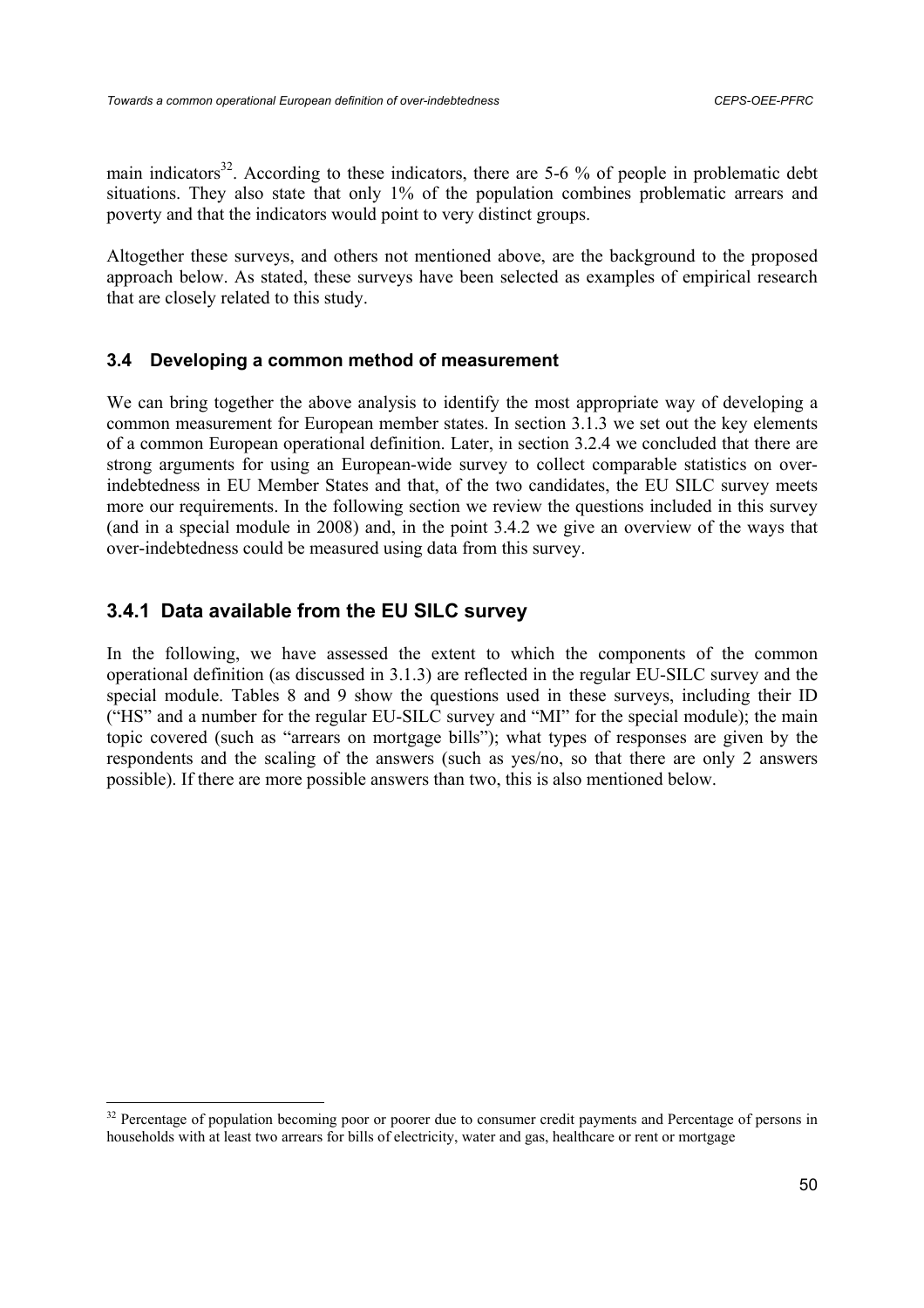| ID                              | <b>Type of Variable</b>                                                                                 | <b>Answers and Scaling</b>                       |
|---------------------------------|---------------------------------------------------------------------------------------------------------|--------------------------------------------------|
| <b>HS010</b>                    | Arrears on mortgage or rent payments                                                                    | Arrears past 12 months: yes/no                   |
| <b>HS020</b>                    | Arrears on utility bills (electricity, water, gas)                                                      | Arrears past 12 months: yes/no                   |
| <b>HS030</b>                    | Arrears on hire-purchase instalments or other loan<br><i>payments</i>                                   | Arrears past 12 months: yes/no                   |
| <b>HS060</b>                    | **<br>Capacity to face unexpected financial expenses                                                    | Able to meet expense: yes/no                     |
| <b>HS120</b>                    | Ability to make ends meet (usual expenses)                                                              | $1/\text{great difficulty} - 6/\text{very easy}$ |
| <b>HS130</b>                    | Lowest monthly income to make ends meet                                                                 | Estimated number in Euros                        |
| <b>HS140</b>                    | Financial burden of total housing costs                                                                 | 1/heavy burden $-3$ /no burden at all            |
| <b>HS150</b>                    | Financial burden of the repayment of debts from hire-<br>purchase or loans                              | $1/$ heavy burden $-3/$ no burden at all         |
| <b>HY010</b>                    | Total household gross income                                                                            | Estimated number in Euros                        |
| <b>HY020</b>                    | Total disposable household income                                                                       | Estimated number in Euros                        |
| <b>HY022</b>                    | Total disposable household income before social<br>transfers other than old-age and survivors' benefits | Estimated number in Euros                        |
| <b>HY100G/</b><br><b>HY100N</b> | Interest repayments on mortgage                                                                         | Estimated number in Euros                        |

**Table 8 Variables collected in the EU-SILC survey** 

Note: Assessment is based upon Eurostat's Description of SILC USER DATABASE variables: Cross-sectional and Longitudinal, Version 2005.4 from 15-09-07. \* Whether the household has been overdue for hire-purchase or other non-housing loans. Other loans included are for

decoration, refurbishment etc. and problems on repayments of credit cards are included. The presence of a bank overdraft does not count as arrears for the purpose of this item.<br>\*\* Expense affordable out of own resources: household cannot ask for financial help from anyone, account is debited

within 30 days, debt situation does not deteriorate, no loans for usual expenses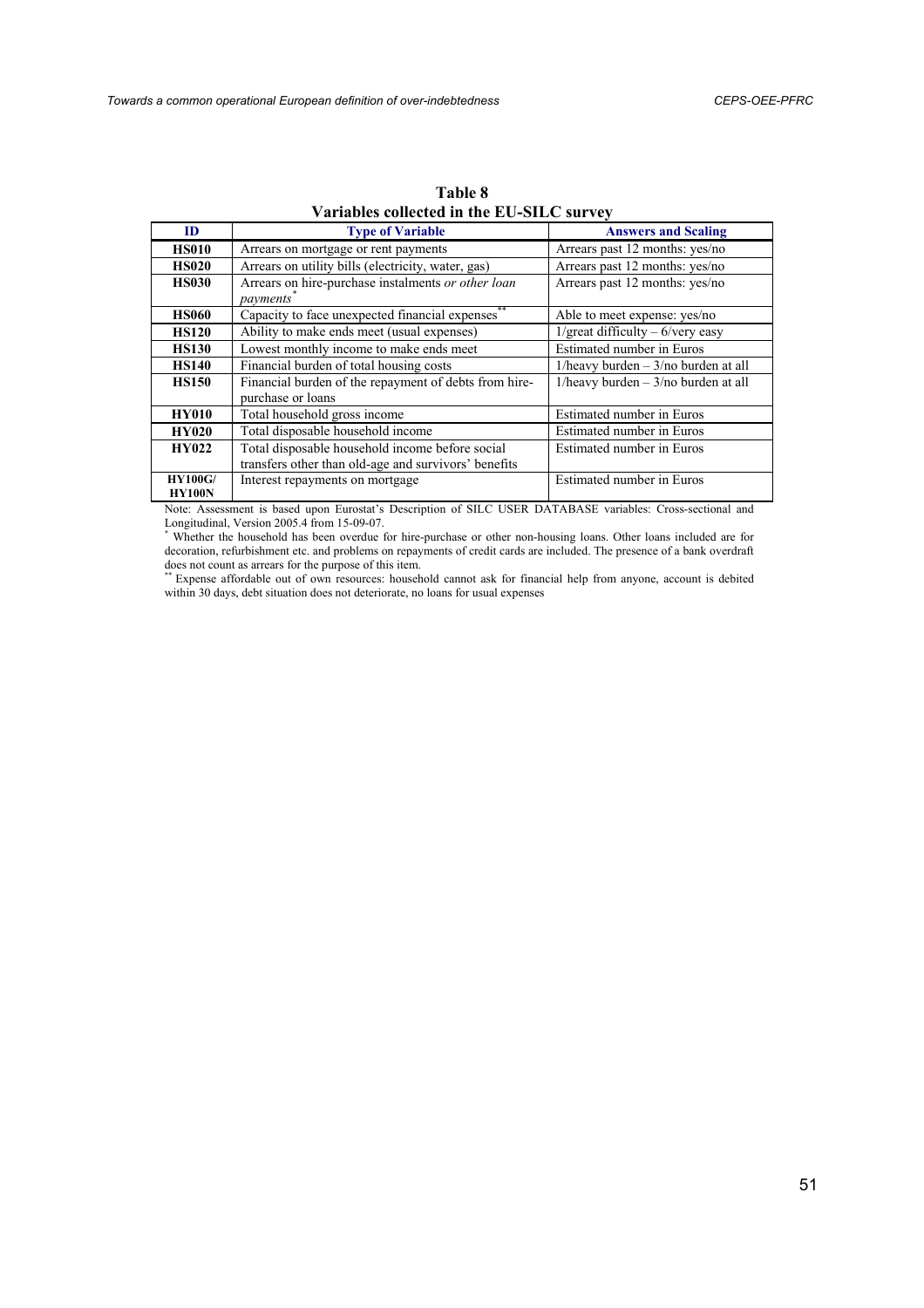| ID           | $\frac{1}{2}$<br><b>Type of Variable</b>                                             | <b>Answers and Scaling</b> |  |
|--------------|--------------------------------------------------------------------------------------|----------------------------|--|
| Module       | <b>Bank accounts and overdraft</b>                                                   |                            |  |
| <b>MI010</b> | Household has a bank current account                                                 | Answer: yes/no             |  |
| <b>MI020</b> | Household is overdrawn on one of its bank accounts                                   | Answer: yes/no             |  |
| MI025        | Estimated total amount unbalanced on household's bank accounts in                    | 1-9 classes                |  |
|              | classes                                                                              |                            |  |
|              | Credit/store cards                                                                   | Answer: yes/no             |  |
| <b>MI030</b> | Household has credit card(s) and/or store card(s)                                    | Answer: yes/no             |  |
| <b>MI040</b> | Household has credit card(s) and/or store card(s) with uncleared                     | 1-9 classes                |  |
|              | balances                                                                             |                            |  |
| <b>MI045</b> | Estimated total amount unbalanced at the last monthly statement on                   | 1-9 classes                |  |
|              | household credit/store cards in classes                                              |                            |  |
|              | Source of credit and loans                                                           |                            |  |
| <b>MI050</b> | Household has credit or loans (other than mortgage for the main                      | Answer: yes/no             |  |
|              | dwelling)                                                                            |                            |  |
| <b>MI051</b> | Household has mortgage for other than the main dwelling                              | Answer: yes/no             |  |
| MI052        | Households has hire purchase instalments (e.g. leasing, car, technical<br>equipment) | Answer: yes/no             |  |
| <b>MI053</b> | Household has home-related credit/loans (inventory, domestic                         | Answer: yes/no             |  |
|              | appliances, repairs)                                                                 |                            |  |
| MI054        | Household has credit/loans to pay for holidays/leisure                               | Answer: yes/no             |  |
| <b>MI055</b> | Household has credit/loans to pay for education or childcare                         | Answer: yes/no             |  |
| MI056        | Household has credit/loans to pay for health issues                                  | Answer: yes/no             |  |
| MI057        | Household has credit/loans for investment or business start-up                       | Answer: yes/no             |  |
| <b>MI058</b> | Household has other cash loans (debt conversion, to cover overdrafts,                | Answer: yes/no             |  |
|              | credit card and other bills, etc.)                                                   |                            |  |
|              | <b>Arrears</b>                                                                       |                            |  |
| <b>MI060</b> | Arrears on other non-housing household bills                                         | Answer: yes/no             |  |
| <b>MI065</b> | Estimated total amount currently in arrears for other non-housing                    | 1-9 classes                |  |
|              | household bills in classes                                                           |                            |  |
| <b>MI075</b> | Estimated total amount currently in arrears for household housing                    | 1-9 classes                |  |
|              | bills/repayment in classes                                                           |                            |  |
| <b>MI085</b> | Estimated total amount currently in arrears for household other loans                | 1-9 classes                |  |
|              | and credit repayment in classes<br>Drop in income                                    |                            |  |
| <b>MI090</b> | Major drop in household income during the last 12 months                             | Answer: yes/no             |  |
| <b>MI095</b> | Main reason for drop in income                                                       | List of 8 reasons          |  |
|              | <b>Future expectations</b>                                                           |                            |  |
| <b>MI100</b> | Expectation for the financial situation in the next 12 months                        | 1/improve-4/don't know     |  |
|              | Reason why the household does not have a bank account                                |                            |  |
| <b>MI110</b> | Household doesn't need an account and prefers to deal in cash                        | Answer: yes/no             |  |
| <b>MI111</b> | The charges are too high                                                             | Answer: yes/no             |  |
| <b>MI112</b> | There is no bank branch near where household lives or works                          | Answer: yes/no             |  |
| <b>MI113</b> | Household has applied for an account and been turned down                            | Answer: yes/no             |  |
| <b>MI114</b> | Bank would refuse household                                                          | Answer: yes/no             |  |
|              | Reason why the household does not have a commercial credit                           |                            |  |
| <b>MI120</b> | Household doesn't need to borrow at all                                              | Answer: yes/no             |  |
| <b>MI121</b> | Household can borrow from family or friends                                          | Answer: yes/no             |  |
| <b>MI122</b> | Household will not be able to repay debt                                             | Answer: yes/no             |  |
| <b>MI123</b> | Household applied for credit and been turned down                                    | Answer: yes/no             |  |
|              |                                                                                      |                            |  |
| <b>MI124</b> | Household used to have credit but the facility was withdrawn                         | Answer: yes/no             |  |

**Table 9 Additional variables in the EU-SILC special module** 

Note: Commission Regulation (EC) No 215/2007 of 28 February 2007 on implementing Regulation (EC) No 1177/2003 of the European Parliament and of the Council concerning Community statistics on income and living conditions (EU-SILC) as regards the list of target secondary variables relating to over-indebtedness and financial exclusion, Official Journal of the European Union 1.3.2007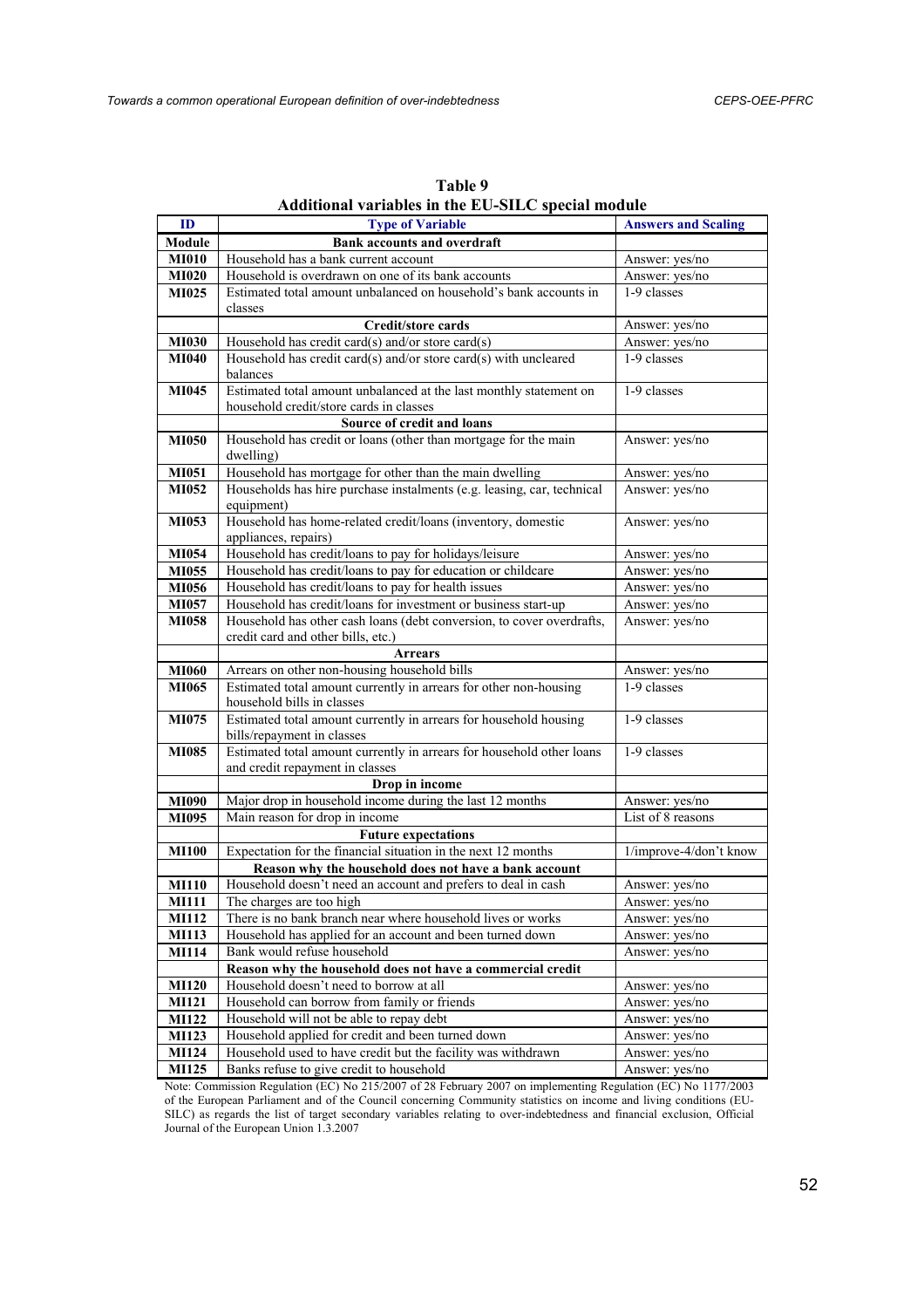We have also assessed the extent to which the common elements of a European operational definition of over-indebtedness are reflected in the regular EU-SILC survey as well as in the special module. Again, as explained above, the abbreviations 'HS' and 'MI' denote the regular EU-SILC survey and the special module.

**Household unit –** A sample household is a household that contains at least one sample person. A household is included in a EU-SILC survey for the collection or compilation of detailed information where it contains at least one sample person aged 16 or more<sup>33</sup>.

**Arrears on financial commitments (bank and non-bank type) –** The regular EU-SILC survey asks about arrears in HS010, HS020, HS030. Here, questions are asked about the existence of arrears on mortgage or rent, utility bills, hire-purchase or other loans. Further, in HS140, a question is asked as to whether the households sees its financial burden of total housing costs as a heavy. In HS150, the question is asked whether the financial burden of the repayment of debt from hire-purchase or other loans is also regarded as heavy burden. In the EU-SILC special module, there is the question MI060 (about arrears on non-housing household bills), in MI065 about the amount in arrears for non-housing household bills (differentiated in 1-9 classes), in MI075 about the estimated total amount currently in arrears for household housing bills/repayment; and in MI085 about the estimated total amount currently in arrears for household or other loans and credit repayment. Thus, in the module, there is more detailed information on arrears.

**Payment capacity – The regular EU-SILC survey asks in HS120 whether the household is able** to make ends meet. This essentially is the question whether the household has sufficient funds each month to cover all bills. Answers such as with 'great difficulty' or with 'difficulty' indicate that the household has problems in covering all bills. The Eurobarometer question on difficulties in paying bills at the end of the month is, however, possibly the better measure.

**Illiquidity –** In the regular EU-SILC survey it is asked whether the household has the ability 'to meet unexpected financial shocks *without recourse to further debt or other financial sources*' (HS060**).** This is not referring to the above 'make ends meet' as it is concerned with sudden expenses, the household has to face. The exact question is: Could your household afford an unexpected required expense of *(amount to be filled*)<sup>34</sup> with its own resources? Own resources means household cannot ask for financial help from anybody, that the household's account has to be debited within one month, that the situation with regard to potential debts does not deteriorate and that the household cannot to pay usual expenses previously paid in cash on instalments or with a loan.

 $\overline{\phantom{a}}$ 

<sup>&</sup>lt;sup>33</sup> Commission Regulation (EC) No 1982/2003 of 21 October 2003 implementing Regulation (EC) No 1177/2003 of the European Parliament and of the Council concerning Community statistics on income and living conditions (EU-SILC) as regards the sampling and tracing rules, Official Journal L 298, 17/11/2003 P. 0029 - 0033<br><sup>34</sup> Amount calculation is the poverty threshold per one consumption unit independently of the size and structure of the household,

the calculation for year "n" comes from year "n-2" EU-SILC data, for year 1 and 2, appropriate national data has to be used. Of this value, a ratio of 1/12 is used in the questionnaire.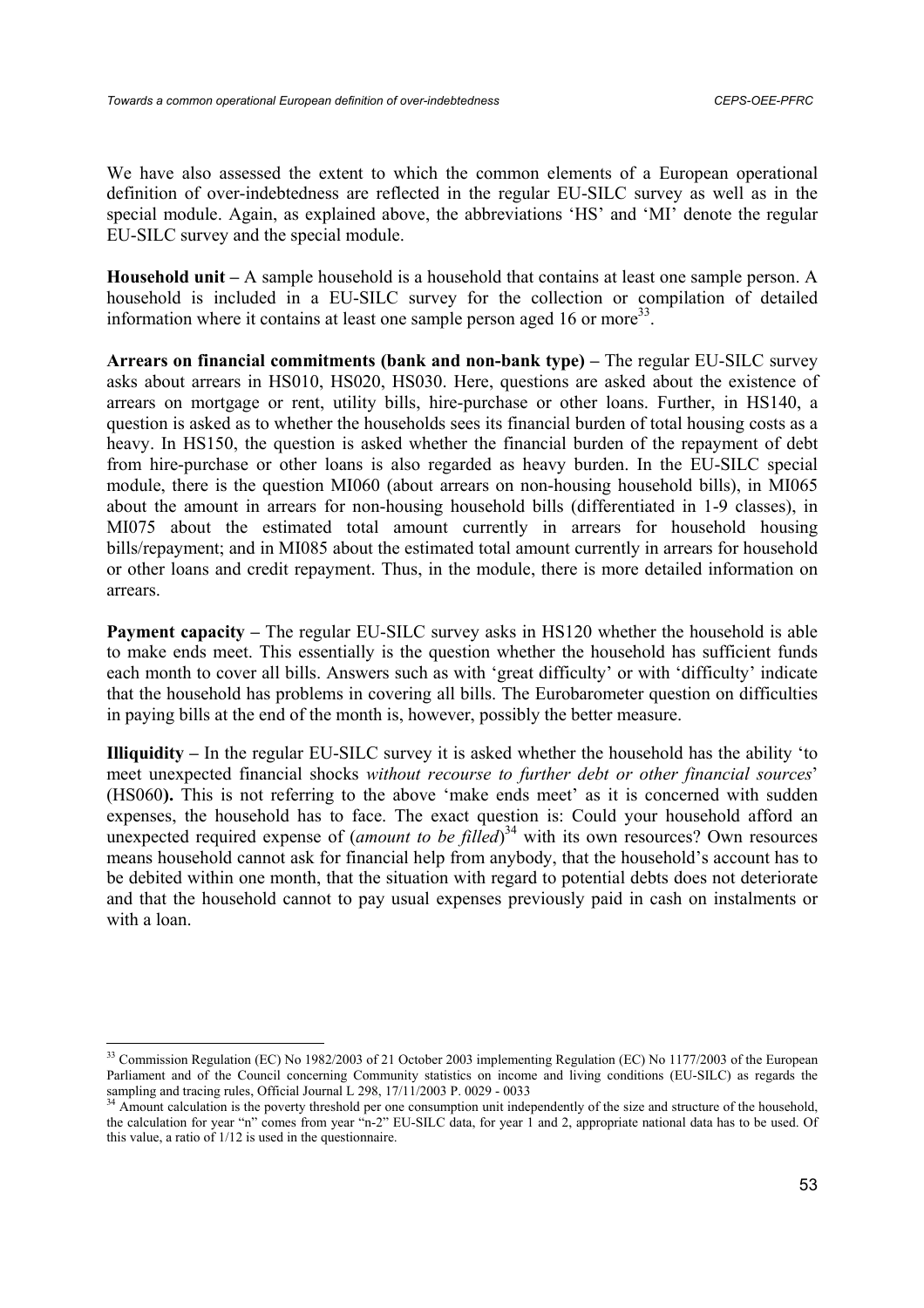**Structural basis –** In the regular EU-SILC survey, there are no direct questions about on-going problems (meaning questions about how long the household has been in arrears). However, it is possible to track households across surveys, for this matter one only needs a definition of what is to be considered as 'structural problems'.

The EU-SILC survey does not capture 'structural' arrears sufficiently, since it asks only about the occurrence of arrears at any point in the past year. The Eurobarometer questions come closer to being a definition of structural arrears, since re-occurrence of difficulties is implicit in the question wording. An alternative would be to ask all who say they are in arrears or are unable to make ends meet/pay all bills at the end of the month for how long they have been in this situation. Ideally one would also want to look to the future and also ask for how long they expect them to continue.

**Standard of living (subsistence) – This element would include that the satisfaction of loan and** other recurring commitments is not possible for the household, without reducing the minimum standard of living. Here a new question could possibly be suggested which captures such a reduction. Alternatively, the Commission could set the same level like the *at-risk-of-poverty threshold* which is 60% of equivalent national median income and ask whether the household falls under this threshold when recurring bills and credit commitments have to be paid.

The *possible measurements* could include economic and psychological aspects of overindebtedness, but they should exclude legal and administrative indicators, where the underlying procedures are not comparable/harmonized, as extensively discussed above. Furthermore, these are policy measures that are not supposed to be measured in themselves because their effects are of interest.

For instance, there are different reasons for getting into indebted and for becoming over-indebted; the latter are reviewed in-depth in the section on nature and causes of over-indebtedness (See chapter 2, section 2.4). The special EU-SILC module collects information on a limited number of reasons for indebtedness (as opposed to *over-indebtedness*). For instance, in the section 'source of credit and loans' it is asked whether households have credit for housing purposes, hire-purchase, or for reasons such as holiday/leisure, education, health issues, investment/business start-up or cash loans. This can be brought together with information on increasing financial problems as requested in the EU-SILC survey to find relations. The survey allows bringing together these aspects with the answer to other questions such as personal feeling of being over-burdened with commitments. Further, a question on reasons for over-indebtedness could be added.

It would be desirable from a statistical point of view to concentrate on the regular EU-SILC survey (and possible revisions of questions there) and use the special module for further research. It is clear that this special module will be used only once in 2008, but some of its questions could be introduced in the regular survey in 2011 if they appear especially relevant. The module gives also information on financial exclusion which is linked to over-indebtedness, such as indications on holdings of bank accounts and credit cards, for what purposes households took on credit, the amount of outstanding arrears, decreases in income, future financial expectations or reasons for not having an account or not having credit. Thus, links can be set between financial exclusion and over-indebtedness that is beneficial for further research.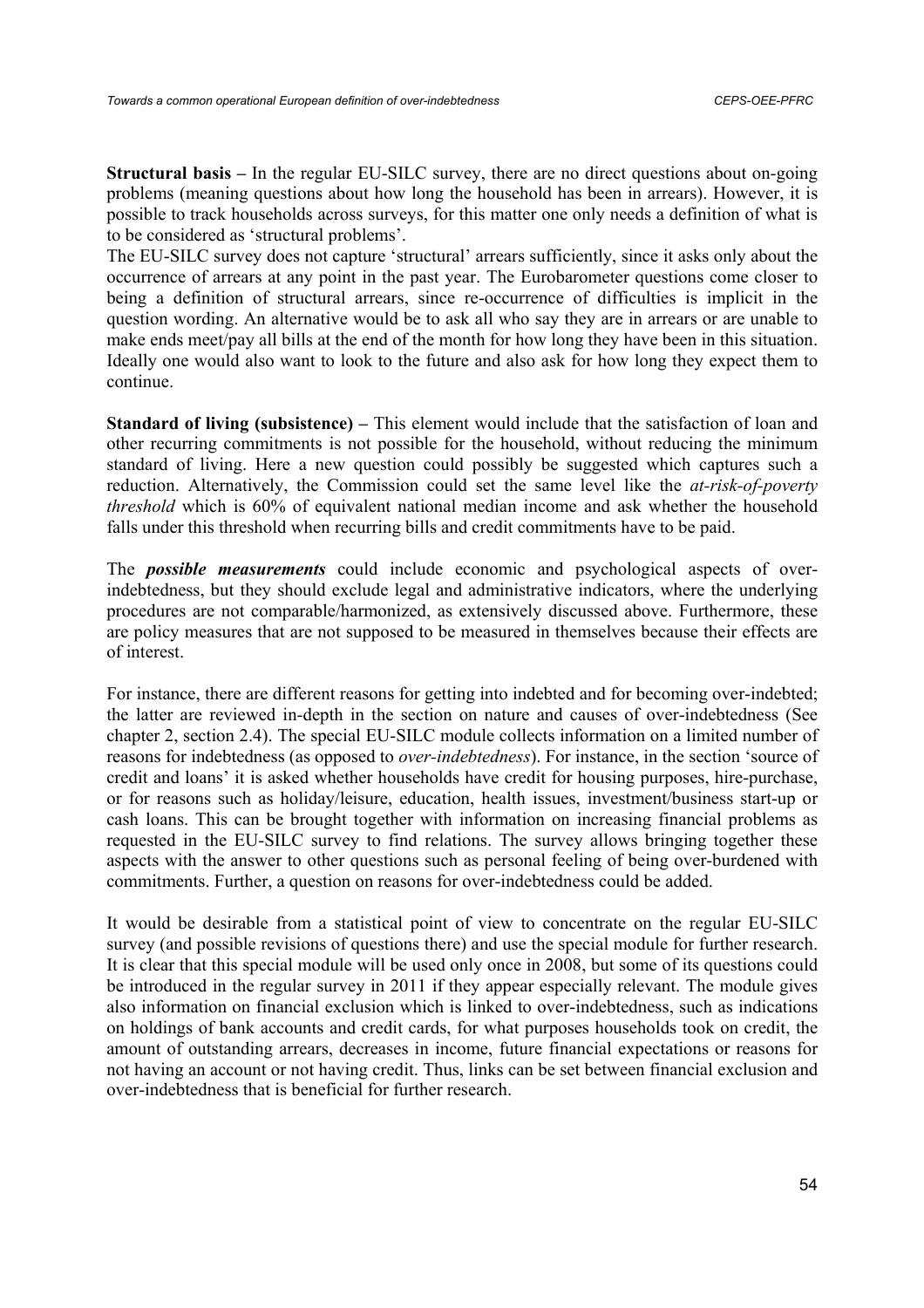## **3.4.2 Suggested indicators for a measurement of over-indebtedness**

The following suggestion of indicators for a measurement of over-indebtedness is based upon suggestions in the academic literature (discussed above) as well as suggestions at the European level. For measuring over-indebtedness, the following can be used:

- Comparably high commitments payments that pushes the household below the povertythreshold<sup>35</sup>;
- Structural arrears on at least one financial commitment<sup>36</sup>;
- Burden of monthly commitment payments (housing costs inclusive of mortgage payment or rent and payment for other loans) considered to be a heavy burden by the household;
- Payment capacity considered to be 'very difficult' or 'difficult' by the household; and
- Illiquidity (an inability to meet an unexpected expense).

In order to calculate comparably high commitments payments that risks pushing a household under the subsistence/poverty threshold, it would be necessary to subtract recurring financial commitments from the personal disposable income  $(HX 090)^{37}$ . The EU-SILC survey currently only asks in HY100G about the interest paid on mortgages; information on minimum payments on mortgages and interest and minimum payments on other loans are not recorded. In terms of recurring expenses (households bills), there is a question in  $HH070$  on housing costs<sup>38</sup>, but not on other recurring expenses that the household may face. These other recurring expenses (such as telecom bills) would have to be included, too. Once all these recurring commitments are calculated they could be subtracted from the personal disposable income to calculate whether the household falls under the poverty threshold in a given country. Alternatively, the household could be asked whether the burden presses it below the threshold of the lowest monthly income needed to make ends meet (information is requested in HS 130 in the regular EU-SILC).

This is a comprehensive list of measurements, if further research shows that there is great overlap between indicators (where indicators capture the same people who have been made redundant), the list of criteria could be reduced. Furthermore, there could be additional, related measures that could be defined.

*Being at risk of over-indebtedness* could be defined as a household that fulfils all the above criteria (measures), but the income is not reduced under the poverty threshold by the recurring commitment burden each month, but instead only approaches it (or, alternatively, approaches the monthly minimum costs of living of that household).

*Households in financial difficulties* could be measured by using the aggregate number of households that fulfil the above criteria, except for approaching the poverty threshold (or, alternatively, approaches the monthly minimum costs of living of that household).

<sup>&</sup>lt;sup>35</sup> This is discussed further below. The word commitment is used to include all recurring expenses not only those related to credits.

 $36$  This includes all types of credit commitments, but also other recurring bills such as utilities, etc. It has been explained extensively above how this is reflected in EU-SILC.

<sup>&</sup>lt;sup>7</sup> HX080=0 when HX090 >= at risk of poverty threshold (60% of MEDIAN HY090), HX080=1 otherwise

<sup>&</sup>lt;sup>38</sup> This refers to monthly costs for tenants, homeowners and those that live rent-free. It includes utilities (water, electricity, gas and heating) resulting from the actual use of the accommodation, not included are other expenses.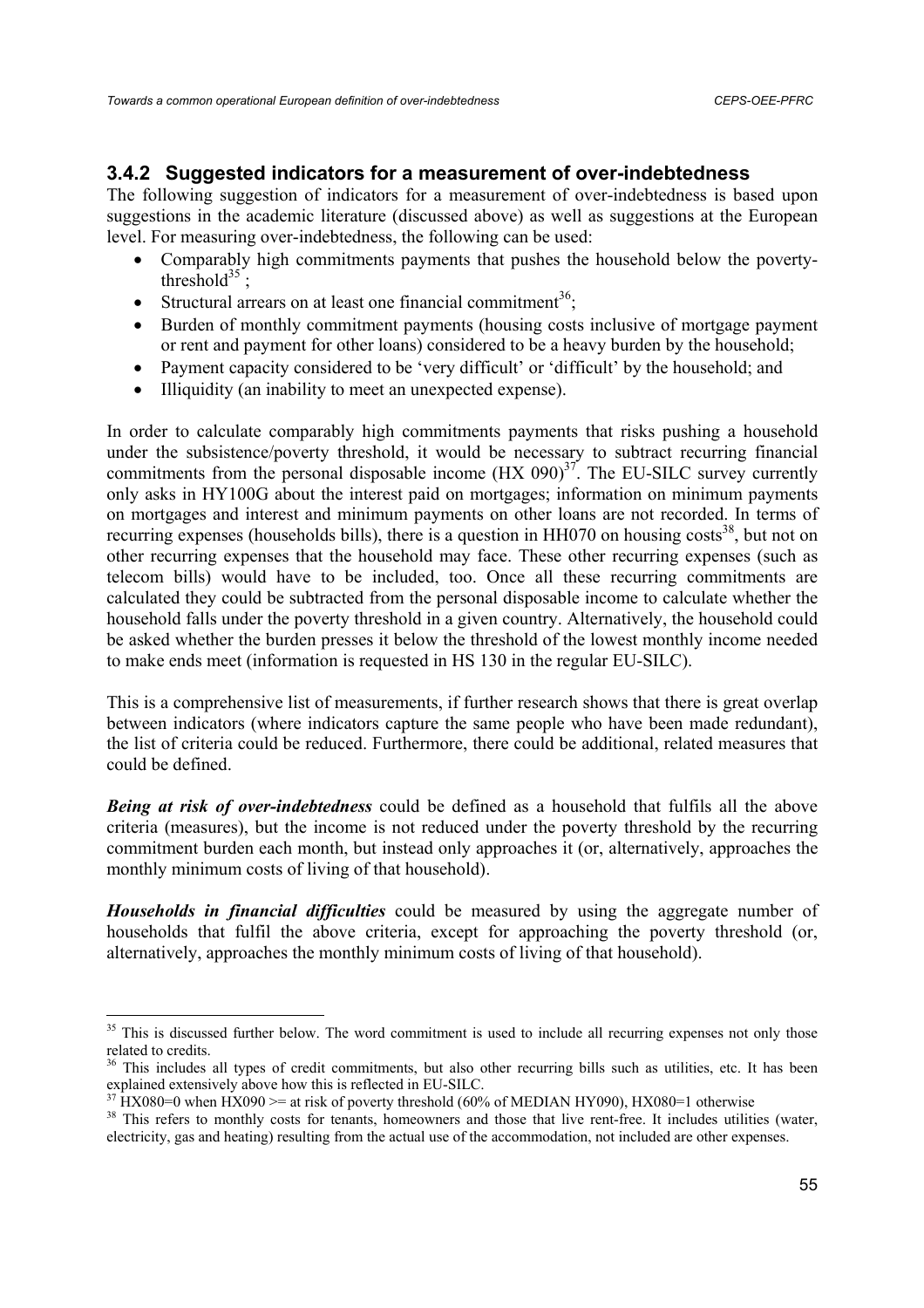The problem with this approach is that while personal disposable income is collected in the EU-SILC survey, there is only *incomplete information about debt-service* (this means that only information on mortgages interest is requested and not on other components such as minimum payments on mortgages). Moreover, there are recurring expenses outside of housing (such as insurance, leasing or telecommunications) that should also be considered.

Consequently, the European Commission might consider starting immediately with measuring households in financial difficulties and after a reform of the EU-SILC survey, measure those households *at risk of being over-indebted* as well as the ratio of over-indebted households. More questions would have to be suggested for inclusion in the EU-SILC survey, as discussed above. Alternatively, a question can be asked whether – considering all recurring expenses and credit commitments – a household would fall below the national poverty risk threshold/or below the monthly minimum needed for living. Furthermore, it might be also indicative how often a household was in arrears and for how many months.

# **3.4.3 Shortcomings with the associated approach**

There are undoubtedly some limitations related to the above approach of using the EU-SILC survey and the discussed measurements. For instance, although we have included the flow of expenditures as well as income (where over-indebtedness is a structural disequilibrium between both), the *overall situation of debt and assets is not accounted for*, thus the picture is necessarily incomplete. There is only one question that points to whether there are further assets that can be liquidized. There must be more research done on how the different indicators relate to each other. For instance, what *question captures different groups of people and what measures capture the same*? Maybe there is some redundancy in the above-suggested indicators. This redundancy, however, should be cautiously considered when reducing the numbers of measurement.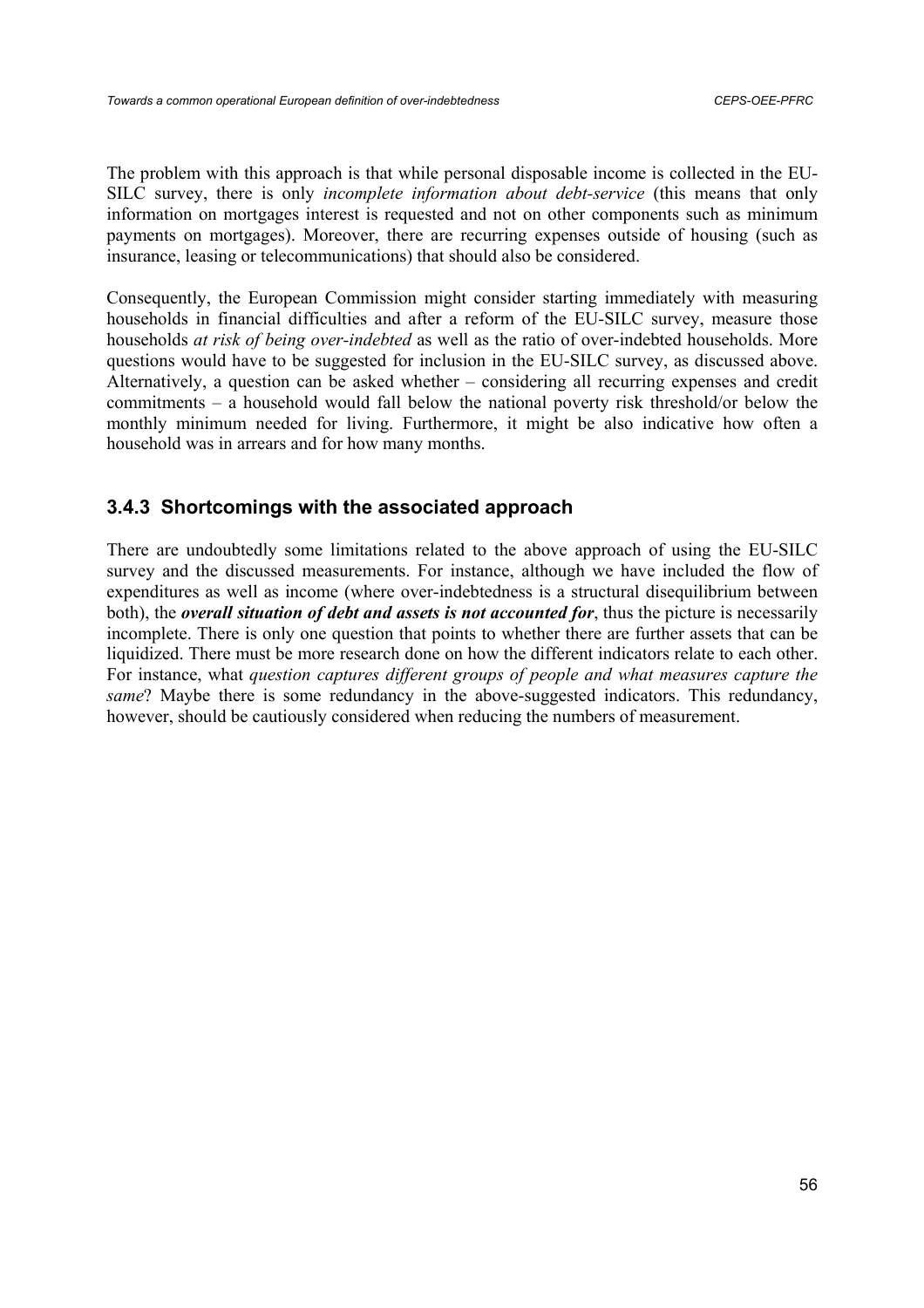### **References**

- Carpentier, S. and K. Van den Bosch (forthcoming), Problematic debts in Belgium: Indicators based on Belgian SILC 2004 and profile of the population with (problematic) indebtedness, Working Paper Social Security N° 7
- Finney, A., Jentzsch, N., Atkinson, A. and Kempson, E. (forthcoming), Consumer Financial Vulnerability: Technical Report, European Credit Research Institute.
- Atkinson, A., Finney, A. and Kempson, E. (forthcoming), Over-indebtedness: approaching measurement
- Economic and Social Committee (2000), Information Report of the Section for the Single Market, Production and Consumption on Household over-indebtedness, INT/043 (20 June 2000).
- European Commission (2006), Working Group "Statistics on Living Conditions" (HBS, EU-SILC AND IP&SE),15th – 16th May 2006, Eurostat-Luxembourg, DOC EU-SILC 159/06 EUROSTAT.
- Jentzsch, N. (2007), Financial Privacy An International Comparison of Credit Reporting Systems (Springer-Verlag, Heidelberg), 2. edition.
- Kempson, E. (2002), Over-indebtedness in Britain. Report, Department of Trade and Industry.
- MORI Financial Services (2004), Over-indebtedness in Britain: A DTI report on the MORI Financial Services survey 2004.
- Muttilainen, V. and Reijo, M. (2007), *Households' Payment Problems 2002-2005*, Research Communication, No. 81, www.optula.om.fi/uploads/5pl9ufx4.pdf
- Rebiere, N. (2007), "Community Statistics on Income and Living Conditions (EU-SILC) and Over-indebtedness: the example of France", meeting of the working group of SRCV users (French module of the EU-SILC), 10/23/2007, INSEE, Paris.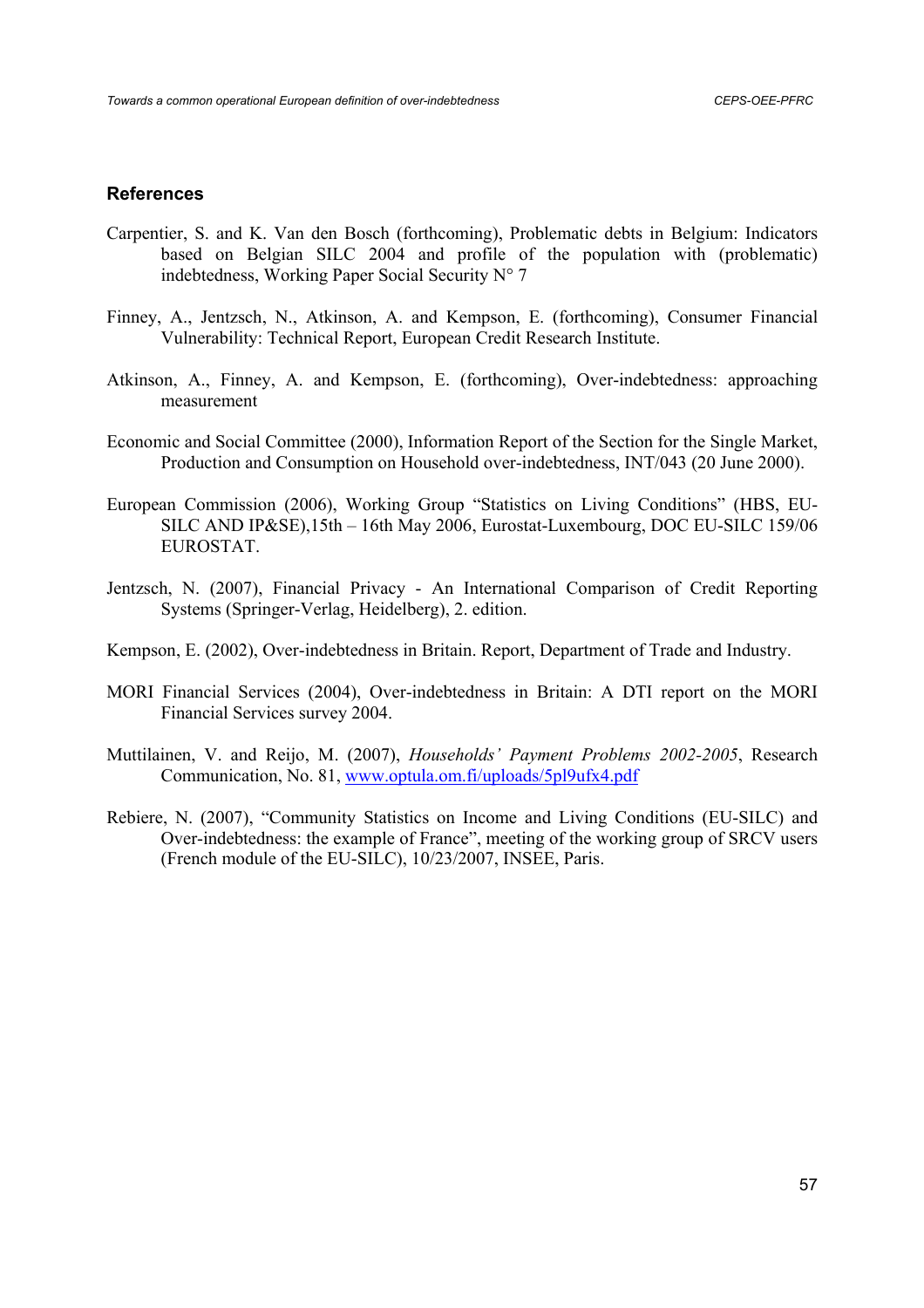## **4 Policy responses to over-indebtedness: A review across Europe**

### **4.1 Introduction**

The extent and nature of the debate on over-indebtedness varies widely across member states. At one extreme are countries that responded to the recession in the early 1990s with measures to reform legal processes for debt cases, introducing procedures for dealing with all the debts facing a consumer rather than dealing with them one by one, and introducing pre-court procedures for the amicable settlement of debts. The Nordic Countries, Austria, Germany, Belgium, Netherlands and France are examples from the countries covered by this study. In the UK, similar developments have taken place but later – following a change in Government in 1997. The UK is, however, alone in producing an annual report on over-indebtedness and having both a Ministerial Group and cross-government committees to monitor the situation and co-ordinate responses (Department of Trade and Industry, 2005, 2006; Department for Business, Enterprise and Regulatory Reform, 2007). These countries are also notable for their more extensive networks of debt advice and counselling services. The debate on over-indebtedness has tended to persist – with the exception of Norway, where rising economic prosperity has lessened the problem and deflected the interest of policy-makers. Moreover, it is noticeable that the persisting debate has been broadened to include preventative measures such as ensuring responsible lending on the one hand and responsible credit use and money management on the other. Even so, measures to prevent over-indebtedness are much less well developed than those to alleviate it.

At the other extreme are the new eastern European member states where the debate on overindebtedness is either in its infancy or not yet born (the Czech Republic, Lithuania and Poland are covered by this study). The rapid growth in consumer borrowing, however, is serving to raise awareness. In these countries there are few policies or initiatives to tackle over-indebtedness. The Czech Republic is further ahead than Poland or Lithuania and has insolvency legislation that comes into effect in January 2008 and debt advice agencies are beginning to be established.

In between are countries such as Greece, Italy, Portugal, Spain and Ireland where there is limited policy interest in the area of over-indebtedness. For the most part there is also little public debate; Greece is the exception, where there is growing concern about levels of borrowing and overcommitment by people on a low income. Debt advice services exist in Italy, Portugal and Ireland, but with the exception of Ireland, are poorly funded. Legal procedures have not been subject to major reform and preventative measures are thin on the ground, except in Ireland, where the Money Advice and Budgeting Service plays an active role in debt prevention.

In addition to these national debates, the Council of Europe has also considered the issue of overindebtedness. In 2005, it commissioned a report on legal solutions to debt problems which provides an excellent overview of the situation at that time (Niemi-Kiesiläinen and Henrikson, 2005) and, in 2007 published *Recommendation CM/Rec (2007) 8 of the Committee of Ministers to member states on legal solutions to debt problems* (see appendix 1).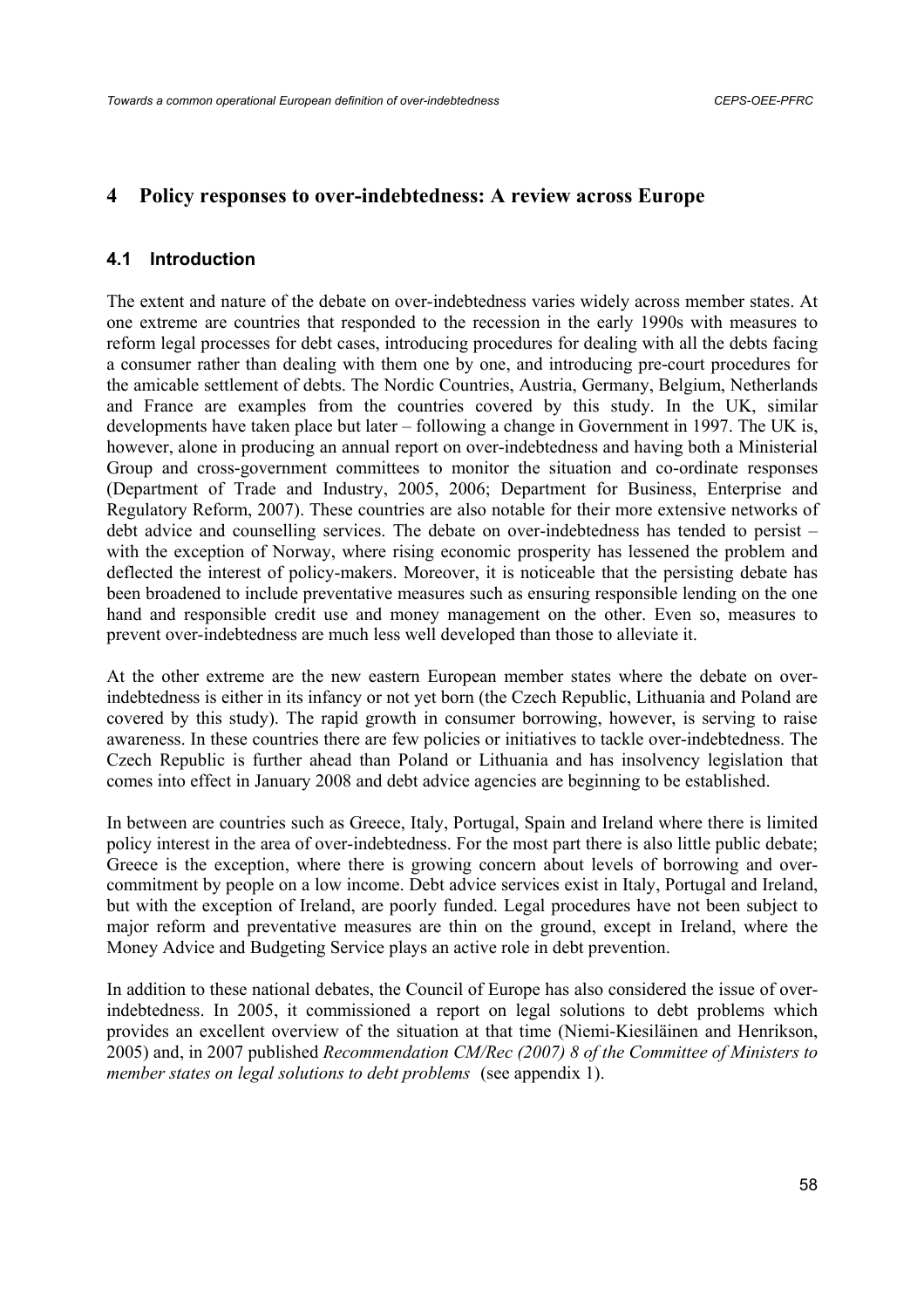# **4.1.1 Linking causes and solutions**

Tackling over-indebtedness undoubtedly requires a comprehensive approach, incorporating a range of initiatives both to prevent over-indebtedness before it occurs (preventative measures) and to resolve it effectively once it has arisen (curative or remedial measures).

Consideration of the key causes of and routes into over-indebtedness identified earlier (see section 4) – poor money management, persistent low incomes, financial shocks (especially a drop in income due to job loss), heavy borrowing, as well as low incomes and high income inequality at the macro-economic level – is fundamental in determining the nature and scope of the initiatives required. Moreover, over-indebtedness can be caused by and contribute to poverty and financial exclusion. Approaches to tackling these related policy concerns provide a backdrop to those relating to over-indebtedness specifically, and must be seen in this context (they are not, however, addressed here explicitly). However, caution must additionally be taken to ensure that initiatives against over-indebtedness do not themselves contribute to poverty or financial exclusion. It is perhaps surprising that only a minority of the 2006 to 2008 National Reports on Strategies for Social Protection and Social Inclusion made reference to tackling overindebtedness (Finland, France, Netherlands, Portugal and UK), and it is recommended that all member states be asked to report regularly on of the situation within their country regarding overindebtedness.

# **4.1.2 The building blocks of an effective approach**

The research identifies a framework of six essential building blocks that need to be addressed for over-indebtedness to be tackled effectively, including both preventative and remedial measures. First there is a need for programmes to help improve financial capability in order that people develop the skills and motivation to become better money managers and responsible borrowers. This is needed to encourage and empower consumers to ensure they can afford all their financial commitments, are not borrowing more than necessary, understand the terms and conditions of their commitments, and understand the consequences of failing to meet those commitments.

In complementing responsible borrowing, a second essential building block is to ensure that policies exist to protect consumers, especially vulnerable consumers, from irresponsible lending. Irresponsible lending can have adverse repercussions for borrowers, lenders themselves as well as the industry they represent, and society as a whole.

The third building block, (and final from the perspective of the prevention of over-indebtedness), is a need for responsible arrears management and debt recovery, by lenders and other organisations that provide other forms of credit (such as utility companies and landlords). This is aimed at encouraging and enabling creditors to respond appropriately when customers begin to fall into arrears with payments or are at risk of doing so.

The fourth is the availability of free and independent debt advice for consumers who recognise they are facing difficulties. This would include negotiation with creditors and agreeing informal arrangements to repay the money owed. Ideally it would also be accompanied by measures to prevent the problem recurring.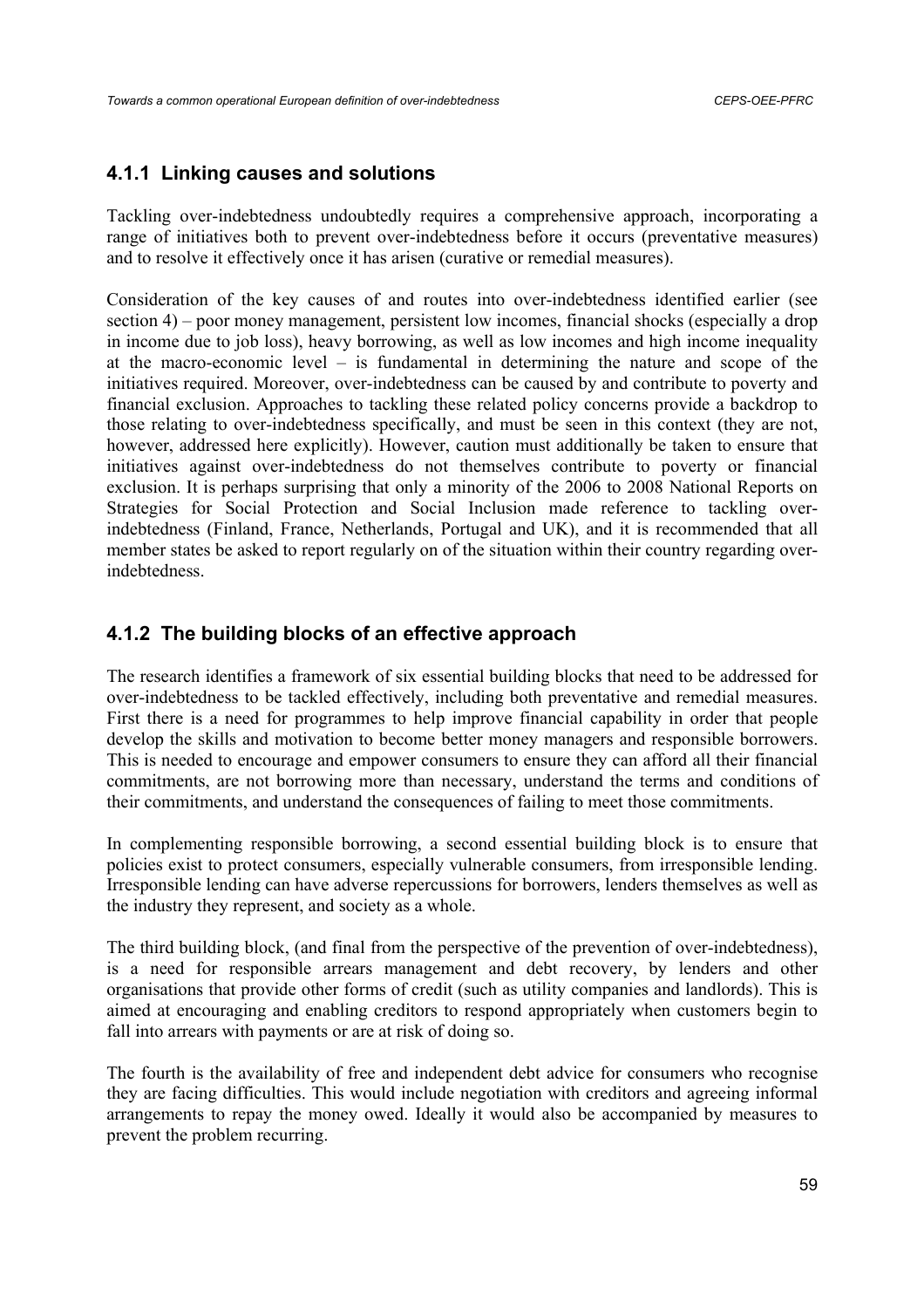The two final buildings blocks relate to provisions for resolving over-indebtedness once it has become entrenched and it is clear that it cannot be alleviated through informal means. First, there must be provisions to enable amicable arrangements outside the courts between creditors and debtors. There must also be court arrangements that are sufficiently flexible to enable the rehabilitation of the non-culpable debtor in a way that reflects the realities of the individuals' situations. For example, these might provide for the partial or full write-off of debts depending on ability to pay. Equally, they should incorporate arrangements for dealing with culpable debtors in order that lenders and wider society can be protected from the damaging behaviour of such individuals.

Running throughout these is a need to ensure that there are adequate arrangements to assist people in the event of an emergency arising from a major natural disaster – widespread flooding or fires or an earthquake, for example. These may necessitate special assistance, such as suspending (or in extreme instances, cancelling) all payments on major commitments, such as mortgages, for the people affected. In cases, where insurance policies are void, there is a case for EC assistance.

The precise initiatives that these building blocks comprise will differ depending on local concerns as well as the domestic administrative and industry structures, and financial cultures. Nonetheless, it is essential that the overarching approach must take account of the interests and responsibilities of creditors and debtors alike, as well as the needs of the domestic economy and government administrations. The remainder of this section reviews the existing initiatives that exist in the 19 European countries within the framework set out above. The advantages and drawbacks, including unintended effects, of these initiatives are highlighted and conclusions are drawn for how each policy outcome can be best achieved.

## **4.2 Responsible borrowing and money management**

While the majority of consumers manage their finances well, we know that over-spending, overcommitment and irresponsible borrowing can lead to over-indebtedness. If consumers could be encouraged to act responsibly in their decisions to spend and borrow then some cases of overindebtedness could be prevented. Future problems would be less likely if consumers also knew how to manage their money, budget and save. However, in order for people to be encouraged to behave responsibly they need to recognise the benefits of becoming sufficiently skilled to make appropriate, responsible choices. These skills can be developed through financial education, information and advice.

On 18 December 2007 the European Commission adopted a Communication on Financial Education. This communication stresses the importance of good financial education as a way of enabling consumers to be aware of risk and opportunities and to help them to make informed decisions. It notes that choosing appropriate products and planning for the future can lead to a reduction in default rates on loans and mortgages.

The EC Communication indicates that current policies and strategies aimed at improving consumer's skills and confidence or changing their behaviour are evenly split between those aimed at children and young people, and those targeted on adults. Those countries with national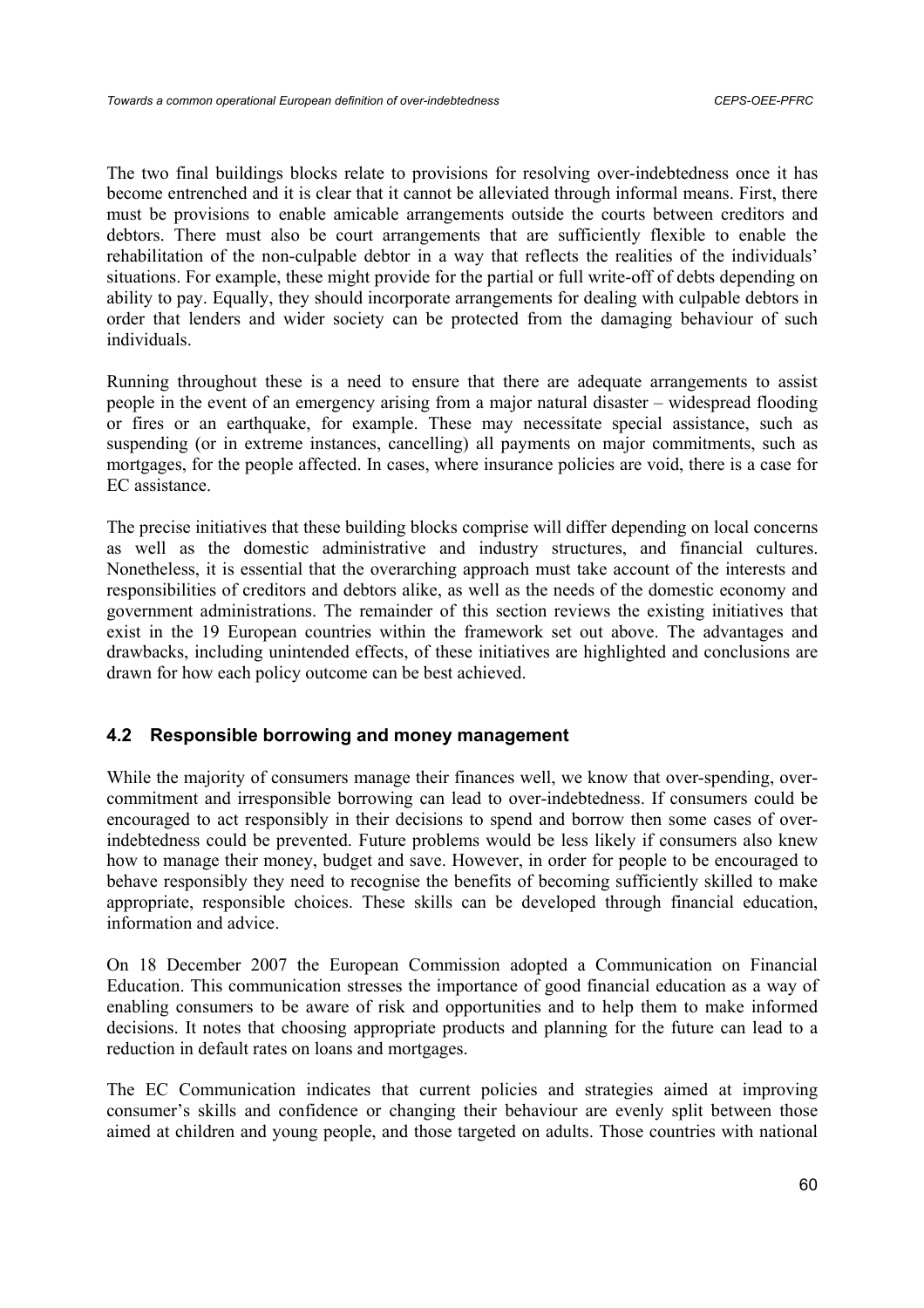strategies to fight over-indebtedness, such as the Netherlands, include preventative elements within their strategies that encompass education targeted at both these groups.

None of the countries studied has a single provider of preventative education – all rely on more or less co-ordinated delivery from a number of organisations, including Government departments, charities, private sector organisations, and schools and colleges. Some pan-European provision is available however; for example the EC has developed an online financial education system for adults, known as DOLCETA, which is translated into all Community languages.

# **4.2.1 Children and young people**

School lessons are the obvious platform for policy makers seeking to find a way of building skills amongst the younger sections of the population. It has long been recognised by organisations such as pfeg (Personal Finance Education Group) in the UK that teachers could provide clear guidance and information about a whole range of personal finance issues in time to prevent financial disasters or over-indebtedness from occurring. As the recent EC Communication outlines in Principle 3: "Consumer should be educated in economic and financial matters as early as possible, beginning at school". Skills and knowledge acquired during these formative years could have a positive influence on both attitudes and future behaviour.

In reality, the extent to which schools and Education Ministries are embracing the opportunity to help prevent over-indebtedness is mixed. It is not uncommon for some financial education to begin in schools, but our research suggests that few countries currently have a national financial education curriculum supported by their Education Ministry or a strategy that can reach all school age children. Indeed Norway was one of the few countries that did support the teaching of financial skills, but it has recently reduced the status of financial education in schools, removing it as a subject and instead integrating certain aspects within the maths and social sciences curriculum. Greece has a compulsory financial education element for 15 years olds, but this is simply one chapter within a text book. It covers the use of unsecured credit, and issues around over-indebtedness.

It seems clear that even where external partners are involved in the delivery of financial education it needs to be incorporated in a compulsory aspect (or aspects) of the curriculum in order to provide maximum benefit to all pupils, otherwise only the most motivated will benefit.

Countries that have not encompassed aspects of financial capability within the core curriculum may nevertheless offer personal finance training in schools through external partners (such as private companies or not-for-profit organisations) such as SCHUFA Holding AG in Germany and Patti Chiari in Italy. These partners provide a range of resources including worksheets and information leaflets and some work with schools on extra-curricular activities aimed at creating confident financial consumers. The support can be substantial: HSBC in the UK for example will provide 10,000 staff volunteers over the next five years to work with over 17,500 primary schools in the UK.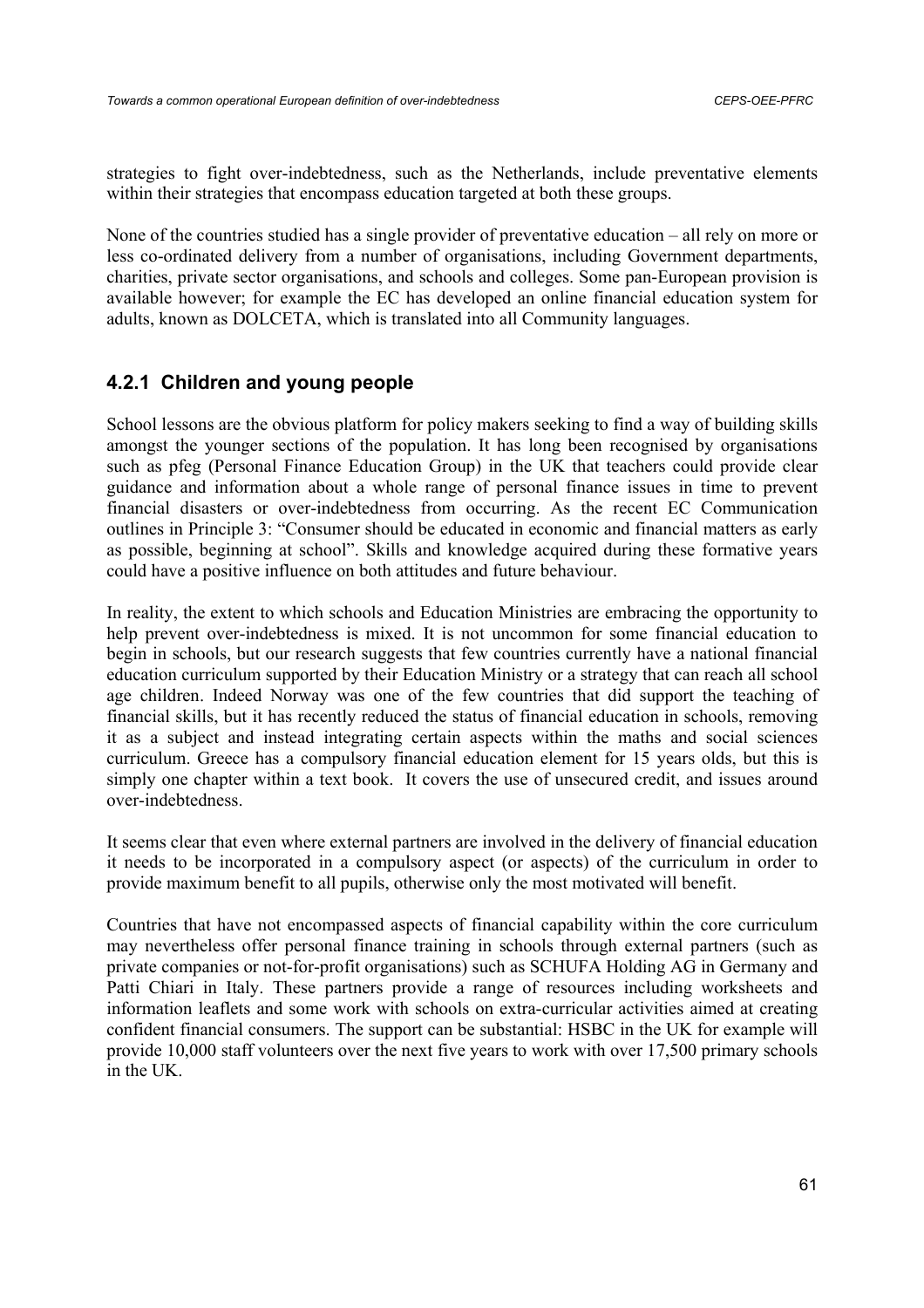There are inevitably some challenges to overcome when trying to incorporate financial education into the activities of schools. There are already a wide range of pressures facing education providers in terms of the expectation of the breadth and content of subjects on offer and in terms of the resources available (including qualified staff, time available, space etc). It is therefore important to make sure that the education ministry and both the curriculum and examination authorities (or comparable bodies) are behind any proposals to introduce new topic areas, and it may be necessary to get the backing of teacher's unions.

Strategies aimed at increasing awareness of such diverse topics as citizenship, environmental protection or healthy eating look to schools to provide early interventions. Even if the key players in the education system accept the importance of teaching financial topics as part of the fight to prevent over-indebtedness, it can be difficult to encourage teachers to see how personal finance issues can fit within their subject area and expertise, and it would be wrong to assume that all teachers have good financial skills themselves or the confidence and willingness to teach such skills.

The best education schemes therefore also combine:

- Information aimed at senior teachers explaining why personal finance skills are important for their pupils/students.
- Training for teachers to build up their own capability and their confidence to teach those skills.
- Access to well designed, stimulating resources that are appropriate to the subject, the age of the child and the needs of the teacher.
- Strategic oversight to look at future trends making sure that the most appropriate topic areas are taught given the economic and social climate.

It is important to consider which personal finance topics are most relevant and timely to children of different ages. The financial education of very young children might begin with a basic understanding of the values of coins and notes, the reasons for carrying money and the benefits of 'cashless' alternatives. Later topics may include the benefit of saving, and the point of insurance. Simple examples of entrepreneurship can only be introduced once key concepts such as profit and investment are in place, and debt will most likely be focused on when children become teenagers and have a more mature understanding of finance.

The UK charity pfeg can be seen as an example of best practice in the drive to encourage schools to provide personal finance education. It is working to support all schools, by encouraging teachers to see the relevance of the subject and providing them with guidance as they include financial skills into their teaching. Pfeg endorses a wide range of high quality teaching resources with its unique quality mark. Teachers are given help to choose the most appropriate materials for the topic they want to teach and the intended age range, and they can either directly access or order all the quality marked resources online.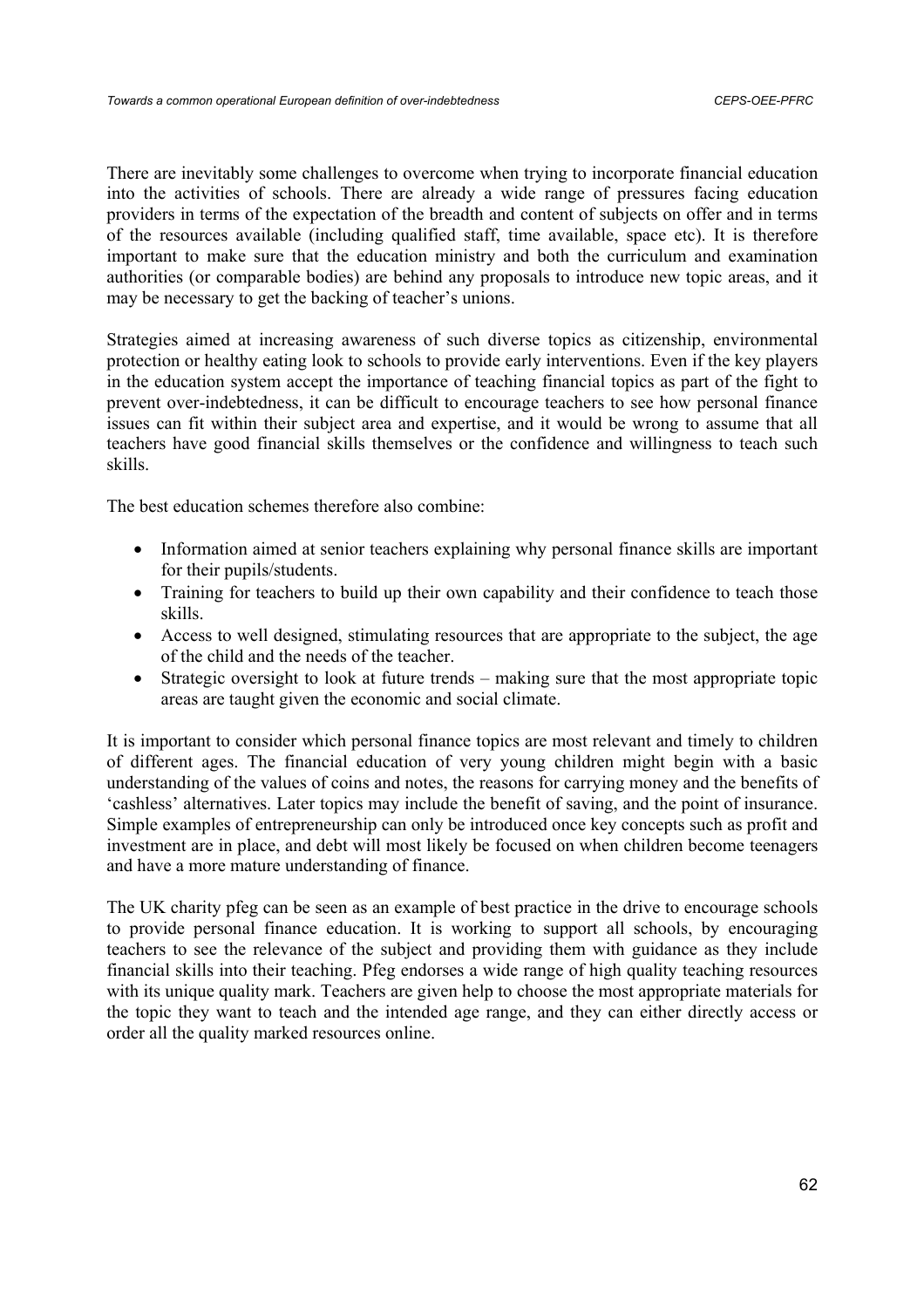## **4.2.2 Adults**

The decision to focus financial education on children and young people is a strategic move that may help to prevent problems in the longer term. However, as discussed in section 4 overindebtedness is currently highest amongst adults aged 35 to 50. Preventative measures aimed at school aged children will overlook this group entirely and therefore miss the opportunity of preventing problems amongst those most at risk in the near future. Despite this, there are few countries providing preventative information to all working age adults (or, indeed, to those in retirement) Important exceptions to this include the Financial Capability Strategy in the UK, and the Fund for the Treatment of Over-indebtedness in Belgium, both of which aim to reach the general population and raise awareness.

The FSAs approach in the UK has been to reach the adult population by segmenting it into various groups of people with similar needs, including new parents, and employees. This approach allows the dissemination of targeted, relevant information through existing networks, such as health visitors or employers. There is considerable advantage to providing information through known and trusted channels in a way that treats everyone the same (rather than identifying those with low skills or problem debts for example) and removes any stigma associated with financial issues.

In some countries specific attempts are made to work with people known to be at risk of becoming over-indebted, such as those in poverty (as in Ireland and Poland) or those without basic education levels (e.g. Centra Voor Basiseducatie, Belgium). We might assume that targeted information would also be made available to people in crisis or at times of transition, before their problems take hold, but there is little evidence of this. Such schemes as there are tend to be run by trade unions for their members, although in Norway companies have offered debt advice and help to find a new job during large scale redundancies.

Whilst financial education is rightly seen as a way of preventing difficulties, education and training can also be helpful for people who are currently facing difficulty, to prevent them from making their situation worse. A combination of knowledge and behaviour modification can be used to help people regain control of their situation, before they become over-indebted. This aspect of over-indebtedness prevention requires particularly well trained staff and more intensive (usually one-to one) interventions than the general education, information and advice provided to other adults. It is therefore the most costly to provide and delivered exclusively by organisations who have the specialist resources and contacts to provide information that is up to date and relevant to each particular case. We discuss the support that is available to adults in difficulty in more detail in section 4.5.

Most education and advice includes help with budgeting (adults in Austria, for example, have access to an award winning online budgeting tool 'Haushalstbuch' as well as advice from a range of other providers). Indeed, Reifner et al (2003) found that only Spain and Greece had no provision of budgeting guidance aimed at adults. However, it should be noted that in some countries budgeting advice is linked more clearly with debt settlement than the prevention of over-indebtedness.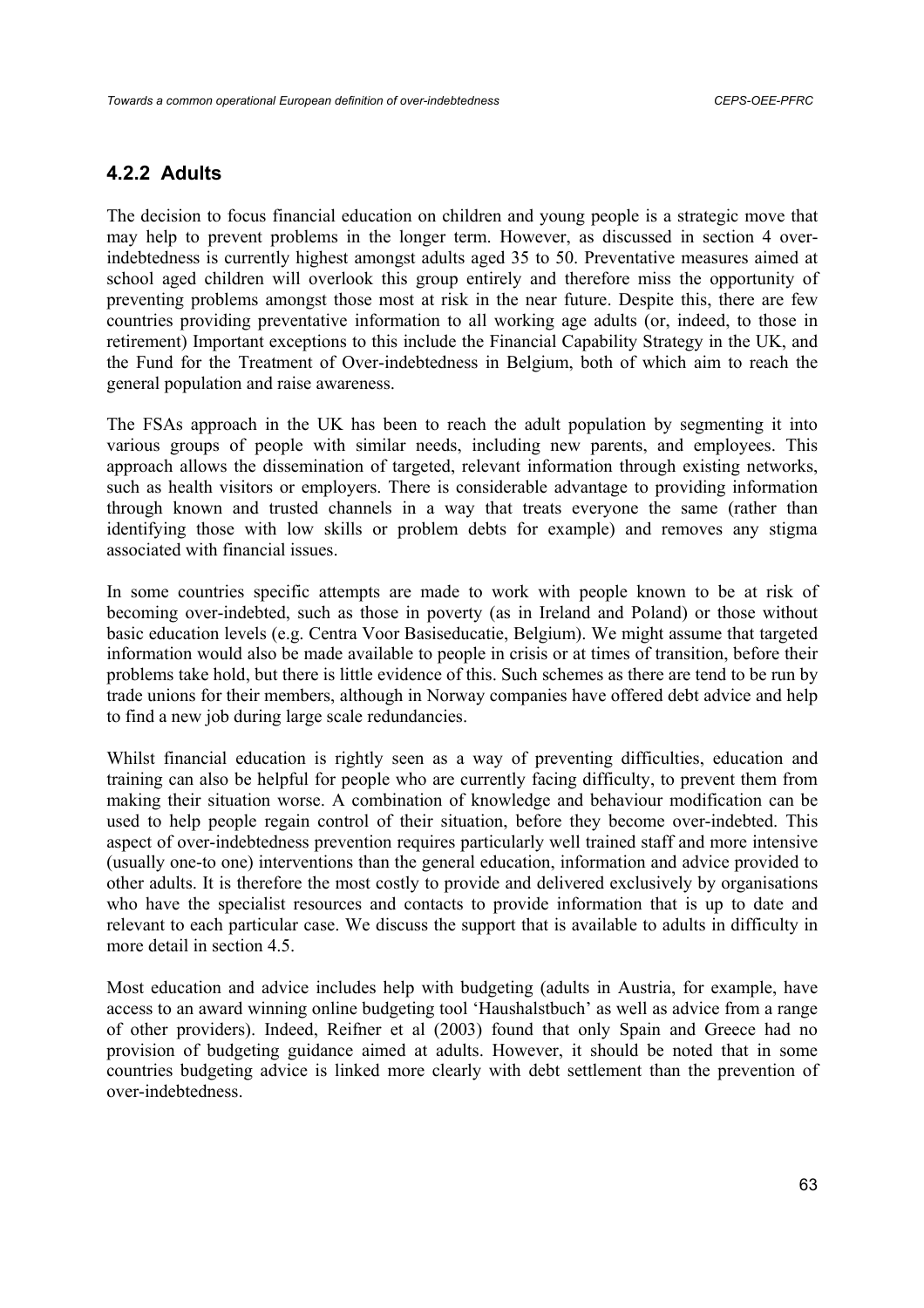Budgeting is seen as a key method for preventing overspending and improving money management, but other areas of personal finance education are also important. Consumers need to be able to recognise the difference between 'wants and needs', they need to be able to choose financial products carefully, know their own level of borrowing and recognise when it might become a problem. Some may also find it valuable to consider ways of saving for future events, maximising income, managing repayments or investing windfalls.

Given the causes and nature of over-indebtedness, particularly the likelihood that it is caused by external influences, consumers need to learn how to put plans in place to protect their financial security and understand the benefits and limitations of the options available to them. They may also need to have somewhere to turn to for general advice about financial matters, before things get out of control. Such generic, financial advice has been successfully provided by Independent Financial Advisers (IFAs) in the two phases of a pilot scheme held in conjunction with Citizen's Advice Bureaux in the UK (Widdowson and Pitt, 2007), and in 2007, Otto Thoresen was appointed by the UK Economic Secretary to the Treasury to carry out a review examining the feasibility of delivering a national approach to generic financial advice. This is expected to incorporate both generic product choice and planning ahead and aims to be 'preventative: to help you take charge of your and your family's money' (Interim Progress Report – consumer summary).

It should be noted that the topic areas that need to be covered to prevent financial difficulties and over-indebtedness may vary across countries or regions. In very competitive markets consumers may find themselves overwhelmed with choice and so need to know how to compare across products and providers. Topic areas of relevance within a country will also vary depending on the socio-economic characteristics of the target audience, and on how close they are to being in difficulty.

Delivery methods of preventative information, advice and education typically vary by the level of support provided and the characteristics of the people being targeted. In some countries only basic financial information is provided, and it is only accessible online (Czech Republic, Greece) or via a combination of websites and pamphlets (as in Spain). In other countries studied provision is available either online, by telephone or face to face. In some countries courses or seminars are provided to educate young people and consumers, as in the UK and Sweden. The comprehensive delivery undertaken by the FSA in the UK (in conjunction with various UK Government departments and key stakeholders) combines a range of approaches including interactive web pages (where consumers can enter their own data to get personalised information), handbooks and seminars for consumers and training for intermediaries and teachers to provide support to their own clients and pupils.

Just as topics covered can vary by country or target group, so delivery channels need to be chosen to meet the requirements of the people they are intended to reach and the area they are designed to cover. For example, we have been informed that the experience of The Young Scot Infoline suggested that young people in Scotland make more use of web based information than telephone help-lines, but in other countries, such as Greece, internet access may currently be insufficient to reach this target group.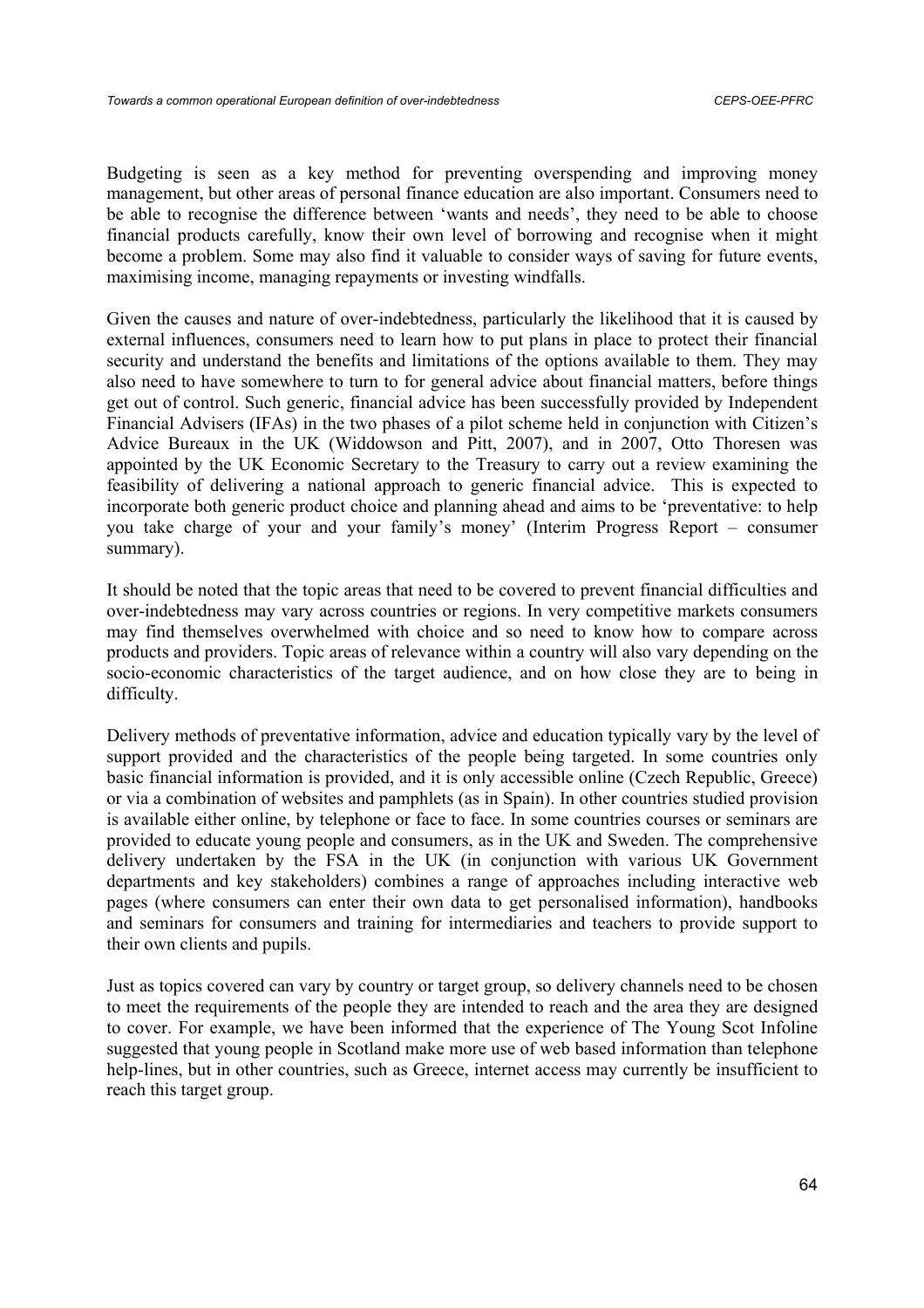We have so far discussed general financial advice and information designed to improve levels of financial capability and thus reduce the likelihood that people will become over-indebted. It is also worth considering the role that product specific information can play, particularly when provided at the point of sale. For example buyers are reminded that that a home can be repossessed if their mortgage repayments are not made as a way of emphasising the seriousness of credit commitments. This can be seen as a parallel to the health warnings now clearly displayed on cigarettes, or the age-restrictions applied to certain music and films. Researchers in Canada studied the impact of graphic warnings on cigarette packs and concluded that *'Policymakers should not be reluctant to introduce vivid or graphic warnings for fear of adverse outcomes'* (Hammond et al*,* 2004). However, the health implications of smoking are universal, whilst the probability of getting into financial difficulty varies depending on circumstances. As Reifner et al (2003) stressed, credit is not dangerous in and of itself and so any warning would need to relate specifically to the circumstances of the consumer. A further difficulty with financial products is that the paperwork is frequently ignored by those with lower levels of engagement or financial capability, and so warnings will not be read by some of the people most likely to become over-indebted.

Alongside warnings about the potential risks of taking out credit, there is support in the UK for telling rejected credit applicants why they were turned down. It is hoped that this will encourage heavy borrowers to think twice before trying another lender. Such a move is also being considered under the new European consumer credit directive<sup>39</sup>. Article 9.2 requires creditors to tell consumers if a credit application has been rejected following a check with a credit reference agency. However, there has been a proposal passed to the European Parliament to reword the article for the second reading so that such information would only be given 'upon request' by the borrower. This would undoubtedly negate the power of the article to work as a preventative measure that could tackle over-indebtedness.

## **4.3 Responsible lending**

Ensuring responsible lending is important, given both the rising levels of borrowing in most countries and the concerns this has raised, and the strong link between levels of borrowing repayments and financial difficulties. Irresponsible lending is in no-one's interest: lender, borrower or society as a whole. It is therefore essential that there is some form of regulation to protect vulnerable consumers from exploitative lending.

All the countries covered by this study have transposed existing EU Directives into national law. Consequently, legislation regarding disclosure prior to the credit agreement is commonplace. Cost disclosure is an area of continuing debate and is being addressed further by the new directive that is going through the European Parliament at the time of writing.

In addition to disclosure, reports from country experts identified a range of other measures; some initiated by the credit industry itself, others by governments often in the form of legislation. Each

 $39$  COM(2002)443final – for details on texts and adoption procedure see http://ec.europa.eu/prelex/detail\_dossier\_real.cfm?CL=en&DosId=176090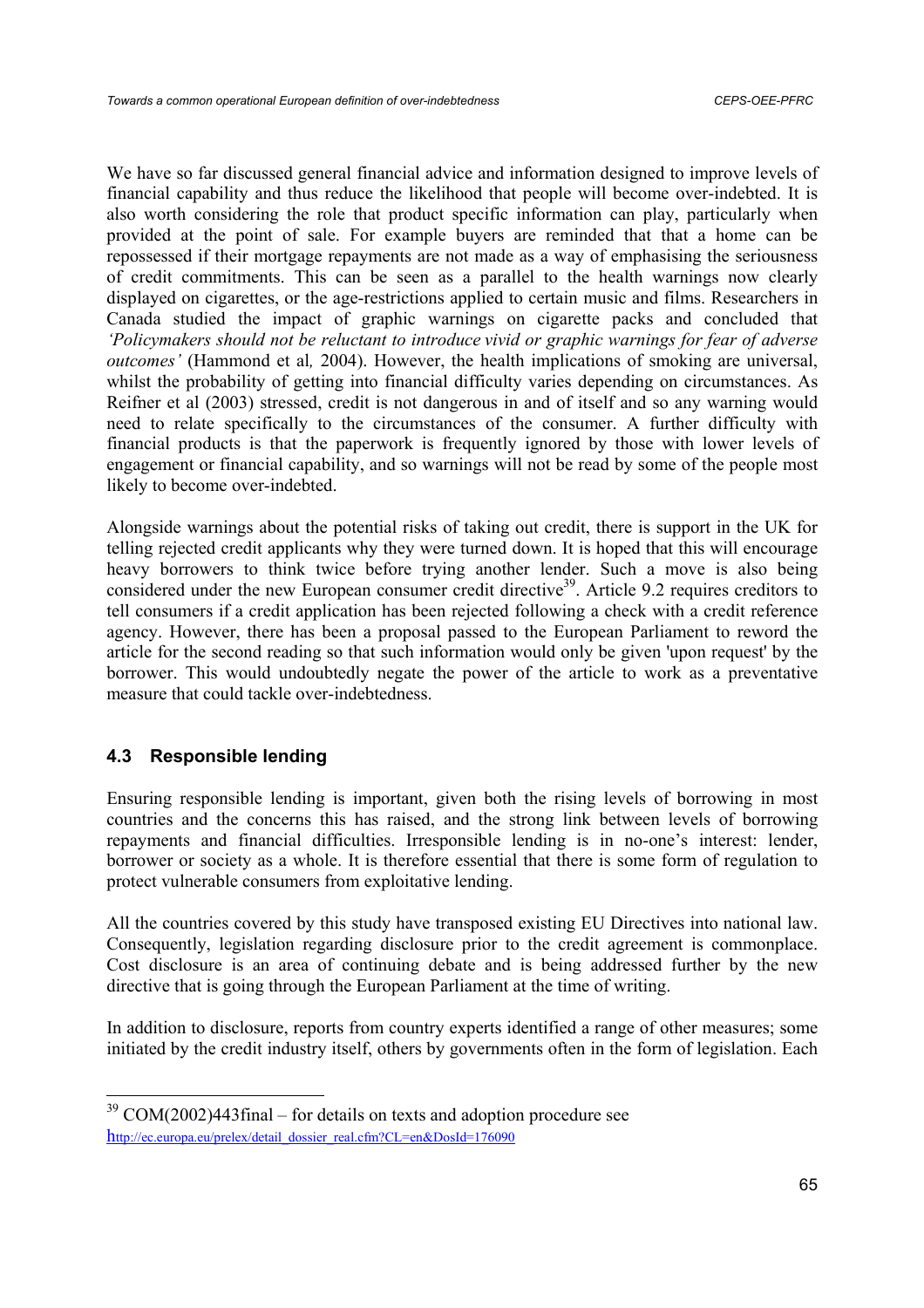of these has the same overall policy intent – avoiding irresponsible borrowing – but the effectiveness and outcomes differ.

# **4.3.1 Creditor initiatives**

Competitive markets, coupled with national debates on responsible lending, have encouraged lenders to develop sophisticated tools to assess the credit-worthiness of potential borrowers. This started with the use and, in some countries, the development of credit reporting agencies (see below) to identify potential borrowers with an adverse payment history. This was followed by the development of credit scoring – a statistical assessment of the risk of default of a potential borrower based on their personal characteristics (as disclosed on the application form) and the past default rates of other borrowers with similar characteristics. Credit reports were then incorporated into these credit scores and have been found to be highly predictive of the level of default in countries with positive credit registers.

A number of country correspondents commented on the impact these developments have had in containing levels of bad debt, despite an expansion in the credit market although no evidence was cited to support this.

In addition, in a small number of countries lending organisations have developed codes of practice which include provisions on responsible lending through their trade bodies. These include Finland, Lithuania, Poland and the UK.

*When granting a loan to a customer, a bank will ascertain, on the basis of the information available to it, the customer's ability to meet the obligation in question. Where necessary the bank will require the customer to provide security for the debt. In a lending relationship, a bank will act responsibly, with the intention of giving due consideration to the customer's financial safety'.* The Federation of Finnish Financial Services Code of Good Conduct.

These codes are most effective in ensuring responsible lending when compliance is closely supervised by an independent body and sanctions can be taken when the Code is broken (see **Box 1**).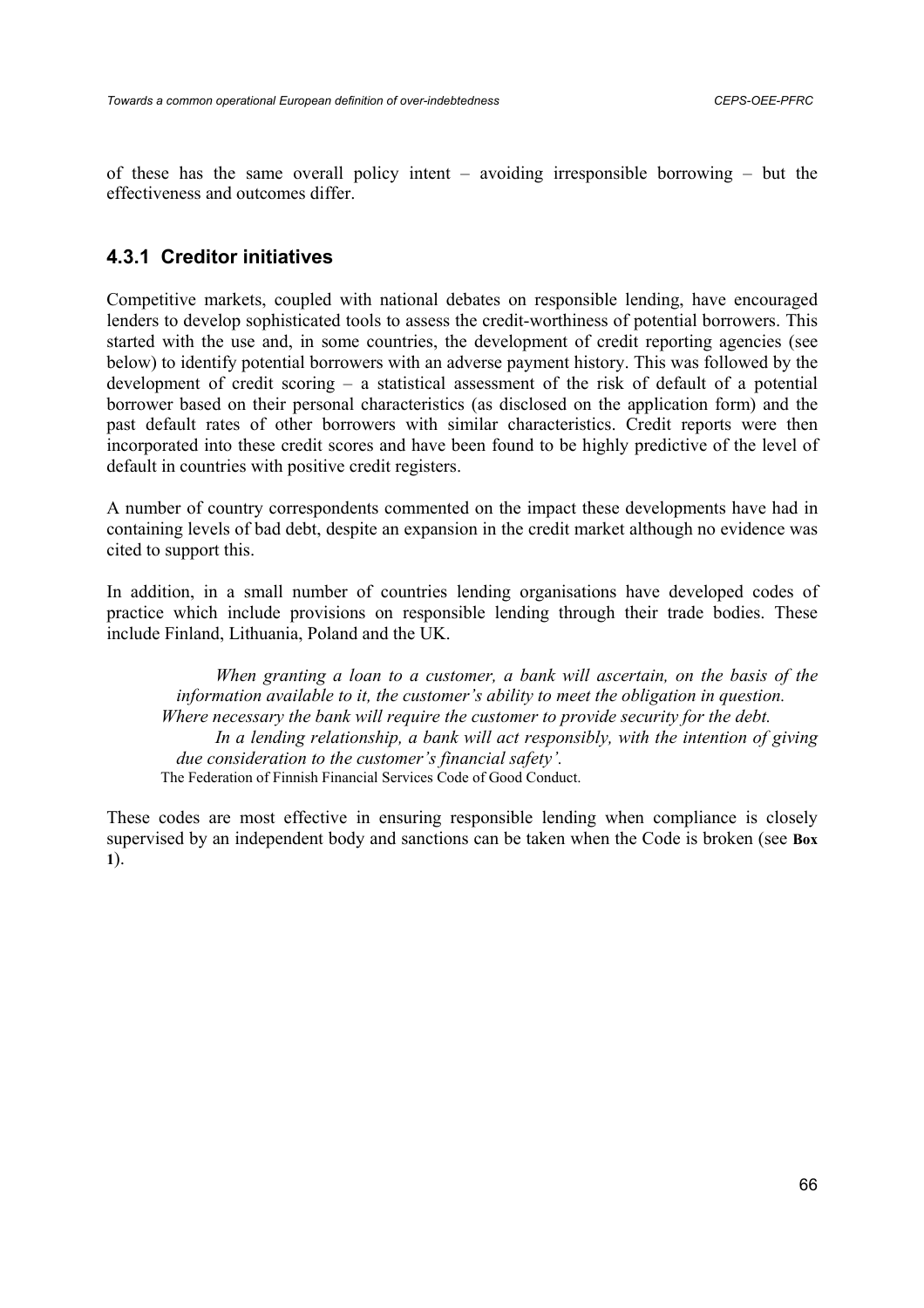#### **Box 1 Good practice example: Self-regulation in the UK**

The UK *Banking Code* is sponsored by three trade associations: the British Bankers Association (representing banks) the Building Societies Association (representing the mutual building societies) and the Association of Payment Clearing Systems (APACS – representing credit card issuers). All retail banks, credit card issuers and building societies that offer consumer credit in the UK are signatories of the *Banking Code* and between them cover 63% of UK unsecured lending. The *Banking Code* gives an undertaking to lend responsibly and is accompanied by detailed *Guidance for Subscribers*, which provides details of how they are expected to interpret and implement this in practice.40 The commitments in the *Banking Code* and its Guidance are subject to independent review every three years. The latest review was held in 2007 as a result of which the Guidance will be further strengthened in 2008 to require lenders to check both positive and negative data held at a credit reference agency and take into account one of three sources of data on the customer's financial circumstances. These are: income and financial commitments; how the customer has handled existing accounts and the lender's internal credit scoring techniques. These checks must be made when raising limits on credit cards and overdrafts as well as when new credit is granted.

The Banking Code has an independent monitoring body – the Banking Code Standards Board<sup>41</sup> whose primary role is to monitor compliance with the Code. This is done through a range of methods that are very similar to those used by the statutory regulator in monitoring compliance by mortgage lenders. All subscribers are required to file a detailed annual statement of compliance. In addition, BCSB staff undertake general compliance monitoring and themed investigations. Both involve visits to subscribers, scrutiny of files and sitting in while staff do their jobs, including taking calls from the public; mystery shopping is also used in themed reviews. See, for example, the 2007 review of credit assessment<sup>42</sup>.

Detailed discussions are held with Code subscribers who are not fully compliant with the Code, with a view to putting things right. Serious breaches are referred to the disciplinary committee of Board members (with independent directors in the majority) that has an independent chair who does not sit on the Board. There is a right of appeal to the full Board. The BCSB does not have the power to fine, but it can require a subscriber to compensate customers. It can also 'name and shame', which is a very powerful sanction as breaching your own Code of Practice is seen as worse than breaching an externally imposed rule. Very serious breaches would result in a subscriber being 'expelled' from the Code.

# **4.3.2 Legislative requirements to check affordability**

Current legislative requirements for lenders to check affordability are relatively uncommon and exist in only seven of the 19 countries covered by this review. Even where they do, they are not as effective as they might be.

Austria, Finland and Sweden have legislation that requires creditors to check credit worthiness of potential borrowers and sanctions can be imposed but there is no monitoring of compliance and sanctions are rare. In Greece a Draft Code of Consumer Ethics has similar provisions, with a similar lack of monitoring and sanctions. Moreover, there are doubts about whether Code will be implemented.

 $^{40}$  http://www.bankingcode.org.uk/libraryhome.htm<br>  $^{41}$  http://www.bankingcode.org.uk/home.htm<br>  $^{42}$  http://www.bankingcode.org.uk/wpdocs/Credit%20assessment%20themed%20review.doc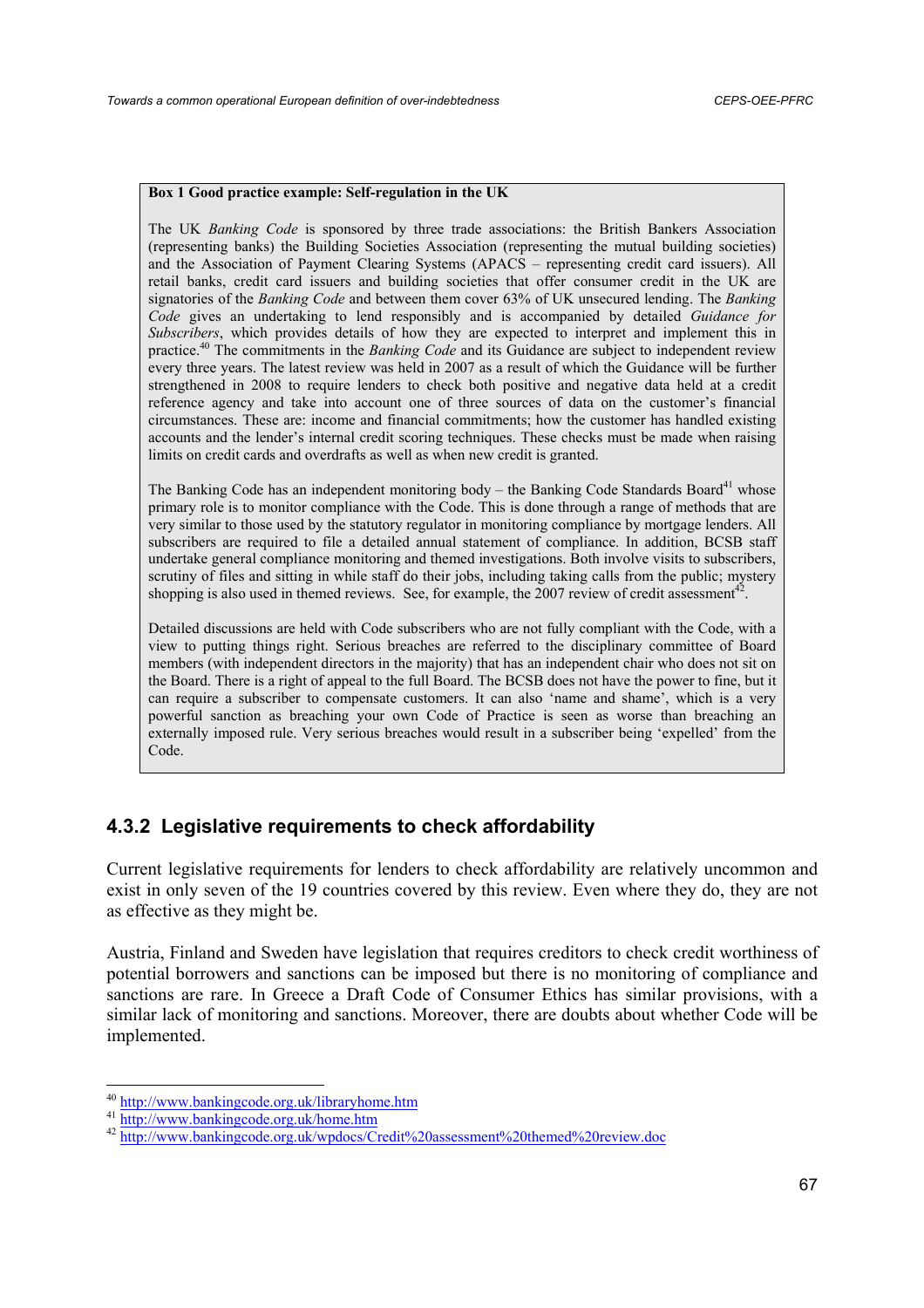In France lenders would be unable to initiate recovery proceedings if they lend to someone whose name is on the register, although the French country correspondent has reported that this rarely happens. While in Norway banks are obliged to advise potential borrowers whether or not they should take out the credit, but the lender is free to decide how affordability will be checked and there is no requirement for them to check the central register of defaults. Failure to make adequate checks would result in the lender getting a reduced dividend if the borrower subsequently defaulted and entered the debt settlement procedure (see section 4.6 below). It should be noted that this only applies to loans, although there is a proposal to extend it to other forms of credit.

In the UK mortgage lending is regulated by the Financial Services Authority (FSA) through its mortgage *Conduct of Business Rules*<sup>43</sup> which require both lenders and brokers to consider the affordability of any mortgage that they identify for individual consumers, using a detailed 'fact find'; where firms give advice, they must also ensure they offer the consumer a suitable mortgage product. Compliance with these rules is closely supervised and firms that fail to comply are fined, 'named and shamed' and may have their authorisation to lend withdrawn.

The most robust regime for unsecured credit, however, is in Belgium (see Box 2).

#### **Box 2 Good practice example: Unsecured credit legislation in Belgium**

Following a law of 9 July 1957, the law of 12 June 1991 on consumer credit had the aim of preventing over-indebtedness among consumers. It covers all types of credit including loans, retail instalment plans, and the opening of credit facilities or a lease contracts. It does not, however, cover short-term credit (up to three months), credit of less than €1,250 and loans granted on an occasional, not-for-profit basis.

Before making a consumer credit offer, this law requires lenders to consult the Central Individual Credit register (la Centrale des Crédits aux Particuliers) managed by the National Bank of Belgium. In addition, lenders and credit intermediaries must collect full and precise information about the financial situation of potential borrowers in order to assess their ability to make the repayments. It is, therefore, the responsibility of the lender and credit intermediary to identify the information that is needed to assess a consumer's financial situation, including existing credit commitments, and repayment abilities and to ensure that the borrower provides full information supported by documentary evidence. The consumer, in turn, is bound to provide exact information when requested. It is then the lender's responsibility to decide whether to grant the credit and how much to lend, based on this information. Any guarantees (such as a surety) required for the credit offer can only be taken into consideration on a secondary basis.

Moreover, the lender and credit intermediary must identify the most suitable type from their portfolio, taking into account the consumer's financial situation when the contract is signed and the purpose of the requested finance.

Any failure to make these checks can result in the court writing off all or part of the money borrowed.

The law of 1991 provides a further spur to responsible lending exists in the form of the "Fonds de Traitement du Surendettement". This Fund is supported financially by payments made by creditor organisations, with an individual firm's level of payments being determined by the ratio of negative credit reports on the central credit register divided by the number of positive ones. It finances the cost of the central credit database and also meets the cost of judicial procedures where the borrower would otherwise have insufficient funds to meet the required payments to creditors. In such cases, debt advisers representing the borrower can apply to the judge for payments from the Fund.

<sup>&</sup>lt;sup>43</sup> http://www.hm-treasury.gov.uk/documents/financial\_services/mortgages/fin\_mort\_reglend.cfm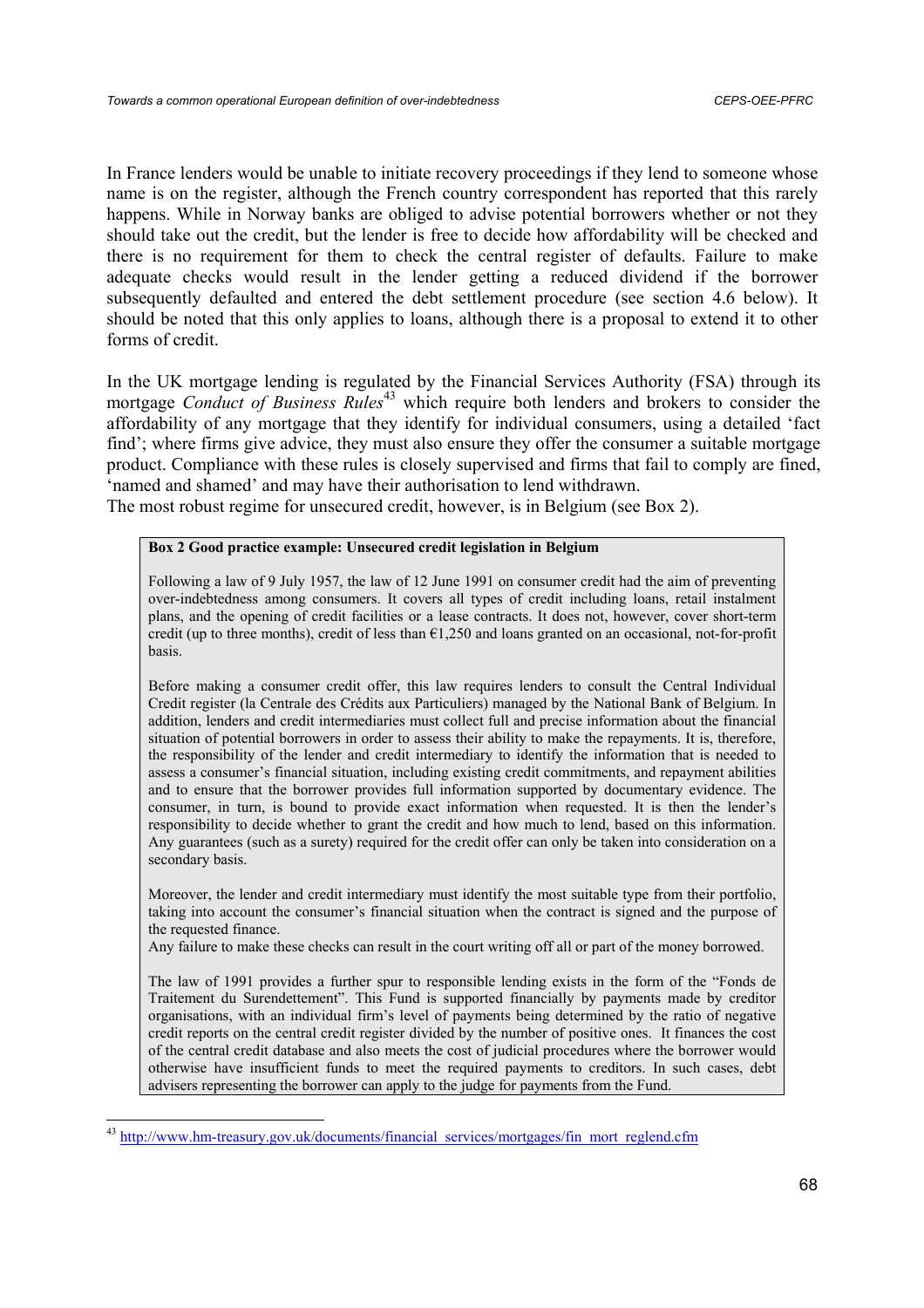The proposed Consumer Credit Directive<sup>44</sup> should, however, result in all member states having legislation relating to responsible lending. This includes detailed provisions regarding information disclosure both in advance of a contract (that can be taken away and considered in detail) and in the contract itself (articles 4,5,6,7 and 10). Contracts must include a warning about the consequences of missing repayments. It gives borrowers a 14 day period during which they can withdraw from a credit agreement (article 14). And, significantly, it requires lenders to assess the credit-worthiness of a potential borrower, including checking information held by credit reporting agencies/default registers (article 8). This applies not only to the initial credit agreement but also to any subsequent increases in the sum of money borrowed. How these requirements are monitored and the sanctions for non-compliance will be left to individual member states to determine (article 23), although the Directive does state that penalties '*must be effective, proportionate and dissuasive'*. In transposing the Directive into national legislation, member states should take account of best practice as described above. Just as importantly, procedures should be put in place to monitor compliance with the legislation and be underpinned by sanctions with an appropriate deterrent effect.

# **4.3.3 Credit reporting**

 $\overline{\phantom{a}}$ 

Credit reporting plays an important part in ensuring responsible lending and will underpin the implementation of new Directive by member states. All countries, except Luxembourg, have credit registers (some private others run by public bodies), as noted earlier, but there are large variations in their coverage.

In the majority of countries the sharing of data (even default data) is voluntary, but in a minority of cases (France, Portugal, Spain) it is mandatory for lenders to lodge negative data. In practice, however, competitive pressures in the credit industry seem to ensure that the great majority of lenders *do* lodge default information (and often positive information too) even when they are not required to do so. Generally, this is reinforced by principles of reciprocity – in other words lenders can only consult data if they themselves share it with others. These arrangements work best where a small number of large firms dominate the credit market, but in markets with large number of providers, especially small sub-prime lenders, and brokers a degree of compulsion may be necessary. In the UK, for example, the Competition Authority (Competition Commission) has required the home credit industry (that makes small sub-prime loans) to share data through credit registers. In Belgium both lenders and brokers must check credit reporting data (and in order to do so they must themselves provide data to the databases.)

Although research shows that changes in circumstances are often the cause of over-indebtedness, it also shows that the risk is increased by heavy borrowing. Moreover, a minority, but growing number, of people are getting into payment difficulties simply through over-borrowing (see section 4). It is for these reasons that most of the countries covered by this study have registers

<sup>&</sup>lt;sup>44</sup> Position of the European Parliament, adopted at second reading in January 2008 with a view to the adoption of Directive 2008/../EC of the European Parliament and of the Council on credit agreements for consumers and repealing Council Directive 87/102/EEC. At the time of writing, this revised text had just been published and not been considered by the Council. Consequently it was known whether this would be the final text or whether a further round of negotiations would take place.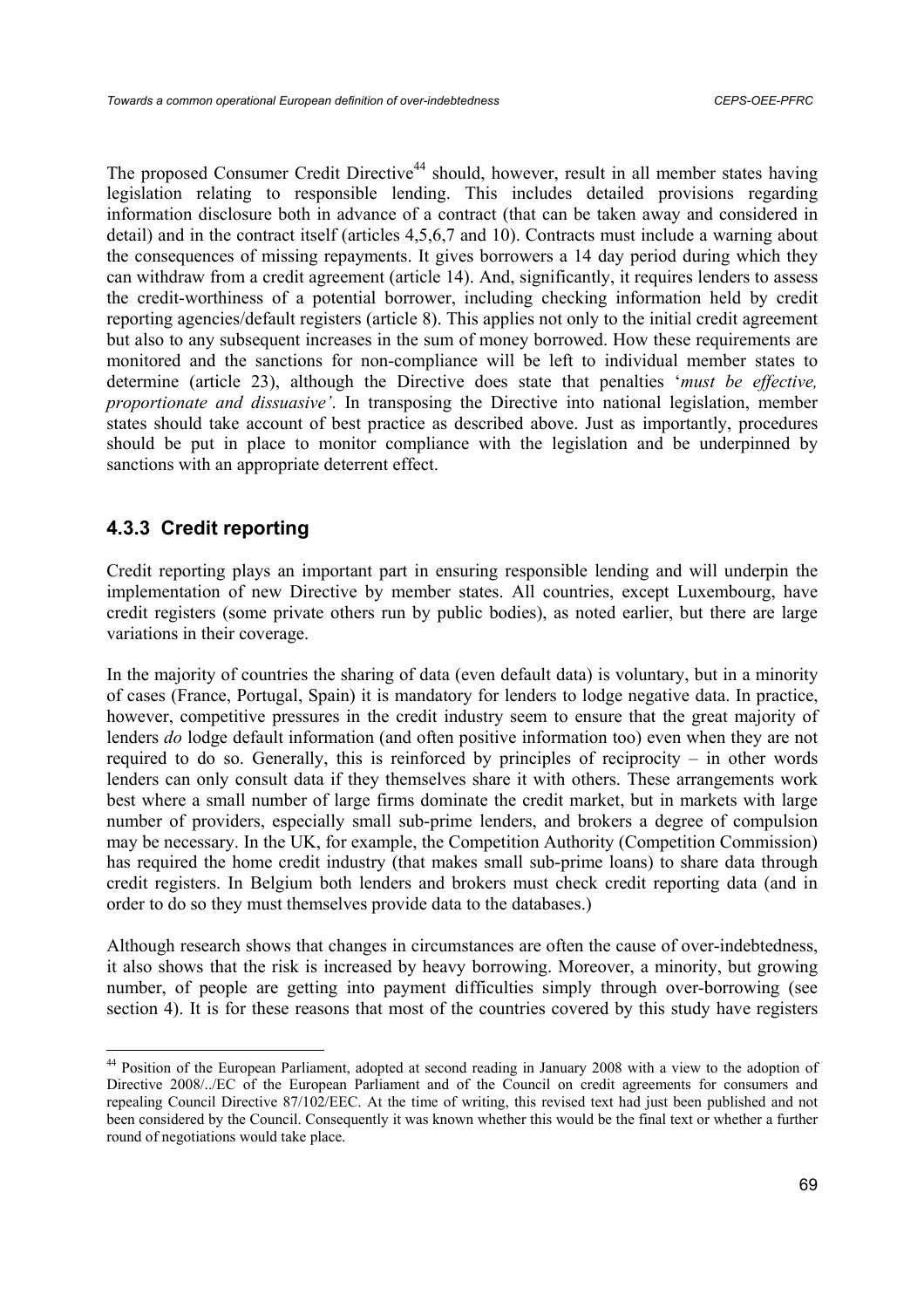that cover positive information (current credit holdings) as well as negative (commitments in default). In Sweden the register also contains income data too. A minority of countries (France, Finland, and Norway) have, however, rejected proposals to include positive information.

In all countries the data shared through credit registers includes credit supplied by banks and in most it also includes credit supplied by other companies (Germany, for example, does not record credit provided through brokers; Ireland does not cover most credit unions). Where personal bankruptcy and debt settlement procedures exist (see section 4.6 below), these arrangements are also reported. Some, but not all, countries have registers that cover mortgages. Few cover default on other commitments such as utilities, telecoms, student loans, taxes (the exceptions being Finland, Norway, Spain and UK). In Austria one register includes telecommunication companies, the Greek register covers unpaid taxes and bad cheques and in Lithuania there is a proposal to establish credit reporting agency for utilities. In Italy there is a register of bad cheques and payment cards. The debates with regard to coverage echo those described above in relation to the sharing of positive information. Some countries see wider sharing of information as an infringement of personal privacy; others have decided to widen coverage as the information has been found to be predictive of over-indebtedness.

Information is kept for varying lengths of time. Some registers remove information as soon as a commitment is repaid; others keep it for extended periods – of up to 10 years in Belgium and France, for example. In most instances the time period is determined by the nature of the information, with default information being kept for longer periods than positive information and that relating to bankruptcy for longer still. Once again, there is a balance to be struck between ensuring responsible lending while not infringing data privacy or civil rights.

With such sensitive information being stored, just about all countries safeguard customers by giving them the right not just to see the information held about them, but also to correct it if it is incorrect. In most instances, though, consumers must request the information in order to check it. In Belgium and Norway, however, when default data is lodged with the credit register, the consumer is also notified and is given the opportunity to challenge the information. In the UK, credit registers allow people with mental health difficulties to place a note on file requesting that no money is lent to them. There are discussions about extending this to people who are overborrowed and want to curb their spending.

# **4.3.4 Usury laws and interest rate ceilings**

The debate around legislation setting interest rate ceilings tends to be emotive. On the one hand there is a strong moral argument for protecting consumers against excessive charges; on the other it can be argued that they distort markets and can contribute to financial exclusion. Both points of view have validity but are almost impossible to reconcile. For the purposes of this study, we have approached this issue from a different standpoint. We have attempted to assess whether usury laws, and interest rate ceilings in particular, are an essential component of policies to ensure responsible lending given the other measures that are available.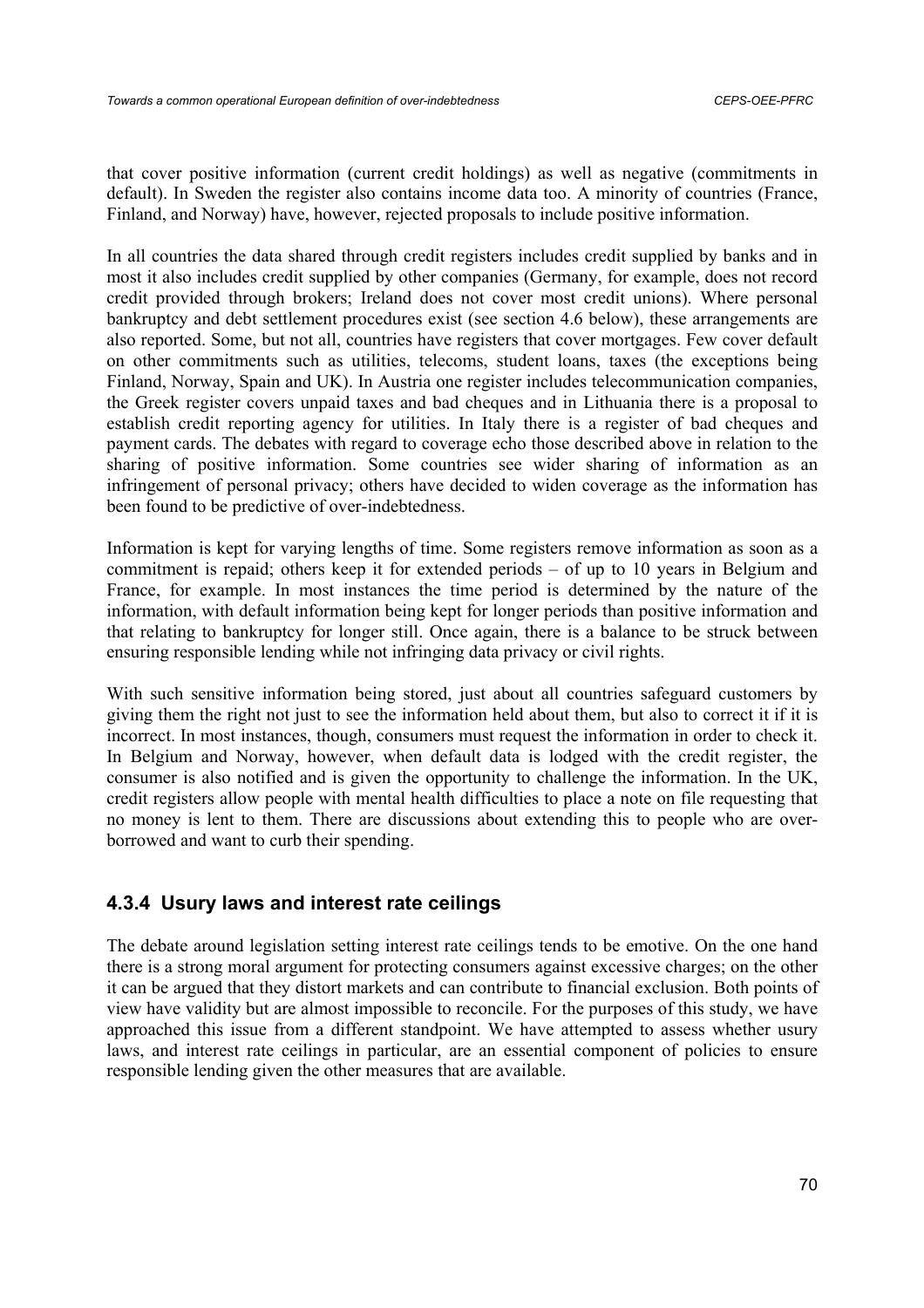In transposing the 1998 Consumer Credit Directive, all countries covered by this study have legislation regarding the disclosure of the costs of a loan. Moreover, most countries also have legislation that forbids usury. Eight of the 16 countries studied have legislation that enables the courts to re-open contracts where the terms are considered usurious<sup>45</sup>; seven have an interest rate ceiling46 while Greece sets a limit on the total charge that can be made for credit at three times the original sum borrowed.

On the whole legislation allowing courts to re-open cases where the terms are considered usurious have not had a large impact – mainly because few borrowers are willing to take creditors to court. But this legislation can be helpful when borrowers are taken to court for non-payment or when they seek either debt advice or assistance with debt settlement. The legislation has been found to be most useful when it refers to the totality of terms and conditions and all charges associated with the credit not just to the interest charged. Guidance for the courts on what would be considered usurious is also helpful, given the relatively small numbers of cases that come to court. Finally, this type of legislation is of greatest value in legislatures which permit class actions and of only limited use where each ruling applies only to a single borrower.

As we note above, seven of the countries studied were reported to have interest rate ceilings. The level of these ceilings varies both between countries and within them for different types of credit. For example, in Belgium they vary with the amount borrowed – between 13% and 21% APR (for loans of  $\epsilon$ 5,000 or more and under  $\epsilon$ 1,250 respectively) – with rates also varying between loans and credit cards. In France, rates calculated every quarter on the basis of average rates for similar categories of credit range between 8.72% and  $20.35\%$  APR<sup>47</sup> – again depending on the sum borrowed and type of credit used. Italy has 15 different rates. In the Netherlands there is a single ceiling, set at 17% above the average rate, again with a sliding scale depending on the amount borrowed; in Poland it is four times base rate.

In Ireland, although there is not a statutory interest ceiling, there is a ceiling in practice. Credit companies must renew their licences to trade annually and there is a policy that companies charging more than 200% APR will not be granted a licence.

In two countries with an interest ceiling (Austria and Italy) country correspondents reported that the limit did not always provide the protection intended in practice. Others reported that they worked well; some commenting that they prevented the development of a sub-prime credit market. Concerns were expressed in four country reports (Poland, Italy, Ireland and the UK) that such ceilings, if set too low, can act to exclude people for whom the costs of providing credit are higher than the ceiling. In Italy it has been argued that the interest ceilings mean that people perceived to have a high risk of default are refused credit by mainstream providers and are therefore prey to informal and illegal lenders (Porta and Masciandro, 2006). It has also been suggested that the interest rate ceilings in Germany and France have led to higher levels of unregulated lending than in the UK, where there is no ceiling (Policis, 2005). On the other hand,

<sup>&</sup>lt;sup>45</sup> Finland, Ireland, Luxembourg, Norway, Portugal, Spain, Sweden and the UK.

<sup>46</sup> Austria, Belgium, Czech Republic, France, Germany, Italy, Netherlands and Poland.

<sup>47</sup> Rates correct at the time of writing.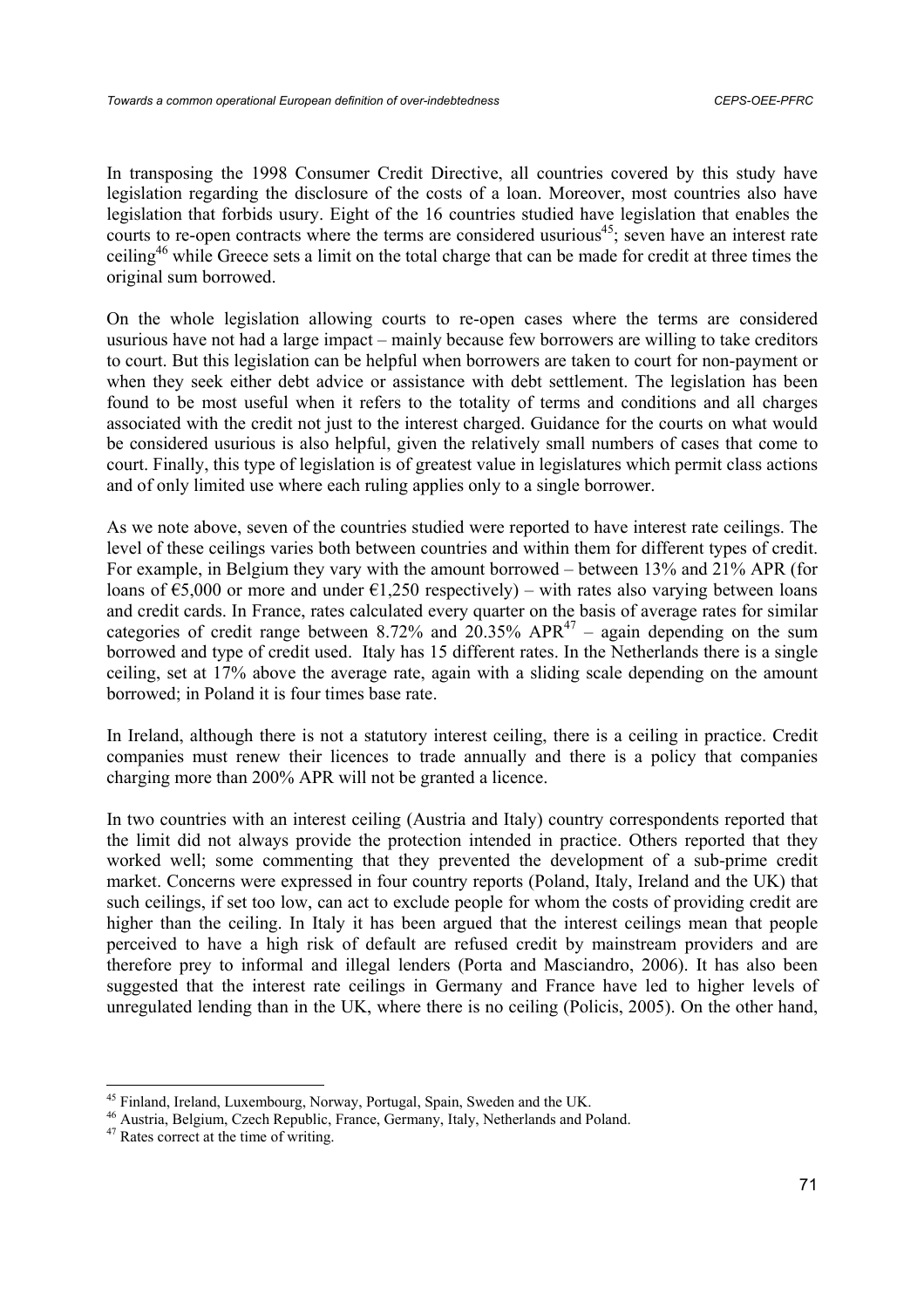proponents of interest ceilings point to the high interest rates charged in the sub-prime markets where ceilings do not exist (Debt on our Doorstep,  $2003<sup>48</sup>$ .

The UK Government investigated the desirability of introducing an interest rate ceiling when consumer credit legislation was up-dated in 2006. This involved commissioning research into the impact of such ceilings elsewhere (Policis 2005), and issuing a public consultation document. This aspect of the legislation was also debated extensively as the Bill made its way through Parliament.

In the end it was decided not to introduce a ceiling. This decision was reached for a number of reasons but the most important was a concern that a ceiling would lead to a displacement of costs and a loss of transparency for the consumer. The UK has a number of home credit lenders specialising in small, short-term loans to people on low incomes who would not be able to access credit from a bank. Loans from these companies tend to have high APRs (200% or more) but unlike other lenders they do not make default charges if someone is late with a payment – indeed they reschedule loans so that payments can be missed, without additional charges. They tend, therefore, to have a policy of debt write-off rather than arrears recovery that involves court action. They also collect repayments at borrowers' homes to minimise the risk of default. Even so, the majority of their customers are unable to repay their loans to term and they like the certainty of cost involved with this type of credit and the flexibility of payments when they are unable to pay. In contrast, there are other sub-prime lenders targeting the same group of borrowers who advertise much lower interest rates (29.9% APR) but, like prime lenders, have many additional charges that makes them considerably more expensive. Indeed it has been calculated people in their situation would pay far more were they to use a prime lender, need to take out payment protection insurance and incur occasional default payments not covered by the policy (Policis, 2005).

The same conclusion was also reached in Finland. And similar concerns were expressed when the Polish Government carried out a similar investigation. Here, though, the opposite decision was reached and a ceiling was introduced in 2006. Unlike the ceilings in other countries this only applies to the interest and default charges not to the total cost of credit (and therefore the APR). It is interesting, however, to see how companies have reacted to its introduction. Because the restriction applies only to interest and default charges, companies have restructured their charges to comply with the new law. A lender specialising in small loans, with repayments collected in the home has, for example, separated the collection charge from the interest on the loan and now sells insurance alongside the loan to cover the rescheduling that was previously covered in the total cost of credit. In other words, the interest rate ceiling has not achieved a price reduction for users – merely a change in the way that these are presented to them. This has resulted in a loss of transparency, as was feared would happen in the UK.

As we note above, Ireland has a de facto ceiling of 200% APR and here, as in Poland, companies that collect payments in borrowers' home quote the collection charge separately. Even so, companies operating in both Ireland and the UK make lower overall charges in Ireland. The customer base is, however, rather different in the two countries, with Irish customers being drawn

<sup>48</sup> See http://www.debt-on-our-doorstep.com/ceilings.html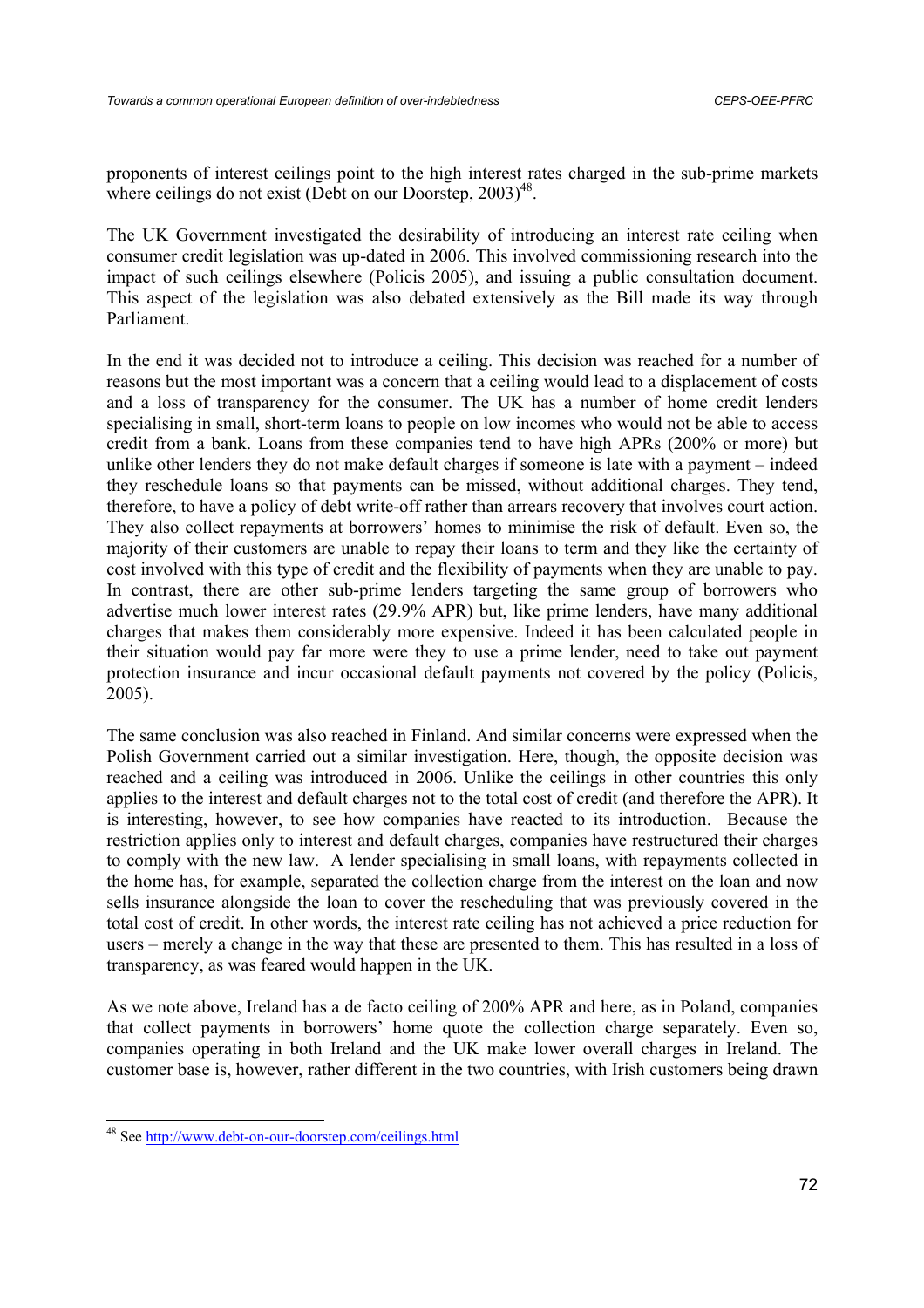from those who were less likely to be excluded from other sources of credit (Competition Commission 2006).

Experience in the US has identified three consequences of introducing interest rate ceilings. First, as in Poland, they tend to displace costs so that lenders can avoid including them in the APR. So the extent of credit linked to goods sold at above market prices tended to increase when an interest rate ceiling was introduced in Massachusetts (Johnson and Sullivan, 1980). Pawnbrokers also tend to lend smaller amounts against the value of the goods pledged (Johnson and Johnson, 1998). Secondly, interest rates tend to creep up to the ceiling. This is a particular problem when ceiling rates are deliberately not set too low. Thirdly, ceilings tend to displace markets. When Massachusetts introduced a ceiling, the number of small loans (\$500 dollars or less) decreased by a third, while the number of secured loans increased. On the whole it was the high-risk customers who were most adversely affected, and many were 'protected out' of the credit market (Caskey, 1994; Staten and Johnson, 1995). Conversely, the de-regulation of interest rates increased access to credit of all kinds (Caskey, 1994; Johnson and Sullivan, 1980; Staten and Johnson, 1995). South Africa experienced a similar widening in access to credit when the interest rate ceiling was removed in 1992. Prior to that date the only sources of small amounts of credit were pawnbrokers, illegal lenders (mashonisas) and rotating savings and loans schemes (Department of Trade and Industry, 2000).

A US study investigated the effects of interest rate ceilings on low-income consumers. This used data from the *Survey of Consumer Finances*, and compared levels of credit use in states with and without interest rate ceilings*.* This concluded that 'on average a low-income household residing in a state with usury ceilings had \$1,012 (1983 prices) less consumer credit than an identical household residing in a state without usury ceilings. In contrast, those consumers classified as having high incomes were unaffected by the rate ceilings (Villegas 1989). There are two ways of interpreting these findings. On the one hand, they could be seen as evidence that low-income consumers had been protected from potentially irresponsible lending; on the other, they could be interpreted as providing evidence of credit exclusion.

It is interesting to note in this context that the World Bank, Asian Development Bank and Consultative Group to Assist the Poor have all publicly stated their opposition to interest rate ceilings on the grounds that '*despite good intentions, interest rate ceilings generally hurt the poor by making it hard for new microfinance institutions to emerge and existing ones to stay in business… [They] often drive clients back to the expensive informal market where they have no or little protection*' (CGAP 2004; Fernando, 2006).

Even in countries where interest rate ceilings exist, there is a discussion on how they should be calculated. In France for example, ceilings are set at one and a third times the average rate applied by credit institutions in the previous quarter for credit of a similar nature and with similar degree of risk. This means that the remuneration of risk is much lower when the general level of interest rates is low than when it is high. For example, it has been calculated that the remuneration of risk in France decreased by 40% between 1994 and 2004 as a consequence of the decrease of interest rates (Davydoff and Naacke, 2005).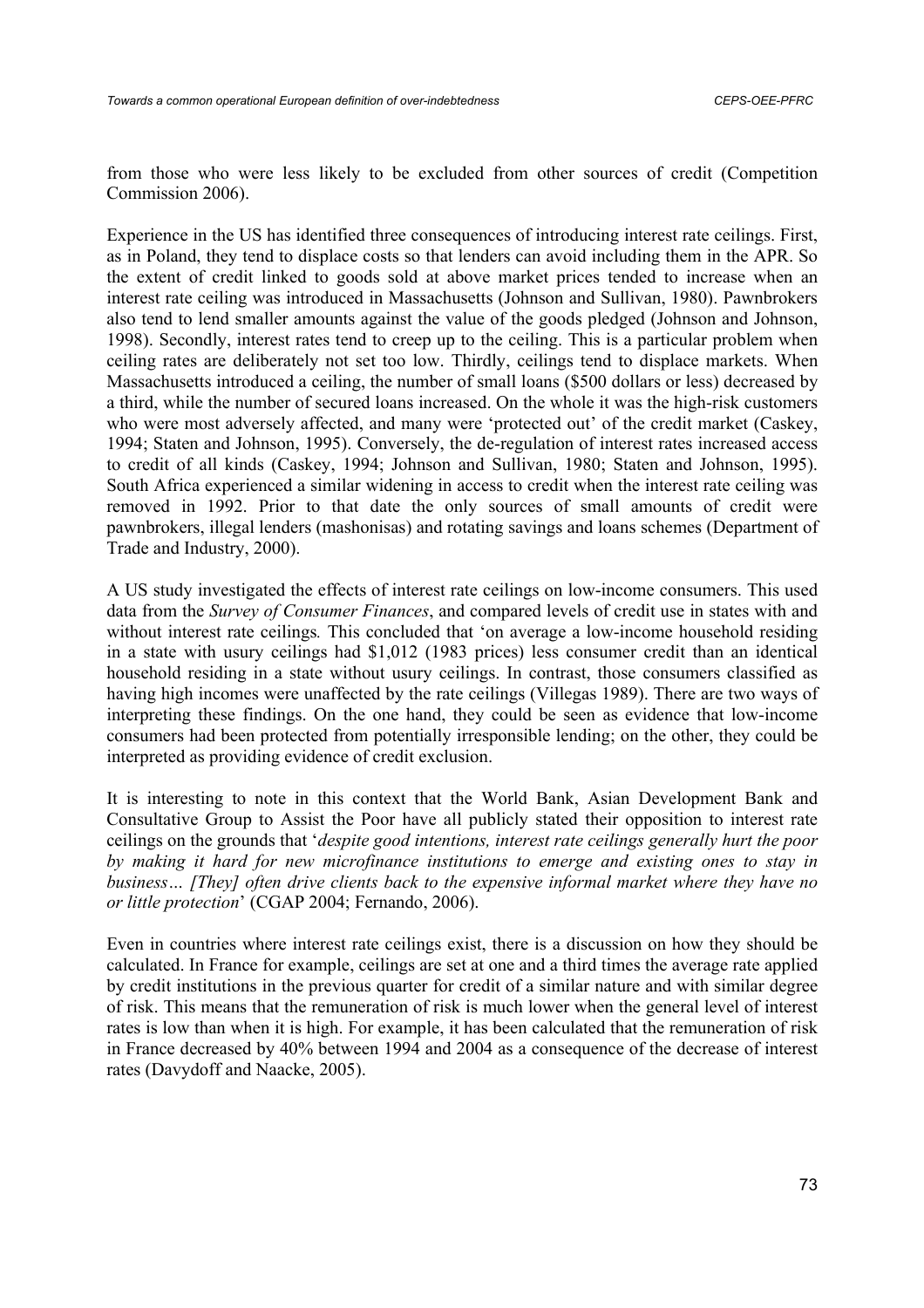As noted above, these are difficult issues to resolve and should be left to member states to decide. The consequences of introducing a rate ceiling in a country that has a mature commercial credit market (such as the Finland or the UK) will be far greater than those where it is still in its infancy (Poland for example). Likewise countries that have had an interest rate ceiling for some time will be reluctant to repeal it if other safeguards cannot be put in place.

# **4.3.5 Other initiatives to protect consumers from exploitative lending**

In some countries (such as Italy, Ireland, Netherlands and the UK), there are specific initiatives to make affordable credit available to people who would otherwise use high-cost and exploitative lenders. Because the costs of serving this market are high, these affordable lending services generally require direct subsidy.

In Italy, two funds have been set up to complement the legislation to prevent usury: one that is intended to prevent people becoming victims of usurious lending and one to assist people who have already become victims<sup>49</sup>.

The first of these – the Fund for the Prevention of Usury – is supported financially by the Banks and their foundations. Applicants who would not otherwise be able to access mainstream credit are screened and offered guarantees to enable banks and other mainstream credit institutions to lend to them. Fund users are also provided with information and advice on financial management.

The second fund – the Solidarity Fund for Usury Victims – is available to people who have declared themselves to be a victim of usury. It is tied to the judicial system and prosecution of lenders whose assets are confiscated and used to provide finance for the fund. Victims can apply for interest-free loans with a payment term of up to ten years, with the size of the loan being determined by the size of the damage they incurred.

In Ireland, the country-wide Money and Budgeting Service (MABS) provides an independent, free and confidential service to mostly low-income families who are in (or at risk of getting into) financial difficulties. The service is founded on practical advice on budgeting to remove dependence on moneylenders. It also provides access to low-cost credit through credit unions and crisis loans, frequently intervenes to prevent possessions of the family home and fuel disconnections and has piloted an innovative non-judicial Debt Settlement Programme. MABS is consistently posited as a model of best practice at EU level (Korczak 2004).

The Netherlands has had a national network of 'municipal banks' offering credit to people on low incomes for a considerable period of time. The Nederlandse Vereniging voor Volkskerdiet (NVVK) was set up in 1932 with the aim of counteracting the excessive interest rates charged by loan sharks. They now have near national coverage and offer a wide range of services to combat over-indebtedness, which with half the banks includes the provision of affordable credit. Loans are only available to people whose incomes are less than 130% of the social minimum level or who have incomes above this level but are registered as being in financial difficulty. There is a

<sup>49</sup> Law no 108 March 7th, 1996 'Rules on usury practices' (Disposizioni in materia di usura) in Gazzetta Ufficiale, March 1996, Serie Generale No 58 artt 14-135.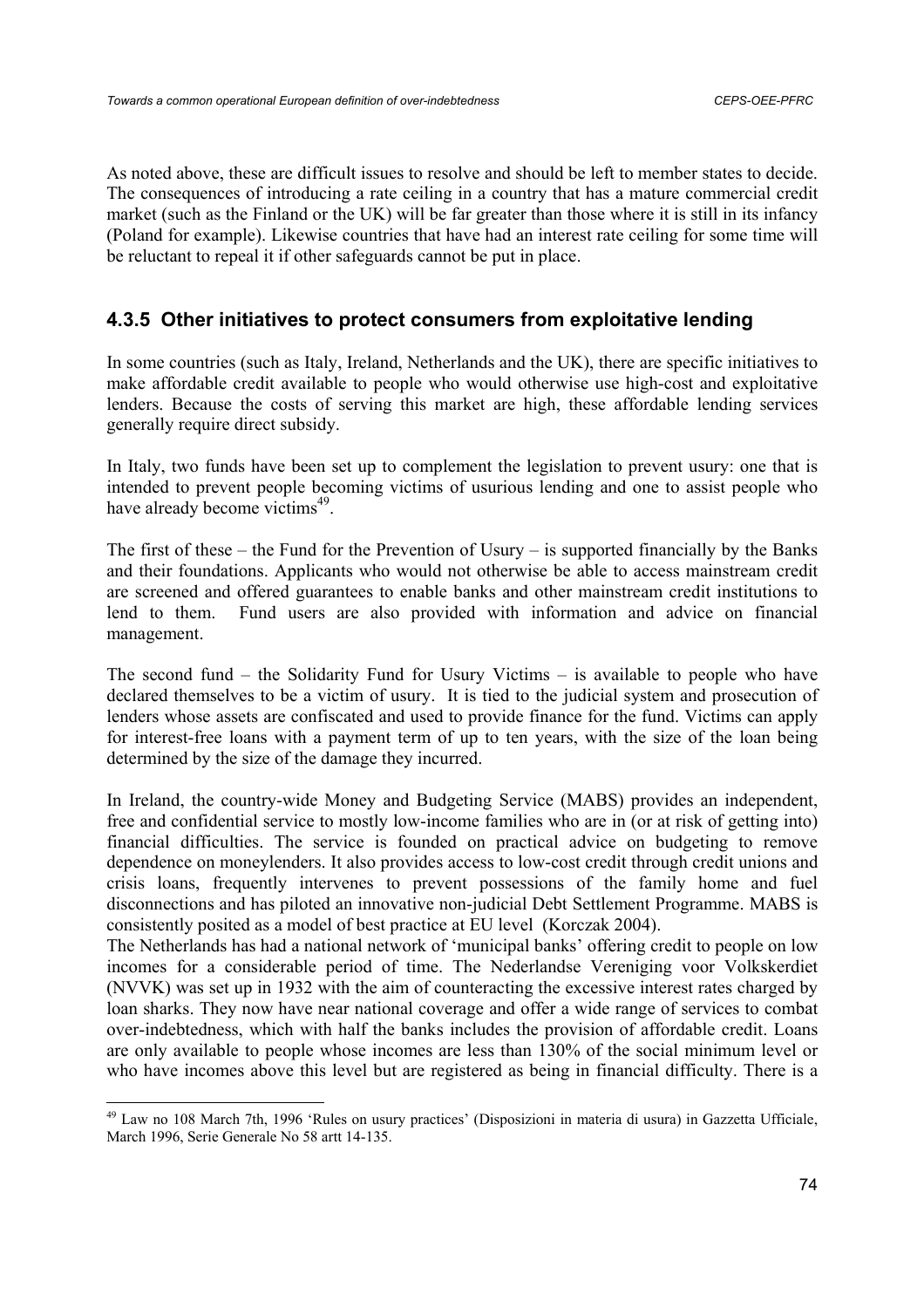gentleman's agreement that commercial banks will not give loans to people with an income at or below the social minimum level. The interest rate on loans is 12% above the European Central Bank's base rate (the interest rate ceiling in the Netherlands) and is subsidised.

In the UK, the government has provided interest-free loans to people claiming social assistance since 1980. It also has a programme of support for not-for-profit lenders through its Financial Inclusion Fund. As this sector is so under-developed, the government has provided almost  $\epsilon$ 60 million to build the capacity of the 39 largest and most financially sustainable not-for-profit lenders. It has also established a working group of bank representatives and members of the government's Financial Inclusion Taskforce to identify ways that banks can provide financial and other support to develop similar not-for-profit lenders throughout the country. It has also financed two very successful pilot schemes to identify and prosecute illegal lenders (Ellison, Collard and Forster 2007) and has decided to extend this initiative to all parts of Britain. Research showed, however, that merely removing illegal lenders would not tackle the problem unless there was also an alternative source of credit for their customers to use. In this case, not-for-profit lenders, such as credit unions, are seen as potentially playing an important role.

In France, there has been an interest-free secured loan to finance the construction of a new dwelling or to buy an old dwelling (with or without works) since October 1995. The State grants credit institutions a tax credit to compensate for the lack of interest on the loan. To benefit from this interest-free loan, people must be first-time buyers and their resources cannot exceed 64.875 EUR (for a household of five or more people). The maximum amount of the loan is 32.500 EUR for a new dwelling occupied by six people. In general, it represents, at best, a fifth of the dwelling price and cannot exceed half of all borrowing for the dwelling.

The impact on competition in credit markets of developments providing access to affordable but subsidised credit is often questioned under EU state aid legislation. They do, however, play an important role in protecting vulnerable consumers from exploitation from the unscrupulous end of the credit market.

# **4.3.6 Achieving responsible lending**

There can be little doubt that legislation (including self-regulation) that requires lenders to check potential borrowers' credit worthiness and ability to pay plays a very important part in ensuring responsible lending. Yet it is far from universal across member states. The draft Consumer Credit Directive will, therefore, be an important step forward, even if its final provisions are not as extensive as in earlier drafts. To be fully effective, however, compliance monitoring and sanctions that act as a deterrent will be needed. This will be left to member states to determine and in doing so they should consider current best practice.

Credit reporting along with credit scoring developed by individual companies, plays an important part in supporting legislation requiring responsible lending. Policies vary on the coverage of central credit registers across member states. Some believe that the information covered should be as wide as possible, including positive as well as negative information about credit commitments and also default information on other types of household commitment too. The arguments advanced are practical ones, namely that this information enables a wider group of consumers to borrow without levels of default rising. Others see wider data sharing as an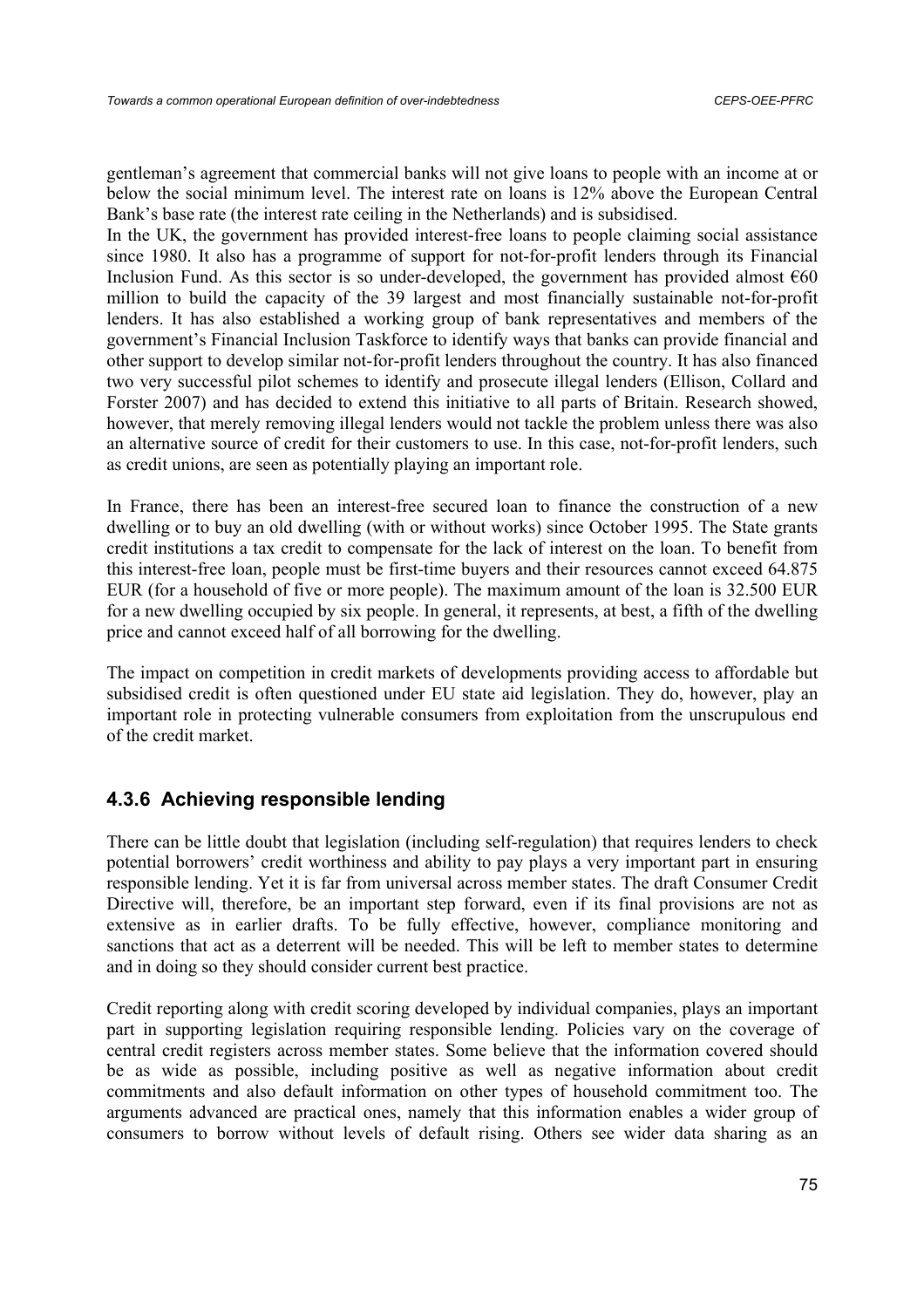infringement of data privacy and restrict registers to collecting only default information on consumer credit. In either case, however, data should only be held for as long as is necessary to ensure responsible lending and, as a safeguard consumers should have the right to check and amend their records and to add additional information themselves.

There is, likewise, a need for legislation to allow usurious and exploitative credit agreements to be re-opened by the courts. This should be wide-ranging covering all aspects of the terms, conditions and charges associated with the credit. And in cases of serious abuse courts should have the powers to make the agreement non-enforceable and the debt written off. Experience shows that consumers are reluctant to take creditors to court to challenge their agreements and ways of overcoming this need to be investigated. It would also be helpful if decisions made by courts in relation to an agreement could be extended to others that are identical in their terms.

The situation in relation to interest rate ceilings and responsible lending<sup>50</sup> is not nearly so clear cut and there is strong case for leaving individual member states to make the decisions taking into account whether they already have a ceiling in place, and the nature of their credit market.

Regardless of this decision, there is likely to be a need for affordable credit for people the credit industry considers to be at high risk – who will be excluded in countries with an interest ceiling or charged high rates of interest where there is not. Such loans will, almost inevitably, require subsidy and will need to be designed to avoid distorting competition the credit market to satisfy the Commission's requirements with regard to state aid.

## **4.4 Responsible arrears management**

It is not in the interests of either a creditor – whether lenders or other types of creditors – or their customer to allow an account to fall into arrears. It is even more detrimental if arrears are allowed to build up to the extent that costly debt recovery processes or the writing-off of large amounts of debt become necessary. Both parties will therefore benefit if the creditor takes responsible action throughout the entire account management process to prevent default arising or arrears escalating: beginning by promoting the avoidance of arrears, responding actively to missed payments ('arrears handling') and recovering any subsequent debts in a humane way.

Countries under study differ considerably in the coverage of provision for responsible arrears management, as well as in the nature of that provision. In many countries, including Bulgaria, Finland, France, Greece, Italy, Poland, Spain and Sweden, there is no formalised provision for arrears avoidance and handling; an organisation's own policies provide the only grounds on which practice is guided. Provision has been incorporated into industry codes of practice in the Czech Republic (banking industry<sup>51</sup>), and in both Ireland and the UK this approach has been adopted widely across the industry sectors (albeit through a mixture of voluntary and legal bases), making provision across all three phases of the arrears management process (so including debt

<sup>&</sup>lt;sup>50</sup> We have not taken into account either moral or competition considerations as these are beyond the scope of this study.

<sup>&</sup>lt;sup>51</sup> Czech Banking Association Code of Conduct.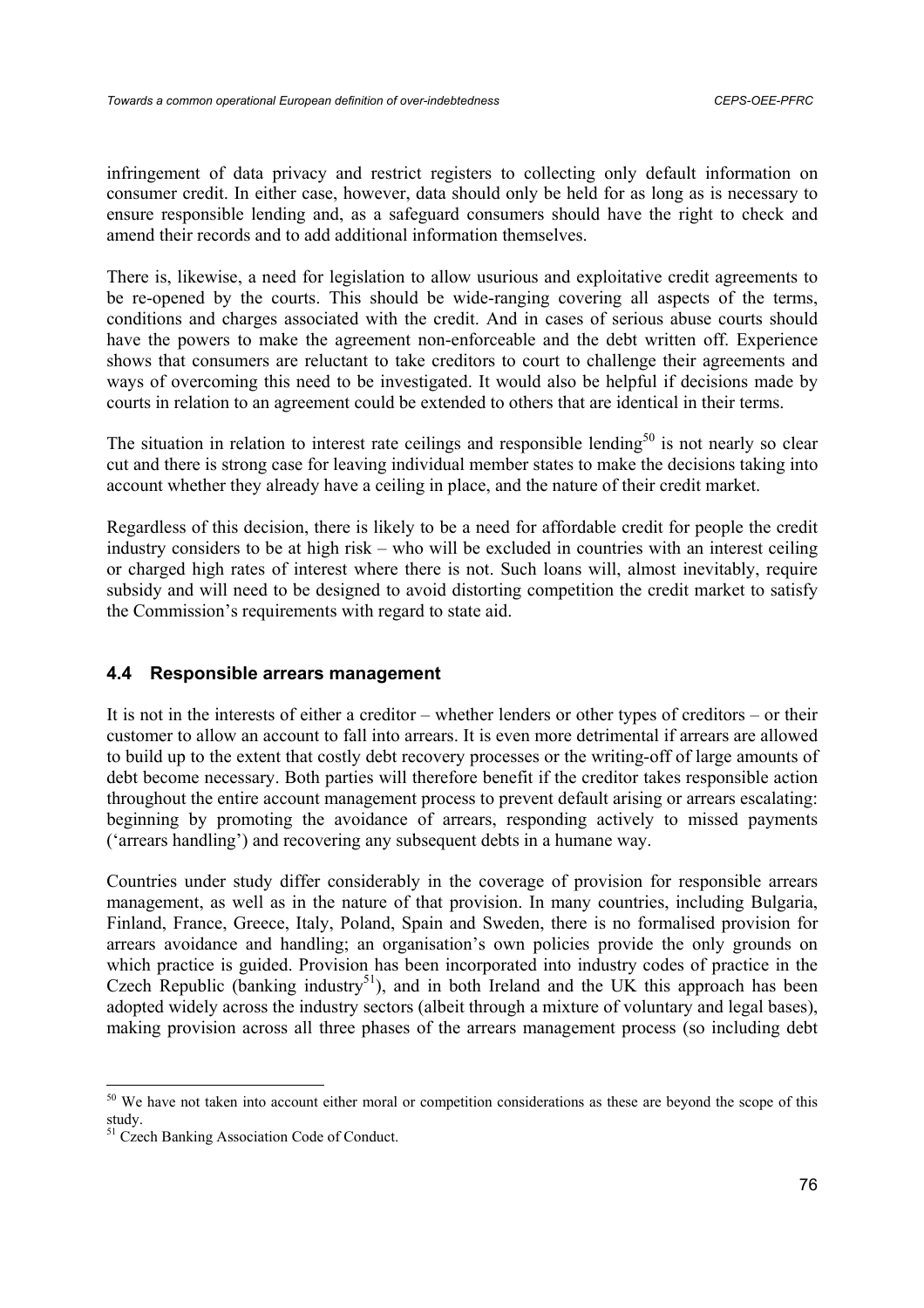recovery). Where legislation relating to responsible arrears management exists it tends not to be discrete legislation and even then tends to relate only to debt recovery practices.

There has been little empirical research into the effectiveness of approaches to arrears management, and what does exist is limited to the UK. This has identified the practices of companies that take a responsible approach to account and arrears management to assist customers facing real or potential financial difficulties (Dominy and Kempson, 2003). Underpinning these are a number of general principles that responsible creditors adopt. First, since customers rarely default on payment for reasons other than financial difficulties<sup>52</sup>, creditors should assume that non-payment arises due to difficulty paying rather than unwillingness. Several existing codes of practice make reference to this principle. For example, the UK (water services) Supply Licence Code stipulates that it should be assumed that default has arisen because of an inability to pay, unless there is evidence to the contrary. A study suggests this is happening increasingly across the UK lending industry (CMRC, 2003).

A second principle relates to the treatment of customers who are in default (or at risk of defaulting) on an individual basis. As such, creditors should treat defaulting customers sympathetically and seek to understand their customers' circumstances and needs. This is reflected in numerous provisions in the Czech Republic, Ireland and the  $UK^{53}$ . To do this, creditors should ensure the procedures they have in place are sufficiently flexible and give staff involved discretion over the decisions and actions they take (CMRC, 2003; Dominy and Kempson, 2003). The more advanced creditors can make their information management systems, the better informed they will be about what action is appropriate to take.

Finally, it is essential that provisions for good practice in arrears management are complied with. Creditors who interpret provisions broadly – complying with the spirit rather than the letter of the rules – are more like to have an holistic approach to arrears management, and thereby increase their rates of arrears recovery and customer retention (Dominy and Kempson, 2003). Setting out the broad principles that creditors should strive to achieve in arrears management and, within these, detailed practice guidelines for how these might be achieved can facilitate such compliance. The UK water and energy industry codes provide good examples of such provision. Compliance will need to be monitored and enforced, although not necessarily from outside the industry. Indeed, high levels of compliance with the voluntary Banking Code in the UK and its related guidance, monitored and enforced by the independent Banking Codes Standards Board, demonstrate that the industry can self-regulate effectively.

Turning to the three phases of the arrears management process, there are a number of practices that are essential to a responsible approach. These are discussed below. **Box 3** describes an example in which many of these principles and elements of good practice have been provided for.

 $\overline{a}$ 

<sup>&</sup>lt;sup>52</sup> Only one in twenty debtors had deliberately withheld payment according to UK research (Berthoud and Kempson, 1992).

<sup>&</sup>lt;sup>53</sup> For example, in the 2005 Czech Republic Code of Conduct on Relations Between Banks and Clients the Irish Banking Federation Code of Practice on Mortgage Arrears, and the UK OfGem code of practice on fuel debt and disconnection.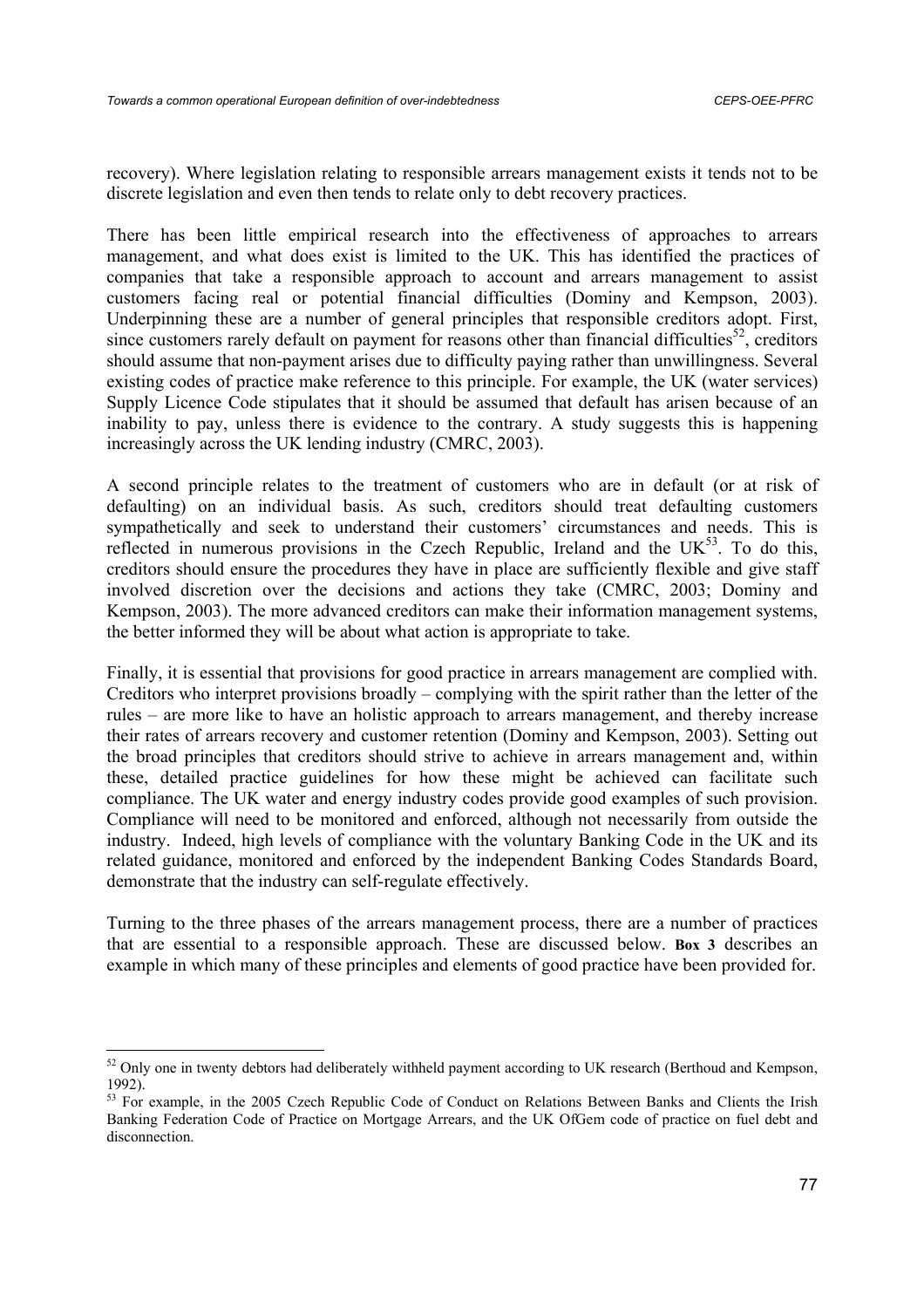### **Box 3 Good practice example: Dealing with water customers in debt in England and Wales**

Provisions in England and Wales for dealing with household customers in debt on water payments fulfil many of the principles of a responsible approach to arrears management described in this section. The provisions are published in guidelines by the industry's economic regulator, OfWat. Having first been issued in 1992, the guidelines have since been reviewed and adapted following formal consultations, most recently in  $2007<sup>54</sup>$ .

The guidelines are intended to ensure a balance between cost-effective collection of revenue "in the interests of all customers, and dealing sensitively with those customers who find themselves in financial difficulty" (p.2). Five broad principles that water supply companies are expected to abide by are set out, covering:

- proactive early intervention when customers default;
- provision of a suitably advertised range of payment frequencies and methods;
- provision of clear but non-threatening information about the possible consequences of default;

taking customers' individual circumstances into account when agreeing realistic and sustainable payment arrangements;

• ensuring that customers being dealt with by third party agents are accorded the same level of service and care as those whose accounts remain with the water company.

Under each of these broad principles the guidance provides a review of current practice and several specific 'expectations' are given. In particular, these expectations include using information management systems to identify customers who may be in difficulty and customer segmentation to tailor debt recovery actions, proactively offering and accepting alternative and non-standard flexible payment arrangements to encourage payment, and making referral to a charitable trust, where available and applicable. Additionally, companies should accept any realistic offer of payment by a customer or an authorised money advisor.

The guidelines are supported by The Water Industry Act 1999, which made it illegal for any water company in England and Wales to disconnect a household's water supply for reasons of non-payment, thereby protecting basic living standards. Compliance with the provisions of the industry guidelines and the individual companies' codes of practice on household debt (which they are required to have under licensing conditions, and which must be approved by OfWat) is monitored by the Consumer Council for Water.

# **4.4.1 Arrears avoidance**

Preventing the build up of unmanageable amounts of arrears is an important part of tackling overindebtedness. However, promotion of arrears avoidance is the element of arrears management for which provisions are least apparent among the countries under study. Where they do exist they seem most common in the fuel supply sector (UK, Ireland). Nonetheless, the study suggests that there are many approaches that can be taken and which are applicable to other sectors.

At a minimum, it should be ensured that customers are provided with clear, regular and accurate statements listing both expenditure/outgoings and payments received. In the UK there has been particular concern about the build up of charges in the fuel supply sector. The increased use of automatic, estimated meter readings rather than actual reading in recent years has resulted in some customers being under-charged for prolonged periods of time, and then having difficulties paying when the full outstanding amount is charged following an accurate reading. This has been addressed in codes of practice to ensure the regular use of actual readings, and greater clarity over when bills are based on estimates. Additionally, it is now standard practice in the UK for companies to make great efforts to encourage customers who expect to miss a payment to contact

<sup>&</sup>lt;sup>54</sup> OfWat (March 2007) "Dealing with household customers in debt: Guidelines"; www.ofwat.gov.uk.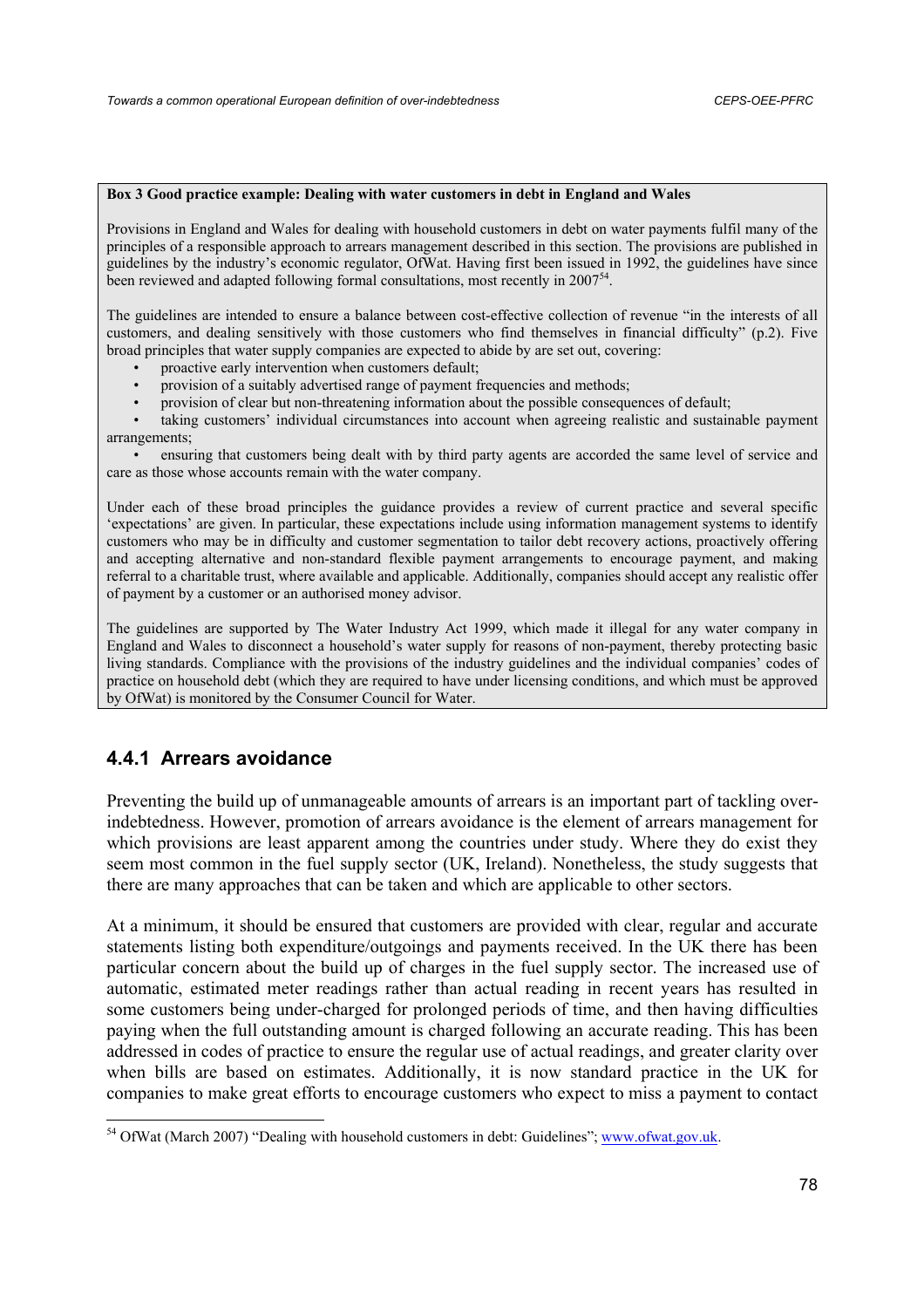the company in advance so that they can discuss alternative arrangements (UK: BT (telecommunications) and water service providers).

Creditors that allow for frequent and appropriate payment methods reduce the likelihood for unexpected or unmanageable sums to build up between payments and for customers to be inhibited by inaccessible payment methods. Here, the links between over-indebtedness, financial exclusion and poverty are clear. Some customers benefit, for example, if they are able to make payments weekly, in lump sums, or through pre-payment mechanisms. There is powerful evidence that the subset of people who are at risk of over-indebtedness due to persistently low incomes are more likely to budget on a weekly (if not more frequent) basis (Kempson, Bryson, and Rowlingson, 1994), and will therefore benefit from having the facility to make weekly bill payments and credit repayments.

It may be appropriate to provide these services to all customers. In the UK and Ireland, however, there has been a special focus on making special arrears avoidance provision for vulnerable consumers (typically elderly or disabled customers), especially for gas and electricity supply. All major energy suppliers are required to comply with provisions in the Priority Services Register in the UK, and the Special Services Register code of practice in Ireland. These enable eligible customers to obtain free services from their suppliers to assist with accurate billing (for example based on regular actual readings rather than estimates), access pre-payment meters and switching services, and access advice on how to reduce bills through better energy efficiency, for example. In the development of such provisions, careful consideration should be given to how vulnerable customers should be defined including potentially extending eligibility to households on low incomes or those living in poverty.

In recent years behavioural scoring has been developed to assist creditors assess the risk of arrears throughout account management process (CMRC, 2003). One UK-based credit reference agency (Experian), has developed a system that can alert banks of customer behaviour indicative of the customer running into difficulties on a loan repayment before they have actually missed a payment. The 'risk triggers' relate to the borrowers behaviour on accounts held with other providers. Other systems record and analyse the patterns of payments, erratic payments result in a pre-emptive contact by the creditor.

# **4.4.2 Arrears handling**

For current purposes, the term arrears handling refers to actions that creditors take from the point when payments are first missed, up to and including debt rescheduling undertaken in collaboration with the debtor (or a nominated third party). Recovery actions taken autonomously by the creditor (or their agent) against the debtor are discussed in the "debt recovery" section (see below).

By collecting information proactively, putting in place early identification systems and reacting quickly to a missed payment creditors can help avoid facilitating or escalating financial difficulties. A shift in the arrears management practices of the credit industry in the UK in recent years reflects the notion that arrears can be mitigated or even prevented through the systems and procedures they have in place much earlier in the process (CMRC, 2003; Dominy and Kempson,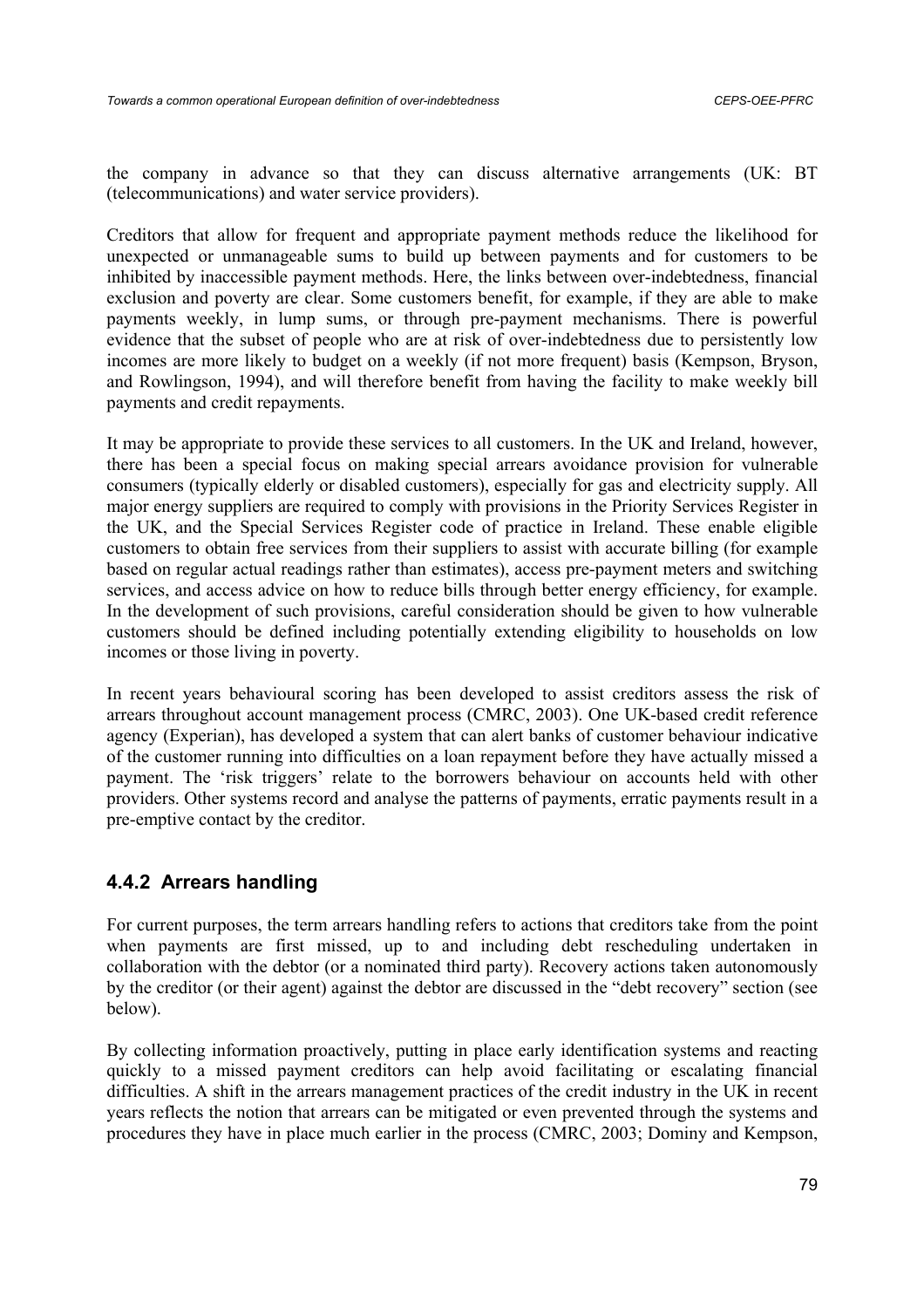2003), and so reducing the burden of write-offs. Again, this principle is reflected in various codes.

In the UK, the proliferation of such practice in recent years seems to have been a response to increased competition in the market, and the commercial need to retain customers and rehabilitate accounts (CMRC 2003). Country experts indicate that this is also the case in Spain, at least. However, even outside of these circumstances being able to react early and quickly remain important protections from escalation of the situation for consumers who are at risk of overindebtedness and their creditors because they promote early resolution of the situation.

In practical terms, this involves creditors making personalised contact with the customer as soon as a payment is first missed (using for example a personalised letter or a phone call) to encourage the customer to discuss the issue with them, and making repeated attempts to do so. The Czech Republic banking code provides that the client of a bank has the right to ask the bank for a consultation to discuss the situation and propose a solution. Meanwhile, in Germany, recovery action by the creditor must be delayed by 14 days following default to engage in discussion with the debtor and make attempts at re-scheduling; crucially the customer must be provided with information at this stage. However, in other countries, provision is less personalised. In Greece, creditors are required to provide in writing information about the amount of debt outstanding and interest within 30 days of default.

However, in attempting to contact defaulters, creditors should behave sensitively. The UK Mortgage Code of Business notes that attempts at contact should not cause alarm or undue pressure. A specific recommendation has recently been made under Italy's privacy laws that creditors chasing payments should maintain the privacy of the individual by not contacting the individual at work nor making unsolicited contacts with defaulters' friends, family or work colleagues. Guidance on arrears handling from the UK water services regulator OfWat also acknowledges the need to strike a balance between flexibility in the approach (for example the time of day a call is made) and harassment.

Alongside personalised contact it may be helpful to provide standardised, approved information. In the UK, the Office of Fair Trading has recently launched standardised Information Sheets on arrears and default which are to be included in all domestic customer mailings relating to missed payments across the finance and utility industries<sup>55</sup>. These standardised sheets provide information on customers' rights and responsibilities and on how to obtain independent debt advice. In particular, they advise debtors to contact their creditor to discuss their situation as the first step in the resolution process.

Once contact has been established, it is in the interests of creditors to engage with the customer about their ability to repay and negotiate a realistic repayment plan. This is commonly cited in good practice codes and guidelines in Ireland and the UK. It is implicit in the provisions of the Civil Code in relation to 'amicable agreements' (discussed in the 'non-judicial arrangements' section below) in Germany. There, creditors will often negotiate and accept offers of repayment by debtors in recognition of the savings that are made in avoiding court action and increasing the

<sup>&</sup>lt;sup>55</sup> Launched in January 2008; see:

http://www.oft.gov.uk/advice\_and\_resources/resource\_base/legal/cca/CCA2006/information/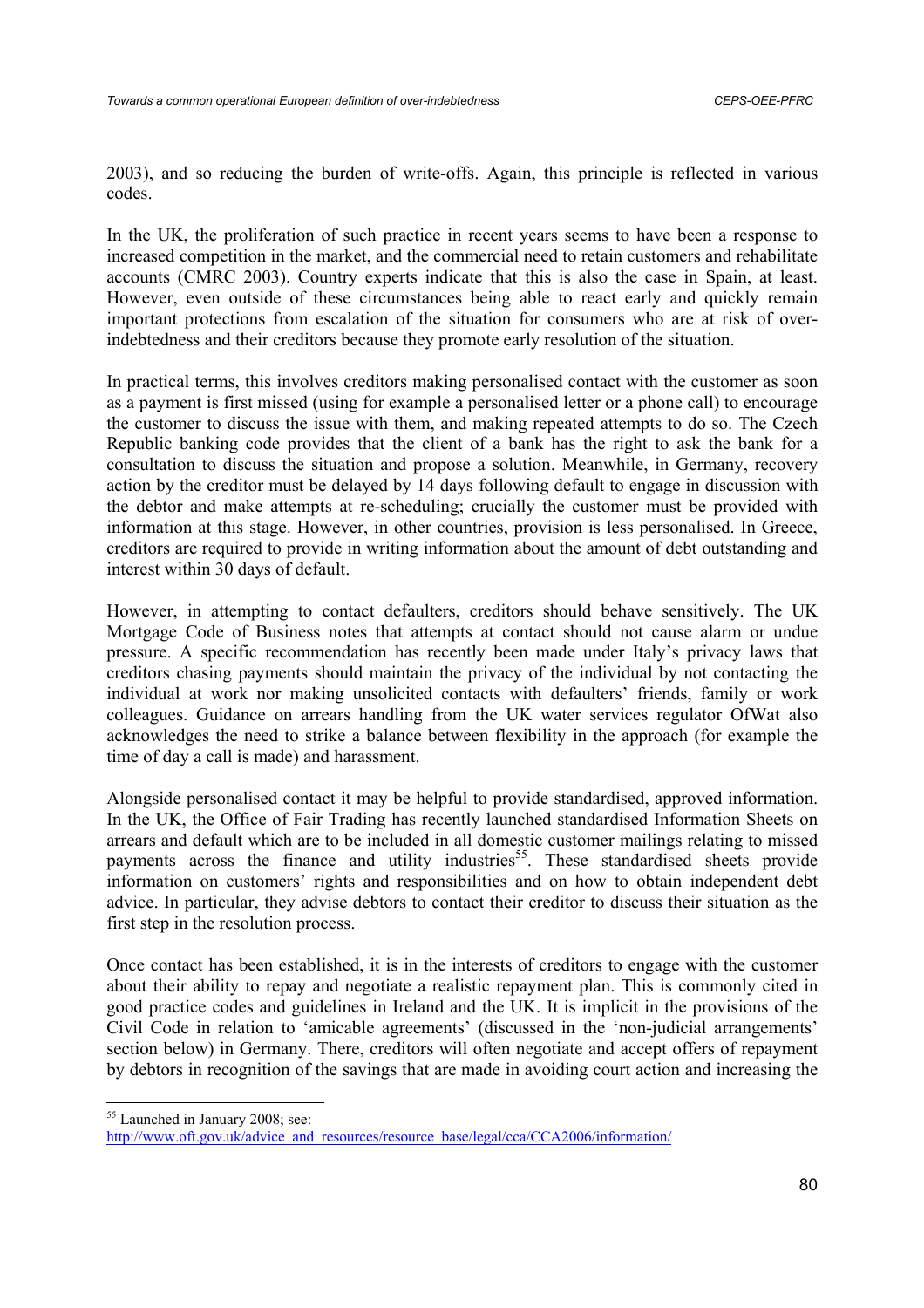likelihood of recovering all the money owed. In Austria, the opportunity for customers to negotiate and agree feasible payment instalments is provided by the Bankruptcy Act, although many creditors do also initiate such action.

Repayment plans are most likely to be realistic if they take into account the total financial commitments of an individual, as well as their account history, and other personal circumstances (that is, taking a 'whole of customer view', Dominy and Kempson, 2003). This notion is reflected in some codes of practice. For example, the Czech Banking Association Code of Conduct provides that "…taking into account previous cooperation, experience with and the difficult situation of the client, the bank may in particular cases show greater degree of tolerance and understanding..." (p.10).

It is likely, of course, that in these circumstances creditors will need to accept some degree of forbearance (in terms of delayed payment, or even partial write-offs), the level of which will vary depending on the number of payments missed and consequently the sums outstanding. Research in the UK indicates that 'debt resting' (that is, setting aside demands for payment for a period of time) is recognised an appropriate strategy if a consumer has had a temporary shock to their financial situation (CMRC, 2003). This echoes the decision taken by the Greek authorities to suspend all payments to credit institutions for a six month period following the recent devastating fires in the Peleponese region, although in Greece it was aimed at pre-empting default. The possibility of a moratorium on payments or a settlement being reached is one of the legislative provisions in the German Civil Code relating to 'amicable agreements'.

Creditors should additionally consider formal referral to debt advisers where possible and good practice would be to accept any repayment plan devised by a debt advisor. This has become common practice among UK banking services: since 2002 retail banks who are members of the British Bankers' Association (BBA) have been required to accept a repayment offer set out by a debt advisor in a standardised 'financial statement form' further to the successful pilot of the scheme in 2000. The pilot found that advisers reported cases being dealt with more quickly and efficiently and the banks reported that it saved their staff valuable time and effort (British Banking Association, 2005).

Finally, the charging of penalty fees and interest surcharges on the grounds of default is likely only to compound the problem if a customer has defaulted for reasons of financial difficulties. As similarly discussed in relation to interest rate caps in the responsible lending section, some legislative regimes regulate the amount of such charges that can be levied (e.g. Austria<sup>56</sup>). Others stipulate the order in which subsequent payments offset capital, original interest, and late payment interest (e.g. Belgium). Regardless of these provisions, it is advisable that these charges are levied proportionately and creditors might seek to waive or reduce them in certain circumstances (Reifner et al, 2003).

<sup>56</sup> Under the following laws: the Zinsenrechtsaenderungsgesetz, (ZinsRÄG) 2002; 1333 ABGB, and BGBI. Nr. 141/1996.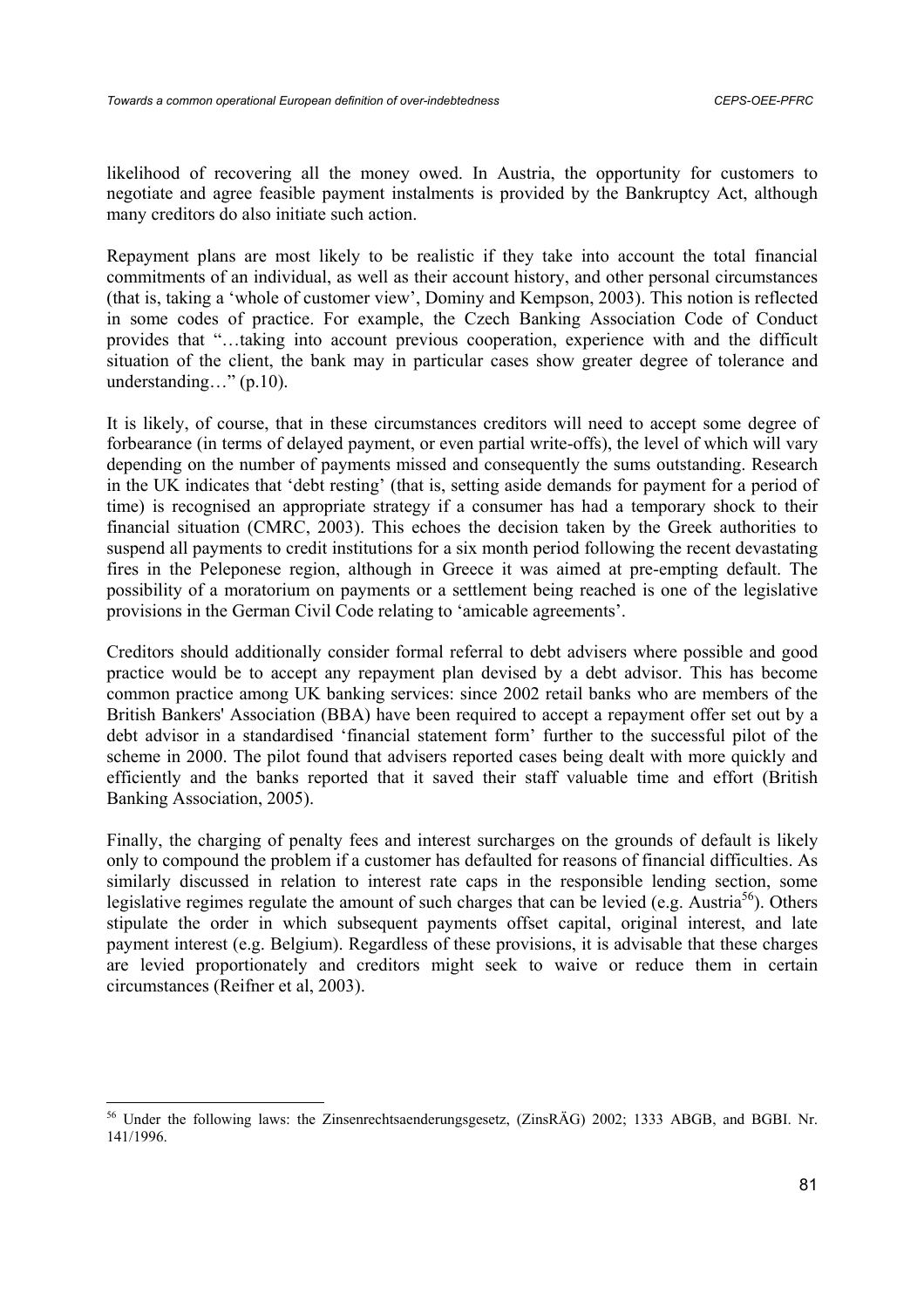## **4.4.3 Debt recovery**

In the current context "debt recovery" is used interchangeably with "debt collection" to refer to actions taken by creditors (or their agents) to recover money owing, where such actions are undertaken without collaboration, and often at odds, with the debtor. These practices include situations in which creditors sell on debt to another agency. Debt recovery is viewed by some creditors as the natural progression from arrears handling; however, those taking an holistic approach make a clearer distinction, reserving such actions almost exclusively for debtors who are evidently unwilling and able to pay (Dominy and Kempson, 2003).

Given that arrears will normally arise due to financial difficulties – rather than an unwillingness to pay – there is little point in creditors pursuing aggressive and potentially expensive debt collection procedures or court action. Moreover, financial difficulties are often temporary, meaning that creditors often have more to gain financially by providing debtors with the time they need to recover their financial situation and prepare and comply with realistic repayment schedules. Draconian debt recovery procedures are best seen therefore as a last resort and pursued only on a selective basis.

Moreover, where such debt recovery action is deemed necessary there is argument for there being an obligation on creditors to have exhausted all other avenues first. These do exist in some form, but only in a minority of the countries under study. In relation to secured loans there are likely to be more potential avenues. The UK and Irish codes relating to mortgage arrears refer to making all reasonable efforts to re-schedule payment prior to instigating repossession proceedings. Under the Irish mortgage lending code this includes finding alternative options such as trading down, voluntary sale or re-financing through another lender. Additionally, some codes require/advise that attempts to engage with the customer and agree repayment plans continue to be made whilst debt recovery actions are pursued (e.g. Ireland's Good Practice in Housing Management). This would seem to represent best practice.

Debt recovery is perhaps the area of arrears management for which legislation is most likely to exist, although it still varies greatly across the countries studied. Specific debt collection or recovery legislation exists in some countries (for example Belgium, Germany, Finland and Sweden) whilst in others particular aspects are covered directly in wider regulation (such as the Civil Codes in Bulgaria and Germany and the Code of Civil Procedure in Greece) and in yet others only indirectly in wider regulation such as data protection and privacy laws (France, Italy) or protection from harassment laws (Ireland), and general laws relating to seizure (France). A number of countries require that companies involved in debt collection are licensed. Specific licensing for these activities exists in Germany, Norway and Sweden; in Italy a licence is required from the local police, whilst in the UK, debt collection licensing falls under consumer credit licensing legislation. In Poland, Portugal and Spain, there is no legislative provision for the regulation of debt collection whatsoever. Although Poland and Portugal do both have codes of conduct, these are not widely regarded as adequate for the protection of consumers (Reifner et al, 2003).

The use of debt collection agencies (whether in-house or independent) provides an alternative to taking court action, or may occur as a consequence of it. The recent set of recommendation by the Scientific Council of Europe (CJ-S-Debt) group underlined the need for defaulting consumers to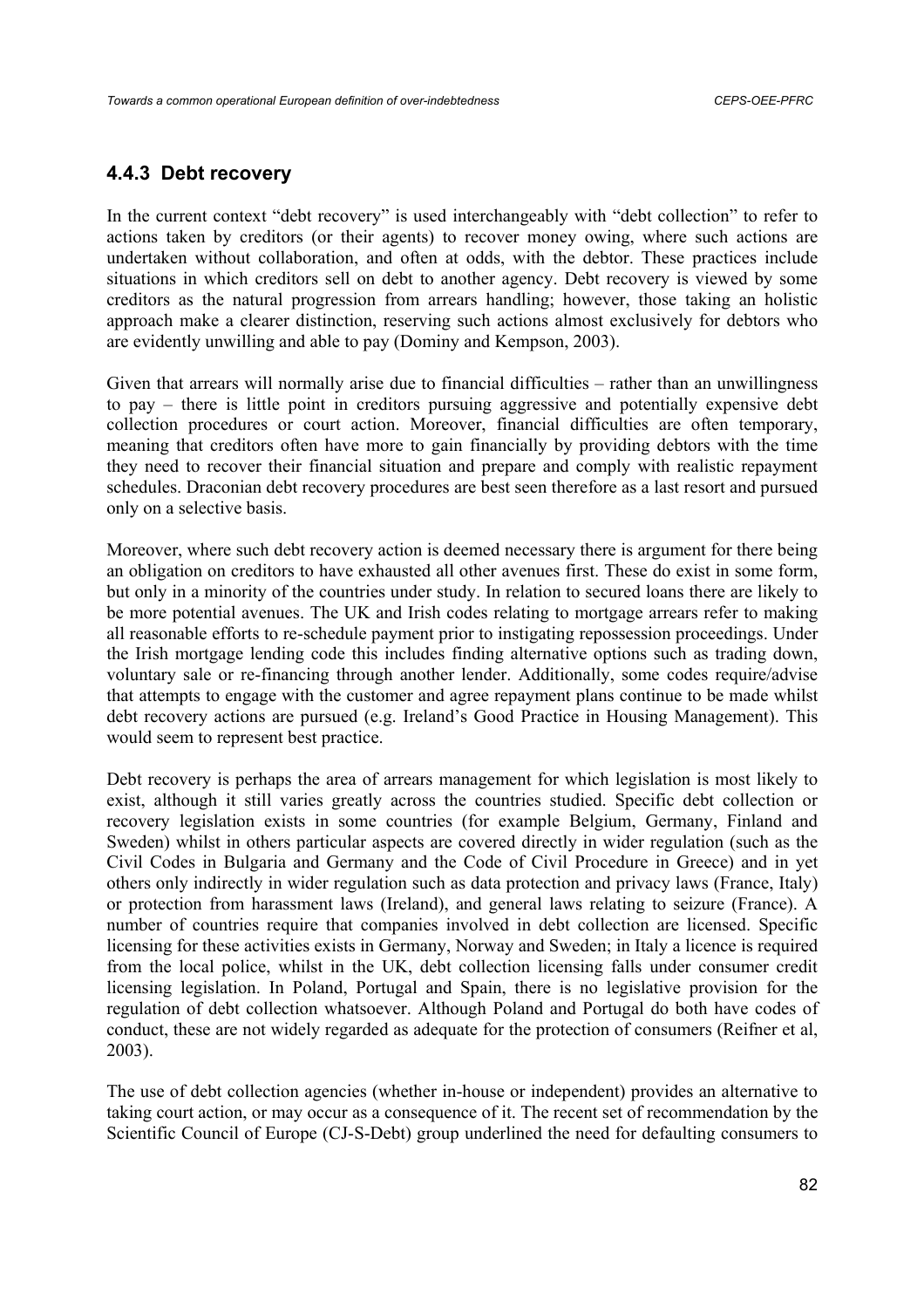be afforded basic protections from debt collection activities. The group recommended that the practices of extra-judicial debt recovery agencies should be delimited – through the internal legislation or practices of member states – advocating that the legitimate interests of creditors are balanced against the protection of the dignity and essential assets of the debtor regardless of any outstanding debts. A basic requirement would appear to be that creditors who pass the debt to another agent for collection or sell on a debt to another company ensure that the contracted organisation operates in accordance with the codes of practice binding the original creditor. This is typical of the regulation within the utility industry in the UK and Ireland.

The need to protect the basic living standards of the individual also has implications for the cancellation of contracts, particularly those relating to utility services, and housing rented through the social sector. This may require that creditors do not have the power to cancel contracts where this would jeopardise the basic needs of the debtor. Since the introduction of the Water Industry Act in 1999, consumers in the UK must not have their water supply cut-off for reasons of nonpayment. Although the same provision has not been made for gas and electricity supply, fuel disconnections in the UK sharply declined since the industry put in place new arrangements to protect vulnerable customers from disconnection (the codes stipulate that vulnerable customers must not be disconnected during winter months), at the instigation of the Government's former Department of Trade and Industry and through the Energy Retail Association statutory body<sup>57</sup>.

## **4.5 Debt counselling services**

The provision of debt counselling services to over-committed consumers is relatively common in Europe, although it is more developed in some countries than others. Of the countries covered by this study, most have debt counselling services alongside other measures to alleviate overcommitment, such as judicial debt settlement procedures. In some countries (for example, Germany, the Netherlands), the provision of debt counselling pre-dates the introduction of judicial debt settlement procedures. In other countries, debt counselling was introduced in conjunction with judicial procedures (Niemi-Kiesiläinen and Henrikson, 2005).

The countries covered by this study that do not have debt counselling services are Greece, Lithuania, Bulgaria and Spain. Although not currently available in Poland, there are plans to set up debt advice centres.

In many countries, debt counselling is provided by a combination of state, municipal and third sector organisations (Niemi-Kiesiläinen and Henrikson, 2005). The pattern of provision, however, varies from country to country.

In the Nordic countries covered by this study (Finland, Norway and Sweden), state and municipal authorities are the main providers of debt counselling. Indeed, in Norway, Finland and Sweden municipalities have a legal obligation to ensure that over-committed consumers have access to debt counselling.

 $57$  OfGem (2003) "Preventing debt and disconnection". www.ofgem.gov.uk.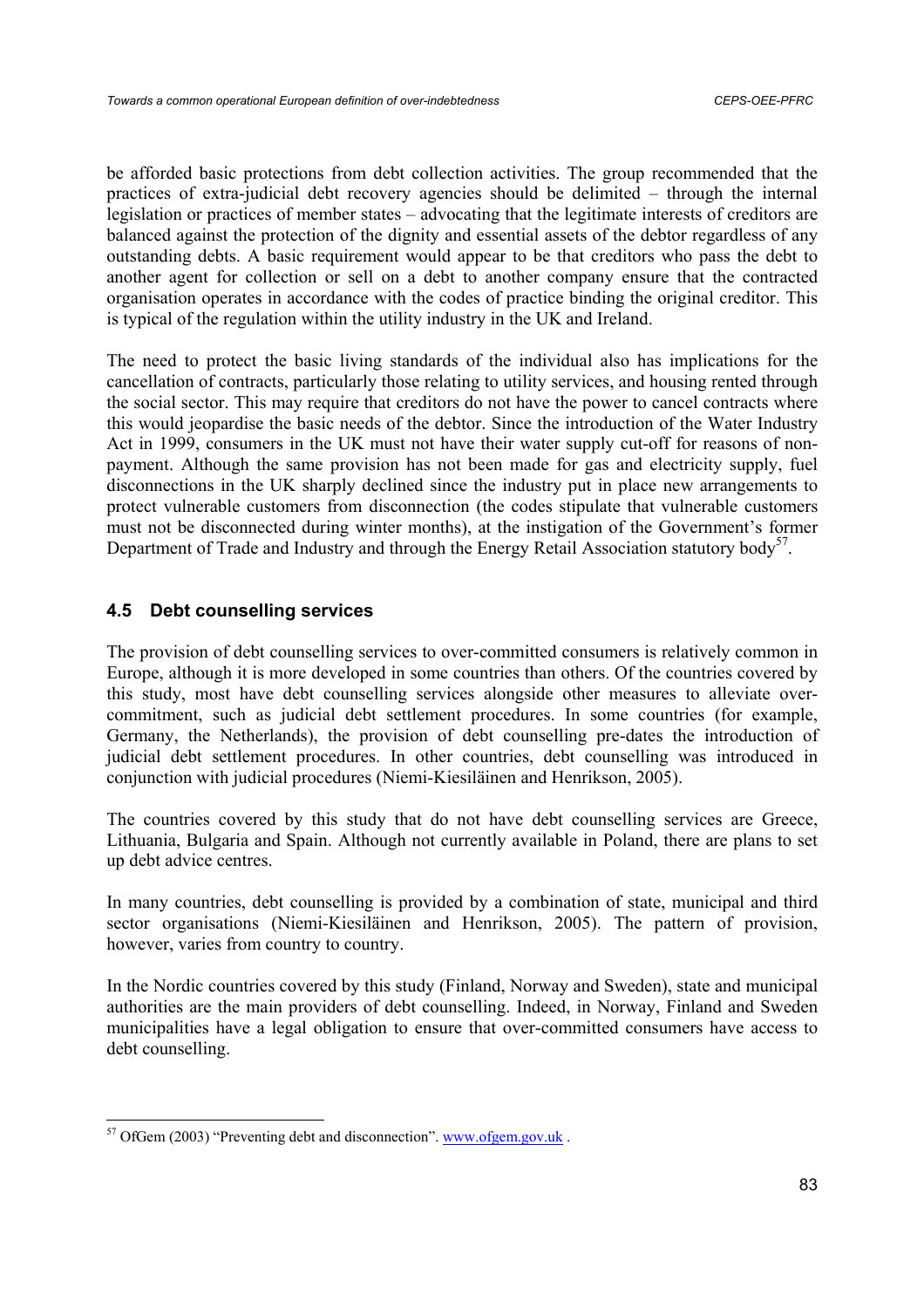In most of the other countries covered by the study, debt counselling tends to be provided by both municipal and third sector organisations. Municipal provision is often delivered through social welfare agencies such as social services departments (France, UK) or social welfare departments (Germany). In the Netherlands, municipal banks are key actors in providing debt counselling. A wide range of third sector organisations are involved in debt counselling including welfare associations (Germany), consumer associations (Portugal, Poland), and advice centres (Germany, UK).

There seems to be little municipal involvement in the provision of debt counselling in either Italy or Ireland, although the situation in each of these two countries is very different. In Ireland, the state-funded Money Advice and Budgeting Service is the main provider of debt counselling, through a national network of offices. It has been identified as a model of best practice at EU level (Korczak, 2004; see **Box 4**). In contrast, in Italy debt counselling (where it is available) is provided at a local level through anti-usury foundations and associations and welfare associations (such as Caritas).

In some countries (such as Finland, UK), debt counselling is also provided free-of-charge by private sector organisations. In the UK (and possibly elsewhere in Europe), there also exist commercial debt management companies that charge consumers for negotiating lower repayments with creditors and distributing payments to them. Although these companies are licensed, there are some concerns about the level of service they provide (Whyley and Collard, 1999).

In order to be effective in alleviating the problems of over-commitment, debt counselling must be properly resourced. In the countries covered by this study, it is common for debt counselling to be funded (at least in part) by the state. This might be in the form of grants, remuneration for services, or the reimbursement of costs. Charitable foundations or trusts may also provide grant funding (UK). In another model of funding, creditors are asked to make a financial contribution if they receive debt repayments through some debt counselling services (UK).

Country experts, however, commonly report inadequate levels of funding. This lack of resources results in insufficient numbers of staff to deliver debt counselling, heavy workloads and pressure on debt counsellors, patchy geographical coverage, and unacceptable waiting times (in some cases several months).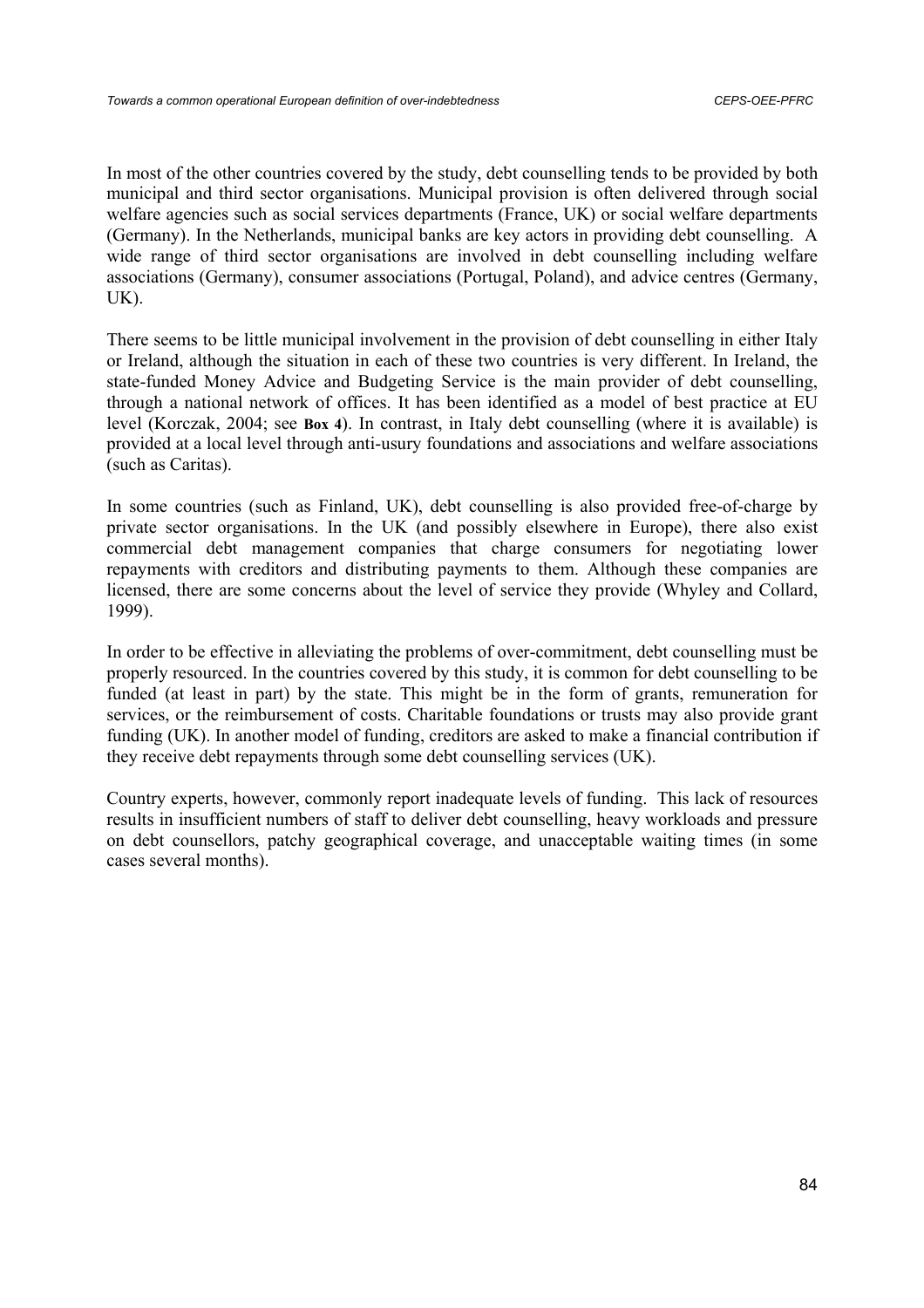#### **Box 4 Good practice example: Money Advice and Budgeting Service in Ireland**

The Money Advice and Budgeting Service (MABS) was established in 1992 by the Department of Social and Family Affairs (DSFA). By 2007 it had grown to 53 services operating in 65 locations in Ireland. The DSFA has overall responsibility for management of the Programme, including monitoring of projects, financial administration, executive decision-making and facilitation of regional networking. In 2004, MABS National Development Limited was established to support and develop the MABS Service in Ireland.

Key objectives include providing an independent free and confidential Money Advice and Budgeting Service to the target group to facilitate them to cope with their immediate debt problems and become financially independent in the long term, and facilitating the target group to develop the knowledge and skills required to avoid getting into debt or to deal effectively with debt situations that arise.

MABS' target group is individuals or families, primarily those on low incomes, who need assistance in managing their finances in order to avoid getting into difficulties with creditors. The majority of MABS clients are on a low income (over 70%) and 54% are on social welfare. In 2006, MABS saw 12,500 new clients and in September 2007 the overall number of people who were being supported and advised by MABS was 18,451.

MABS is posited as a model of best practice at EU level. Korczak (2004) concluded that the particular strengths of MABS that could be transferred to other EU countries include its 'people-oriented style', central funding and coordination, collection of standard quarterly statistics, evaluation methods, private-public partnership model (i.e. the co-operation between professional and voluntary organisations and financial institutions), and accounting software that enables the services to make a single regular payment for distribution among creditors. Furthermore, the peer review praises the mix of national coordination and local diversity, the strong emphasis on social cohesion and the quality of human contact. MABS has received positive feedback from clients and stakeholders. Almost threequarters (73%) of MABS clients have paid or are currently paying off their debts, 70% state that they can manage their money better and 82% claim to have greater peace of mind. Moreover, 90% of stakeholders, including creditors, were pleased with the service MABS provides (Korczak, 2004).

The main criticism of MABS in the peer review is that it has no statutory base (Korczak, 2004). In the latest *Programme for Government 2007 – 2012* the Irish government has committed to establish MABS 'under legislation of a new structure with national leadership for the 21<sup>st</sup> century which maximises and recognises the current local voluntary involvement together with a strong professional role aimed at continuing to provide strong and confidential support for its clients'. Furthermore, an evaluation of MABS recommended the need for strategic planning at national level; the need for a greater focus on community education which prevents people falling into debt; and the need to focus on low-income consumers (Eustace and Clarke, 2000). In response, MABS has developed its community education function nationally not only for those who are indebted, but to include a preventive role. MABS has also developed a new service delivery model where those with financial literacy and a certain educational standard and income level can access financial counselling through a MABS helpline and those with less capacity will receive one-to-one counselling. Furthermore, MABS is continuing to develop closer relationships with community and voluntary groups.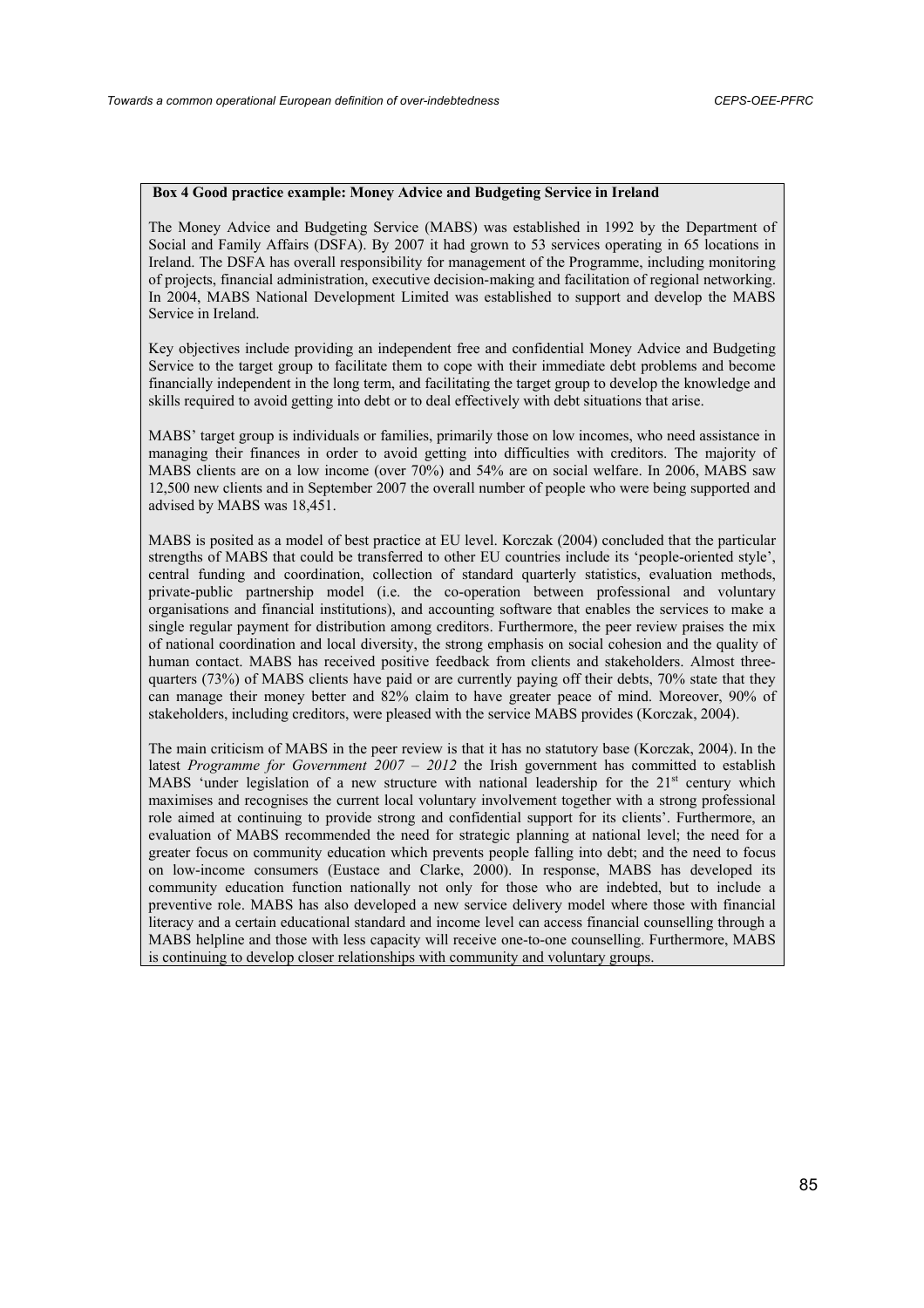# **4.5.1 Regulation and standards**

A range of actors are involved in the delivery of debt counselling including social workers (France, Belgium), debt counsellors (UK, Sweden), bank staff (Netherlands, France) and lawyers (Belgium). Those providing debt counselling may do so on a paid basis or voluntarily. In order that over-committed consumers receive consistently high quality advice and assistance, there should be systems in place for regulation and to ensure quality standards.

Earlier research (Reifner et al, 2003) indicates that the regulation of debt counselling is common in countries that have judicial debt settlement procedures. In some countries (Austria, Belgium, Germany, Luxembourg, UK), the organisations and/or the individuals that provide debt counselling have to be licensed or approved. The activities that debt counsellors are allowed or not allowed to undertake may also be set down in the licensing regime or in legislation (Reifner et al, 2003). To be effective, compliance with regulatory conditions should be monitored.

Linked to this, it is important that individual debt counsellors (including volunteers as well as paid staff) be required to have at least a minimum level of training and skills, for example through a system of certification or accreditation. In some countries, this forms part of the regulatory system. Austria, for example, has a certification mark for debt counselling. In the Netherlands, debt counselling officers must have an advanced vocational qualification. Opportunities for refresher or advanced training and continuing professional development should be available and promoted among debt counsellors.

Even trained debt counsellors will come across problems that they cannot solve alone. It has been recognised that it can be helpful for them to be able to call on the support of other professionals. In some countries (such as Belgium, UK), debt counsellors can therefore access specialist support services, for example to help them resolve legal questions.

Probably the most effective way to co-ordinate and develop training and standards is through a central organisation, either some type of 'umbrella' organisation for debt counselling (such as ASB Shuldenberatung in Austria, or the Money Advice Trust in the UK), or a national agency (such as the Swedish Consumer Agency). These organisations can also play an important role in representing the interests of debt counselling services and their users at a strategic and political level.

# **4.5.2 Activities**

The activities carried out by debt counselling services vary from country to country. Common activities include: analysis of household income and expenditure, income maximisation, and budgeting advice. Where appropriate, debt counsellors assist over-committed consumers to apply for judicial debt settlement procedures. This can take a significant proportion of a debt counsellor's time (Valkama, 2004). Alternatively, debt counsellors may help consumers negotiate with their creditors to reach a voluntary or amicable agreement and to set up a repayment plan.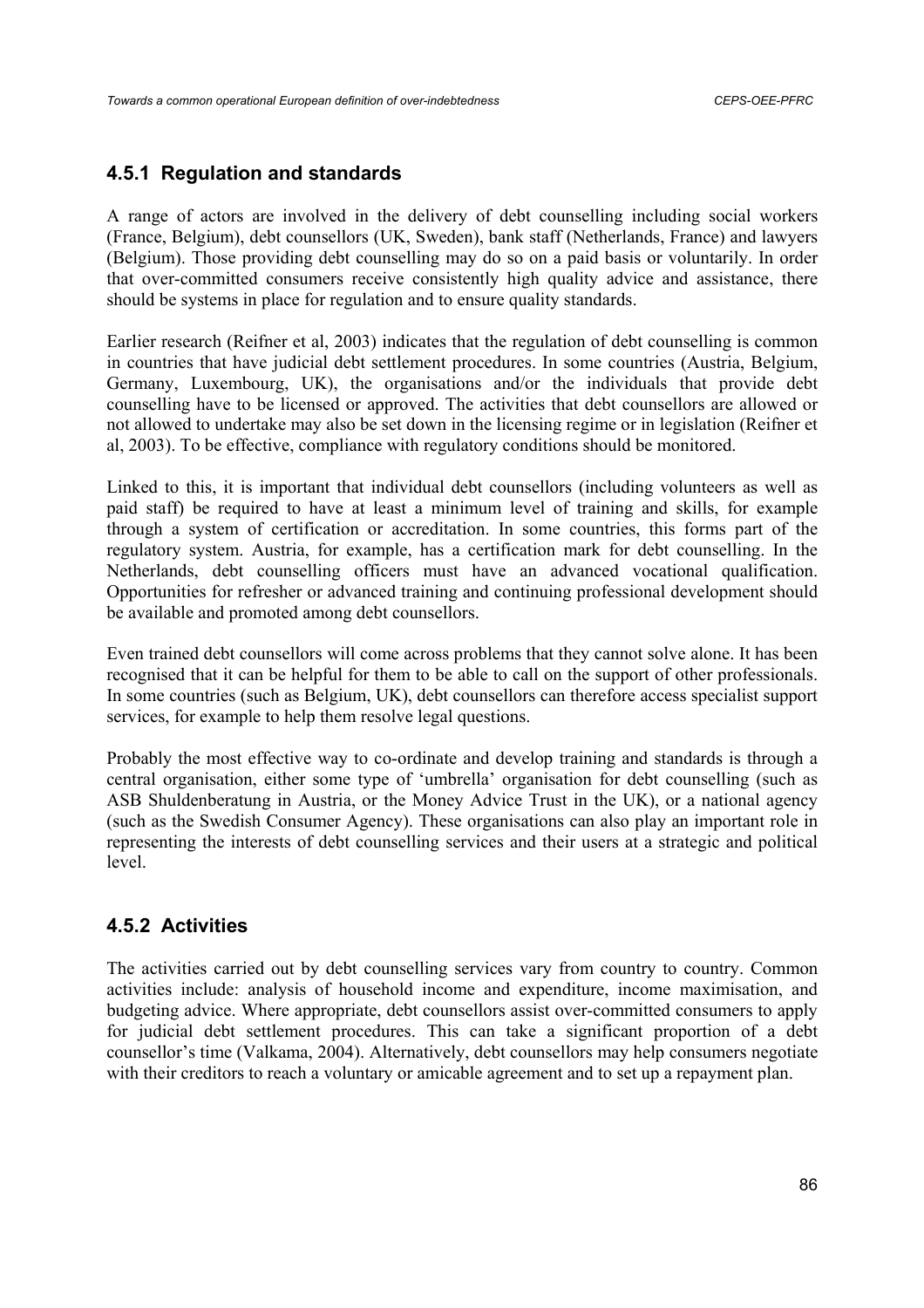Less common activities include the direct provision of debt consolidation loans (for example through Points Passerelle created by the bank Credit Agricole in France). In Finland, the Guarantee Foundation offers loan guarantees for debt consolidation where there is no other security available; research indicates, however, that default and rescheduling is common with these loans (Valkama et al, 2002).

There is some indication that traditional 'social work' aspects of debt counselling (such as providing psychological support to consumers, and addressing social and other problems related to over-commitment) have declined as debt counsellors focus more on helping people access legal remedies such as debt adjustment (Niemi-Kiesiläinen and Henrikson, 2005). This could have implications for the rehabilitation of over-committed consumers, if underlying problems related to over-commitment are not addressed.

It can be argued that the education and rehabilitation of consumers to help prevent further financial difficulties is implicit in the debt counselling process – for example, through the provision of budgeting help and advice. Over and above this, there are only a small number of countries in this study where debt counsellors explicitly carry out educational activities. In Finland and Sweden, legislation covers both the provision of economic counselling (e.g. budget planning) and debt counselling. Research indicates, however, that very few clients of debt counselling services also receive economic counselling (Valkama, 2004). There was little evidence that debt counselling services monitor clients' rehabilitation post-counselling, for example to ensure that they are keeping to their repayment plan.

Other efforts that may help prevent future over-commitment include the provision of social loans (as mentioned above in section 4.3 above). In some cases, these loans are provided by the same organisations that offer debt counselling (municipal banks in the Netherlands and regional banks in France, through Points Passerelle). In Ireland, the Money Advice and Budgeting Service works in partnership with credit unions to provide low-income consumers with access to loans (by way of a loan guarantee scheme) and bill payment services. Other European countries have also expressed interest in the potential involvement of the financial sector (such as credit unions and municipal, banks) in debt counselling.

## **4.6 Holistic court procedures**

During the recessions that took place in the 1990s many countries recognised the need for courts to adopt a more holistic approach, dealing with the full extent of people's financial difficulties, with the aim of rehabilitation. There are a number of sound reasons for doing so.

Many people facing court proceedings owe money to several creditors and it is more efficient to deal with all of them in a single hearing with a single attachment of earnings if appropriate. This avoids the situation where creditors taking a more sympathetic and rehabilitative approach lose out to those that adopt a more aggressive arrears management, moving swiftly to debt recovery through the courts. It also allows the courts to ensure continuity of essential services such as housing authorities and utility companies, and balance such repayments against those on unsecured credit.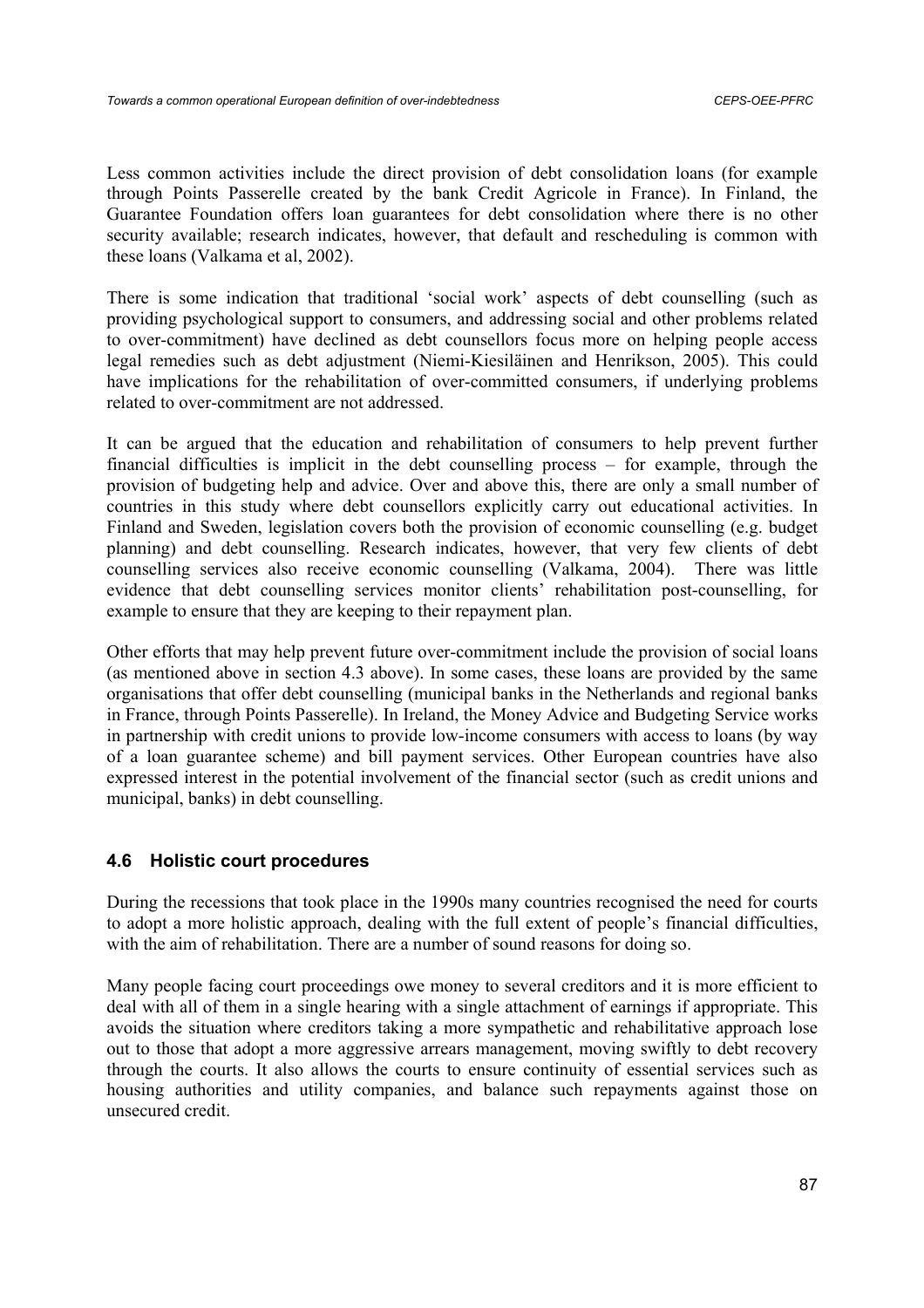Traditionally most court-based debt recovery procedures have been based on the premise that the debtor is a '*won't*' rather than a '*can't pay'*. Countries that have adopted holistic court procedures have recognised the existence of the 'honest' debtor, who has defaulted on payments as a result of events beyond his or her control. Moreover, they have also devised procedures that help consumers in financial difficulty to get their finances under control and, wherever, possible to repay the money they owe. This manifests itself in three important ways: formal, but non-judicial, debt settlement procedures; judicial debt settlement and personal bankruptcy procedures. In a number of countries these procedures have been designed in conjunction with one another. In Germany and Austria, for example, all three are part of the same legislation.

# **4.6.1 Judicial debt settlement procedures**

A number of the countries studied have introduced judicial debt settlement procedures that consider the totality of a debtor's commitments. As noted above, these mostly arose out of the recession in the early 1990s when many people were taken to court owing money to a number of creditors as a result of events beyond their control. This brought into focus the inefficiency and expense of courts dealing with debts one at a time. Where countries lack legislation of this kind, outcomes of court hearings also tend to be harsh and largely based on the premise that debtors have the money to pay but are avoiding doing so. In Ireland, for example, 'honest' debtors still face the prospect of imprisonment.

Countries covered by this study where well-developed judicial debt settlement procedures exist include: Austria, Belgium, Czech Republic, Finland, France, Germany, Luxembourg, the Netherlands, Norway, Sweden and the  $\overline{UK}^{58}$ . A draft Consumer Code in Portugal sets out similar procedures although it is not known when this will be implemented.

These schemes all have a number of features in common. First, they are based on payment plans, although the repayment period differs. The most common repayment period is five years, although it can be longer or shorter than this in certain circumstances. In Luxembourg, Germany and Sweden it can be up to seven years and as long as 10 years in Austria and France in exceptional circumstances. In Austria this would apply where the debtor cannot repay at least 30% of the debt in five years. At the other extreme, the payment period is only three years in the Netherlands, while in Austria it can be as little as two years, providing at least 20% of the debt can be repaid in that time. Peer review of the Dutch system of debt settlement has recommended that the effectiveness of different repayment periods should be analysed (Korczak, 2006).

The second area of similarity is that creditors' participation is compulsory – albeit with some conditions in some circumstances. In Germany, for example, creditors are only compelled to participate if the court feels that the payment offer is fair; and in the Czech Republic the majority decision of creditors (weighted pro rata to the size of their claim) determines whether a debtor's case is handled by debt settlement or personal bankruptcy. Once the decision is taken it is binding on all creditors.

<sup>&</sup>lt;sup>58</sup> Those that had not include: Bulgaria, Greece, Ireland, Italy, Lithuania, Poland and Spain.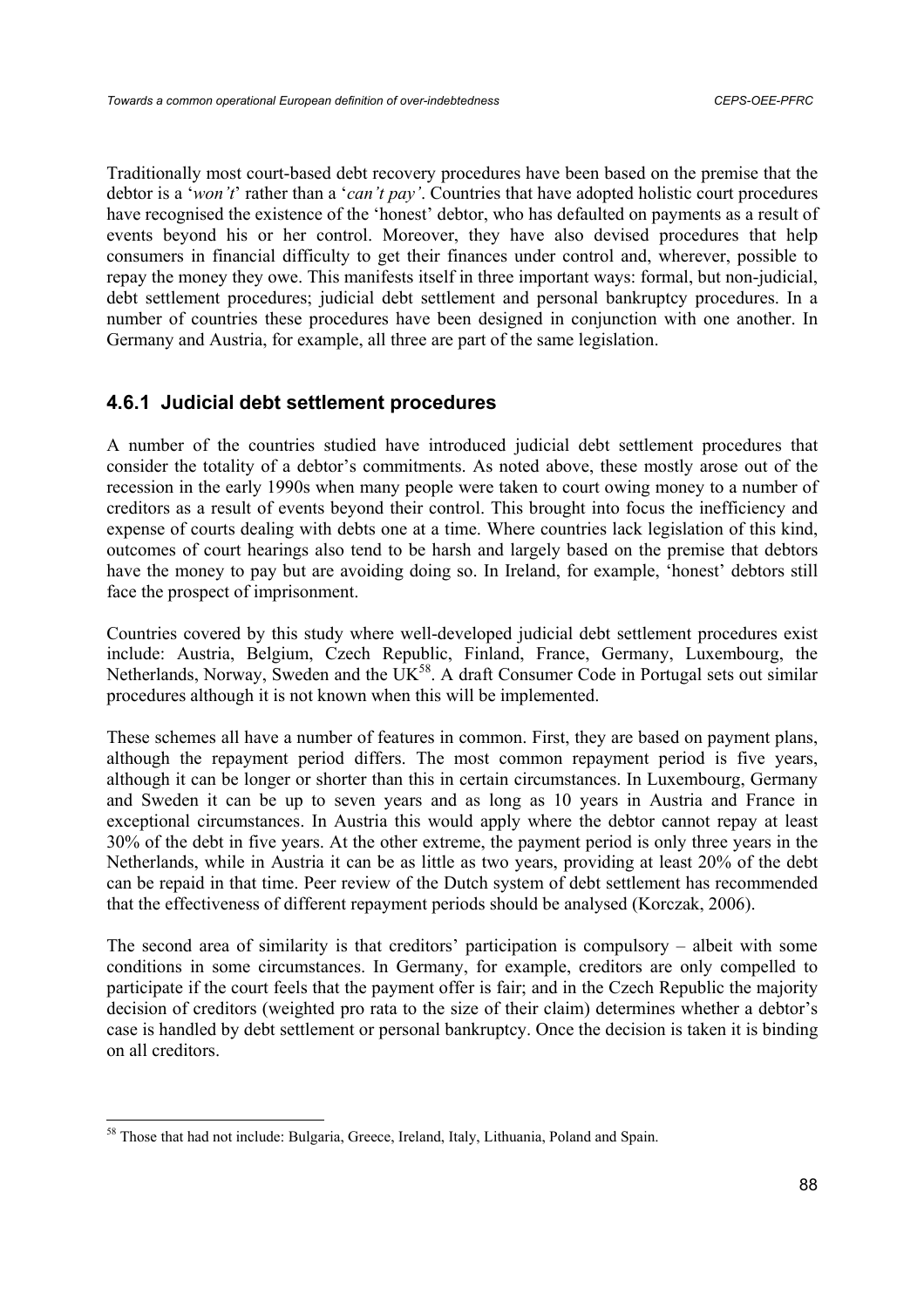Thirdly, in setting payment plans, courts ensure that the debtor is left with a minimum level of income, taking account of family size. This is often at the level of social assistance, although Norway is notable for having a much higher guaranteed income. This is set at 85% of the level of the minimum pension. This is considerably higher than social assistance levels. In contrast, in the Netherlands, the minimum guaranteed income is just 90% of social assistance, although this does need to be set against the shorter payment period noted above.

Fourthly, courts can write off at least some of the money owed in cases of hardship although full debt write-off is much less common. Additionally, in England and Wales, the court can issue an enforcement restriction order, which prevents creditors taking any enforcement action for up to 12 months, if the debtor expects to be able to raise the money owed in full during that time.

In Norway the court can decide to postpone a payment plan and in France a postponement of up to two years is possible if the debtor's income is too low for a payment plan to be set up without them being left with less than social assistance (Revenu Minimum d'Insertion) to live on. Indeed, the courts in France have a range of other powers mirroring those of the Debt Commission, which include determining that all payments will repay the capital before they settle any interest due; spreading repayments on loans for up to half of its term and reducing the outstanding mortgage debt to the sale value of the home.

The three principal areas of difference are in the relationship between judicial debt settlement and parallel non-judicial procedures, how payments are administered and the conditions attached to access to or participation in debt settlement programmes. Countries can be classified into three groups according to their approach:

- In Belgium, France, Luxembourg and Netherlands, judicial debt settlement arrangements are viewed as a 'last resort', acting as a back-up to non-judicial or amicable ones. The powers of the two are virtually identical, with the main exception that repayment plans ratified by a judge are legally binding on creditors. The high success rate of the Dutch scheme has been attributed to this close link between amicable procedures (van Burgh and others, 2006).
- In a second group of countries, including Austria, Germany and Norway, judicial debt settlement procedures are activated where attempts at setting up a non-judicial one have failed. This was also the case in Sweden until the Debt Relief Act in 2007, which extended the powers of the Enforcement Agency.
- The remaining group of countries with judicial procedures do not have a non-judicial one. These countries include Czech Republic, Finland, the UK, and (since 2007) Sweden, although in Finland and the UK there are strong pressures on creditors to be flexible in arrears management and debt recovery and to reach repayment arrangements outside the jurisdiction of the courts.

There is a variety of arrangements for overseeing and handling repayments made by debtors. In some countries, such as Austria, Finland, Germany and the Netherlands an administrator or trustee is appointed by the court, while in the UK, payments are made through the court itself. In contrast, in Belgium, France, and Luxembourg the procedure is overseen by a debt commission or debt mediator. In Sweden, however, payments are made direct to creditors by the debtor. In the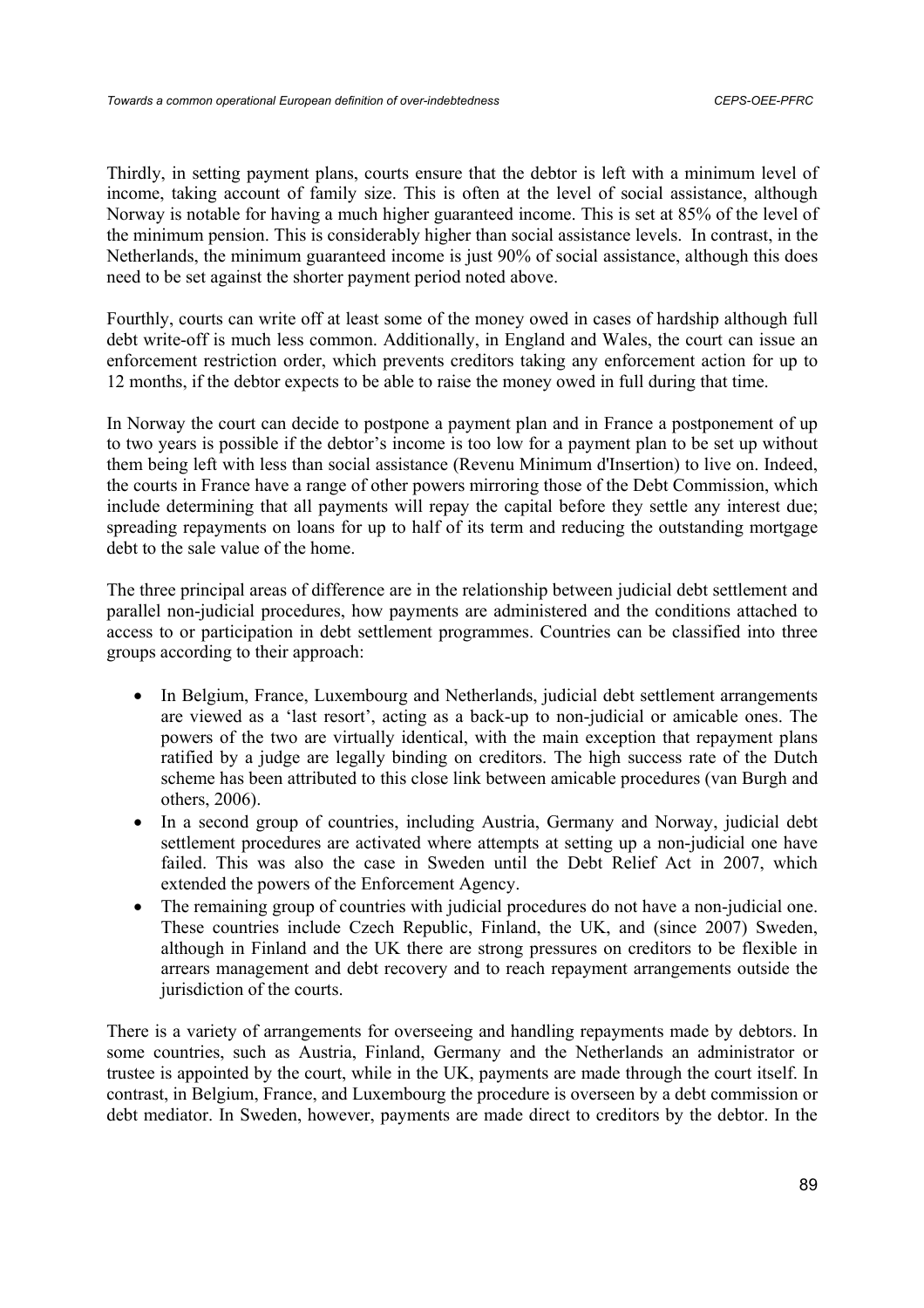Netherlands, all the debtor's post is redirected to the trustee - a practice that gives rise to dissatisfaction among debtors (see below). The peer review of the Dutch debt settlement process concluded that there is a need to discuss the role played by mediators and trustees, including the balance between 'the capacity to listen to people's problems and the need for strictness', the skills they require to carry out their functions (Korczak, 2006).

The third significant difference lies in the conditions attached to access or participation in judicial debt settlement procedures. In the Nordic countries (Finland, Norway and Sweden) courts have powers to deny access to anyone who has incurred debts in an irresponsible manner, who has made inadequate attempts to pay back the money owed or who has incurred large debts before filing for debt settlement. The Norwegian country expert noted that, although many people are refused access, there is a dearth of data on the reasons for refusal. In the Netherlands, too, access may be denied if the judge believes that the debtor has not attempted to repay the money owed in good faith. Around one in five (21%) of cases coming before the Dutch courts have been dismissed, with the debtor 'not acting in good faith' accounting for 81% of all dismissals. More specifically this related to debts on fines to the Central Judicial Collection Agency (37%) and fraud (29%) (van Burgh and others, 2006).

In England and Wales, access to debt settlement is restricted to people who already have a court judgement, whose total debts are under £15,000 (approximately  $E21,000$ ) and who have at least £50 (approximately  $\epsilon$ 70) a month that can be distributed to creditors. People with inadequate income to repay their creditors have access to a simplified form of bankruptcy (see below).

In Austria, Germany and the Netherlands there are strict conditions attached to participation. Debtors must behave responsibly and either work in a job (or look for employment) that will enable them to repay the money they owe. Failure to adhere to the conditions results in the debt settlement process being stopped and bankruptcy proceedings started. The county expert for Germany noted that, when unemployment is high, it is difficult for creditors to comply with the employment and job search requirements. This point was also made in the report of the peer review of the Dutch debt settlement process (Korczak, 2006). In fact, since the inception of the Dutch scheme 17% of debt settlement cases have resulted in bankruptcy. Since 2000, there have been three main reasons for bankruptcy: incurring new debts (39%); prejudicing creditors (44%) and failing to comply with the obligation to provide information (45%). Only a minority (13%) had failed to make adequate efforts to find work – a proportion that rose steeply from 4% in 2000 to 20% in 2005, largely because a more stringent view has been of this since new guidelines in 2005. There have also been increased in proportions incurring new debts (33 to 43%) and failing to comply with the obligation to provide information (39 to 50%) but a fall in proportion prejudicing creditors (49 to 39%) (van Burgh, 2006).

A number of debt settlement procedures are supported by loans for debtors. Amongst other services the municipal banks ('Volkskredietbank') in the Netherlands offer over-indebted individuals, where applicable, loans of up to  $\epsilon$ 4,000 at interest rates below the market rates so that costly debts can be repaid. In Luxembourg a public 'stabilisation' fund (Fonds d'assainissement en en Matière de Surendettement) can grant loans to discharge a debtor's commitments in the context of a collective debt settlement procedure at the instigation of either the debt commission or the judge. The maximum repayment period for these loans is seven years and the amount lent cannot exceed  $\epsilon$ 1,735.25. Monthly payments on the loan are fixed and the legal interest rate is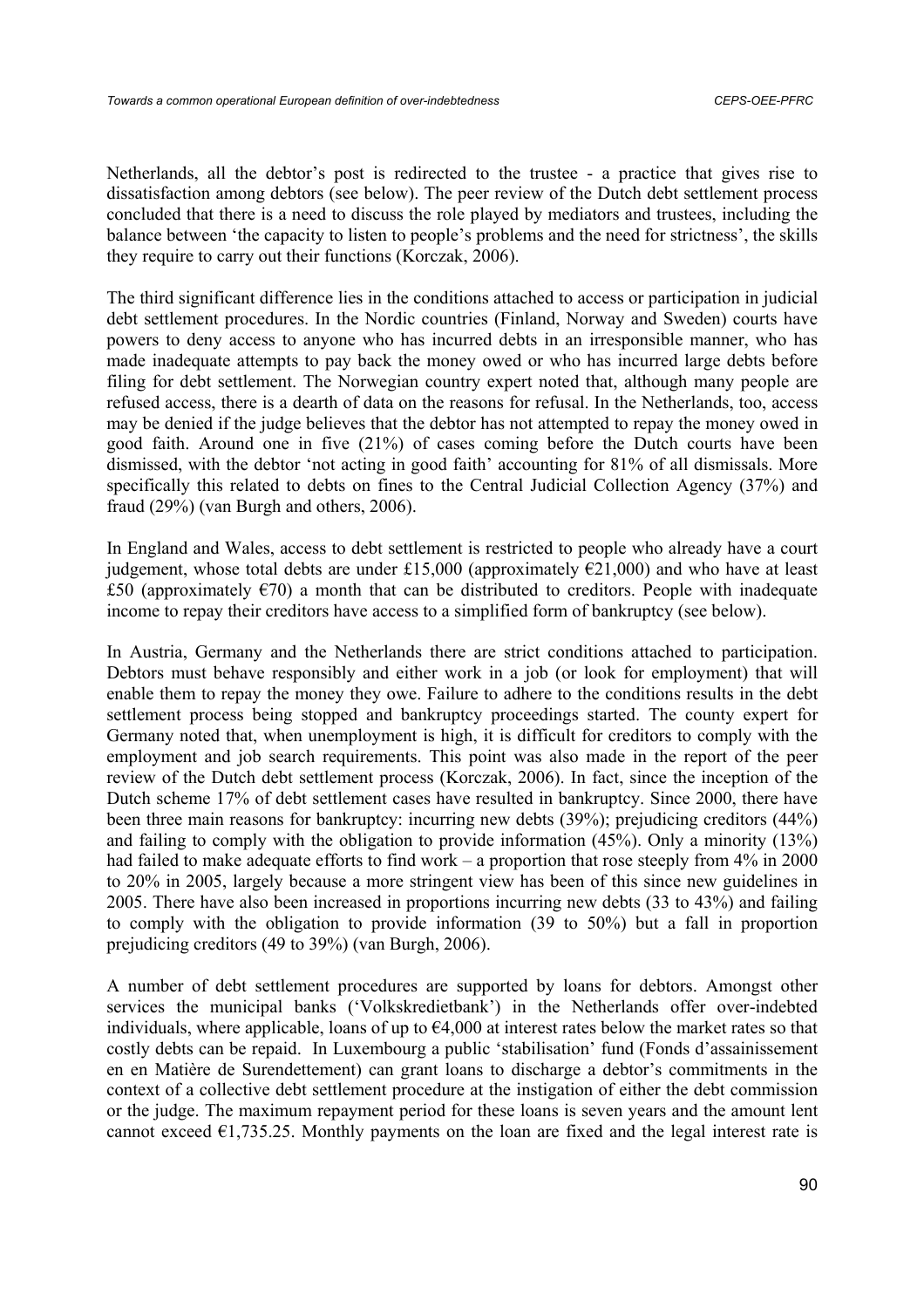charged. These terms can, however be varied, including granting an interest-free loan, extending the repayment term, suspending repayments and even converting the balance into non-repayable assistance.

With financial support from the Finnish Slot Machine Association since 1995, the Finnish Guarantee Foundation (originally established in 1991) assists over-indebted households by offering guarantees for loans so high-cost credit commitments can be consolidated. The guarantee can be up to  $\epsilon$ 34,000 per household and the interest is below market interest. Thus the Foundation provides a chance for those who otherwise are not able either to settle their debts voluntarily or to get a judicial debt settlement. Debtors must have sufficient income to cope with the payment agreement of the loan without getting into a new debt spiral. During 1995-2007 the Guarantee Foundation granted guarantees to nearly 7,000 household exceeding  $\epsilon$ 100 million. Only about 6% of guarantee cases have resulted in the Foundation having to pay out and debtors pay back a large proportion of the money that is paid out.

The main criticism of existing judicial debt settlement schemes is that they often do little to rehabilitate the debtor and prevent further financial difficulties in future. In the Netherlands debtors must engage in a structured programme of advice and education about budgeting. In addition, all their post is re-directed to the trustee who is handling their case. This second condition is, however, likely to be controversial in other EU countries, partly for practical reasons (it is easy to avoid) and partly on grounds of civil liberty (Korczak, 2006).

Bringing these various features together it is possible to identify three broad approaches to judicial debt settlement:

- *Nordic countries*: where access is restricted to people who have behaved 'responsibly' and (except in Sweden) where 'amicable' attempts to arrive at a repayment plan have failed. Full debt write-off is possible.
- *German and Austrian model*, followed also by Portuguese draft Code: where access is based on economic considerations (insolvency) not on past behaviour and moral responsibility of the debtor. Debt settlement is regulated in the general bankruptcy codes and puts emphasis on setting up payment plan to ensure creditors are repaid and debtors earn discharge (including partial debt write-off) by fulfilling this plan. Debtors must behave responsibly, working or looking for a job if not in work. A trustee is appointed by the court to oversee payments.
- *France, Belgium, Netherlands and Luxembourg*: where there is an emphasis on nonjudicial debt settlement, where procedures are identical in all respects except the enforceability of payment plans. Procedures and payments are overseen by a debt commission in France, Belgium and Luxembourg.

Debt settlement procedures in the Czech Republic and the UK do not fit into any of these models. Moreover, separate legal procedures exist in England/Wales and Scotland.

There have been a small number of evaluations of judicial debt settlement schemes, which have highlighted several important points. First, access can be impeded by complicated procedures such that debtors need the assistance of a lawyer or debt adviser (Kempson and Collard, 2004; Korczak, 2006) – a point that was also raised by several country experts.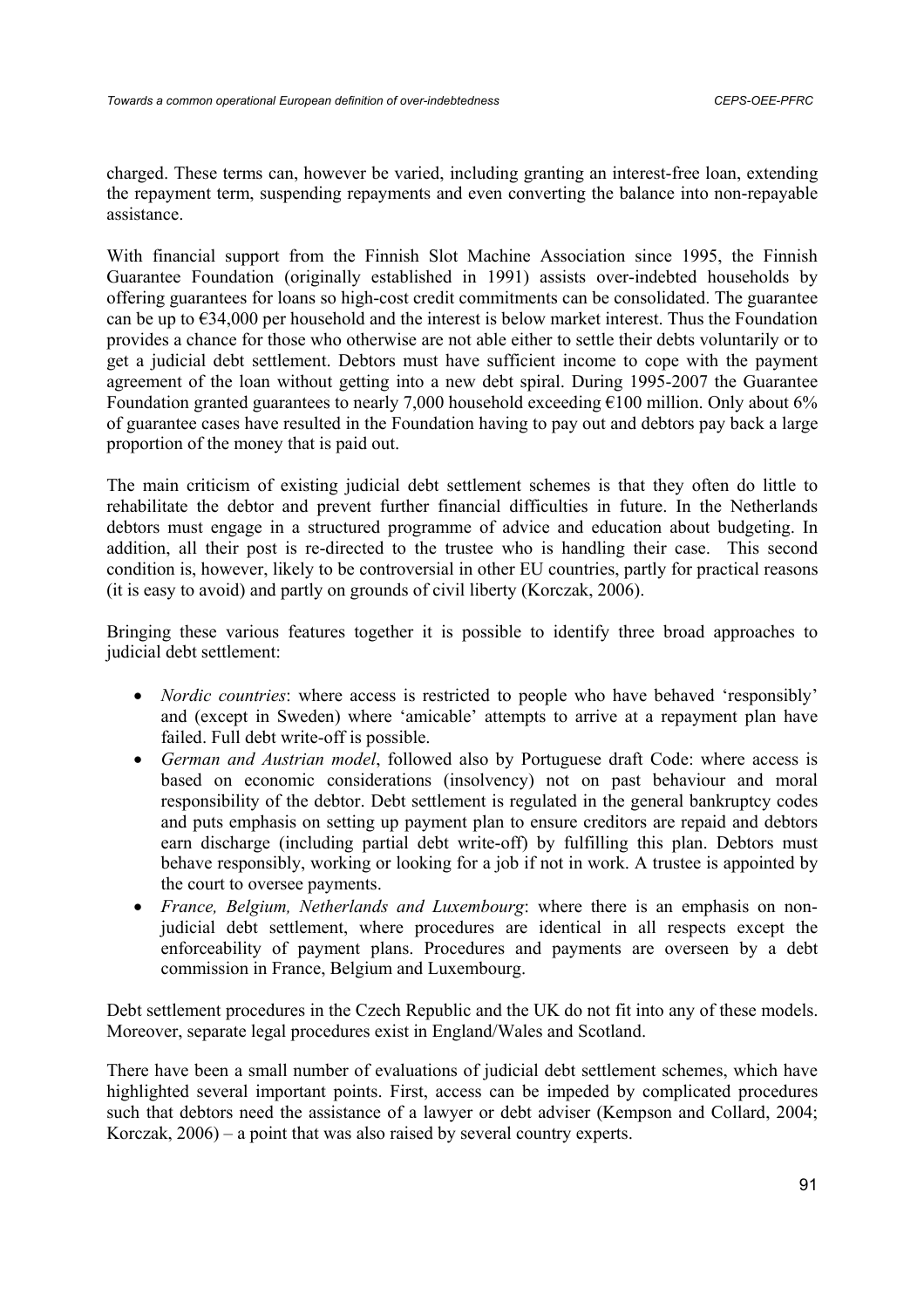In addition, people are denied access for a variety of other reasons. A survey in Austria found that judicial debt settlement proved possible in only half of possible debt cases. Three main, but overlapping, reasons were identified: unstable personal situation; no assets, and either income too low or debts too high so that it would not be possible to repay the court fees and at least 10% of the debts owed. The groups of people who were least likely to gain access were women, and married women in particular; younger people with children; people on low incomes and those without an income of their own. And the greater the debts the lower the likelihood of debt settlement being granted (Grohs, 2000 p6-8). While a study of administration orders in the UK, showed that the conditions for access at that time – debts of less than £5,000 ( $\epsilon$ 7,000) – meant that the only people able to access the system were those too poor to be able to manage a repayment plan (Kempson and Collard, 2004)

Experience in Sweden shows the importance of realistic payment plans. An evaluation by Konsumentverket highlighted problems of default. Although courts responded positively to debtor requests for a revision to payment levels, the new plans often failed after two years, suggesting that debtors were either over-optimistic about their ability to pay or they had misunderstood the procedure (Konsumentverket 2000). At that time, two groups of people had particularly high levels of default: people with mental health problems and people without a bank account. A second evaluation of the Debt Relief Act, commissioned by the Swedish Government and Parliament, also found an unacceptably high proportion of people getting into financial difficulties during the debt settlement payment plan and recommended that debt counsellors should support and assist debtors throughout the payment plan. This was adopted in the 2007 Debt Relief Act, which also requires the Swedish Consumer Agency (Konsumentverket) to provide support to debt counsellors.

The UK study of administration orders was commissioned to explore the high levels of default and concluded that this was because primarily because participants were too poor to be able to manage a payment plan. Like the Swedish study, it also found that debtors were reluctant to request a revised payment plan (Kempson and Collard, 2004).

Debt settlement procedures in the Netherlands have been subject to extensive and rigorous evaluation. These have identified variations between courts in the percentages of cases accepted for debt settlement (from 69% to 94%) with an average of 79%. These variations were attributed to local differences in both the personality and strictness of the judge, and also the preliminary work in the amicable process. As we note above, the main reason for cases being dismissed was that the debtor was 'not acting in good faith', which across all courts accounted for 81% of all dismissals. This proportion also varied across courts (van Burgh and others, 2006). The evaluations have also assessed debtors' opinions of the debt settlement scheme. On the whole, people were positive about the trustee (73% satisfied) and with the role of the court (86%) and also of other counselling (where they received it) (92%). They were less satisfied with the blocking of their post (49% dissatisfied of which 34% very dissatisfied) (van Burgh and others, 2006).

There has, however, been little research into the long-term impact of debt settlement. Does it help to rehabilitate debtors, or do significant numbers find themselves in financial difficulties again at a later date? In the Dutch debt settlement peer review, it was noted that in France 'some people who go through [the French system for debt settlement] come back a few years later' (Korczak,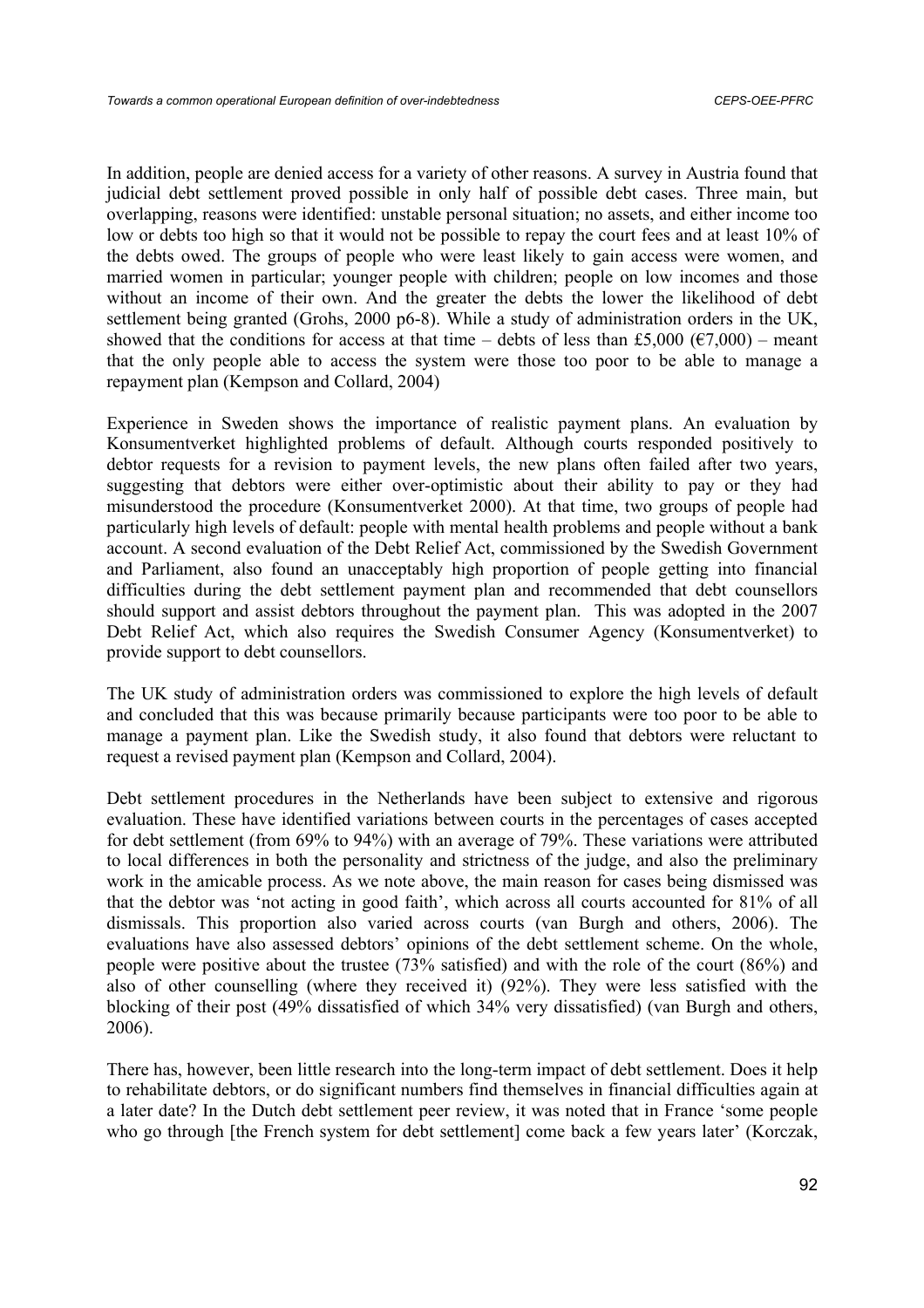2006). It should, however, be noted that this referred to the system as a whole, which is heavily weighted in favour of the non-judicial procedure. In Norway, where it is only possible to access debt settlement once, there are concerns that little is known about the outcomes for debtors when they have completed the debt settlement programme and whether it does, as intended, give them a 'new start in life'. Statens institutt for forbruksforskning (SIFO) plans to undertake a study to evaluate the Debt Settlement Act from the debtor's perspective in 2008.

Again it is the Dutch evaluations that provide us with detailed information. Since the inception of the scheme 70% of cases involving individuals have resulted in a fresh start, with 17% resulting in bankruptcy and 1% in composition, a further 13% had 'other outcomes' (The reasons for bankruptcy have been discussed above). On the whole fresh starts were less common where the debtor had received legal aid, 60 compared with 67%, and bankruptcy was more likely, 26 compared with 19% (van Burgh and others, 2006).

The sustainability of these fresh starts was determined through a telephone survey of a sample of people at least one year later<sup>59</sup>. On average, the duration of the fresh start was three years (similar to all going through the debt settlement process). One in three (28%) of individuals said that they currently had some form of consumer credit – the two most common being a consolidation loan  $(12%)$  or a bank overdraft  $(11%)$ ; on the other hand nearly half  $(47%)$  said that they saved regularly and this was only slightly lower among those with loans. A sizeable minority (12%) had fallen into payment arrears again, although just 8% had arrears of two or more months are considered – the authors did, however, suspect some under-reporting. Few of the people in arrears had sought any professional help and said they expected to be able to sort out their problems without it. Factors associated with a recurrence of arrears include number of children in the household, low income and having taken out new credit (8 times the risk); having received legal aid 2.5 times). But there was no connection with duration of the fresh start, reason for debts that gave rise to the WSNP process, extent of income change since the fresh start, type of household or employment situation. Significantly nor was there a link with having received budgeting counselling before or during the debt settlement process or having received after care following participation. Where arrears occurred they were mainly attributed to high fixed costs (including costs of loans) or overspending (van Burgh and others, 2006).

Synthesising this information it is possible to identify the following key ingredients of an ideal judicial debt settlement scheme:

- link to an amicable procedure that is designed to avoid cases going to court and assist people where it is necessary;
- unrestricted access (except in cases of fraud);
- compulsion on lenders to participate;

• oversight of payments by a trustee of mediator, with an appropriate balance between support for debtors and ensuring strict adherence to repayment plans;

<sup>&</sup>lt;sup>59</sup> The authors note that they are unable to say how representative the sample is as a about a third of people could not be contacted by phone either because it was the wrong number or the line had been disconnected. Of those where contact was made 75% agreed to be interviewed.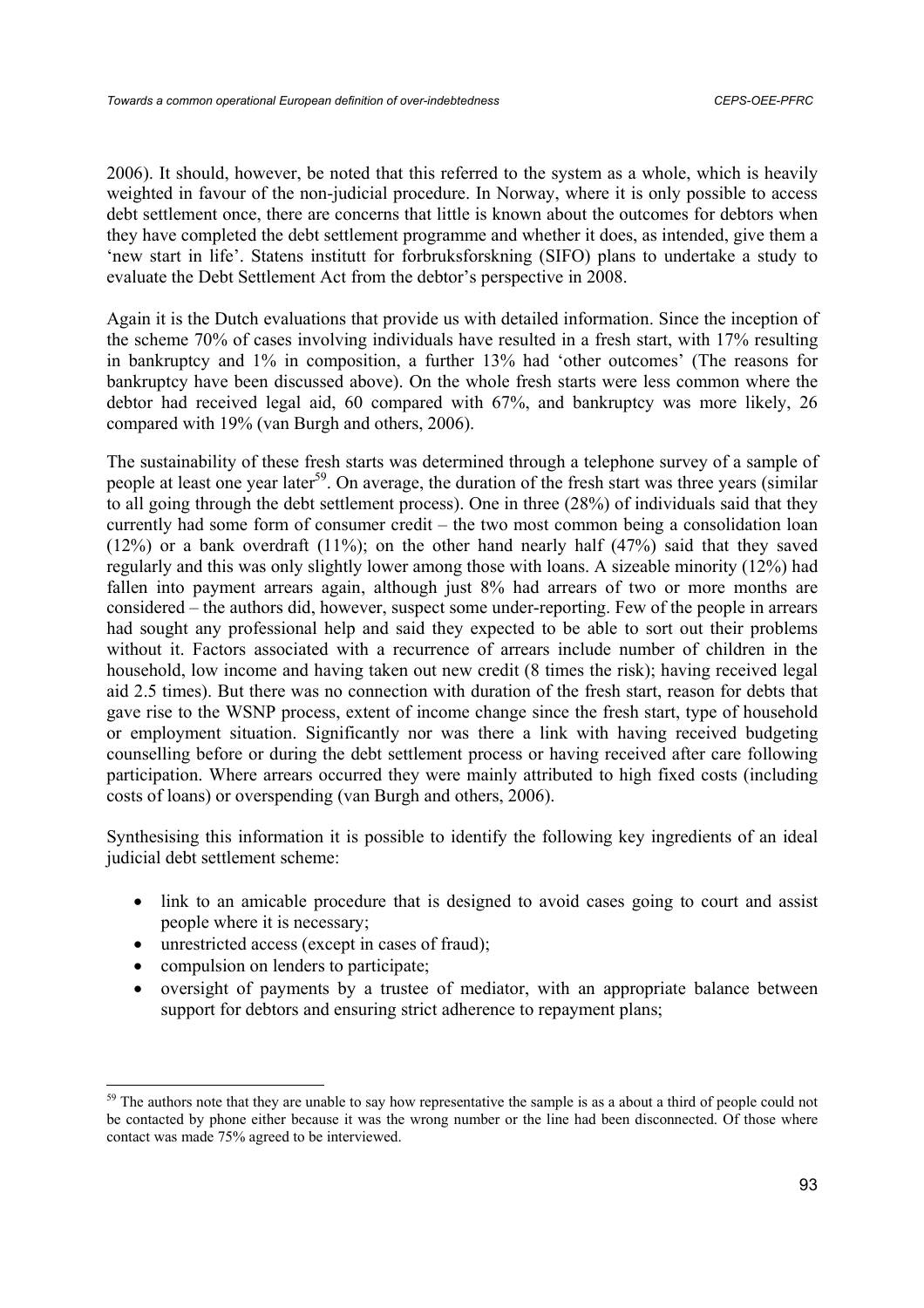- realistic payment levels that leave the debtor with income for an adequate standard of living, with an automatic procedure triggering revisions to payment plans when default occurs;
- time limit of no more than five years on the payment plans, plus debt write-off, following consideration of whether both lending and borrowing was responsible;
- total debt write-off for those too poor to repay, whose situation unlikely to change in the future;
- assistance with money management and budgeting during the payment plan to help with rehabilitation and prevent further problems.

# **4.6.2 Personal bankruptcy**

Bankruptcy provisions are an important part of a comprehensive approach to over-indebtedness and have been introduced for individuals in most of the countries studied – the exceptions being Greece, Italy and Lithuania. In Poland legislation is planned. Bankruptcy laws for individuals have recently come into force in Portugal (March 2004), Spain (September 2004), and Czech Republic (January 2008). The length of time to discharge varies between countries, but is generally five years of more. New legislation in England and Wales has introduced a wide range of discharge periods ranging from as little as one year, for 'passive' debtors whose problems have been precipitated by events beyond their control, and up to 15 years for people whose bankruptcy is entirely due to their own actions.

Several countries have also recognised the need for a simplified form of bankruptcy (or total debt write-off) for 'honest' or 'passive' debtors who are too poor to pay the money they owe and are likely to remain that way. In France, for example there is a procedure for doing this as part of debt settlement. In England and Wales there is to be a non-judicial process for bankruptcy (debt relief orders) for people with no assets and very low incomes. Similar legislation is planned in Scotland.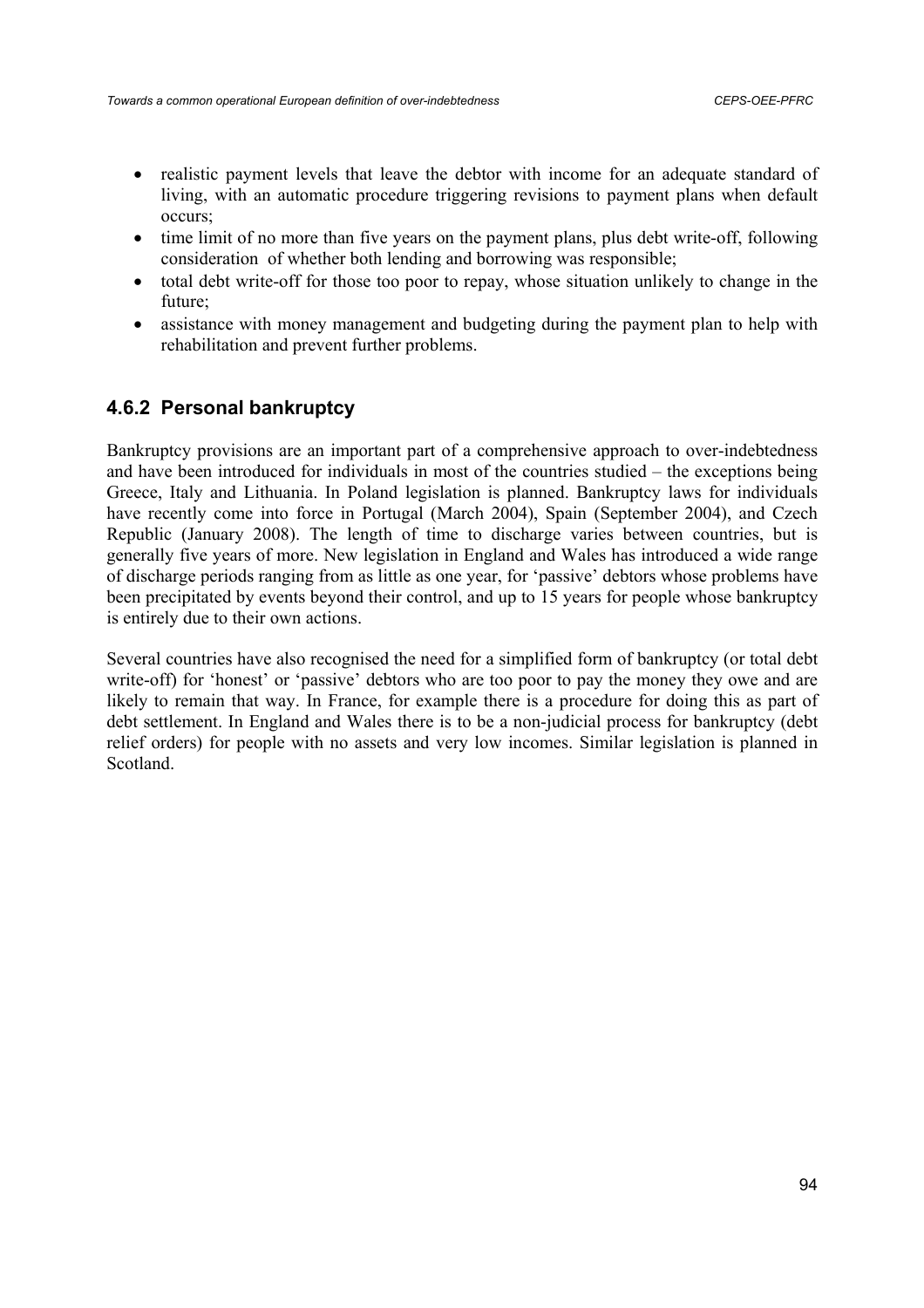#### **Box 5 Good practice example: Debt settlement scheme in France**

The Debt Settlement Scheme was set up by the law of 31 December 1989, which created the Households Debt Commissions. The secretariat of these Commissions is ensured by the Banque de France in 1989. It was reformed 1995, and again in 1998 to make it more sympathetic to those suffering 'passive' over-indebtedness and to introduce a minimum guaranteed income, equivalent to RMI (the minimum social revenue) payments from the State. The scheme has both a voluntary stage, and a judicial one.

The request for debt settlement is presented by the debtor, not the creditor, and the procedure is overseen by the Commission (as opposed to trustees, as in other schemes). Whilst the normal payment period is five years, the Commission can extend it to eight years in cases of hardship. Following the reforms in 1998, the Commission can additionally postpone the repayments for up to two years, following which time a new assessment of the feasibility of the payment schedule is undertaken. If this is not feasible the Commission can recommend complete or partial cancellation of debts (this is not, however, bankruptcy).

If a voluntary arrangement cannot be reached between the debtor and the creditor, the debtor may ask the Commission to make proposals for: payments to be spread over a five year period or for up to half the period of the loan; payments to pay off the capital first; in mortgage cases, to reduce outstanding debt to the sale value of the home. These proposals are advisory and not enforceable unless passed to a judge.

If either the debtor or the creditor appeal to the Court, the judge has the power to investigate the situation, verify claims and summon creditor The judge has same range of powers as the Commission and can change the plan proposed by Commission. Debts can be partially written off at the end of payment plan;

Furthermore, since 2003, a bankruptcy procedure (procedure de rétablissement personnel) is also possible, if the situation is 'irremediably compromised'. This procedure can be opened on the initiative of the Commission, of the debtor, or of the judge himself when he examines appeals. In this case the debt can be cancelled in full.

The judicial procedures can be bureaucratic for creditors, so there is an advantage for them to reach a voluntary agreement.

### **Box 6 Good practice example: Debt settlement in the Netherlands**

Consumer Bankruptcy Act which came into force in 1998 covers voluntary as well as the court procedures for the settlement of debts. The Act had three aims: to provide debtors with fresh start; to encourage creditors to reach voluntary settlements; and to reduce no of bankruptcies.

Under the terms of the Act, debtors are obliged to try and reach a voluntary debt settlement before they can go to court for a 'fresh start'. The voluntary settlements are administered locally, by municipalities' social agencies and municipal banks (there are designated debt advisors in almost every municipality but provision not complete). The debtor must make the agreed payment for three years, and then remaining debt is remitted. There are strict arrangements for oversight through an administrator (trustee), to whom all mail is forwarded. During the arrangement, the debtor has just 95% of national assistance to live on. Advice and education on budgeting is an integral part of the procedure and municipal banks can offer loans and bank cards as appropriate.

If the creditor and debtor cannot reach a settlement the court can be approached to impose a legal debt settlement. The judge may turn down an application for a legal debt settlement if no attempt is believed to have been made to pay off debts in good faith, if the debtor is unlikely to the meet requirements of the process, or if the debtor has addiction or psychological problems. The legal debt settlement is almost identical to amicable settlement except that compliance of debtor and creditor is enforced. As for the amicable arrangements, the debtor is required to meet the payment plan for three years, which most debtors manage to do (there is only a 2% failure rate). The costs of the judicial settlements are borne by the debtor's estate with creditors consequently receiving less money. An obligation to seek work is imposed on the debtor.

An evaluation for Dutch Ministry of Justice (Jungmann *et al*., 2001) showed the first and third aims being met. However, the number of voluntary agreements fell.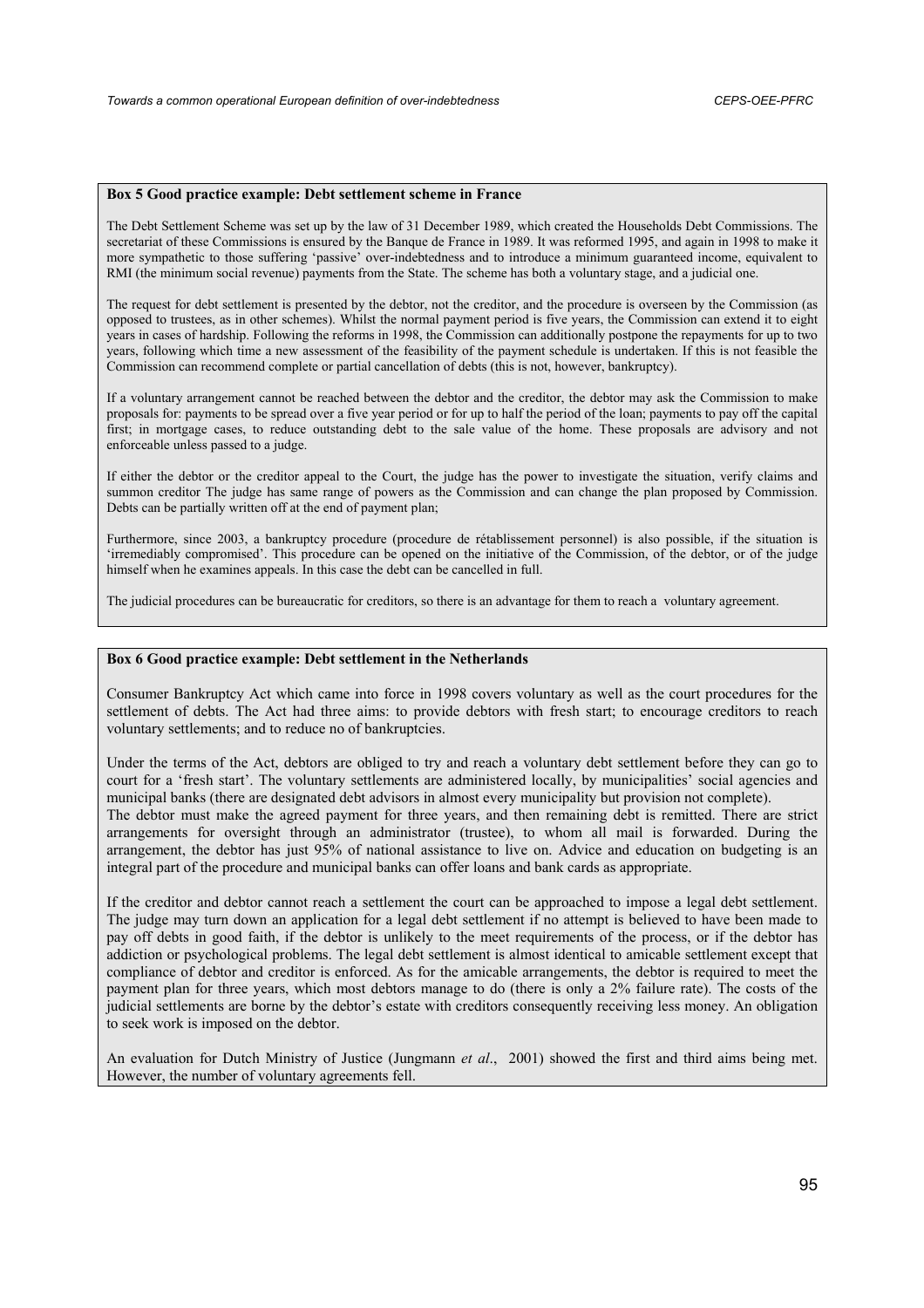### **4.7 Non-judicial debt settlement**

As noted above, a number of countries with judicial procedures for debt settlement also have preceding formal but non-judicial procedures for debt settlement. These include: Austria, Belgium, France, Germany, Luxembourg, Netherlands, Norway, Sweden and the UK. It should be noted that these non-judicial procedures are quite distinct from debt counselling described in section 4.5 above, although in many cases debt counselling agencies do play a role in the more formal debt settlement programmes as well.

All share a formal procedure for non-judicial debt settlement (in contrast to informal debt counselling described in section 4.5 above) and typically involve the setting up of payment plans following negotiations with creditors and debtors. Creditor participation is not compulsory and the repayment arrangements are not usually legally binding (Norway is the exception and agreements *are* legally binding). Beyond this they differ in a number of key respects, including their relationship with judicial debt settlement procedures, how they are managed, repayment periods and supervision of, and obligations placed on, debtors.

As we have noted above, in France, Belgium, Luxembourg and the Netherlands non-judicial procedures are seen as the bed-rock of debt settlement and involvement of the court is seen as a last resort. They have almost identical powers and procedures to those of the courts, with the exception that the involvement of a judge makes any agreements legally binding on all parties. The process of mediation between a debtor and his/her creditors is overseen by a national 'Commission' in France, Belgium and Luxembourg (although in Belgium a judge opens the procedure); in the Netherlands it is administered locally by the municipalities, social agencies and municipal banks.

At the other end of the spectrum, 'amicable' arrangements in the UK are entirely separate from judicial procedures for debt settlement. In England and Wales, local insolvency practitioners (most of whom are commercial bodies) set up legally binding repayment agreements (Individual Voluntary Agreements) between debtors and creditors. Access to this procedure is limited to debtors who owe in excess of £15,000 (approximately  $E$ 21,000); people owing less than this have access to the judicial debt settlement procedure (Administration Orders – see section 4.6 above). Scotland, in contrast, has a Debt Arrangement Scheme. Introduced in 2002, this gives debtors extra time to pay by stabilising debt whilst preventing creditors from taking further enforcement of collection action, although changes made in 2007 mean interest, fees and charges become payable if the Debt Payment Programme is not completed. The scheme requires the involvement of an approved money advisor, as well as an administrator and a payment distributor. The 2007 changes enabled administrators can undertake a 'fair and reasonable' test to the application if there is less than full creditor consent; previously this assessment was made by the Sheriff).

In the Netherlands, the nature of the link between the amicable and judicial procedures has been found to be crucial, especially if they are not introduced at the same time. Critics say that when the judicial procedure was introduced in 1998 it undermined the existing amicable arrangements in several ways. First the incentives for creditors to participate in the amicable arrangements were inadequate, and secondly many municipalities took advantage of the introduction of the judicial procedure and reduced funding for the agencies administering the amicable procedures. Moreover, both the average amount owed and the average number of creditors per debtor had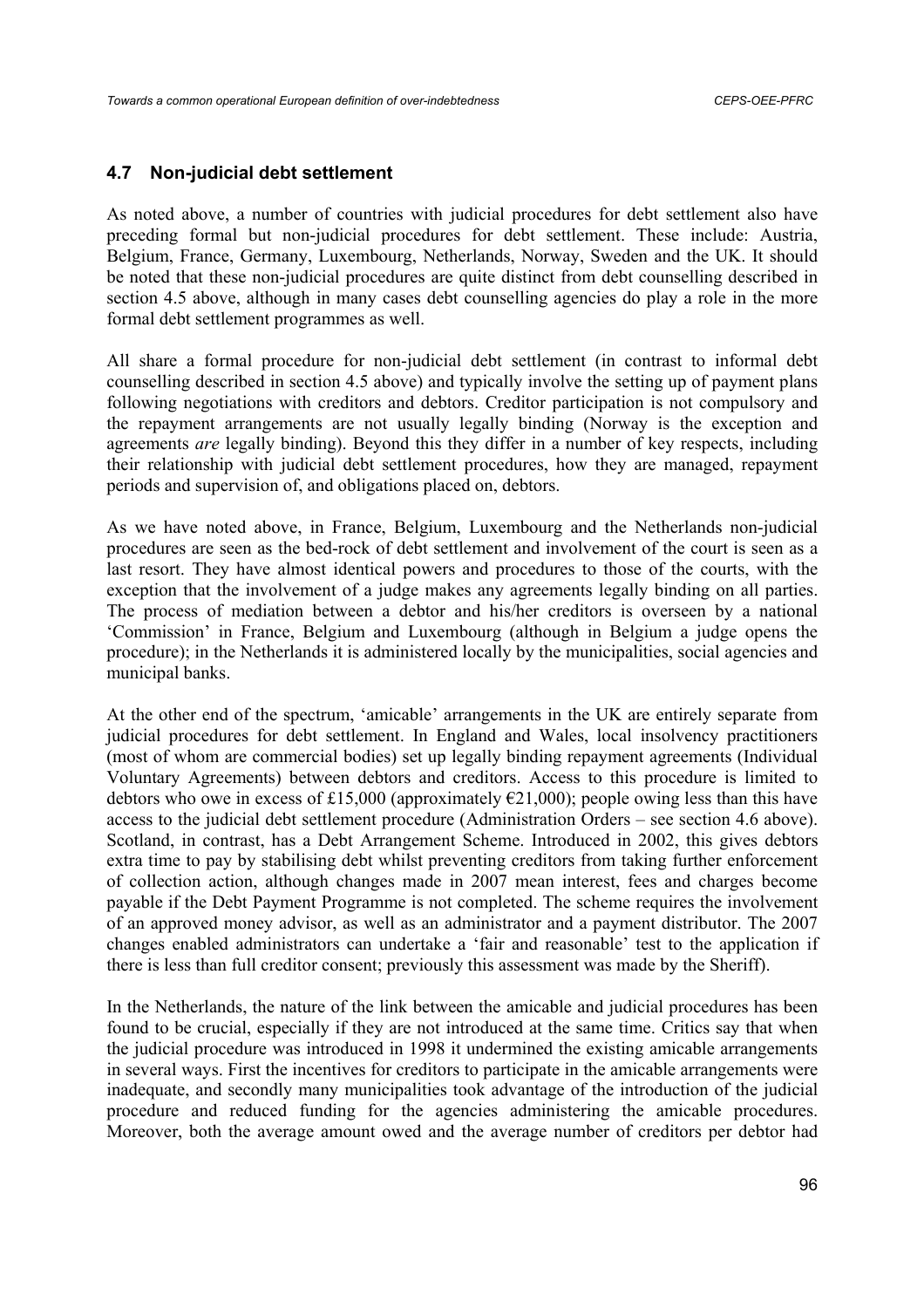increased, making it harder to reach amicable agreements (Jungmann, 2006; Korczak, 2006). Certainly, the success rate of amicable settlements fell from over 50% in 1992 to 9% in 2005 (Jungmann, 2006). The three main reasons for the lack of success of the amicable process are: failure of creditors to agree (52%), insufficient repayment capacity (27%) lack of cooperation of the debtor (21%) (van Burgh and others, 2006).

There is also variation in the way these procedures are managed and administered. Some, such as Belgium for example, are administered centrally; in France, they are administered at the subregional (département) level; others – the Netherlands and the UK, for example – depend on local provision. While local provision can be more responsive to local needs, it also leads to uneven provision across a country (see also Korczak, 2006). Unlike other countries, amicable arrangements in the UK are administered by fee-charging private sector firms of insolvency practitioners. This is controversial and has been criticised by both (free) not-for-profit debt advice agencies and by creditors. As a consequence a Code of Practice is being compiled that will create industry standards to regulate how responsible debt practitioners market and advertise their services. The standards will also cover the quality of advice customers receive from IVA providers on the register as well as the transparency of the charges and fees which will be made. As in the judicial procedures, there are wide variations in the length of payment period, although five years is the most common. In the Netherlands, for example it is a fixed period of three years. While in France the normal period is five years but can be extended to up to eight years in cases of hardship. Moreover, the French Commission has a wide range of powers to make proposals if a voluntary arrangement cannot be reached. This includes: being able to determine that all repayments will go first to repaying the capital on credit; spreading repayments for up to half the term of the loan and, in mortgage cases, reducing the outstanding debt to the sale value of the home. These powers are, however, advisory and are only enforceable when they have been passed by a judge.

The fourth area of significant difference lies in the extent of supervision and support of debtor. Both are most extensive in the case of the Netherlands, where there is strict oversight of the debtor by a trustee, to whom all mail is redirected. Participants in the non-judicial scheme must attempt to maximise their income from earnings and all but 90% of the social assistance level for someone in their circumstances is allocated to repaying the money owed to their creditors. They must also engage with budgeting advice and education. In return at the end of three years, any remaining debt is written off.

Information gained from country experts suggests the following key ingredients for a successful non-judicial debt settlement scheme. First, there should be in-built incentives for creditors to participate (including supervision of debtor; realistic payment plans; no fees or much lower fees than court) and disincentives for them to use judicial procedures (for example, costs recovered from the debtor. Secondly there need to be incentives for debtors to participate, such as time limits on the payment plans; plus partial debt write-off, following consideration of whether both lending and borrowing was responsible, and advice and support on budgeting to make payment easier and relapse less likely.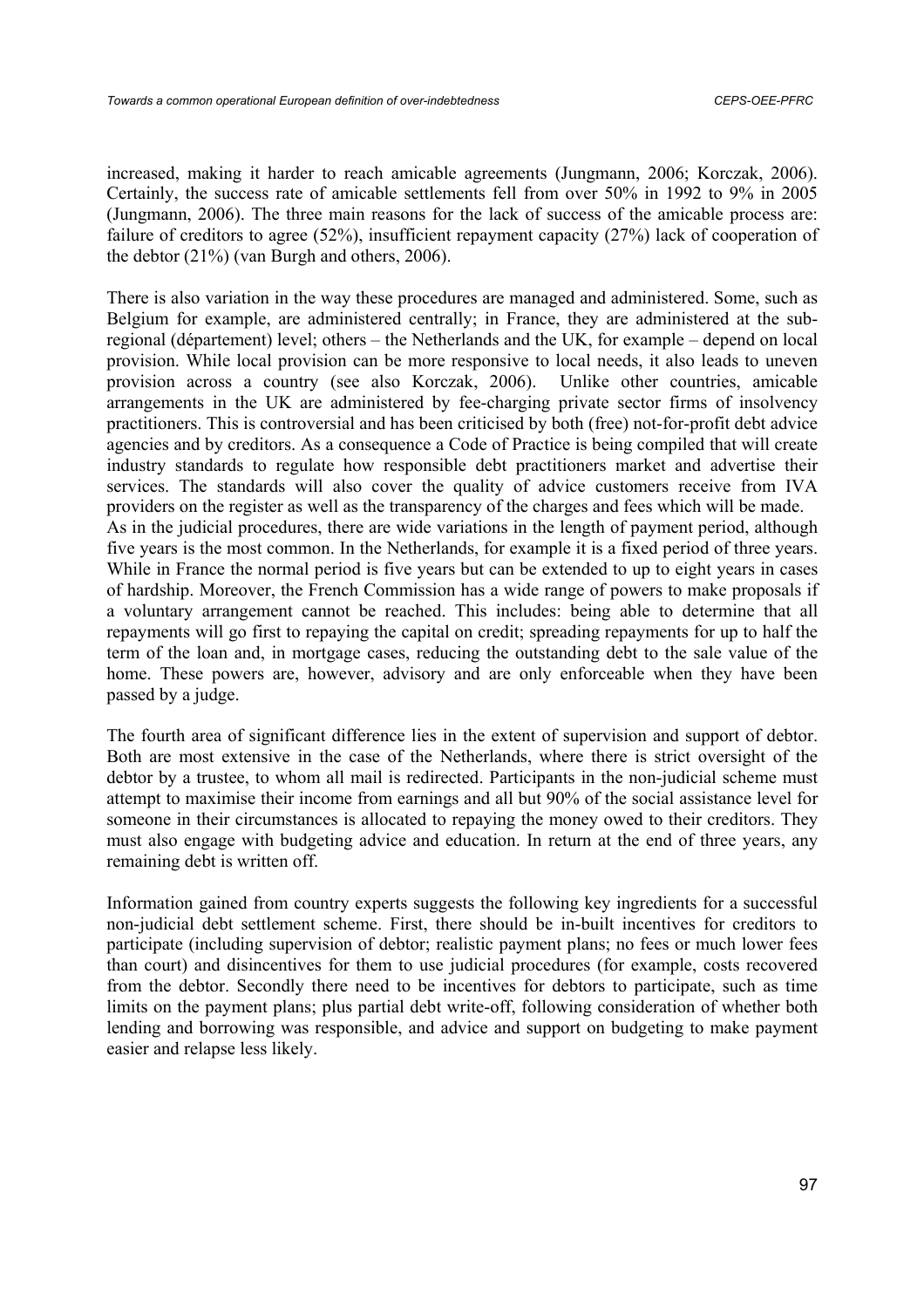### **References**

- Babeau, A. (2006), *La demande des ménages en matière de crédit a la consommation et les ajustement nécessaire pour y répondre*, Paris: BIPE.
- British Banking Association (2005), *Dealing with debt: a partnership approach the Common Financial Statement*, Published online April 2005, Accessed November 2007. www.bba.org.uk
- Byrne, N., McCarthy, O. and Ward, M. (2005), *Meeting the credit needs of low-income groups: credit unions versus moneylenders*, Dublin: Combat Poverty Agency.
- Caskey J (1994), *Fringe banking*, New York: Russell Sage Foundation.
- CGAP (2004), *The impact of interest rate ceilings on microfinance: Donor brief No. 18*, Washington: Consultative Group to Assist the Poor.
- CMRC (Credit Management Research Centre; (2003), *Debt Management, collection, and recovery: Executive summary*, Leeds: Credit Management Research Centre.
- Competition Commission (2006), *Home Credit market investigation*, London: Competition Commission.
- Corr, C. (2006), *Financial exclusion in Ireland: an exploratory study and policy review*, Dublin: Combat Poverty.
- Daly, M. and Walsh, J. (1988), *Money lending and low income families*, Dublin: Combat Poverty Agency.
- Davydoff D., and Naacke G. (2005), *L'endettement des ménages européens*, Report achieved by the Observatoire de l'Epargne Européenne for the Comité Consultatif du Secteur Financier.
- Department of Trade and Industry (2000), *Report on costs and interest rates in the small loans sector*, Pretoria: Department of Trade and Industry.
- Debt on our Doorstep (2003), Response to the DTI's Consultation on Extortionate Credit Provisions within the Credit Consumer Act 1974. http://www.debt-on-our-doorstep.com/extorcredit.doc
- Dominy, N. and Kempson, E. (2003), *Can't pay or won't pay? A review of creditor and debtor approaches to the non-payment of bills*, Bristol: Personal Finance Research Centre.
- Le Duigou, J-P. (2000), *Endettement et surendettement des ménages*, Paris: Conseil Economique et Social.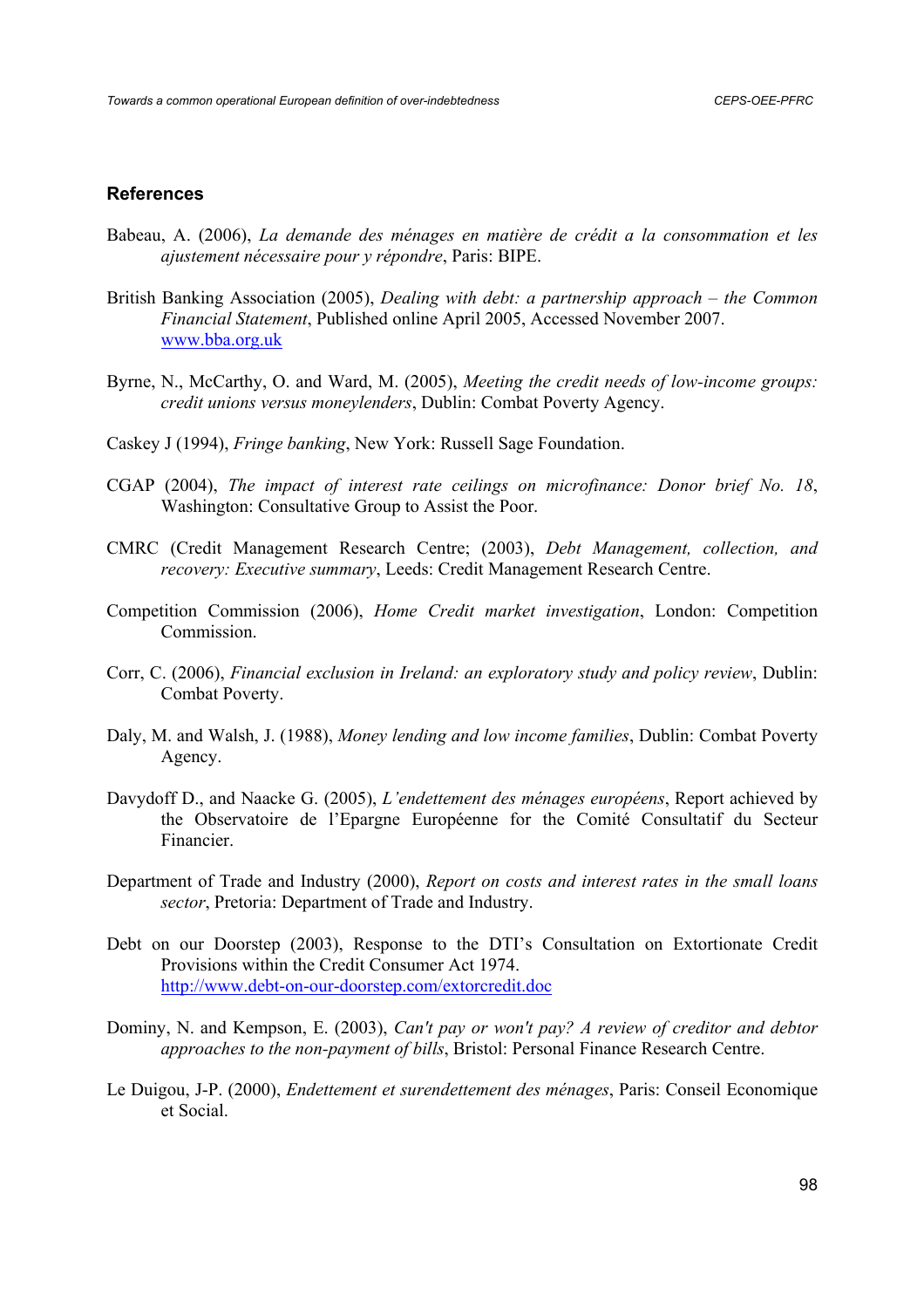- Ellison A., Collard, S. and Forster, R. (2006), *Illegal lending in the UK*, London: Department of Trade and Industry.
- Ellison A., Collard S. and Forster R. (2007), *Evaluation of the illegal money lending* pilots, London: Department of Trade and Industry.
- Fernando, N.A. (2006), *Understanding and dealing with high interest rates on microcredit*, Metro Manila: Asian Development Bank.
- Gloukoviezoff, G. (2006), *Surendettement des particuliers en France*, Geneva: International Labour Office.
- Grohs, H. (2000), "*Excluded from bankruptcy proceedings"*, in Money Management No. 1/00 pp 6-8.
- Hammond, D., Fong, G. T., McDonald, P. W., Cameron, R., & Brown, K. S. (2004), *Graphic Canadian cigarette warning labels and adverse outcomes: Evidence from Canadian smokers*, American Journal of Public Health, 94, 1442–1445.
- Johnson, R.W. and Johnson, D.P.(1998), Pawnbroking in the U.S: a profile of customers, West Lafayette: Credit Research Center.
- Johnson, R.W. and Sullivan A.C. (1980), Restrictive effects of rate ceilings on consumer choice, West Lafayette: Credit Research Center.
- Jungmann, N. (2006), De WSNP: bedoelde en onbedoelde effecten op minnelijk traject, Leiden: Leiden University Press.
- Jungmann, N., Niemeijer, B., and M. ter Voert (2001), *Van schuld naar schone lei, evaluatie Wet schuldersanering natuurlikjke personen*, Wode.
- Kempson, E. (2002), Over*-indebtedness in Britain*, London: Department of trade and Industry.
- Kempson, E., Bryson, A. and Rowlingson, K. (1994), *Hard Times: How poor families make ends meet*, London: Policy Studies Institute.
- Kempson, E. and Collard, S. (2004), Managing multiple debt: experiences of County Court Administration Orders among debtors, creditors and advisers, London: Lord Chancellor's Department.
- Kempson, E., and Dominy, N. (2003), "Can't pay or won't pay? A review of creditor and debtor approaches to the non-payment of bills", Lord Chancellor's department, Research Series No 4/03, London: Lord Chancellor's Department.
- Kempson, E., McKay, S., Willitts, M. (2004), *Characteristics of families in debt and the nature of indebtedness*, London: Department for Work and Pensions (Research Report No 211).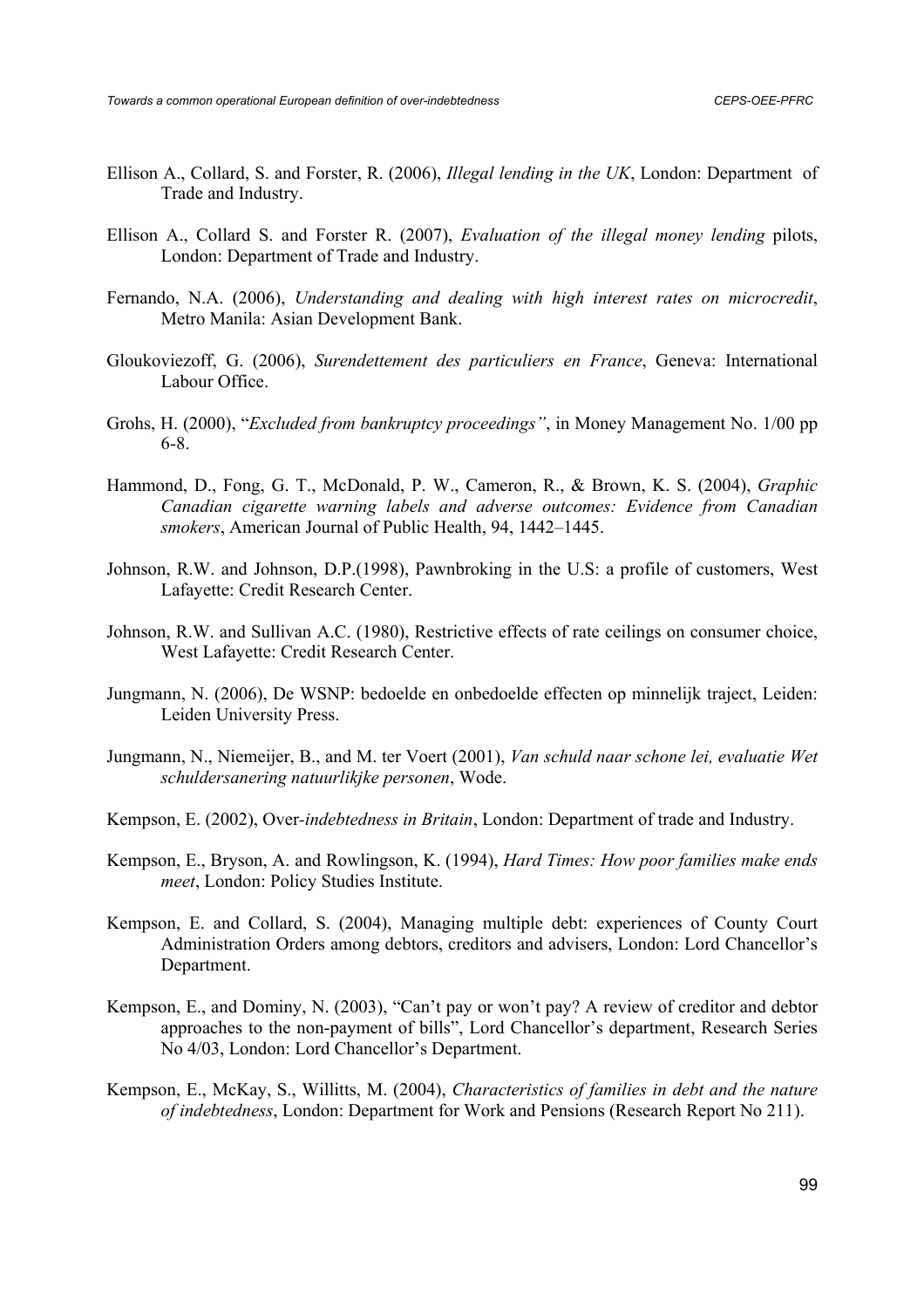Koljonen, V. and Römer-Paakkanen, T. (2000), *'Silloin ei olisi pitänyt hölmöillä'… ylivelkaantuminen nuorena velkaantuneiden näkökulmasta.* Etelä-Suomen lääninhallituksen julkaisuja 2000. *("One should not have been foolish"… Overintedebtedness from the viewpoint of young debtors*. County Administrative Board of Southern Finland. Publications).

Konsumentverket (2000), *Omprövningar av Skuldsaneringsbeslut* Stockholm: Konsumentverket.

- Korczak, D. (2001), *Überschuldung in Deutschland zwischwen 1988 und 1999*, Stuttgart: Bundeministerium für Familie, Senioren, Frauen und Jugend.
- Korczak, D. (2004), *Money Advice and Budgeting Service: a synthesis report on the peer review meeting held in Cork*, 18-19 November 2004, Brussels: European Commission DG Employment, Social Affairs and Equal Opportunities. www.peer-review-social-inclusion.net
- Korczak, D. (2006), *Amnesty of debts: amicable agreement and statutory solution: synthesis report*, European Commission: DG Employment, Social Affairs and Equal Opportunities.
- Loans Guaranteed by the Guarantee Foundation during the Period 1991–2001, Finland: National Research Institute of Legal Policy.
- Niemi-Kiesiläinen, J. and Henrikson, A.S. (2005), *Report on legal solutions to debt problems in credit societies*, Council of Europe, Bureau of the European Committee on Legal Cooperation.
- Porta, A., Masciadaro, D. (2006), *L'usura in Italia,* Milano: EGEA.
- Policis (2005), *Economic and social risks of consumer market regulation*, London: Department of Trade and Industry.
- Reifner, U., Huls, N., Niemi-Kiesiläinen, J., and Springeneer, H. (2003), *Study on the Legislation relating to Consumer Overindebtedness in all European Union Member States*, Hamburg: Institute of the Financial Services.
- Springeneer, H. (2005), *Sculdenreport 2005.* Berlin (unpublished) cited in Hass, O,.J. *Overindebtedness in Germany*, Geneva: International Labour Office.
- Staten, M.E. and Johnson, R.W. (1995), *The case for deregulating interest rates on consumer credit*, West Lafayette, Credit Research Center, Purdue University.
- Villegas, D.J. (1989), "The impact of usury ceilings on consumer credit", *Southern Economic Journal* 56 p 953.
- Vlakama E (2004), Debt counselling in the early 21st century (summary), Finland: National Research Institute of Legal Policy.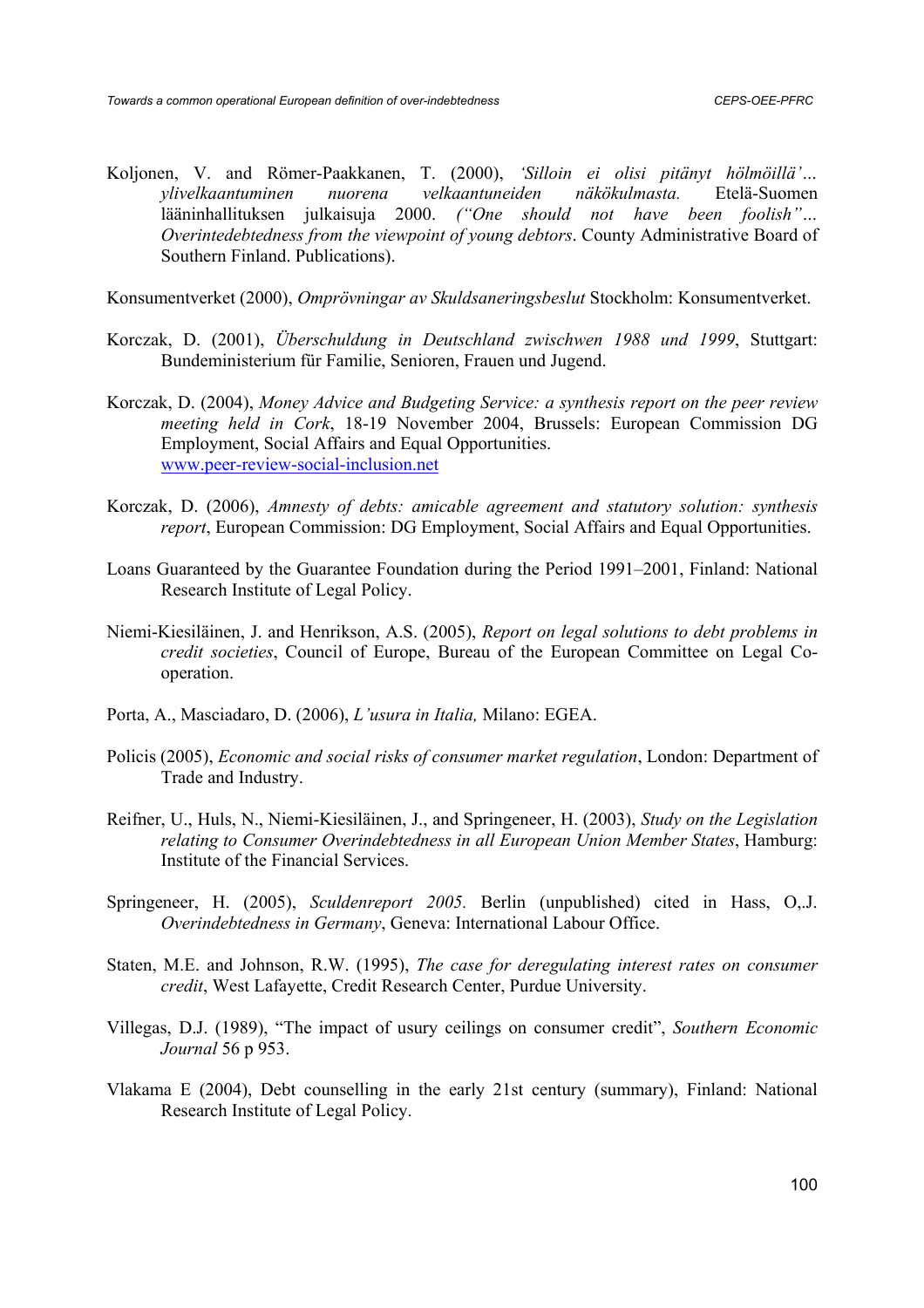- Valkama E., Muttilainen, V. and Tala, J. (2002), "A Guarantee brings relief: Loans Guaranteed by the Guarantee Foundation during the Period 1991-2001". The National Research Institute of Legal Policy, Research Report Summary, 187, Helsinki: The National Research Institute of Legal Policy.
- Von Bergh, M., Vriesendorp, R., and Moors, H. (2006), WSNP (Debt Rescheduling (Natural Persons) Act monitor second measurement, Tilburg: Tilburg Institute for Social Policy Research and Consultancy.
- Von Bergh, M., Moors, H., Vriesendorp, R., and Keukens, W. (2005), WSNP Monitor: zero measurement, Tilburg: Tilburg Institute for Social Policy Research and Consultancy.
- Von Silvers (2000), "Reconsideration of debt settlement", in *Money Management* No 3/00 p13.
- Widdowson, B and Pitt, Z (2007), Citizens advice moneyplan project. A partnership between CABs and IFAs to provide generic financial advice. London: CAB.
- Whyley, C. and Collard, S. (1999), *Fee or Free?*, London: Federation of Independent Advice Centres.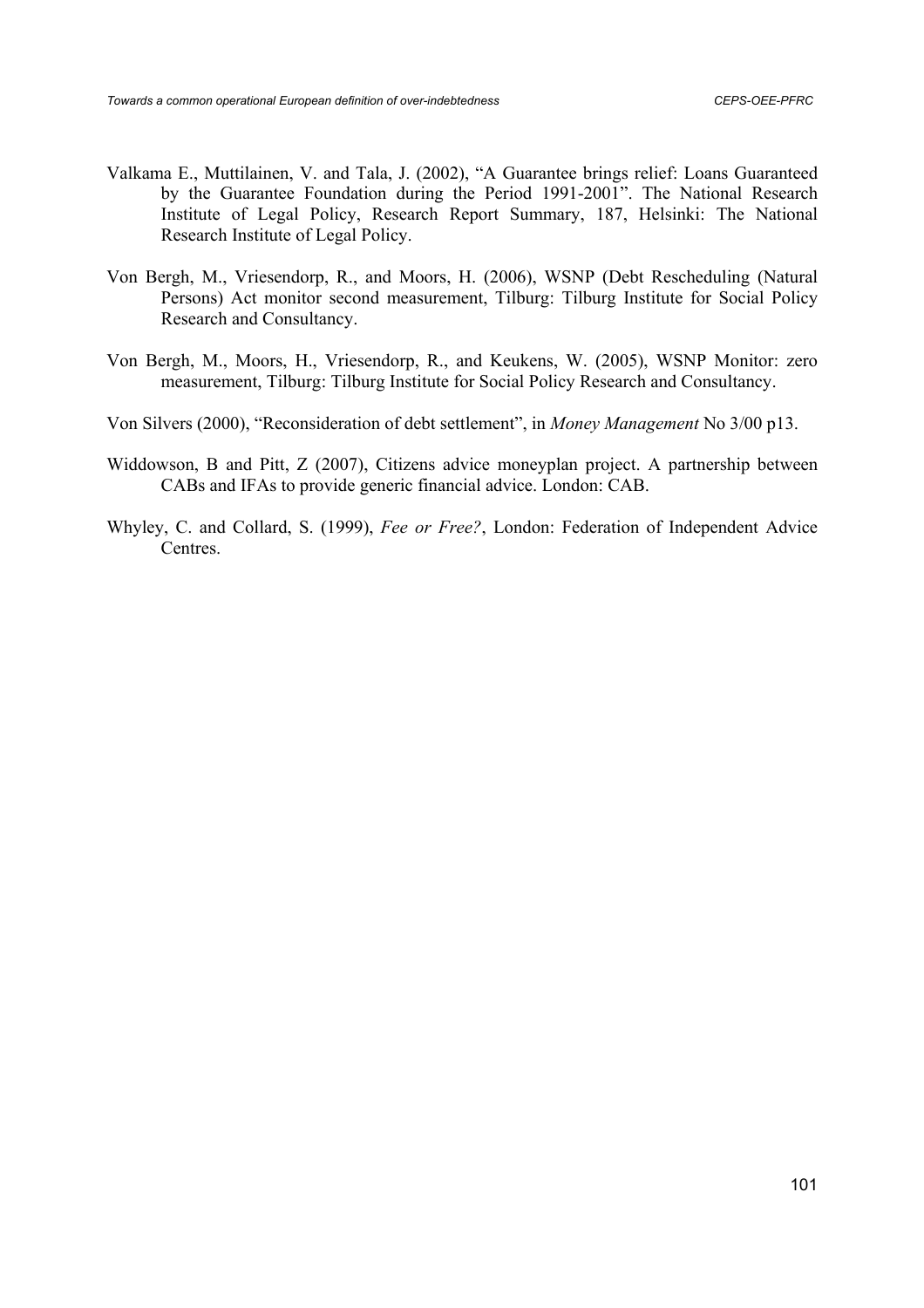# **Appendix A: Tables**

### **Table A 1 Percentage of households with arrears on bills in the last 12 months, by type of bills and by country (EU SILC, 2005)**

| Country         | "Any arrears": arrears in<br>last 12 months on<br>mortgage, rent, utility<br>bills, hire purchase or<br>$\alpha$ loan | Arrears in last 12<br>months on mortgage or<br>rent <sup>1</sup> | Arrears in last 12<br>months on utility bills | Arrears in last 12<br>months on hire<br>purchase or loan <sup>1</sup> | Unweighted<br>base <sup>2</sup> |
|-----------------|-----------------------------------------------------------------------------------------------------------------------|------------------------------------------------------------------|-----------------------------------------------|-----------------------------------------------------------------------|---------------------------------|
| Austria         | 3                                                                                                                     |                                                                  | $\overline{2}$                                |                                                                       | 5,148                           |
| Belgium         |                                                                                                                       |                                                                  |                                               | 2                                                                     | 5,137                           |
| Cyprus          | 19                                                                                                                    |                                                                  |                                               | 11                                                                    | 3,746                           |
| Czech Republic  | 10                                                                                                                    |                                                                  |                                               | 3                                                                     | 4,351                           |
| Germany         | 6                                                                                                                     |                                                                  |                                               |                                                                       | 13,100                          |
| Denmark         |                                                                                                                       |                                                                  |                                               |                                                                       | 5,956                           |
| Estonia         | 10                                                                                                                    |                                                                  | 9                                             |                                                                       | 4,169                           |
| Spain           | 5                                                                                                                     |                                                                  |                                               |                                                                       | 12,993                          |
| Finland         | 10                                                                                                                    |                                                                  |                                               | 3                                                                     | 11,228                          |
| France          | 9                                                                                                                     |                                                                  |                                               | $\overline{c}$                                                        | 9,754                           |
| Greece          | 33                                                                                                                    |                                                                  | 27                                            | 12                                                                    | 5,568                           |
| Hungary         | 15                                                                                                                    |                                                                  | 13                                            | 3                                                                     | 6,927                           |
| Ireland         | 8                                                                                                                     |                                                                  | 6                                             | 3                                                                     | 6,085                           |
| Iceland         | 14                                                                                                                    |                                                                  |                                               | 8                                                                     | 2,938                           |
| Italy           | 11                                                                                                                    |                                                                  | 9                                             | $\mathfrak{D}$                                                        | 22,032                          |
| Lithuania       | 20                                                                                                                    |                                                                  | 19                                            |                                                                       | 4,441                           |
| Luxemburg       | 4                                                                                                                     |                                                                  | 3                                             |                                                                       | 3,622                           |
| Latvia          | 23                                                                                                                    |                                                                  | 18                                            |                                                                       | 3,843                           |
| Netherlands     | 6                                                                                                                     |                                                                  |                                               |                                                                       | 9,347                           |
| Norway          | 11                                                                                                                    | h                                                                | 8                                             |                                                                       | 5,991                           |
| Poland          | 23                                                                                                                    |                                                                  | 21                                            |                                                                       | 16,263                          |
| Portugal        | 6                                                                                                                     | $\overline{2}$                                                   | 5                                             |                                                                       | 4,620                           |
| Sweden          | 9                                                                                                                     | 6                                                                |                                               |                                                                       | 6,043                           |
| Slovenia        | 14                                                                                                                    |                                                                  | 11                                            |                                                                       | 8,287                           |
| Slovak Republic | 10                                                                                                                    |                                                                  | 8                                             | $\overline{2}$                                                        | 5,147                           |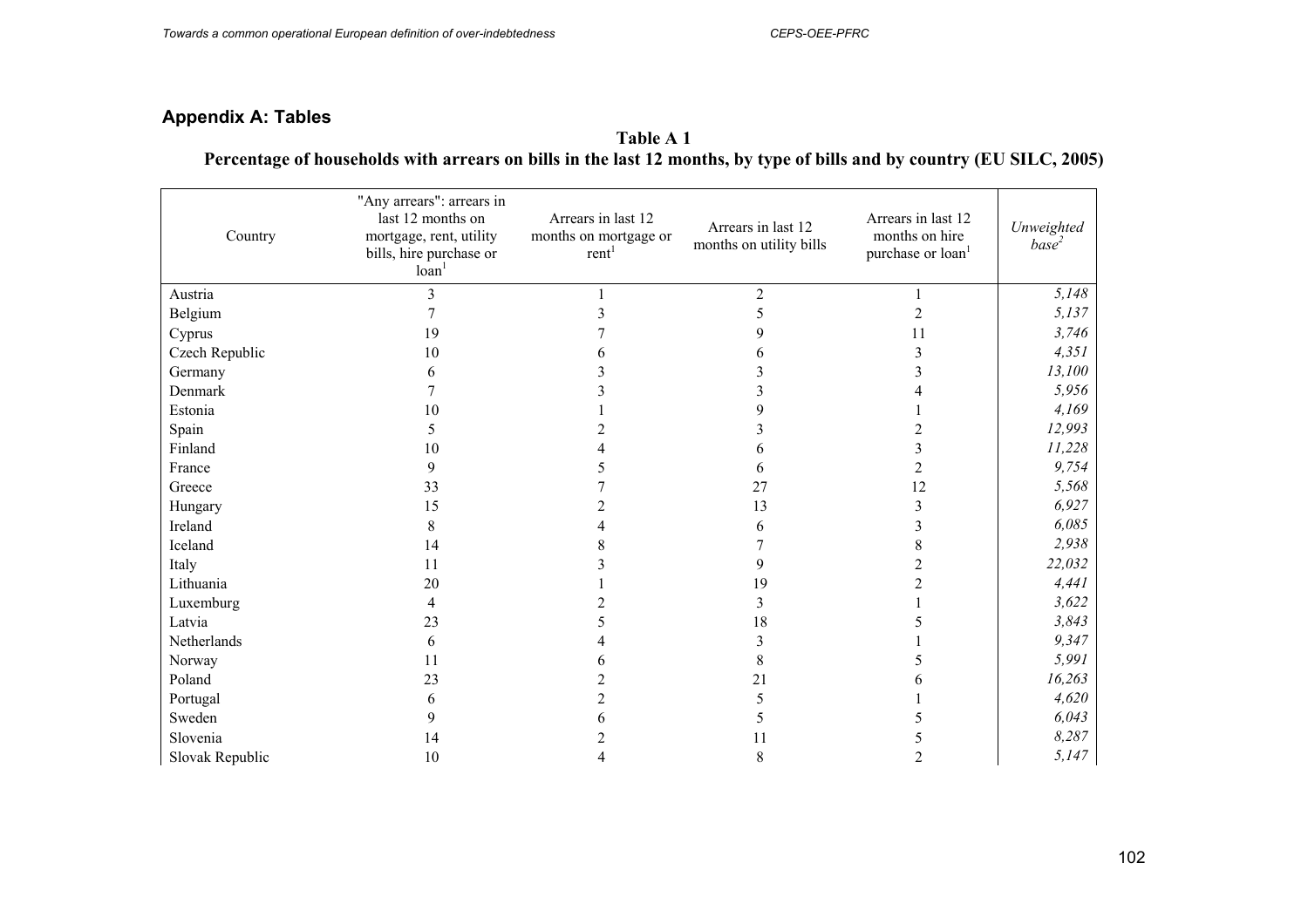| United Kingdom |  |  | 0.20<br>7,040     |
|----------------|--|--|-------------------|
| Total          |  |  | -06<br>. <i>.</i> |

Notes:

1. 'Not applicable' for reasons of having no rent, mortgage or loan repayments to pay are included in the base.

2. Base shown is for 'any arrears'. Bases to other measures vary slightly.

The head of household is defined as the person responsible for the accommodation, and where there is more than one such person it is the oldest of these. Data are weighted by the household weight.

0' indicates a value greater than zero but less than 0.5.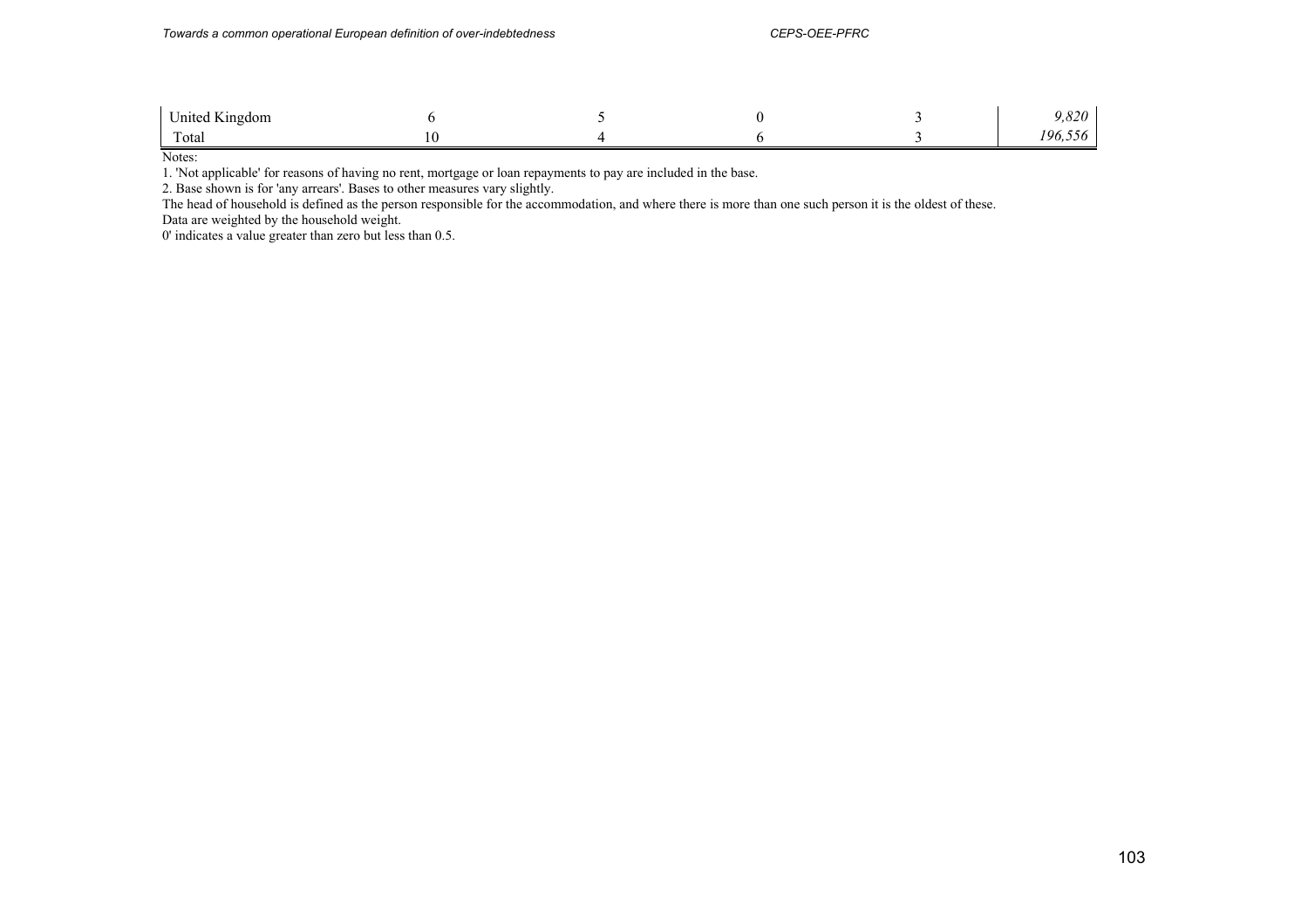| Table A 2                                                                                                         |  |
|-------------------------------------------------------------------------------------------------------------------|--|
| Percentage of experiencing arrears or financial difficulties, by socio-demographic characteritics (EU SILC, 2005) |  |

|                                         |                                                  | "Any arrears": arrears<br>in last 12 months on<br>mortgage, rent, utility<br>bills, hire purchase or<br>loan <sup>1</sup> | "Any heavy burden":<br>on credit or housing<br>costs <sup>1</sup> | Unable to meet<br>unexpected<br>financial expenses | Great difficulty<br>in making ends<br>meet | Unweighted<br>base <sup>3</sup> |
|-----------------------------------------|--------------------------------------------------|---------------------------------------------------------------------------------------------------------------------------|-------------------------------------------------------------------|----------------------------------------------------|--------------------------------------------|---------------------------------|
| Age of head of<br>household             | 18 to 29                                         | 16                                                                                                                        | 31                                                                | 50                                                 | 8                                          | 12,196                          |
|                                         | 30 to 39                                         | 13                                                                                                                        | 34                                                                | 36                                                 | 8                                          | 30,076                          |
|                                         | 40 to 49                                         | 12                                                                                                                        | 36                                                                | 34                                                 | 9                                          | 40,812                          |
|                                         | 50 to 59                                         | 10                                                                                                                        | 33                                                                | 32                                                 | 10                                         | 40,590                          |
|                                         | 60 to 69                                         | 6                                                                                                                         | 29                                                                | 29                                                 |                                            | 31,688                          |
|                                         | 70 and over                                      | 4                                                                                                                         | 28                                                                | 33                                                 | 8                                          | 36,502                          |
| Total                                   |                                                  | 10                                                                                                                        | 32                                                                | 34                                                 | 9                                          | 191,864                         |
| Marital status of                       | Never married                                    | 12                                                                                                                        | 29                                                                | 41                                                 | 8                                          | 32,665                          |
| head of household                       | Married                                          | 8                                                                                                                         | 31                                                                | 27                                                 |                                            | 113,679                         |
|                                         | Separated or divorced                            | 12                                                                                                                        | 35                                                                | 45                                                 | 11                                         | 20,121                          |
|                                         | Widowed                                          | 8                                                                                                                         | 37                                                                | 44                                                 | 12                                         | 25,346                          |
| Total                                   |                                                  | $10\,$                                                                                                                    | 32                                                                | 34                                                 | 9                                          | 191,811                         |
| Self defined current                    | Working full time                                | 9                                                                                                                         | 30                                                                | 28                                                 | 6                                          | 91,873                          |
| economic status of<br>head of household | Working part-time                                | 12                                                                                                                        | 31                                                                | 36                                                 | 7                                          | 12,155                          |
|                                         | Unemployed                                       | 27                                                                                                                        | 52                                                                | 69                                                 | 27                                         | 8,522                           |
|                                         | Other inactive person                            | $\tau$                                                                                                                    | 32                                                                | 37                                                 | 10                                         | 79,028                          |
| Total                                   |                                                  | 10                                                                                                                        | 32                                                                | 34                                                 | 9                                          | 191,578                         |
| Tenure status                           | Owner occupier or<br>free of charge              | $\overline{7}$                                                                                                            | 31                                                                | 28                                                 | 8                                          | 156,628                         |
|                                         | Rented, at or below<br>market/prevailing<br>rate | 14                                                                                                                        | 35                                                                | 50                                                 | 10                                         | 39,877                          |
| Total                                   |                                                  | 10                                                                                                                        | 32                                                                | 34                                                 | 9                                          | 196,505                         |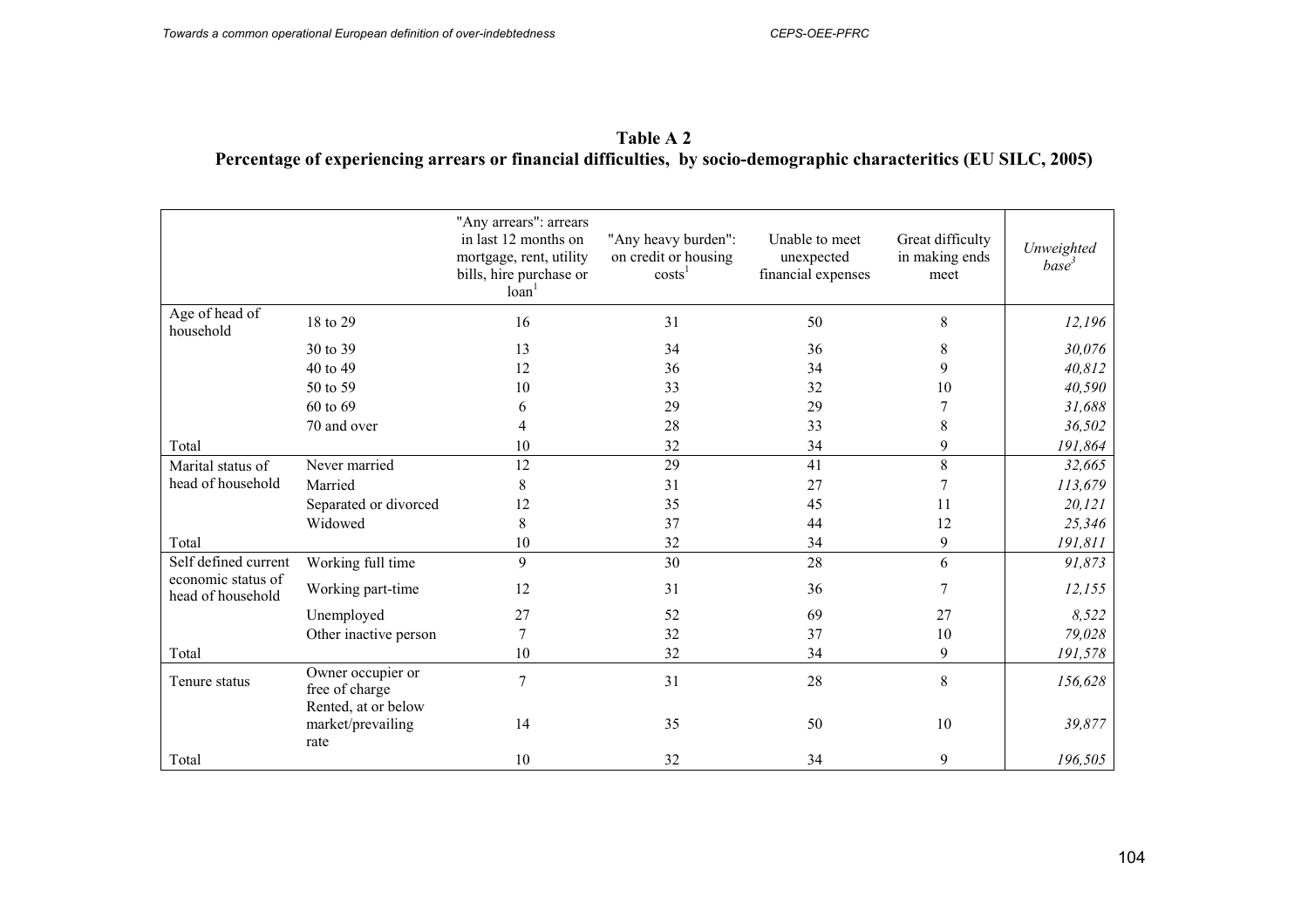| Family type                      | One adult, no<br>children                   | 9               | 30     | 42 | 10               | 44,029  |
|----------------------------------|---------------------------------------------|-----------------|--------|----|------------------|---------|
|                                  | Two adults, no                              | 6               | 25     | 25 | 6                | 55,415  |
|                                  | children                                    |                 |        |    |                  |         |
|                                  | Single parent, with<br>dependent child(ren) | 22              | 47     | 63 | 16               | 8,840   |
|                                  | Two adults, with<br>dependent child(ren)    | 12              | 35     | 31 | 8                | 53,809  |
|                                  | Other households                            | 12              | 41     | 35 | 12               | 33,559  |
| Total                            |                                             | 10              | 32     | 34 | 9                | 195,652 |
| Household gross                  | Lowest quintile                             | 19              | 43     | 67 | $\overline{21}$  | 34,153  |
| income (Percentile               |                                             |                 |        |    |                  |         |
| of EU population) $^{2}$         | Second quintile                             | 10              | 31     | 44 | $\,8\,$          | 21,324  |
|                                  | Middle quintile                             | 8               | 26     | 32 | 5                | 22,038  |
|                                  | Fourth quintile                             | 6               | 23     | 23 | $\boldsymbol{2}$ | 24,886  |
|                                  | Highest quintile                            | $\mathfrak{Z}$  | 16     | 10 |                  | 34,522  |
| Total                            |                                             | 9               | $28\,$ | 35 | $\,8\,$          | 136,923 |
| Household                        | Lowest quintile                             | 18              | 43     | 61 | 20               | 51,845  |
| disposable income                |                                             |                 |        |    |                  |         |
| (Percentile of EU<br>population) | Second quintile                             | 11              | 35     | 43 | 10               | 31,367  |
|                                  | Middle quintile                             | 9               | 32     | 33 | 7                | 32,500  |
|                                  | Fourth quintile                             | $\overline{7}$  | 28     | 23 | 4                | 34,492  |
|                                  | Highest quintile                            | 4               | 21     | 12 | $\overline{2}$   | 46,288  |
| Total                            |                                             | 10              | 32     | 34 | 9                | 196,492 |
| Household                        | Lowest one third                            | $\overline{15}$ | 40     | 55 | 16               | 73,455  |
| disposable income                |                                             |                 |        |    |                  |         |
| (Percentile of EU<br>population) | Middle third                                | 9               | 32     | 33 | $\overline{7}$   | 53,154  |
|                                  | Highest one third                           | 5               | 24     | 15 | 3                | 69,883  |
| Total                            |                                             | 10              | 32     | 34 | 9                | 196,492 |
| Country                          | Austria                                     | $\overline{3}$  | 15     | 27 | $\overline{3}$   | 5,148   |
|                                  | Belgium                                     | 7               | 34     | 24 | $\overline{7}$   | 5,137   |
|                                  | Cyprus                                      | 19              | 67     | 46 | 14               | 3,746   |
|                                  | Czech Republic                              | 10              | 27     | 44 | 10               | 4,351   |
|                                  | Germany                                     | 6               | 27     | 29 | $\overline{4}$   | 13,100  |
|                                  |                                             |                 |        |    |                  |         |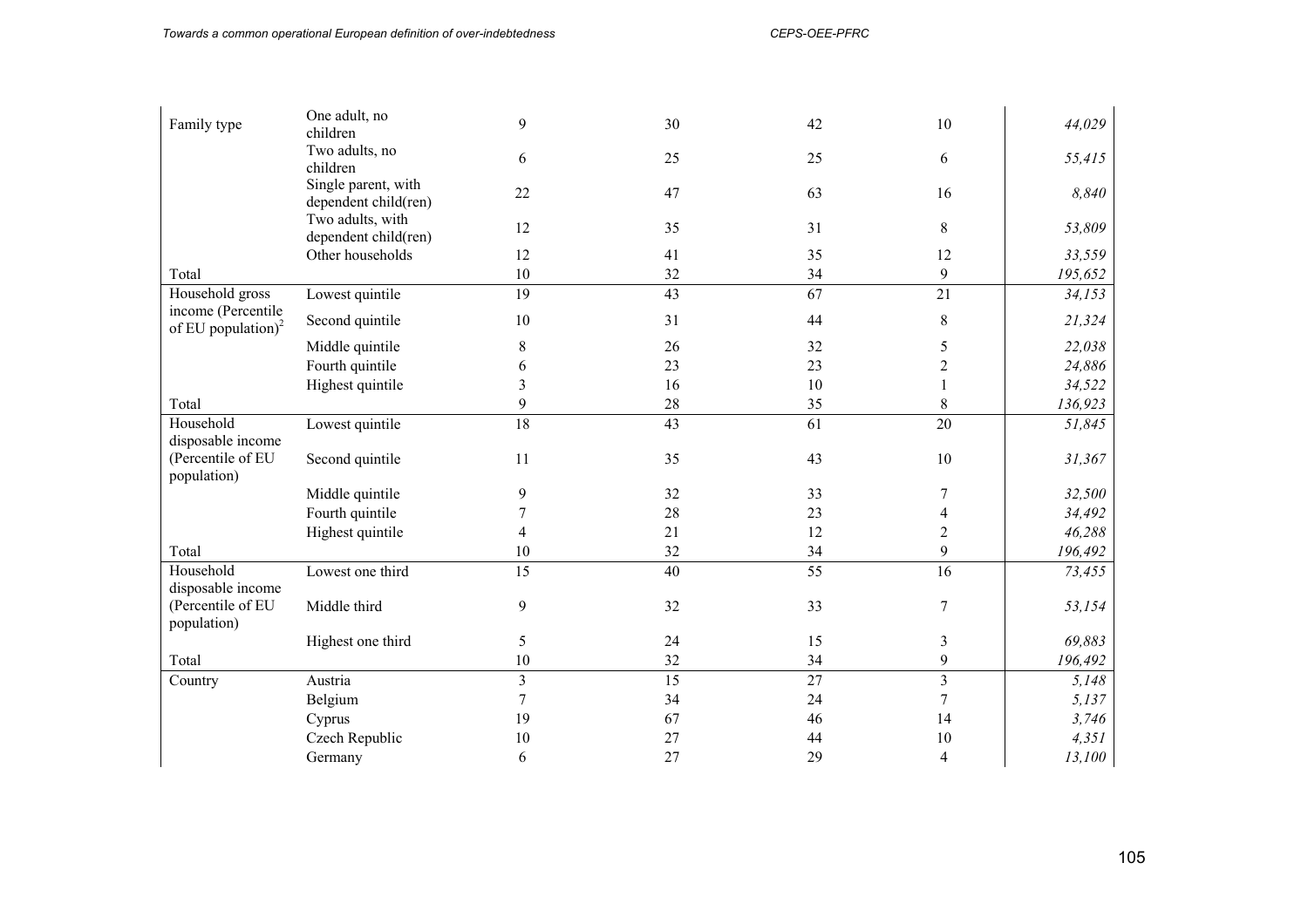|       | Denmark         |    | 8  | 27 |    | 5,956   |
|-------|-----------------|----|----|----|----|---------|
|       | Estonia         | 10 | 30 | 40 |    | 4,169   |
|       | Spain           | 5  | 48 | 34 | 10 | 12,993  |
|       | Finland         | 10 | 21 | 36 | 3  | 11,228  |
|       | France          | 9  | 24 | 36 | 3  | 9,754   |
|       | Greece          | 33 | 27 | 41 | 18 | 5,568   |
|       | Hungary         | 15 | 28 | 58 | 13 | 6,927   |
|       | Ireland         | 8  | 25 | 23 | 9  | 6,085   |
|       | Iceland         | 14 | 17 | 38 |    | 2,938   |
|       | Italy           | 11 | 52 | 29 | 15 | 22,032  |
|       | Lithuania       | 20 | 40 | 68 | 11 | 4,441   |
|       | Luxemburg       | 4  | 30 | 21 | 2  | 3,622   |
|       | Latvia          | 23 | 37 | 74 | 27 | 3,843   |
|       | Netherlands     | 6  | 20 | 28 | 5  | 9,347   |
|       | Norway          | 11 | 9  | 32 | 4  | 5,991   |
|       | Poland          | 23 | 50 | 64 | 26 | 16,263  |
|       | Portugal        | 6  | 24 | 21 | 17 | 4,620   |
|       | Sweden          | 9  | 16 | 17 |    | 6,043   |
|       | Slovenia        | 14 | 35 | 46 |    | 8,287   |
|       | Slovak Republic | 10 | 42 | 62 | 12 | 5,147   |
|       | United Kingdom  | 6  | 26 | 31 |    | 9,820   |
| Total |                 | 10 | 32 | 34 | 9  | 196,556 |

Notes:

1. 'Not applicable' for reasons of having no rent, mortgage or loan repayments to pay are included in the base.

2. Household gross income was not available for a minority of countries

3. Base shown is for 'any arrears'. Bases to other measures vary slightly.

The head of household is defined as the person responsible for the accommodation, and where there is more than one such person it is the oldest of these. Data are weighted by the household weight.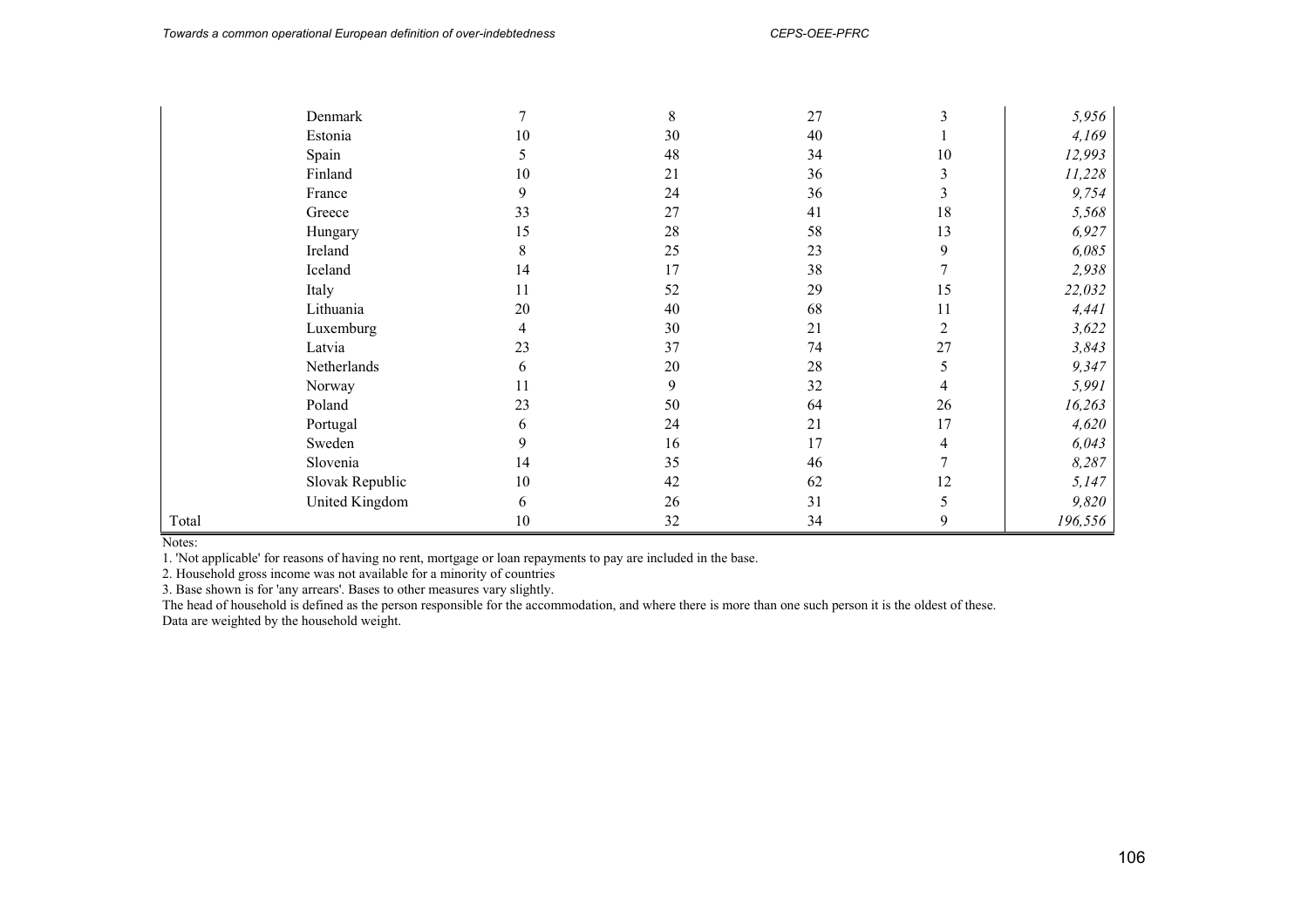| Age<br>16 to 19             | Oldest group (reference)                 | Sig. | Exp(B) |      |        |      |        | Great difficulty in<br>making ends meet |        |  |
|-----------------------------|------------------------------------------|------|--------|------|--------|------|--------|-----------------------------------------|--------|--|
|                             |                                          |      |        | Sig. | Exp(B) | Sig. | Exp(B) | Sig.                                    | Exp(B) |  |
|                             |                                          | 0.00 |        | 0.00 |        | 0.00 |        | 0.00                                    |        |  |
|                             |                                          | 0.00 | 1.9    | 0.03 | 0.7    | 0.00 | 1.4    | 0.19                                    | 1.2    |  |
|                             | 20 to 29                                 | 0.00 | 3.1    | 0.00 | 1.3    | 0.00 | 1.8    | 0.07                                    | 1.1    |  |
|                             | 30 to 39                                 | 0.00 | 3.5    | 0.00 | 1.5    | 0.00 | 1.6    | 0.00                                    | 1.5    |  |
|                             | 40 to 49                                 | 0.00 | 3.4    | 0.00 | 1.7    | 0.00 | 1.6    | 0.00                                    | 1.9    |  |
|                             | 50 to 59                                 | 0.00 | 2.7    | 0.00 | 1.5    | 0.00 | 1.4    | 0.00                                    | 1.9    |  |
|                             | 60 to 69                                 | 0.00 | 1.6    | 0.00 | 1.2    | 0.18 | 1.0    | 0.00                                    | 1.2    |  |
| Family type <sup>2</sup>    | One adult, no children (reference)       | 0.00 |        | 0.00 |        | 0.00 |        | 0.00                                    |        |  |
|                             | Two adults, no children                  | 0.64 | 1.0    | 0.68 | 1.0    | 0.00 | 0.8    | 0.00                                    | 0.8    |  |
|                             | Single parent, with dependent child(ren) | 0.00 | 2.2    | 0.00 | 2.1    | 0.00 | 2.4    | 0.00                                    | 2.1    |  |
|                             | Two adults, with dependent child(ren)    | 0.00 | 1.7    | 0.00 | 1.5    | 0.00 | 1.2    | 0.00                                    | 1.1    |  |
|                             | Other households                         | 0.00 | 2.0    | 0.00 | 1.7    | 0.00 | 1.3    | 0.00                                    | 1.2    |  |
| Marital status <sup>2</sup> | Married (reference)                      | 0.00 |        | 0.00 |        | 0.00 |        | 0.00                                    |        |  |
|                             | Never married                            | 0.90 | 1.0    | 0.00 | 0.9    | 0.00 | 1.2    | 0.00                                    | 1.2    |  |
|                             | Separate or divorced                     | 0.00 | 1.4    | 0.00 | 1.4    | 0.00 | 1.6    | 0.00                                    | 1.7    |  |
|                             | Widowed                                  | 0.00 | 1.3    | 0.00 | 1.3    | 0.00 | 1.7    | 0.00                                    | 1.5    |  |
|                             | Working full time (reference)            | 0.00 |        | 0.00 |        | 0.00 |        | 0.00                                    |        |  |
| Current economic status     | Working part-time                        | 0.00 | 1.5    | 0.00 | 1.2    | 0.00 | 1.6    | 0.00                                    | 1.6    |  |
|                             | Unemployed                               | 0.00 | 2.6    | 0.00 | 2.2    | 0.00 | 3.6    | 0.00                                    | 4.9    |  |
|                             | Other inactive person                    | 0.00 | 1.4    | 0.00 | 1.6    | 0.00 | 2.1    | 0.00                                    | 2.3    |  |

**Table A 3 Results of logistic regression to assess likelihood of experiencing financial difficulties (EU SILC, 2005)**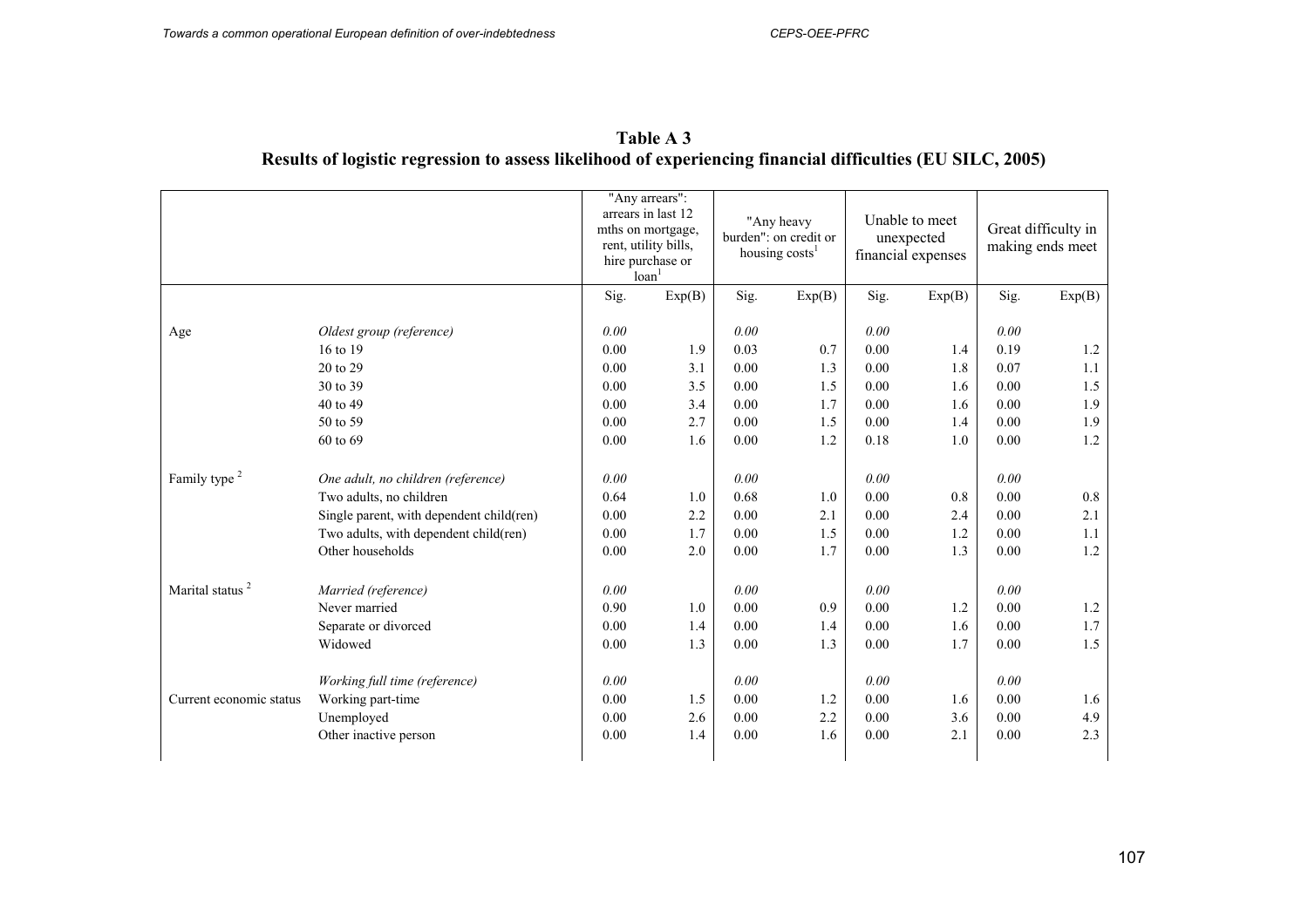| Housing tenure                        | Owner occupier or free of charge (reference)<br>Rented, at or below market/prevailing rate | 0.00<br>0.00         | 2.5        | 0.00<br>0.00         |     | 0.00<br>0.00         | 2.8                               | 0.00<br>0.00         |            |
|---------------------------------------|--------------------------------------------------------------------------------------------|----------------------|------------|----------------------|-----|----------------------|-----------------------------------|----------------------|------------|
| Household disposable<br><i>n</i> come | Highest one third (reference)<br>Lowest one third<br>Middle third                          | 0.00<br>0.00<br>0.00 | 3.0<br>1.8 | 0.00<br>0.00<br>0.00 | 2.3 | 0.00<br>0.00<br>0.00 | 4.9<br>$\gamma$<br>$\overline{a}$ | 0.00<br>0.00<br>0.00 | 4.3<br>2.2 |
|                                       | Pseudo $R^2$                                                                               | 0.20                 |            | 0.19                 |     | 0.30                 |                                   | 0.23                 |            |

Notes:

1. 'Not applicable' for reasons of having no rent, mortgage or loan repayments to pay are included in the base.

2. Due to substantial overlap between family type and marital status, these two measures were not included in the same models. Instead, for each of the four outcome measures of interest we first ran one model with family type and excluding marital status and then separately ran a model which excluded family type but included marital status (whilst also controlling for the presence of dependent children; not shown). The results reported for the remaining measures relate to the version containing family status; however these did not vary substantially between the versions using family type and the versions using marital status.

Although the results for country of residence are not shown, country was included in the regression analysis to control for influences particular to the countries in which people live.

The base is all households. The same models were also run on the subset of the sample where the household head is of working age (aged 18 to 65 inclusive) and there were no substantive differences in the results. Results are available from PFRC on request.

Exp(B) is also referred to as the odds ratio.

The models were run on unweighted data.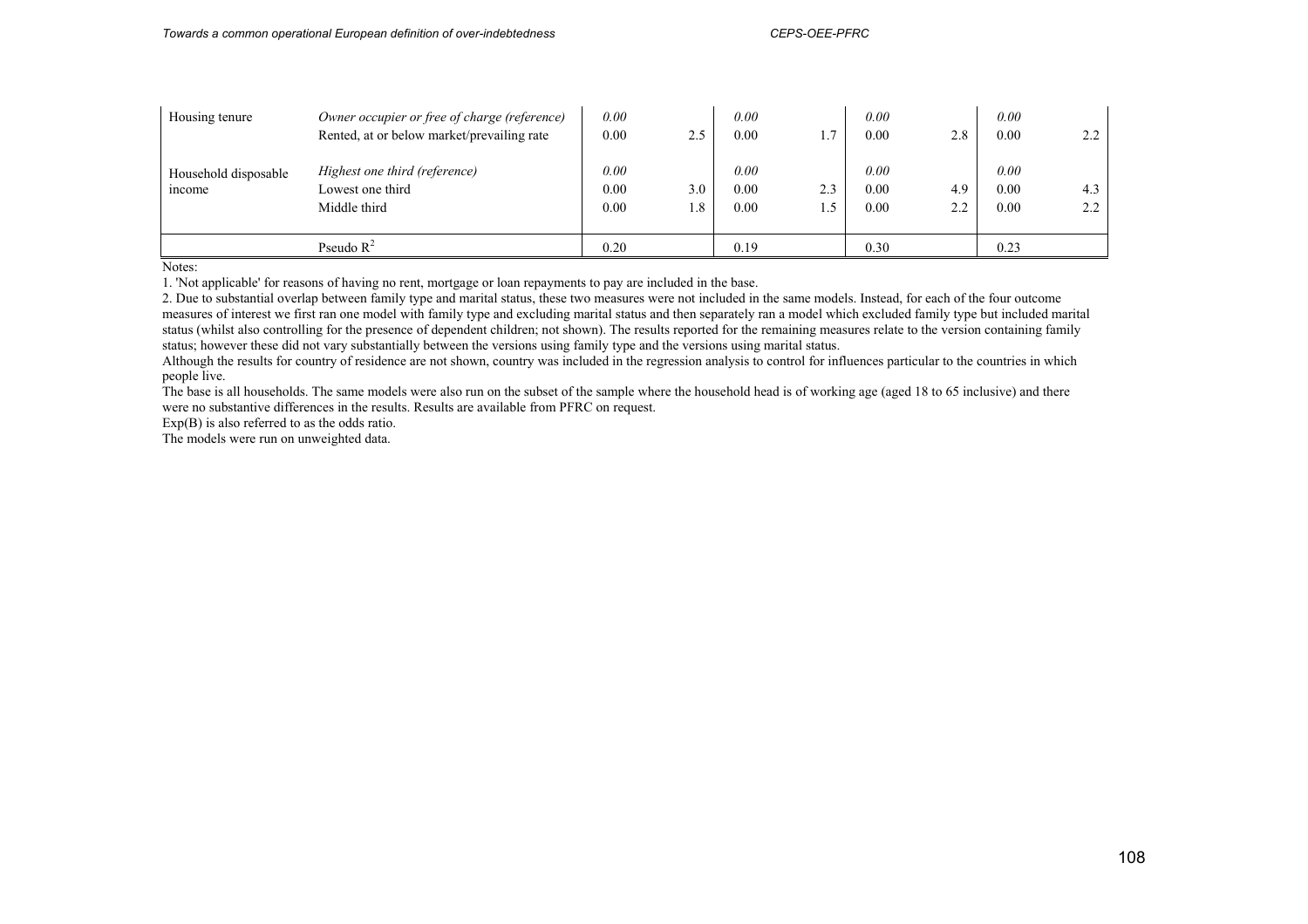# **Appendix B: Over-indebtedness definitions**

| Land       |              | <b>Institution/Source</b>                                                                                                          | <b>Definition</b>                                                                                                                                                                                                                                                                                                                                                                                                                                                                                                           | <b>Source</b>                                                                                                                                      |
|------------|--------------|------------------------------------------------------------------------------------------------------------------------------------|-----------------------------------------------------------------------------------------------------------------------------------------------------------------------------------------------------------------------------------------------------------------------------------------------------------------------------------------------------------------------------------------------------------------------------------------------------------------------------------------------------------------------------|----------------------------------------------------------------------------------------------------------------------------------------------------|
| EU         | EU           | <b>Group of Specialists for Legal</b><br><b>Solutions to Debt Problems (CJ-S-</b><br>DEBT)                                         | The Group agreed that over-indebtedness is a changing concept, which can<br>cover at the same time problems with credits and difficulties with day-to-day<br>bills. For the purposes of this Recommendation over-indebtedness means,<br>but is not limited to, the situation where the debt burden of an individual or a<br>family manifestly and/or on a long-term basis exceeds the payment capacity.                                                                                                                     | Final Activity Report of the Group of<br>Specialists for Legal Solutions to Debt<br>Problems (CJ-S-DEBT)                                           |
| EU         | $E$ U        | <b>Economic and Social Committee</b><br>(2000)                                                                                     | Objectively unable, on a structural and ongoing basis, to pay short-term debts<br>taken out to meet the needs considered to be essential, from their habitual<br>income provided by work, financial investments or other usual sources,<br>without recourse to loans to finance debts contracted previously.                                                                                                                                                                                                                | Economic and Social Committee of the<br>European Commission (2000),<br>'Production and Consumption on<br>Household Over-indebtedness', CES<br>212. |
| EU         | <b>AD/EU</b> | <b>OCR Macro for DG Health &amp;</b><br><b>Consumer Protection (2001)</b>                                                          | A person is over-indebted if he or she considers that he or she has difficulties<br>in repaying debts, whether it be a consumer debt or a mortgage.                                                                                                                                                                                                                                                                                                                                                                         | <b>OCR Macro for DG Health &amp;</b><br>Consumer Protection (2001)                                                                                 |
| <b>EU</b>  | <b>AD/EU</b> | <b>Reifner et al for the Commission</b><br>(2003)                                                                                  | A situation in which consumers will definitely not be able to meet their<br>financial obligations in the near future. It is defined by an overall<br>deterioration of their dependants' economic situation and will gradually lead<br>to social exclusion, a higher cost of living (the poor pay more) and less<br>participation in overall economic development and social progress.                                                                                                                                       | Reifner et al for the Commission<br>(2003)                                                                                                         |
| <b>AUS</b> | ${\bf G}$    | <b>Federal Ministry for Social Affairs</b><br>and Consumer Protection<br>(Bundesministerium für Soziales<br>und Konsumentenschutz) | Individuals or households can be regarded as over-indebted if after deduction<br>of current costs of living like food, clothes, rent, social and cultural<br>needs/requirements, they are not able to discharge all payment obligations.                                                                                                                                                                                                                                                                                    | Counselling agency IFS-debt (IFS<br>Schuldnerberatung)                                                                                             |
| <b>BEL</b> | $\bf G$      | <b>Ministry of Finance</b>                                                                                                         | An individual can be declared insolvent and benefit from debt settlement if<br>his/her income does not allow him/her to, in a sustainable way, pay his/her<br>due debts, Bankruptcy Law of 1997                                                                                                                                                                                                                                                                                                                             | Legislation                                                                                                                                        |
| BU         |              |                                                                                                                                    | A preferred measure is not identifiable, because the government has not<br>issued any official document relating to over-indebtedness                                                                                                                                                                                                                                                                                                                                                                                       |                                                                                                                                                    |
| CZ         |              |                                                                                                                                    | A preferred measure is not identifiable, because the government has not<br>issued any official document relating to over-indebtedness                                                                                                                                                                                                                                                                                                                                                                                       |                                                                                                                                                    |
| FI         | G            |                                                                                                                                    | Insolvency means other than temporary inability of the debtor to pay his<br>debts as they become due. The following shall be taken into account: 1) the<br>funds from the liquidation of the assets of the debtor; 2) the income of the<br>debtor and his earning potential, in view of his age, working capacity and<br>other circumstances; 3) the necessary living expenses of the debtor; 4) the<br>maintenance liability of the debtor; and 5) the other circumstances affecting<br>the financial status of the debtor | Legislation                                                                                                                                        |
| $FI$       | $\bf G$      | <b>Ministry of Trade and Industry</b>                                                                                              | Number of persons who are participating in the debt adjustment program.                                                                                                                                                                                                                                                                                                                                                                                                                                                     |                                                                                                                                                    |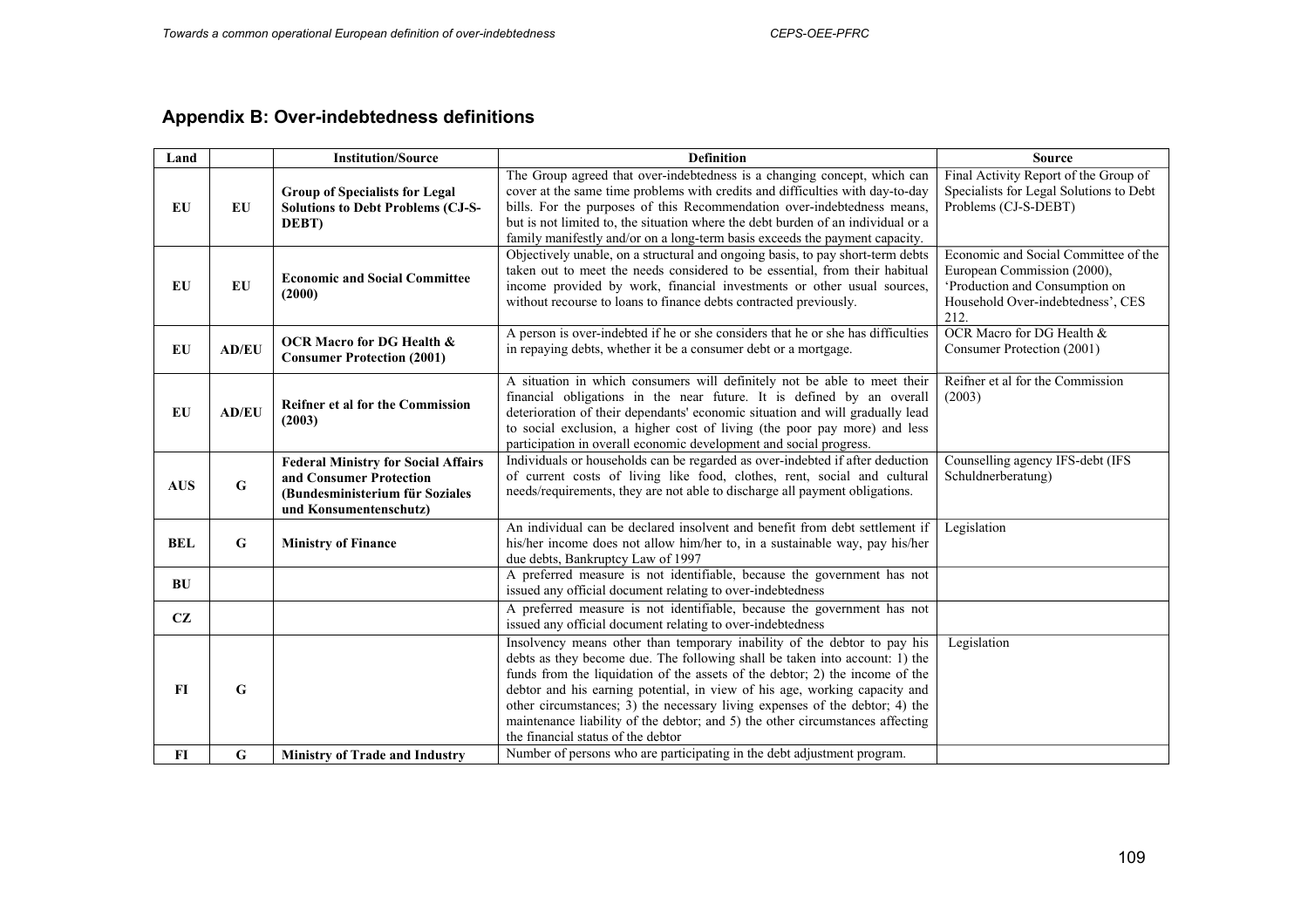| <b>DN</b>  | G           | Government                                                                                       | Debtors without assets who are caught in the deadlock of permanent<br>indebtedness.                                                                                                                                                                                                                                                                                                                                                                                                                                             |                                                                                       |
|------------|-------------|--------------------------------------------------------------------------------------------------|---------------------------------------------------------------------------------------------------------------------------------------------------------------------------------------------------------------------------------------------------------------------------------------------------------------------------------------------------------------------------------------------------------------------------------------------------------------------------------------------------------------------------------|---------------------------------------------------------------------------------------|
| <b>FR</b>  | $\mathbf G$ | <b>Commissions du Surendettement</b><br>(Over-indebtedness Commissions)                          | Over-indebtedness of individuals is characterized by the manifest inability of<br>the debtor, who is acting in good faith, to repay his/her debts.                                                                                                                                                                                                                                                                                                                                                                              |                                                                                       |
| <b>FR</b>  | G           | Banque de France (2004)                                                                          | The manifest impossibility for a debtor in good faith to meet his/her debts<br>taken as a whole as they fall due and payable.<br>Case law: individuals are over-indebted if repayment of debts reduces their<br>minimum income requirement (the amount that cannot be seized or the<br>Revenu Minimum d'Insertion (income support level).                                                                                                                                                                                       | Banque de France (2004)                                                               |
| <b>GER</b> | G           | <b>Federal Ministry for Family</b><br><b>Affairs, Senior Citizens, Women</b><br>and Youth (2004) | A private household is over-indebted if its income is not sufficient for<br>servicing debt on time without reducing its standard of living (after<br>accounting for the costs of living expenses) over a longer period.                                                                                                                                                                                                                                                                                                         | 01.10.2004 Überschuldung privater<br>Haushalte – Eine Information nach<br>Stichworten |
| <b>GER</b> | $\mathbf G$ | <b>German Insolvency Code</b>                                                                    | The current or future impossibility to amortise the debts on schedule.<br>Difficulties in repayment (illiquidity) lead to a notice of cancellation of the<br>credit agreement. The German Civil Code (Bürgerliches Gesetzbuch, BGB)<br>empowers the creditor to do so after two instalments overdue. While the<br>debtor may have been in financial difficulties for a long time ('hidden over-<br>indebtedness'), it is the cancellation of the credit agreement that constitutes<br>formally the status of over-indebtedness. | Legislation                                                                           |
| GR         |             |                                                                                                  | A preferred measure is not identifiable, because the government has not<br>issued any official document relating to over-indebtedness                                                                                                                                                                                                                                                                                                                                                                                           |                                                                                       |
| IR         | $\bf G$     | <b>Government Department of Social</b><br>and Family Affairs                                     | Households are over-indebted if they are persistently unable to meet from<br>their income reasonable living expenses and deferred payments as they fall<br>due.                                                                                                                                                                                                                                                                                                                                                                 | Money Advice and Budgeting Service<br>(MABS)                                          |
| IT         | $\mathbf G$ | <b>Ministry of Economics</b>                                                                     | Over-indebtedness is a situation of non temporary difficulties of regularly<br>honouring his/her commitment using his/her income and his/her assets (real<br>estates and other mobile properties).                                                                                                                                                                                                                                                                                                                              | Proposal of Law on over-indebtedness,<br>n° 412 May 3rd 2006                          |
| <b>LT</b>  |             |                                                                                                  | A preferred measure is not identifiable, because the government has not<br>issued any official document relating to over-indebtedness                                                                                                                                                                                                                                                                                                                                                                                           |                                                                                       |
| LX         | $\mathbf G$ | <b>Ministry of Finance</b>                                                                       | Same as Belgium: an individual can be declared insolvent and benefit from<br>debt settlement if his/her income does not allow him/her to, in a sustainable<br>way, pay his/her due debts. Law of 2000 on the prevention of over-<br>indebtedness.                                                                                                                                                                                                                                                                               | Legislation                                                                           |
| <b>NL</b>  | G           | <b>Ministry of Finance</b>                                                                       | Individuals are considered to be over-indebted if they meet the conditions to<br>benefit from the debt settlement scheme Schuldsanering - for that it is<br>sufficient that an individual, in good faith, is unable to meet his/her debt<br>commitments.                                                                                                                                                                                                                                                                        | Debt settlement scheme<br>Schuldsanering                                              |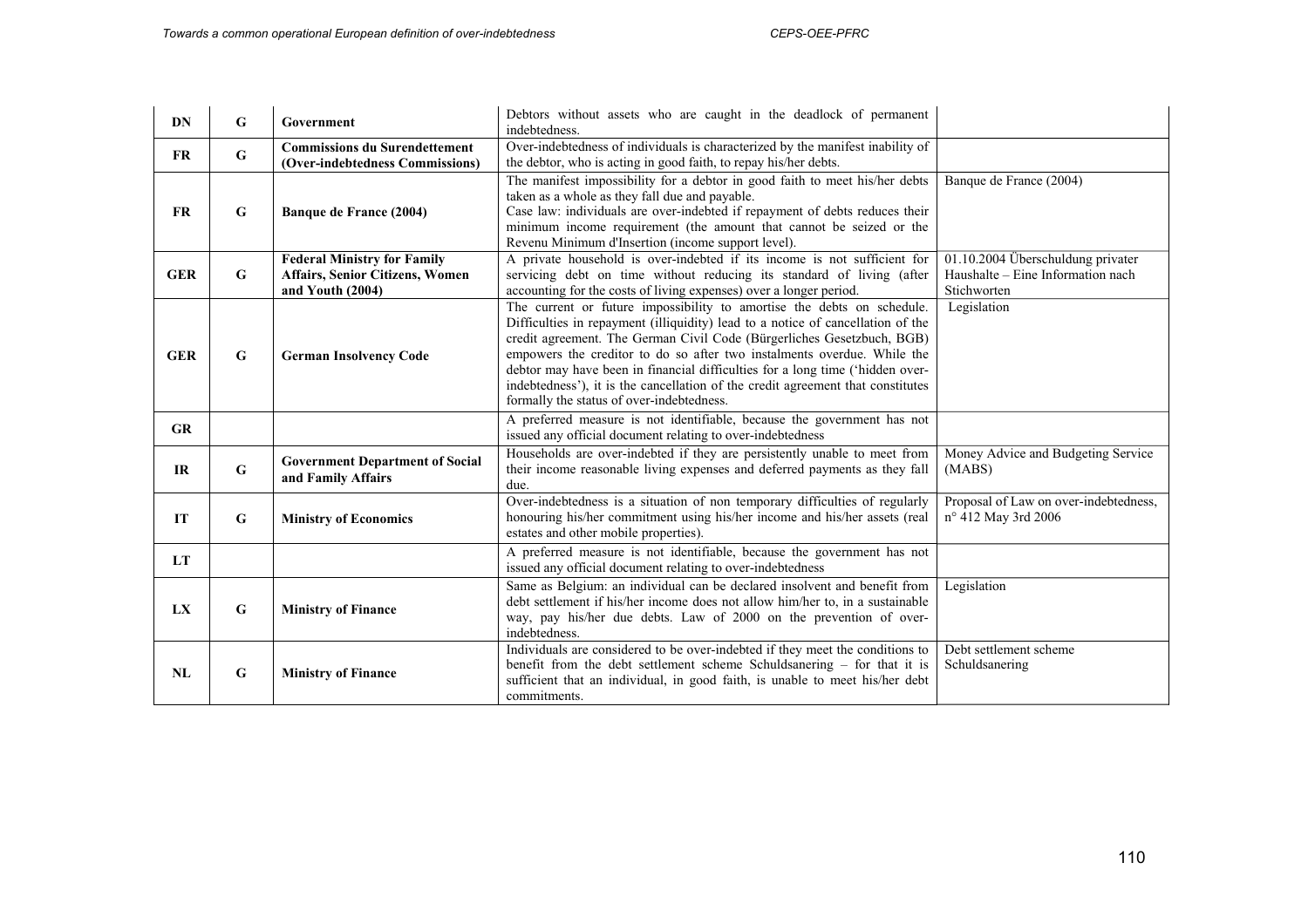| <b>NW</b> | G         | <b>Ministry of Children and Equality</b>                                                                                  | A person can be regarded as over-indebted if he meets the first condition to<br>obtain debt settlement. This is the case if the debtor is permanently incapable<br>of meeting [his] obligations, Debt Settlement Act of 1992                                                                                                                                                                                                   | Legislation                                                                                                                                                                               |
|-----------|-----------|---------------------------------------------------------------------------------------------------------------------------|--------------------------------------------------------------------------------------------------------------------------------------------------------------------------------------------------------------------------------------------------------------------------------------------------------------------------------------------------------------------------------------------------------------------------------|-------------------------------------------------------------------------------------------------------------------------------------------------------------------------------------------|
| <b>NW</b> | <b>PS</b> | <b>Private sector</b>                                                                                                     | A wider definition is practised by debt counsellors at the social security<br>offices. They count debt problem cases as instances of problematic debts -<br>i.e. as cases where debt obligations rather than unstable or low income are<br>the main features of the economic situation. The ratio between income and<br>debts are not fixed by definition.                                                                     | Debt counsellors                                                                                                                                                                          |
| PL        | G         | As the proposal has not been<br>adopted yet, there is currently no<br>ministry involved                                   | Currently in the legislative process, the proposal for legislation on over-<br>indebtedness uses the following measure: a person is over-indebted if he<br>cannot pay his debts and the total of his debts is superior to the total of his<br>assets. This appears to be a definition combining arrears and the debt-to-<br>income ratio.                                                                                      | Project of Act on prevention of<br>insolvency and bankruptcy of a natural<br>person, issue 776, 9 May 2006                                                                                |
| <b>PT</b> | G         | <b>Directorate-General for Consumer</b><br>Affairs, a department of the<br><b>Ministry of Economics and</b><br>Innovation | Over-indebtedness is a situation were there is a lack of income or other liquid<br>assets so that people are incapable of paying their debts on a structural basis                                                                                                                                                                                                                                                             |                                                                                                                                                                                           |
| SP        |           | No active policies                                                                                                        | Over-indebtedness is the situation where a consumer $-$ in good faith $-$ is not<br>able (actually and persistently) to repay all his/her debts (debts which have<br>been incurred for reasons different from businesses).                                                                                                                                                                                                     | In 2004 a proposal ( $n^{\circ}622/000012$ ) was<br>presented to the Senate but it was<br>withdrawn in February 2005. Since<br>then no further significant<br>developments have occurred. |
| <b>SW</b> | G         | Law                                                                                                                       | The Adjustment of Debts Act includes other than temporary inability of the<br>debtor to repay his debts as they become due. An additional criterion is that<br>there are special reasons for granting adjustment. Consideration is here given<br>to the length and reason of indebtedness and to the efforts by the debtor, to<br>the best of his ability, to reach agreement on an instalment schedule with the<br>creditors. | Legislation                                                                                                                                                                               |
| <b>SW</b> | G         | <b>Government agency</b><br><b>Swedish Consumer Agency</b><br>(Konsumentverket).                                          | The debtor/household is insolvent. By insolvent it is meant that the amount<br>of debts have become so extensive that the debtor has no chance to fulfil his<br>obligations if loans are due.                                                                                                                                                                                                                                  |                                                                                                                                                                                           |
| UK        | <b>PS</b> | <b>OXERA</b>                                                                                                              | Objectively unable, on a structural and ongoing basis, to pay short-term debts<br>taken out to meet the needs considered to be essential, from their habitual<br>income provided by work, financial investments or other usual sources,<br>without recourse to loans to finance debts contracted previously.                                                                                                                   |                                                                                                                                                                                           |
| UK        | <b>PS</b> | <b>Call credit</b>                                                                                                        | Over-indebtedness is when this debt becomes too much for the debtor to<br>cope with, i.e. they cannot meet repayments because they do not have<br>enough income to cover the costs of their agreements - they have too much<br>credit for their level of income.                                                                                                                                                               |                                                                                                                                                                                           |

Note: G denotes government, AD advise and PS private sector.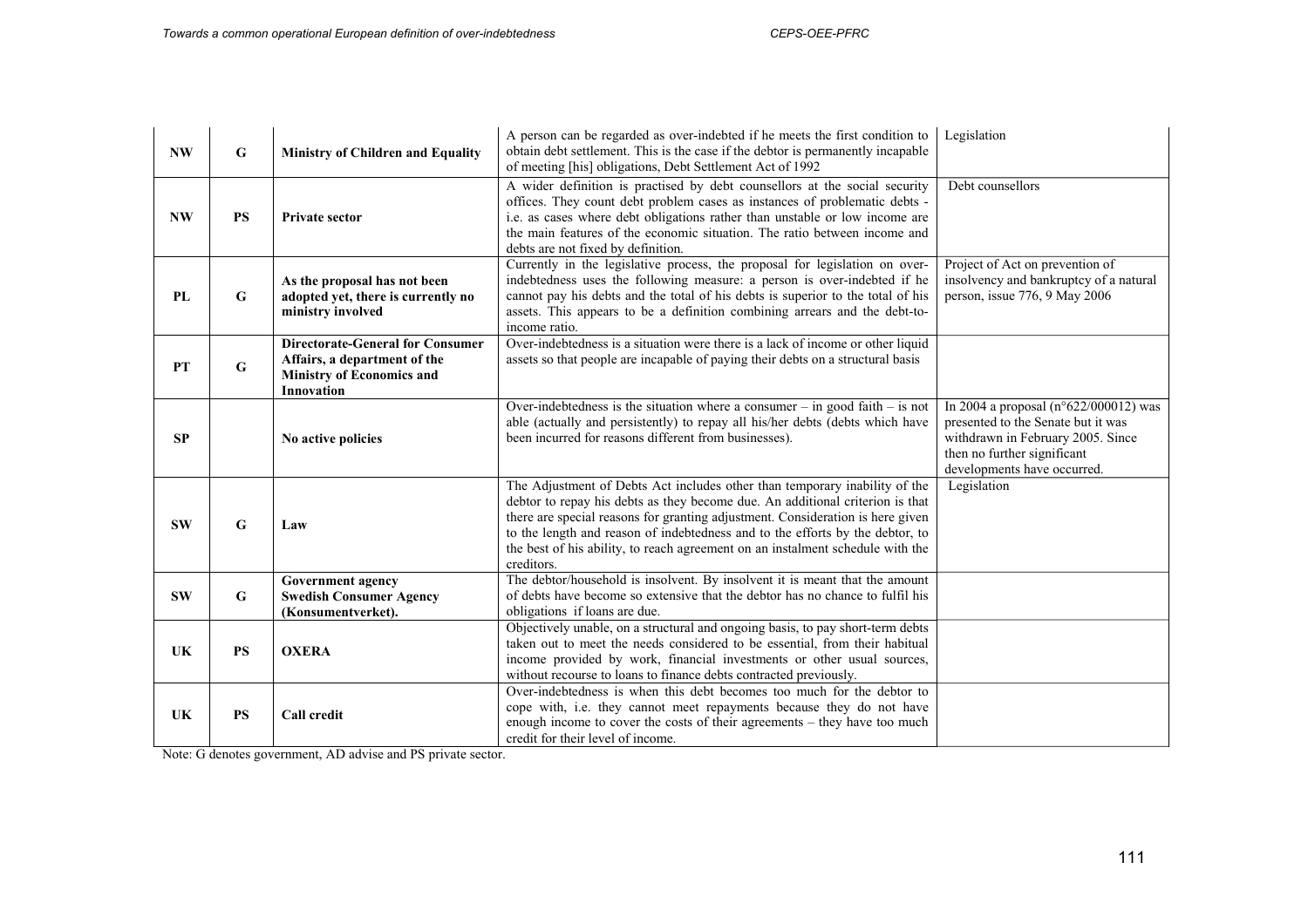## **Appendix C: Economic indicators**

The term *financial arrears* describes missed, late or unpaid payments on different types of commitments of the consumer. Such commitments can be further divided into: arrears on consumer credit commitments (all kinds of credit with exception of mortgage), arrears on mortgages, on rent and service utility bills and on unsecured loans/credits (on credit card bills, etc.).

The second category is also divided into several sub-categories: Whereas the *household debt serviceratio* is estimated in several European countries, we did not find information on other sub-categories (such as homeowner financial obligations ratio). The country where this scheme is applied is the United States, where the Federal Reserve Bank collects information on the debt serviceratio (like some European countries).

Also, the *debt-income ratio* can be further separated into the ratio of debt relating to unsecured credit and the one relating to secured credit. This ratio is an *indebtedness* indicator and only provides an incomplete picture of the household balance sheet as the household's accumulation of assets is as important as the accumulation of liabilities.<sup>60</sup> Furthermore one can differentiate between aggregate measures of debt-to-income of household sector (exists in all the countries) and debt-to-income ratio of individual households (does not exist in all the countries).

 $60$  This is in fact the case for all indicators that are related to one side of the household balance sheet.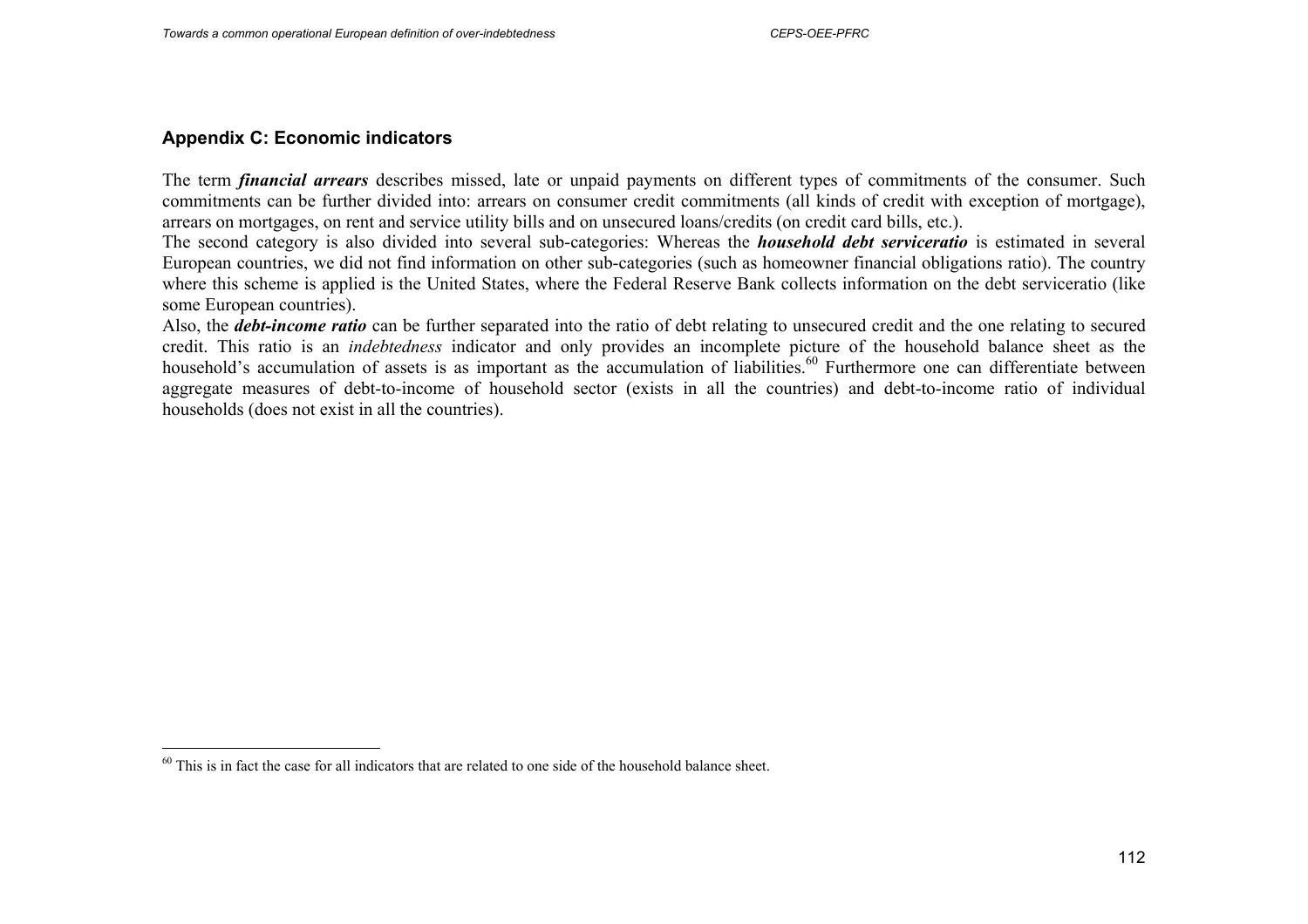# **Appendix D: Information base in individual countries**

|                                        |                                                |                           |                           |              |              |              |                           |              |                           |                           |              | <b>Individual Countries: Information Base</b> |             |                           |              |              |              |              |              |              | EU                      |              |
|----------------------------------------|------------------------------------------------|---------------------------|---------------------------|--------------|--------------|--------------|---------------------------|--------------|---------------------------|---------------------------|--------------|-----------------------------------------------|-------------|---------------------------|--------------|--------------|--------------|--------------|--------------|--------------|-------------------------|--------------|
| <b>Indicators</b>                      | <b>Variables</b>                               | Austria                   | Belgium                   | Bulgaria     | Czech Rep.   | Finland      | France                    | Germany      | Greece                    | Ireland                   | Italy        | Lithuania                                     | Luxemburg   | Netherlands               | Norway       | Poland       | Portugal     | Spain        | Sweden       | $\mathbb H$  | EU-SILC                 | EU-SILC Mod  |
| <b>Economic Indicators</b>             |                                                |                           |                           |              |              |              |                           |              |                           |                           |              |                                               |             |                           |              |              |              |              |              |              |                         |              |
| <b>Financial Arrears</b>               | Consumer credit arrears                        | $\boldsymbol{\mathrm{X}}$ | $\mathbf X$               | $\mathbf{x}$ | $\mathbf{x}$ | $\mathbf{x}$ | $\mathbf{X}$              | $\mathbf{x}$ | $\boldsymbol{\mathrm{X}}$ | $\mathbf{x}$              | $\mathbf{x}$ | $\mathbf{x}$                                  |             | $\mathbf{X}$              |              | $\mathbf{x}$ | $\mathbf X$  | $\mathbf{x}$ | $\mathbf{x}$ | $\mathbf{x}$ | $\mathbf X$             | $\mathbf{X}$ |
|                                        | Mortgage arrears                               | $\mathbf{X}$              | $\mathbf{x}$              |              |              |              | $\mathbf{x}$              | $\mathbf{x}$ | $\boldsymbol{\mathrm{X}}$ | $\boldsymbol{\mathrm{X}}$ | $\mathbf X$  | $\mathbf{x}$                                  |             | $\mathbf{X}$              | $\mathbf{X}$ | $\mathbf{x}$ | $\mathbf{x}$ | $\mathbf{x}$ |              | $\mathbf{x}$ | $\overline{\mathbf{X}}$ | $\mathbf{X}$ |
|                                        | Rent, utility bills (gas,<br>water, electric.) | $\mathbf{x}$              | $\mathbf x$               |              |              |              | $\mathbf{x}$              | $\mathbf x$  | $\mathbf{x}$              | $\mathbf{x}$              |              | $\mathbf{x}$                                  |             | $\mathbf{x}$              | $\mathbf x$  |              | $\mathbf{x}$ | $\mathbf x$  |              | $\mathbf{x}$ | $\mathbf x$             | $\mathbf{X}$ |
| <b>Debt ratios</b>                     | Aggregated debt-income<br>ratio                | $\mathbf x$               | $\mathbf x$               | $\mathbf x$  | $\mathbf X$  | $\mathbf x$  | $\boldsymbol{\mathrm{X}}$ | $\mathbf x$  | $\mathbf{x}$              | $\mathbf{x}$              | $\mathbf{x}$ | $\mathbf X$                                   | $\mathbf x$ | $\boldsymbol{\mathrm{X}}$ | $\mathbf{x}$ | $\mathbf x$  | $\mathbf x$  | $\mathbf x$  | $\mathbf x$  | $\mathbf{x}$ |                         |              |
|                                        | Aggregated debt service<br>burden              |                           | $\mathbf{x}$              | $\mathbf{x}$ |              | X            | $\mathbf X$               | $\mathbf{x}$ | $\mathbf{x}$              |                           | $\mathbf{x}$ | $\mathbf x$                                   |             |                           | $\mathbf{x}$ | $\mathbf x$  | $\mathbf x$  | $\mathbf{x}$ | $\mathbf x$  | $\mathbf{x}$ |                         |              |
| <b>Legal/administrative Indicators</b> |                                                |                           |                           |              |              |              |                           |              |                           |                           |              |                                               |             |                           |              |              |              |              |              |              |                         |              |
|                                        | Court-arranged solutions<br>to debt            | $\boldsymbol{\mathrm{X}}$ | $\mathbf X$               |              | $\mathbf{x}$ | $\mathbf x$  | $\mathbf{X}$              | $\mathbf x$  |                           | $\mathbf{x}$              |              |                                               | $\mathbf X$ | $\boldsymbol{\mathrm{X}}$ | $\mathbf{x}$ |              | $\mathbf X$  | $\mathbf X$  | $\mathbf X$  | $\mathbf{x}$ |                         |              |
|                                        | Solutions outside the<br>courts                | $\mathbf x$               | $\mathbf{x}$              |              |              | $\mathbf{x}$ | $\mathbf{x}$              | $\mathbf x$  |                           | $\mathbf{x}$              |              |                                               |             | $\mathbf{x}$              | $\mathbf{x}$ | $\mathbf{x}$ | $\mathbf{x}$ |              | $\mathbf{x}$ | $\mathbf{x}$ |                         |              |
|                                        | Debt write-offs by<br>creditors                | $\mathbf x$               | $\mathbf x$               | $\mathbf{x}$ |              | $\mathbf{x}$ | $\mathbf x$               | $\mathbf{x}$ |                           |                           | $\mathbf{x}$ |                                               |             |                           | $\mathbf x$  | $\mathbf x$  |              |              |              | $\mathbf{x}$ |                         |              |
| <b>Subjective indicators</b>           |                                                |                           |                           |              |              |              |                           |              |                           |                           |              |                                               |             |                           |              |              |              |              |              |              |                         |              |
|                                        | Survey questions on fin.<br>problems           | $\mathbf x$               | $\boldsymbol{\mathrm{X}}$ | $\mathbf x$  | $\mathbf x$  | $\mathbf x$  | $\boldsymbol{\mathrm{X}}$ | $\mathbf x$  | $\mathbf x$               | X                         | $\mathbf X$  | $\mathbf x$                                   | X           | $\mathbf x$               | $\mathbf x$  | $\mathbf x$  | $\mathbf X$  | $\mathbf x$  | $\mathbf x$  | $\mathbf{x}$ | $\mathbf x$             | $\mathbf{X}$ |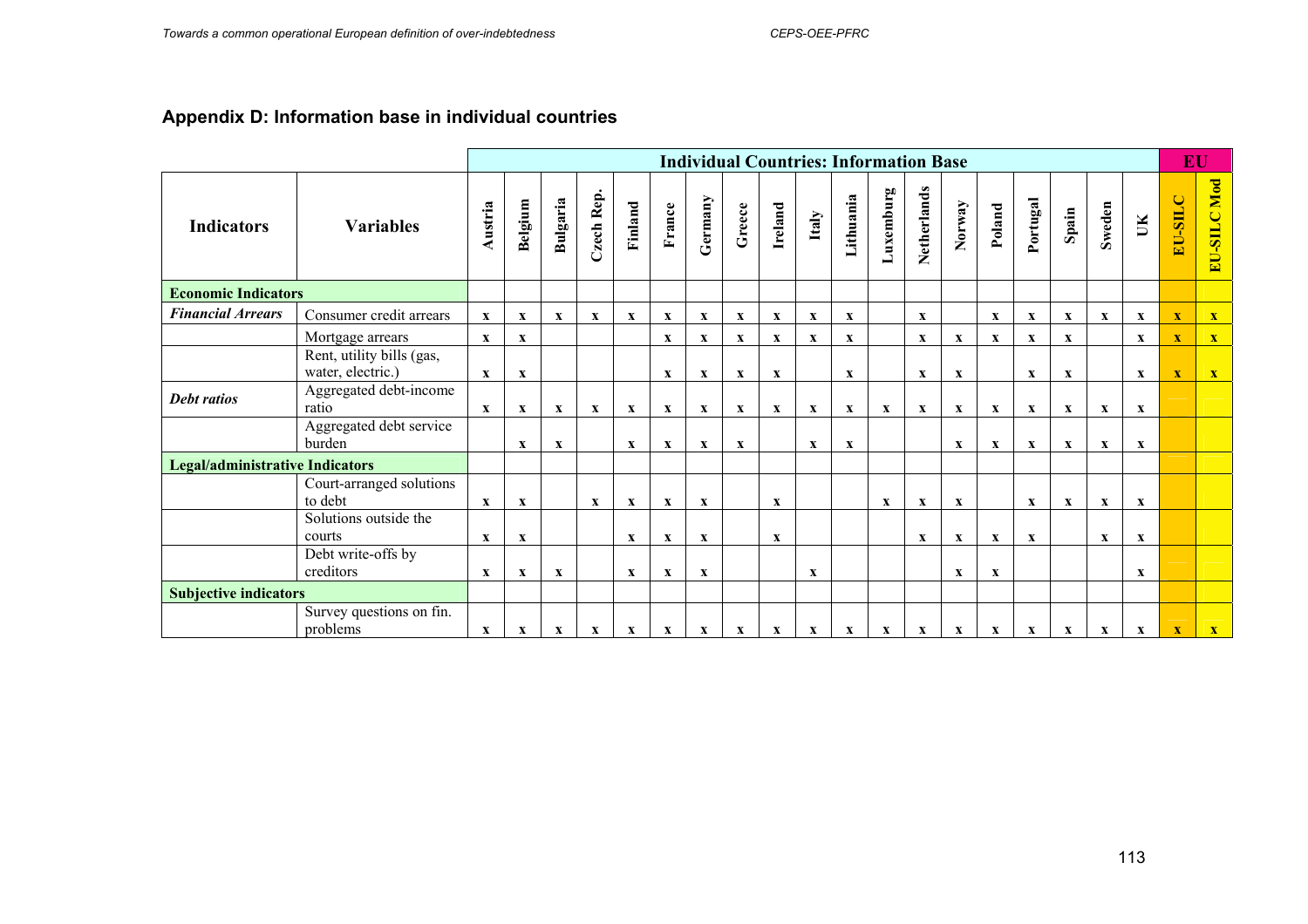# **Appendix E: detailed list of information in individual countries**

### **E.1. Financial Arrears**

| Austria           | In <i>Austria</i> , the KSV1870 is one of the main institutions collecting information on private individuals and their repayment behaviour. It runs three databases, the Consumer<br>Credit Register Konsumentenkreditevidenz), Commercial Credit Register (Warenkredit-Evidenz) and the warning list (Warnliste). The first aforementioned database<br>encompasses amount and maturity of loans, guarantees, but also negative financial features such as admonitions, past due payments, judicial procedures and written-off<br>loans.                                                                                                                                                                                                                                                                                                                                                                                                                                                                                                                                                                                                                                                                                          |
|-------------------|------------------------------------------------------------------------------------------------------------------------------------------------------------------------------------------------------------------------------------------------------------------------------------------------------------------------------------------------------------------------------------------------------------------------------------------------------------------------------------------------------------------------------------------------------------------------------------------------------------------------------------------------------------------------------------------------------------------------------------------------------------------------------------------------------------------------------------------------------------------------------------------------------------------------------------------------------------------------------------------------------------------------------------------------------------------------------------------------------------------------------------------------------------------------------------------------------------------------------------|
| <b>Belgium</b>    | In Belgium, there is no credit reporting agency, but the Belgian National Bank (Banque Nationale de Belgique) collects information on private individuals in its Central<br>office for credits to private individuals. This is a register with payment defaults. By 2006, it had registered 4.5 million borrowers, of which 330,000 had payment defaults.<br>The information on payment defaults includes the existence of such a default, date and amount as well as regularization. Once a year, the Central Bank publishes a special<br>brochure which presents information about trends in several variables stored in the database, such as payment delinquencies on different types of credit including mortgages.                                                                                                                                                                                                                                                                                                                                                                                                                                                                                                           |
|                   | Information on arrears on rent is not collected centrally and no data are yet available on arrears on water bills. Liberalisation of the energy market at a regional level lead to<br>the creation of a regulator authority for each region, for which the regulating authority has to report annually on the way the public social protection law is implemented. For<br>that reason, the regulator surveys data on households that have a delinquency with regards to electricity or gas and the number of households with a repayment plan.<br>However, the data has only existed in Flanders since 2004 and in Wallonia since 2005. Surveying has not yet begun for Brussels. Since last year, the task of the Observatoire<br>du Crédit has been to collect the regulators' data in order to analyze it for policy recommendations.                                                                                                                                                                                                                                                                                                                                                                                           |
| <b>Bulgaria</b>   | In <b>Bulgaria</b> , there are public and private institutions that collect information about repayment problems. The Bulgarian National Bank (BNB) set up a register in 1998 which<br>stored information on individuals and companies. It is a register with positive and negative information and a threshold for specific types of credit such as overdrafts on debt<br>cards. The information in the BNB Central Credit Registry covers the banking sector and only loans that exceed 10,000 BG Leva (5,112.997 Euro). There are also several<br>private sector institutions. In 2005 the Icelandic Creditinfo Group established Creditinfo Bulgaria by starting with a negative information sharing mechanism. The company<br>is collecting information on both companies and individuals respectively. Experian has also announced that it will open an office in Bulgaria (Experian-Scorex Bulgarian<br>Credit Bureau). The company states that it will collect positive and negative information from sources such as banks, leasing companies, telecom operators, retail companies<br>and credit card issuers on past payment behaviour of borrowers (individuals and companies) and their current debt servicing status. |
| Czech<br>Republic | There are several data collectors and we can only refer to one bureau as an example of what is collected in terms of information in the Czech Republic. Data on financial<br>commitments are collected by the Czech Banking Credit Bureau which includes the existence of a client's financial obligation in connection to credit and how the client<br>performed in terms of paying back the credit. Also, the failures to fulfil the contractual obligations are stored along with the amount and instalments of existing credits<br>(including credit cards) as well as the client's repayment history. The Central Register of Credits at the Czech National Bank only holds information about individual<br>entrepreneurs and legal entities.                                                                                                                                                                                                                                                                                                                                                                                                                                                                                 |
| <b>Finland</b>    | In <b>Finland</b> , the dominant credit information provider is Suomen Asiakastieto Oy. It collects information on the financial standing of consumers (payment default entries).<br>There are a range of entries that the company collects: bankruptcy petitions, court decisions in debt restructuring, etc. However, there are especially delays in payments on<br>hire-purchase agreements and consumer credit transactions collected. A payment has to be over 60 days late considered the original due date. The company publishes new<br>payment default entries on aggregated levels on its website, among other data such as judgments or impediments for enforcement.                                                                                                                                                                                                                                                                                                                                                                                                                                                                                                                                                    |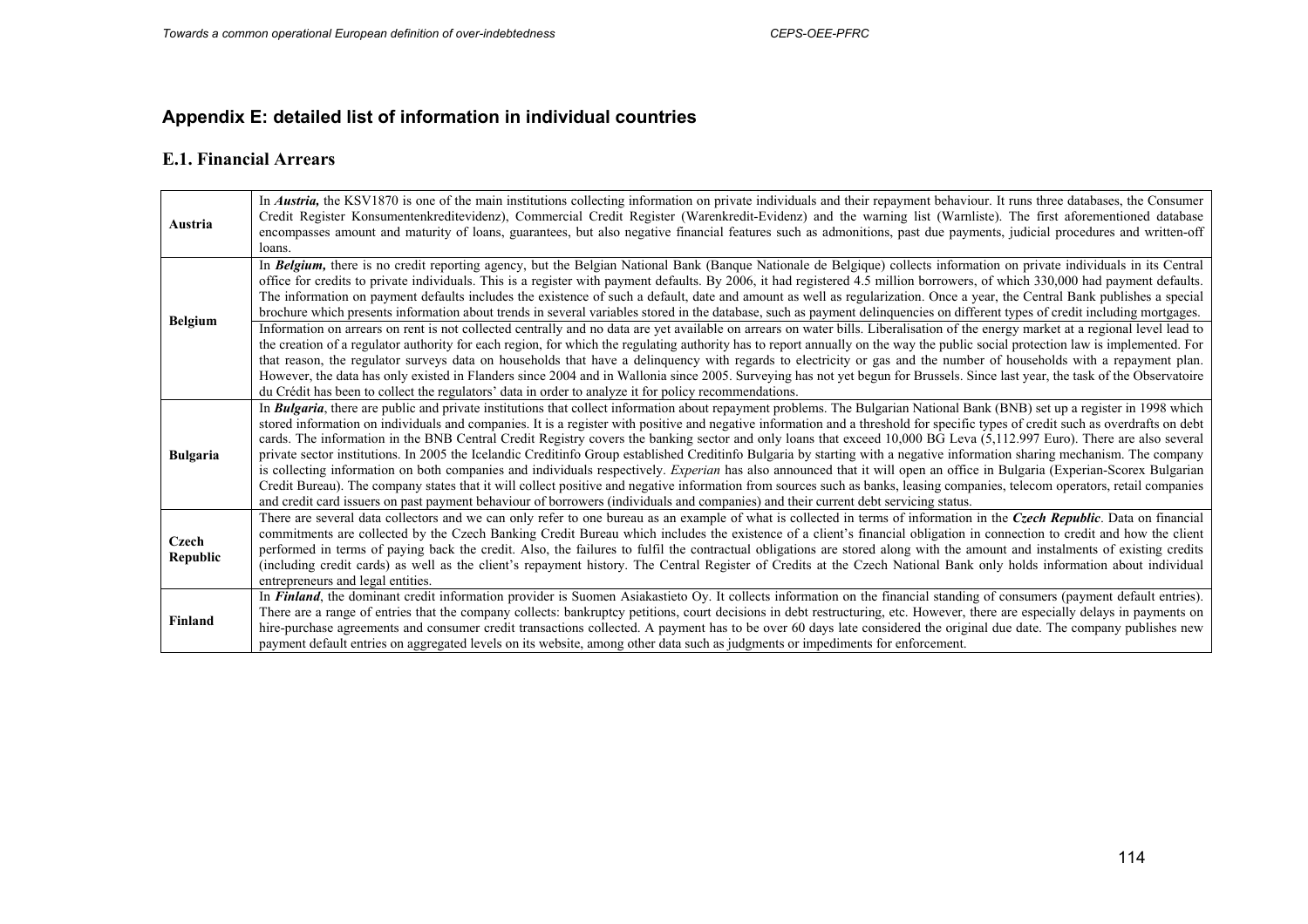$\mathbf{r}$ 

| France         | In France, the Banque de France hosts a database which contains information on arrears (Fichier des incidents de remboursement des crédits aux particuliers, FICP). In<br>particular, this database stores incidents that map if a consumer is two instalments in arrears (on monthly paid credits), on credits where the instalments are not paid monthly,<br>the delay must be more than 60 days. This includes for credits without fixed instalments on any incidents where a person owes 500.00 Euros or more 60 days after the person<br>has received a warning. The National Institute of Statistics (Institut National de la Statistique et des Études Économiques, INSEE) started a large scale household survey (the<br>enquête logement) in 2002, which takes place every four to five years and covers 45,000 households and reports on people with arrears on rent.                                                                                                    |
|----------------|------------------------------------------------------------------------------------------------------------------------------------------------------------------------------------------------------------------------------------------------------------------------------------------------------------------------------------------------------------------------------------------------------------------------------------------------------------------------------------------------------------------------------------------------------------------------------------------------------------------------------------------------------------------------------------------------------------------------------------------------------------------------------------------------------------------------------------------------------------------------------------------------------------------------------------------------------------------------------------|
| Germany        | Germany is at the forefront of data collection, as its main credit reporting agency, the Schufa Holding AG (henceforth Schufa) stored information on 64 million individuals<br>in Germany (in 2007). The company collects information on payment delays on financial commitments, including different types of consumer credits, credit cards and<br>leasing, but excluding mortgages (where there is no obligation to report information). The information collection also includes negative entries on telecommunications bills.<br>There are other credit reporting agencies, but the Schufa seems to hold most files. The company also publishes an aggregated index, the Private Indebtedness Index (Privat-<br>Verschuldungsindex).                                                                                                                                                                                                                                          |
|                | Schufa also collects data about the amount of the first negative entry in the database concerning telecommunication bills, but no statistics on arrears on utility service bills or<br>arrears on rent is being kept. There is also a Central Register of Credits (Evidenzzentrale) at the Deutsche Bundesbank. However, this register has a very high threshold of<br>reporting indebtedness of borrowers (1,5 million Euro in 2007), thus it captures only a small proportion of private persons. Data concerning arrears on rent (so-called<br>Mietrückstände) by tenants are collected by the Eigentümerschutz-Gemeinschaft Haus & Grund association. These numbers are estimated and published in aggregated form<br>as volume of overall rent arrears.                                                                                                                                                                                                                       |
| Greece         | Tiresias Bank Information Systems S.A. is one of the dominant companies in the market in Greece. In addition to the usual information on arrears, this company also<br>collects slightly different information such as data on bounced cheques, termination of personal and consumer loan agreements and the termination of card contracts.<br>Furthermore, the credit reporting agency Creditinfo collects information on defaults and stores data on more than 1 million individuals. In addition, the Bank of Greece<br>collects annual data of the ratio of mortgages in arrears in relation to total unsecured debts. It further collects data to calculate the ratio of unsecured debts in arrears in<br>relation to the total of unsecured debts on an annual basis.                                                                                                                                                                                                        |
| <b>Ireland</b> | The Irish Credit Bureau (ICB) collects the information from the banking sector in <i>Ireland</i> . The payment history contains payments made over the most recent 24 months<br>(with 1-5 payments in arrears). Information is held for 5 years after closing of the account. Data of failure to clear off any loan or if the loan was settled for less than what is<br>owed are also stored on file. Researchers in the country often also use characteristics of over-indebted households derived from the longitudinal survey of approximately<br>10,000 individuals (Living in Ireland Survey 1994-2001) or the Monetary Advice & Budgeting Service (MABS). Rent arrears, on the other hand, are collected by local<br>authorities (municipalities), of which some publish annual reports containing – among others – the amount of rent and housing loans collected as a proportion of the total<br>amount due as well as the number of months accounts have been in arrears. |
| <b>Italy</b>   | Italy is a country where extensive information is gathered from public and private institutions. The country has a public credit registry at the central bank, which was<br>established in 1962 as the Central Credit Register (Centrale dei Rischi) which focuses on monitoring systemic risk. There is a high threshold of 77,500 Euro. It registers bank<br>loans and informs participants about the aggregate indebtedness (Jentzsch 2007). The only data available from the Bank of Italy are so-called bad-debts. The data is available<br>in the Statistical Bulletin of the Bank of Italy.                                                                                                                                                                                                                                                                                                                                                                                 |
|                | In the private sector, there is the Italian credit reporting agency Centrale Rischi Finanzaria (CRIF) which collects information on instalment loans (personal loans,<br>mortgages, leasing contracts and salary loans) and non-instalment credit and credit cards. Among other features, the agency collects information on delays in instalment<br>payments and stores them for different time periods. The Consorzio per la Tutela del Credito also collects primarily negative information items: on the type of credit, the<br>amount of credit and repayment modalities as well as the performance of the contract.                                                                                                                                                                                                                                                                                                                                                          |
| Lithuania      | In Lithuania, the credit reporting agency JSC Creditinfo collects information on repayment delays on consumer credit and mortgages or telecom payment defaults. Lithuania<br>also seems to have a rather detailed provision of data on arrears on rent and utility service bills. The JSC Creditcollect and the JSC Creditinfo provide data to their<br>subscribers.                                                                                                                                                                                                                                                                                                                                                                                                                                                                                                                                                                                                               |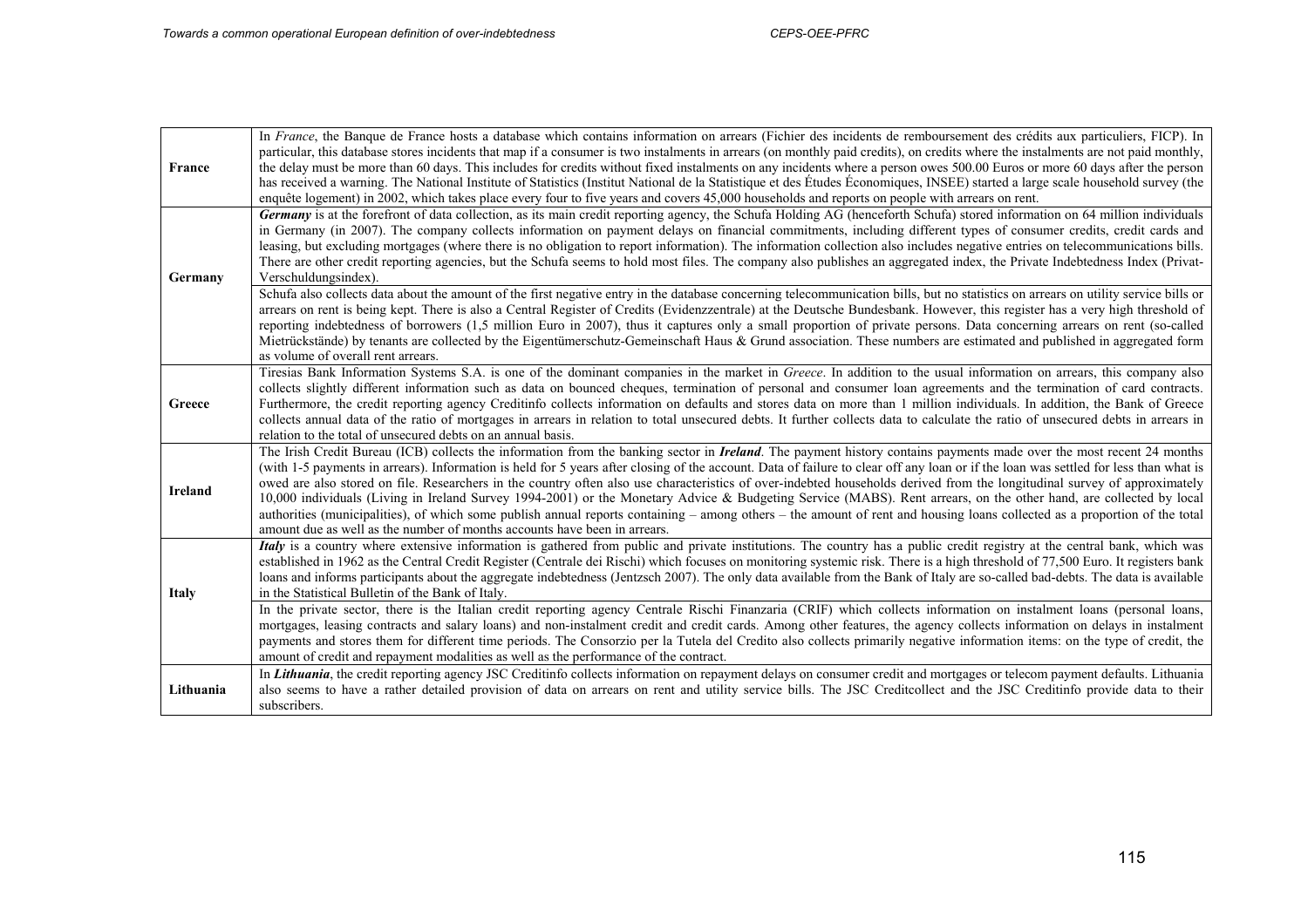| <b>Netherlands</b> | In the <i>Netherlands</i> , data on <i>arrears</i> is published on an annual basis by the Central Bureau for Statistics (Centraal Bureau voor de Statistiek). The data is drawn from<br>different surveys. For instance, in the past, the Socio-economic Panel (Sociaal-economisch panelonderzoek) was used for the years 2000-2002 which included around 5,000<br>households. This was followed by the POLS (Permanent onderzoek leefsituatie) for the years 2003-2004. Data for 2005, on the other hand, was collected by the European<br>Union Statistics on Income and Living Conditions (EU-SILC). In addition, only data on arrears on financial commitments of low income households (also defined by a<br>survey, the so-called Inkomenspanelonderzoek) is collected. The Bureau Krediet Registratie (BKR) is the dominant information sharing mechanism, but doesn't issue any<br>detailed statistics. The bureau collects positive and negative information and covers approximately 10 million people (2007). The information covers several types of credit<br>facilities such as personal credits, mortgages and credit facilities from mail order houses and telecom providers. Statistics on arrears on mortgages are obtained through<br>different surveys, equivalent to data on arrears on financial commitment mentioned above. The three surveys used (SEP, POLS, EU-SILC) provide annual data for low<br>income households with one or more arrears for mortgage. In addition, there are three different surveys that gather annual information on arrears on gas, electricity and water<br>bills. Again, however, only data on low income households is compiled. |
|--------------------|-----------------------------------------------------------------------------------------------------------------------------------------------------------------------------------------------------------------------------------------------------------------------------------------------------------------------------------------------------------------------------------------------------------------------------------------------------------------------------------------------------------------------------------------------------------------------------------------------------------------------------------------------------------------------------------------------------------------------------------------------------------------------------------------------------------------------------------------------------------------------------------------------------------------------------------------------------------------------------------------------------------------------------------------------------------------------------------------------------------------------------------------------------------------------------------------------------------------------------------------------------------------------------------------------------------------------------------------------------------------------------------------------------------------------------------------------------------------------------------------------------------------------------------------------------------------------------------------------------------------------------------------------------------------------------------------|
| <b>Norway</b>      | Data for Norway is drawn from a survey with a sample size of only 2,500 households. The Financial Supervisory Authority of Norway (Kredittilsynet) collects house loan<br>statistics (Boliglånsstatistikken) based on information about the 100 first mortgage loans after a certain date reported by a sample of banks in Norway. The Association of<br>Norwegian Finance Houses (Finanseringsselskapenes forening) collects data from eleven large credit card companies to establish credit card statistics including loans<br>without security (Kortstatistikk inkl. også blancolån).                                                                                                                                                                                                                                                                                                                                                                                                                                                                                                                                                                                                                                                                                                                                                                                                                                                                                                                                                                                                                                                                                               |
| Poland             | In Poland the National Bank of Poland (NBP) is responsible for reporting on a monthly basis on poor quality credits to individuals. Reporting started in 1996. Since the data<br>is collected from all banks, it is considered to be a reliable source of statistical data on banks in Poland. There are, however, other sources which might have to be consulted<br>in order to draw conclusions about the situation on arrears on financial commitment in Poland.<br>The National Debt Register, for example, is a public institution, which collects data on economic entities and individuals with unpaid overdue arrears. The NBP twice a year<br>collects information for an indicator regarding poor quality housing credits to households as a percentage of all household credits for housing purposes, for instance.                                                                                                                                                                                                                                                                                                                                                                                                                                                                                                                                                                                                                                                                                                                                                                                                                                                          |
|                    | At the same time data is collected from all banks on an annual basis by the <i>General</i> Inspectorate of Banking Supervision. It serves as an indicator for poor quality<br>consumption credits in banks, as a percentage of all consumption credits. 'Poor' in this context is defined as debts that were not paid off for longer than six months. There<br>are also several credit bureaus in the country. Biuro Informacji Kredytowej S.A. collects positive and negative information: no threshold is applied to the loans or default<br>information collected.                                                                                                                                                                                                                                                                                                                                                                                                                                                                                                                                                                                                                                                                                                                                                                                                                                                                                                                                                                                                                                                                                                                   |
| Portugal           | Portugal has both public and private information sources on data for payment difficulties. At the Banco de Portugal, there is the Central Credit Register. This register covers<br>institutions that extend credit to individuals and organisations. It collects information on the outstanding loans to individuals and organisations (total liability over 50 euros),<br>this includes performing as well as non-performing debtors. The information covers several types of credit, ranging from mortgages to consumer loans, overdrafts, credit<br>cards or leasing. The agency classifies loans as in arrears if principal and interest are not paid by the agreed date, where the case has been submitted to the credit institution's<br>litigation service and where a loan has been written off the balance sheet with collection still possible. Specifically, arrears arise from being 30 days over the due payment<br>date. There is also a credit reporting agency that collects information on payment delays from borrowers named Credinformações, which partially belongs to Equifax. It<br>stores positive and negative information such as the number and amount of credits, summary of current balance as well as the evolution of loans over the past years inclusive<br>of the payment delays. Furthermore, the company collects information about legal procedures.                                                                                                                                                                                                                                                                                                |
|                    | In Spain, there is also extensive reporting on financial difficulties. For instance, there is the Central Credit Register (Central de Información de Riesgos) at the Bank of Spain<br>which collects borrower information from financial institutions. Financial institutions (banks, saving banks, credit cooperatives, specialized credit institutions and other<br>financial institutions) have to report borrowers above the threshold of 6,000 Euro. It contains both positive and negative information in the same database, for instance, the<br>database registers the characteristics of the credits (amount, type of loans and maturity).                                                                                                                                                                                                                                                                                                                                                                                                                                                                                                                                                                                                                                                                                                                                                                                                                                                                                                                                                                                                                                     |
| Spain              | There is a competitive credit reporting industry with several players. These bureaus register arrears on debts and financial commitments. For instance, Equifax Ibérica S.L.<br>provides information on several types of credit (including mortgages to consumer loans), but also overdrafts, credit cards or leasing just as in Portugal. The arrears arise, if<br>payments have not been made from more than 30 days past due date. The collection is comprehensive in terms of institutions covered: the company collects information on<br>leasing and factoring, insurance companies, petrol and telecom providers. In addition, there is the Register of Arrears on Credit Agreements (Registro de Aceptaciones<br>Impagadas, RAI) which collects information on dishonoured cheques or other payment instruments above the threshold of 300 euros. RAI provides information on the<br>amount and number of arrears and default on payment instruments.                                                                                                                                                                                                                                                                                                                                                                                                                                                                                                                                                                                                                                                                                                                           |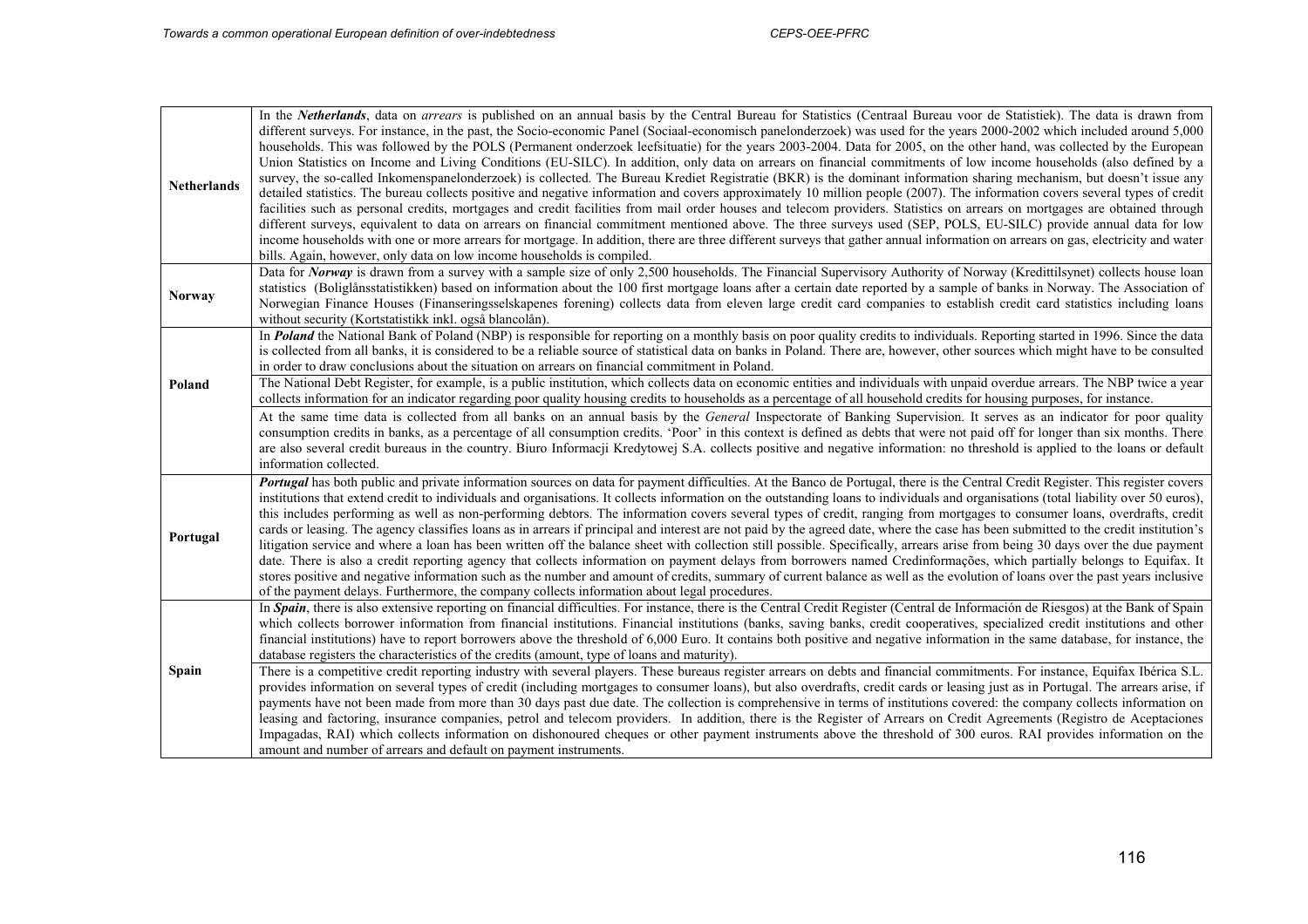| Sweden            | In Sweden, there is no public credit register, but a range of credit bureaus that are in competition with each other; to mention a few, there are AAA Soliditet, D&B,<br>CreditSafe or the Upplysningscentralen (UC) (Jentzsch 2007). These agencies compile positive and negative information. For instance, UC manages a database, where banks<br>and other financial institutions exchange positive and negative information. A consumer report contains identification information, property owner details, balance of debt<br>with the enforcement service, payment complaints (and the amount affected) and public and private claims or most recent inquiries. It is estimated that more than 6.5 million<br>negative entries are stored in the database. However, the Swedish Enforcement Authority (Kronofogdemyndigheten) is responsible for a nationwide, public register of<br><i>payment defaults</i> . More than 500 thousands Swedish citizens are registered in this register.                                                                                                                                                                                                                     |
|-------------------|--------------------------------------------------------------------------------------------------------------------------------------------------------------------------------------------------------------------------------------------------------------------------------------------------------------------------------------------------------------------------------------------------------------------------------------------------------------------------------------------------------------------------------------------------------------------------------------------------------------------------------------------------------------------------------------------------------------------------------------------------------------------------------------------------------------------------------------------------------------------------------------------------------------------------------------------------------------------------------------------------------------------------------------------------------------------------------------------------------------------------------------------------------------------------------------------------------------------|
| United<br>Kingdom | The United Kingdom has by far the most extensive credit market, thus the country also leads in terms of data collection on repayment difficulties. First and foremost, there<br>are three main credit reporting agencies, Callcredit Plc, Equifax Plc and Experian Ltd. These agencies have extensive information collections about repayment patterns of<br>British consumers. In addition to secured and unsecured credit, these include payment details for other commitments such as mobile and fixed line telephone services,<br>utilities and subscriptions for television services. Information is collected about up to date payments, but also 1-5 months late payments or if a consumer was more than 6<br>months late as well as accounts that are in default (where the credit agreements ended) are stored. The status of current accounts typically reflects the latest update by the<br>lender.<br>The Council of Mortgage Lenders compiles information on the number of UK mortgage arrears and provides statistics divided into different time periods (3-6 months in<br>arrears, 6-12 months in arrears, greater than 12 months in arrears). These are based on a sample of the largest lenders. |
|                   | Since 1993, the UK Government has commissioned an annual household survey of housing, which includes information on mortgage and rent arrears. This survey gives<br>insights into the number of people in arrears and the number of people in difficulty with housing repayments. From the database, information on the estimated number and<br>percentage of social tenants in arrears per year can be gathered. The continuous survey reported annually provides breakdowns by economic status, income, region,<br>household type and type of tenure.                                                                                                                                                                                                                                                                                                                                                                                                                                                                                                                                                                                                                                                            |
|                   | With regards to arrears on rent and service utility bills, the Chartered Institute of Public Finance and Accountancy (CIPFA) collects data from local authorities on arrears on<br>rent and tax non-payments. Additionally, data on how long the tenants have been in arrears is also collected. With respect to arrears on water bills, the economic regulator<br>for the water and sewerage industry in England and Wales, Water Services Regulation Authority (OFWAT), provides annual information from all the water companies<br>revenues outstanding. All water companies in the UK are required to complete the information for the OFWAT regulatory authority, therefore providing a representative<br>data set not only on the value the arrears amount to, but also on the length of time the arrears have been outstanding.                                                                                                                                                                                                                                                                                                                                                                             |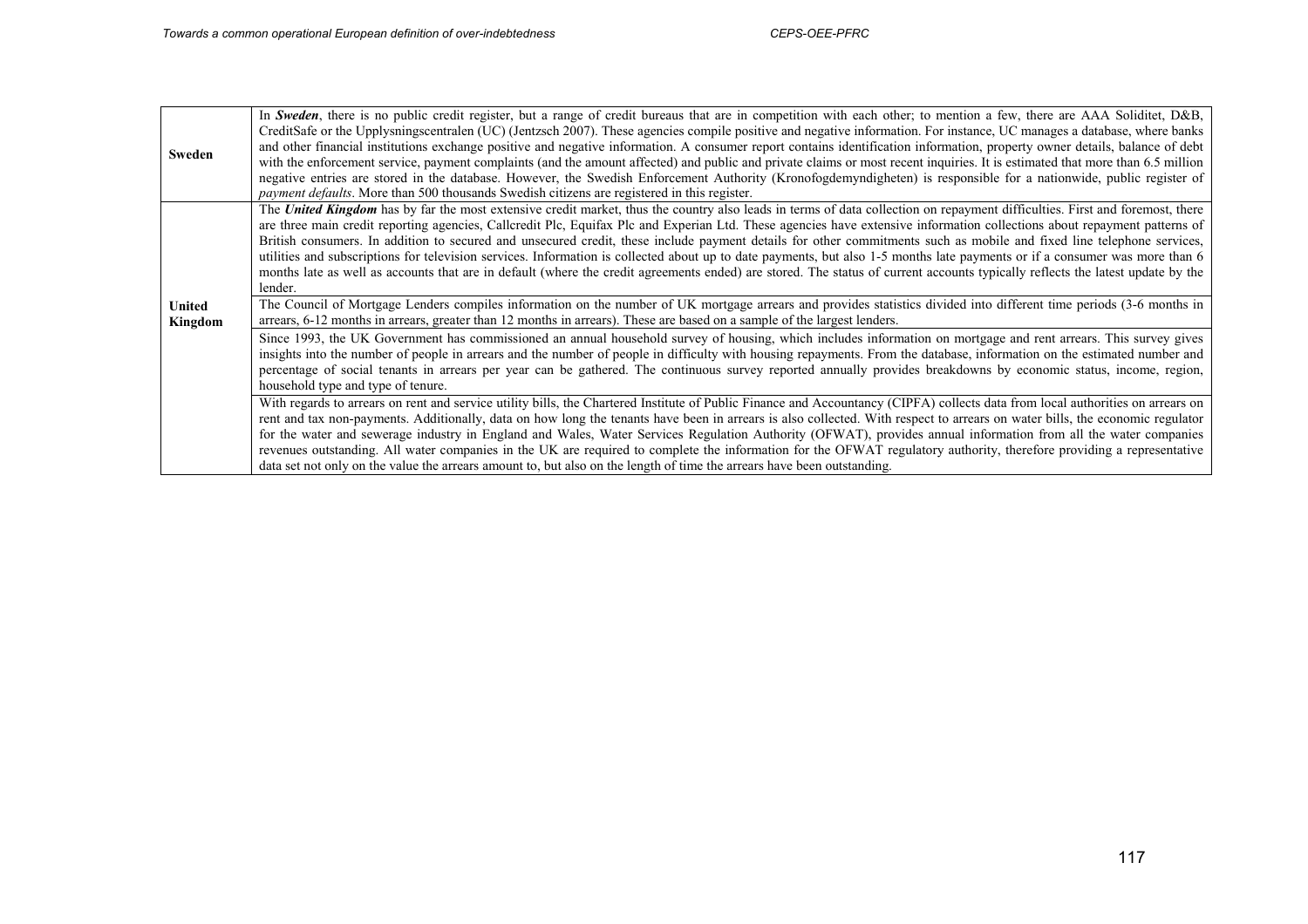### **E.2 Household debt service ratio**

| Austria           | In Austria, Statistic Austria states that data on amortization of credit debt is not available as such data could only be surveyed on a voluntary basis. An attempt to compile<br>such information was undertaken in the Survey of Consumption Expenditures (Konsumerhebung), which last took place in 2004/2005, but failed for reasons of lacking<br>clarity of questions asked and/or imprecise or incomplete answers given by the heads of households. In the future, however, such data may become available.<br>In 2004, the Austrian Central Bank conducted a survey on financial assets of 2,556 households. In this descriptive presentation of the analysis of micro-data, information on<br>the debt situation of households is addressed. However, no data on the debt service ratio was compiled. Information from the umbrella organization of Austrian debt<br>counselling agencies states that data on debt service ratio is not collected in Austria. Even though data from clients of debt counselling agencies may allow such an analysis,<br>the bias of the results should be noted. Firstly, debt counselling agencies generally are not able to compile representative data, secondly, only a sub-group of those borrowers<br>is able to service debt and thus debt service can be recorded. This further limits the scope of the results.                                                                                                                                                                                                                                                                                                                                                                                                                                                                                                                                                                                                                                                                                                                                                                                                                                                                                                                                              |
|-------------------|----------------------------------------------------------------------------------------------------------------------------------------------------------------------------------------------------------------------------------------------------------------------------------------------------------------------------------------------------------------------------------------------------------------------------------------------------------------------------------------------------------------------------------------------------------------------------------------------------------------------------------------------------------------------------------------------------------------------------------------------------------------------------------------------------------------------------------------------------------------------------------------------------------------------------------------------------------------------------------------------------------------------------------------------------------------------------------------------------------------------------------------------------------------------------------------------------------------------------------------------------------------------------------------------------------------------------------------------------------------------------------------------------------------------------------------------------------------------------------------------------------------------------------------------------------------------------------------------------------------------------------------------------------------------------------------------------------------------------------------------------------------------------------------------------------------------------------------------------------------------------------------------------------------------------------------------------------------------------------------------------------------------------------------------------------------------------------------------------------------------------------------------------------------------------------------------------------------------------------------------------------------------------------------------------------------|
| <b>Belgium</b>    | In Belgium, the National Bank of Belgium calculates the ratio between household debt service and household disposable income and publishes this ratio in the Financial<br>Stability Review. In their analysis the National Bank of Belgium mostly focuses on the debt service burden resulting from mortgage loans. The collection of these data<br>started in 2002.                                                                                                                                                                                                                                                                                                                                                                                                                                                                                                                                                                                                                                                                                                                                                                                                                                                                                                                                                                                                                                                                                                                                                                                                                                                                                                                                                                                                                                                                                                                                                                                                                                                                                                                                                                                                                                                                                                                                           |
| <b>Bulgaria</b>   | In Bulgaria, the debt service ratio is not explicitly stated but data availability allows for the calculation of the ratio. In its tables Household Income, Expenditures and<br>Consumption, the National Statistical Institute provides the total income average per household as well as the time series debt paid out on a monthly basis. These data is<br>available for the years 2002 onwards.                                                                                                                                                                                                                                                                                                                                                                                                                                                                                                                                                                                                                                                                                                                                                                                                                                                                                                                                                                                                                                                                                                                                                                                                                                                                                                                                                                                                                                                                                                                                                                                                                                                                                                                                                                                                                                                                                                            |
| Czech<br>Republic | Even though the Central Bank of the Czech Republic collects data about the ratio between household debt and disposable income of households, there is no data on the debt<br>service ratio to the disposable income of the households available.                                                                                                                                                                                                                                                                                                                                                                                                                                                                                                                                                                                                                                                                                                                                                                                                                                                                                                                                                                                                                                                                                                                                                                                                                                                                                                                                                                                                                                                                                                                                                                                                                                                                                                                                                                                                                                                                                                                                                                                                                                                               |
| Finland           | In Finland, on the other hand, Statistics Finland provides information in their National Accounts statistics from which the service ratio could potentially be calculated.                                                                                                                                                                                                                                                                                                                                                                                                                                                                                                                                                                                                                                                                                                                                                                                                                                                                                                                                                                                                                                                                                                                                                                                                                                                                                                                                                                                                                                                                                                                                                                                                                                                                                                                                                                                                                                                                                                                                                                                                                                                                                                                                     |
| France            | In France, studies of over-indebtedness use as their principle indicator the "taux d'effort", which constitutes a measure equivalent to what is being understood with<br>household debt service ratio. It uses as the numerator all monthly payments with regard to debt, i.e. reimbursement as well as due interest payments, and divides those<br>figures by the monthly disposable income for the respective household.                                                                                                                                                                                                                                                                                                                                                                                                                                                                                                                                                                                                                                                                                                                                                                                                                                                                                                                                                                                                                                                                                                                                                                                                                                                                                                                                                                                                                                                                                                                                                                                                                                                                                                                                                                                                                                                                                     |
| Germany           | Germany is one of the sixty countries taking part in a pilot study conducted by the International Monetary Fund for which a chosen set of indicators is meant to assess the<br>stability of the national financial system. The results for Germany were published on the German Federal Bank's (Deutsche Bundesbank) website in December 2006 and<br>include an assessment of the vulnerability of households through the use of flow of funds, sector sheets as well as other macro- and microeconomic data.<br>One of the indicators included is the debt service and other principal payments to income, which measures the households' ability to service their debt. It needs to be pointed<br>out that data on the household sector is generated by the compilation of data drawn from the financial and national accounts. As they are secondary statistics, they rely on<br>the correctness and status of information of the primary statistics (such as national financial accounts). Another source of information is the Socio-economic panel (Sozio-<br>oekonomisches Panel, SOEP), which is an annually repeated representative survey conducted by interviewing more than 12,000 households in Germany. Even though the<br>ratio is not explicitly published, existing data on household income and outstanding financial burden (split up into amortization and interests payments on mortgage credit<br>and consumer credit) allows the calculation of the ratio.<br>This way of obtaining the needed data on the debt service of households in relation to their income is also possible by using data published in cooperation with the Federal<br>Statistical Office of Germany (Statistisches Bundesamt Deutschland) together with the Statistical Offices of the federal states. The so-called Sample of Income and<br>Consumption (Einkommens- und Verbrauchsstichprobe, EVS) is a quota sample using data of roughly 75,000 households who voluntarily participate in the survey<br>conducted every five years. Data for Germany at present exists for the years 1993, 1998 and 2003 and will again be available in 2008, including numbers on household<br>income and its use on amortization of credit and payment of accrued interests. Hence, calculation of the ratio is possible. |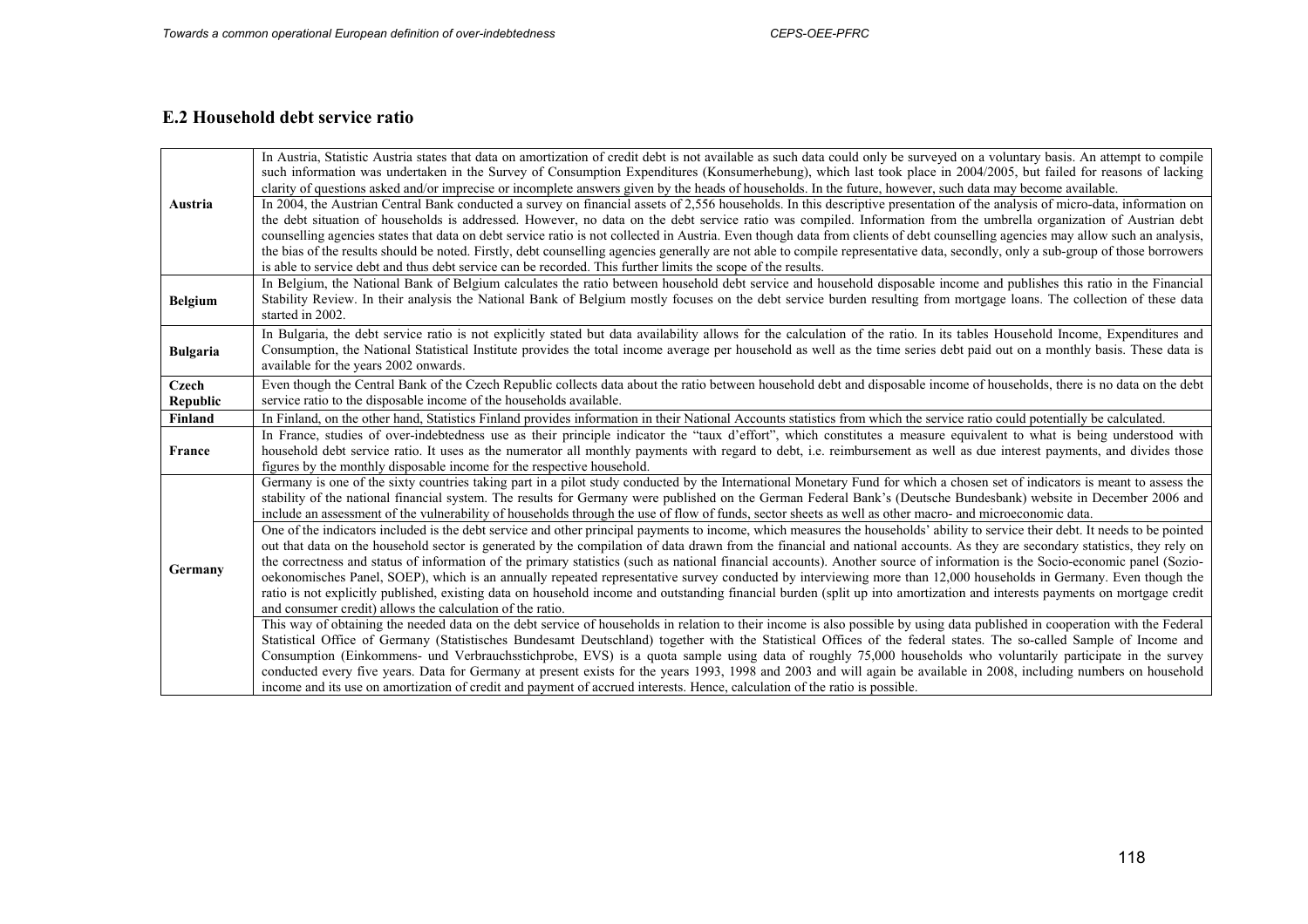| Greece             | In Greece, the ratio is calculated by the Bank of Greece and published annually in the Governor's Annual Report. The debt service ratio, in the report referred to as debt<br>service cost ratio, is defined as the ratio of monthly instalments to monthly income (Governor's Annual Report 2005). It is used as an indicator of direct financial stress on<br>the households, therefore thoroughly discussed and illustrated by graphs and tables.                                                                                                                                                                                                                                                                                                                                                                                                                                                                                                                                                                                                                                                                                                                                                                                                                               |
|--------------------|------------------------------------------------------------------------------------------------------------------------------------------------------------------------------------------------------------------------------------------------------------------------------------------------------------------------------------------------------------------------------------------------------------------------------------------------------------------------------------------------------------------------------------------------------------------------------------------------------------------------------------------------------------------------------------------------------------------------------------------------------------------------------------------------------------------------------------------------------------------------------------------------------------------------------------------------------------------------------------------------------------------------------------------------------------------------------------------------------------------------------------------------------------------------------------------------------------------------------------------------------------------------------------|
| <b>Ireland</b>     | In Ireland, the debt service to disposable income ratio is calculated and divides clients of the Money Advice and Budgeting Service (MABS) into four categories by Stuart<br>Stamp. The researcher uses the MABS 2006 client database and aims to compare the nature of over-indebtedness of these groups. The four groups are: clients in receipt of<br>social welfare income only; clients in receipt of social welfare plus other income; clients in receipt of a wage/salary only; clients in receipt of a wage/salary plus other<br>income. Results of the calculations will be available in 2008.                                                                                                                                                                                                                                                                                                                                                                                                                                                                                                                                                                                                                                                                            |
| <b>Italy</b>       | The Survey on Household Income and Wealth (Indagine sui bilanci delle famiglie) in Italy constitutes a gathering of information on the incomes and savings of Italian<br>households. Distributed to about 300 Italian municipalities, the sample of the most recent surveys compiles data of about 8,000 households or 24,000 individuals. In the<br>2004 Survey on Household Income and Wealth, data was compiled on the principal and interest payments on the loan with regards to the purchase or renovation of property,<br>thus allowing the calculation of a (specific) debt service ratio.                                                                                                                                                                                                                                                                                                                                                                                                                                                                                                                                                                                                                                                                                 |
| Lithuania          | The Bank of Lithuania reports, that such data is not yet available, but will possibly be collected from next year onwards. However, a household survey covering 293<br>households allows a calculation of the debt service to income ratio with regards to housing loans.                                                                                                                                                                                                                                                                                                                                                                                                                                                                                                                                                                                                                                                                                                                                                                                                                                                                                                                                                                                                          |
| Luxembourg         | In Luxemburg, there is no data available on the ratio between debt serviceand disposable income of households. There is also no separate data on the households' disposable<br>income available.                                                                                                                                                                                                                                                                                                                                                                                                                                                                                                                                                                                                                                                                                                                                                                                                                                                                                                                                                                                                                                                                                   |
| <b>Netherlands</b> | In the Netherlands, on the other hand, the annual Household Survey of the Dutch Central Bank (DNB Household Survey) is conducted by Centerdata, an institute for<br>applied economic research and survey research for the social sciences. In the poll, which comprises the data of around 1,500 households, no data on debt payments of<br>households is collected. Therefore, despite the availability of data on disposable income, the debt service ratio cannot be calculated.                                                                                                                                                                                                                                                                                                                                                                                                                                                                                                                                                                                                                                                                                                                                                                                                |
| <b>Norway</b>      | In Norway, the Central Bank publishes its Financial Stability Report with data on the household debt burden. Hereby, household debt burden is defined as loan debt as a<br>percentage of liquid disposable income adjusted for estimated reinvested dividend payments and thus does not account for aggregate debt payment data. According to<br>information given by the Central Bank, estimations would have to be conducted in order to obtain data on the amortization payments, but that has so far not been done.<br>However, as available data is based upon information from delivered income tax forms, the interest burden is calculated and its average for the years 1987-1993, 1994-2005,<br>2006 and projections for 2007, 2008 and 2009-2010 are reported in the most recent Financial Stability Report.                                                                                                                                                                                                                                                                                                                                                                                                                                                            |
| Portugal           | For Poland, Dawid Zochowski of the National Bank of Poland and Warsaw School of Economics, and Slawomir Zajaczkowski of the National Bank of Poland use data of<br>the Polish Household Budget Survey to define three measures of debt burden before calculating its dispersion in time and distribution among income groups. In their paper,<br>The Distribution and Dispersion of Debt Burden Ratios Among Households in Poland and its Implications for Financial Stability (2006), they address in detail the<br>evaluation of debt service burden in Poland and provide a comparison to other European countries. Hereby, the debt service burden is defined as the ratio of total principal<br>and interest instalments paid by households to disposable income. In the paper, the ratio is calculated and presented for the years 2003 to 2005 and a break-down into total<br>debt service burden (upper bound and lower bound is calculated) as well as the debt service burden with regards to housing loans. No official data is available from the<br>National Bank of Poland on a recurring basis.<br>In Portugal, only data on the ratio of household debt to household disposable income can be found. Data on the debt serviceratio of households is not available. |
| <b>Spain</b>       | The Financial Survey of families (Encuesta Financiera de las Familias) in Spain is conducted by the Bank of Spain and provides data on the ratio of household debt<br>payments to gross income. This survey is a new statistic of the Bank of Spain who in 2001 decided to start collecting data on assets, liabilities and socio-economic<br>characteristics of households. Data of the 2004 report is based on the fourth quarter of 2002 and comprises 5,143 valid interviews. According to the Bank of Spain, this is a<br>study to be presented every two years.                                                                                                                                                                                                                                                                                                                                                                                                                                                                                                                                                                                                                                                                                                              |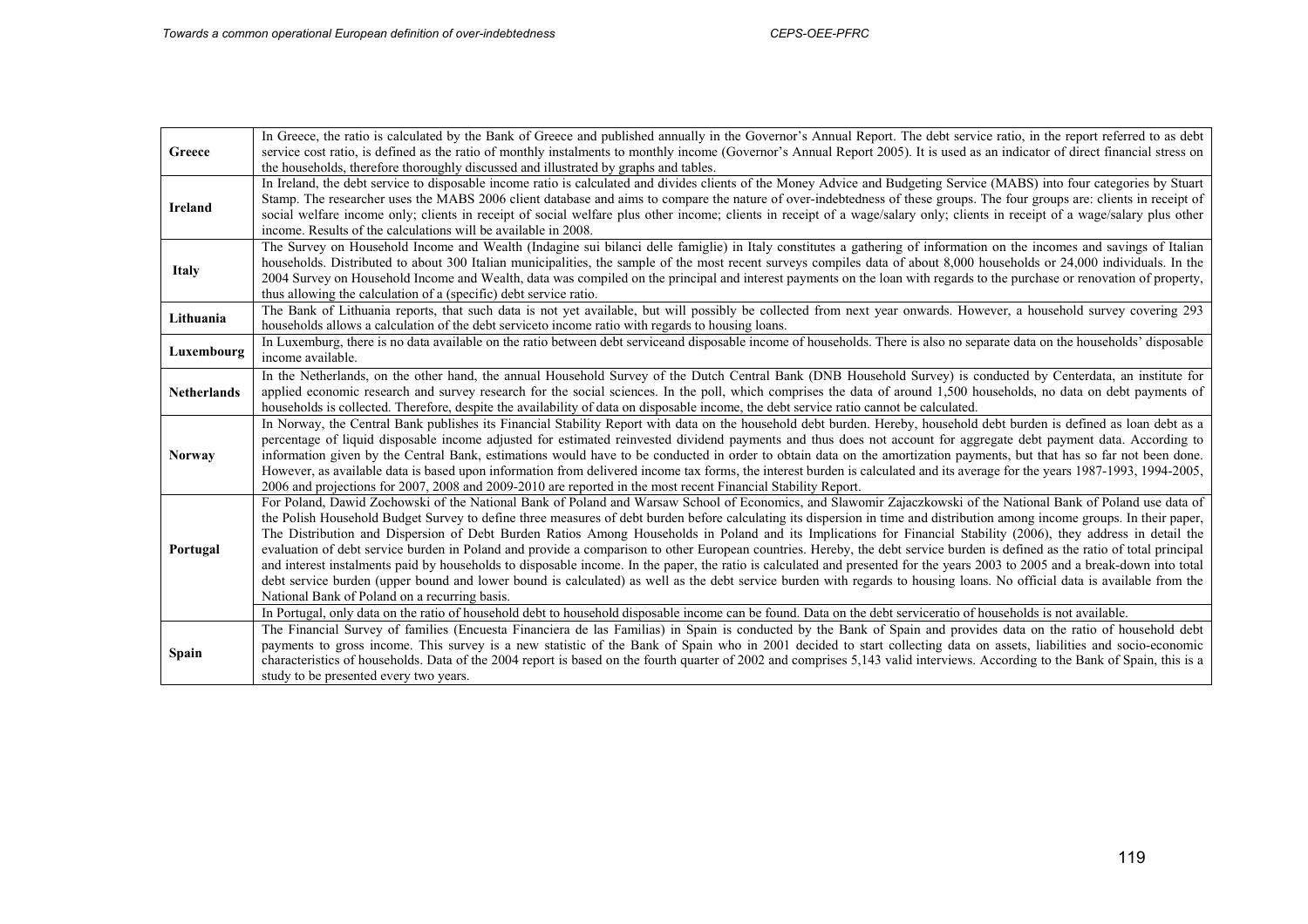|         | In Sweden, the Financial Stability Report by the Bank of Sweden contains analyses and assessments, where data on the debt to disposable income ratio is available, a ratio        |
|---------|-----------------------------------------------------------------------------------------------------------------------------------------------------------------------------------|
| Sweden  | of debt service to disposable income is not calculated. However, the report gives valuable clues on the interest expenditure ratio of private households arising from             |
|         | borrowing. This ratio is defined as post-tax interest expenditure relative to disposable income. The reason for the availability of the interest expenditure ratio (as opposed to |
|         | the availability of debt service) is the obligation of the financial institutes to deliver the data on the interest payments for tax collection reasons.                          |
|         | In the United Kingdom, the debt service ratio is calculated by two institutions. The Bank of England hereby makes use of its NMG Survey. Waldron and Young (2006)                 |
| United  | looked at the proportion of a household income spent on mortgage repayments in the Bank of England Quarterly. The work was commissioned to NMG Research, which                    |
| Kingdom | looked at a representative sample of 1,844 individuals in 2006 in Britain. Even though conducted annually, it so far only covers the years 2004 and 2005. Only respondents        |
|         | who were chief income earners or main shoppers were asked to take part.                                                                                                           |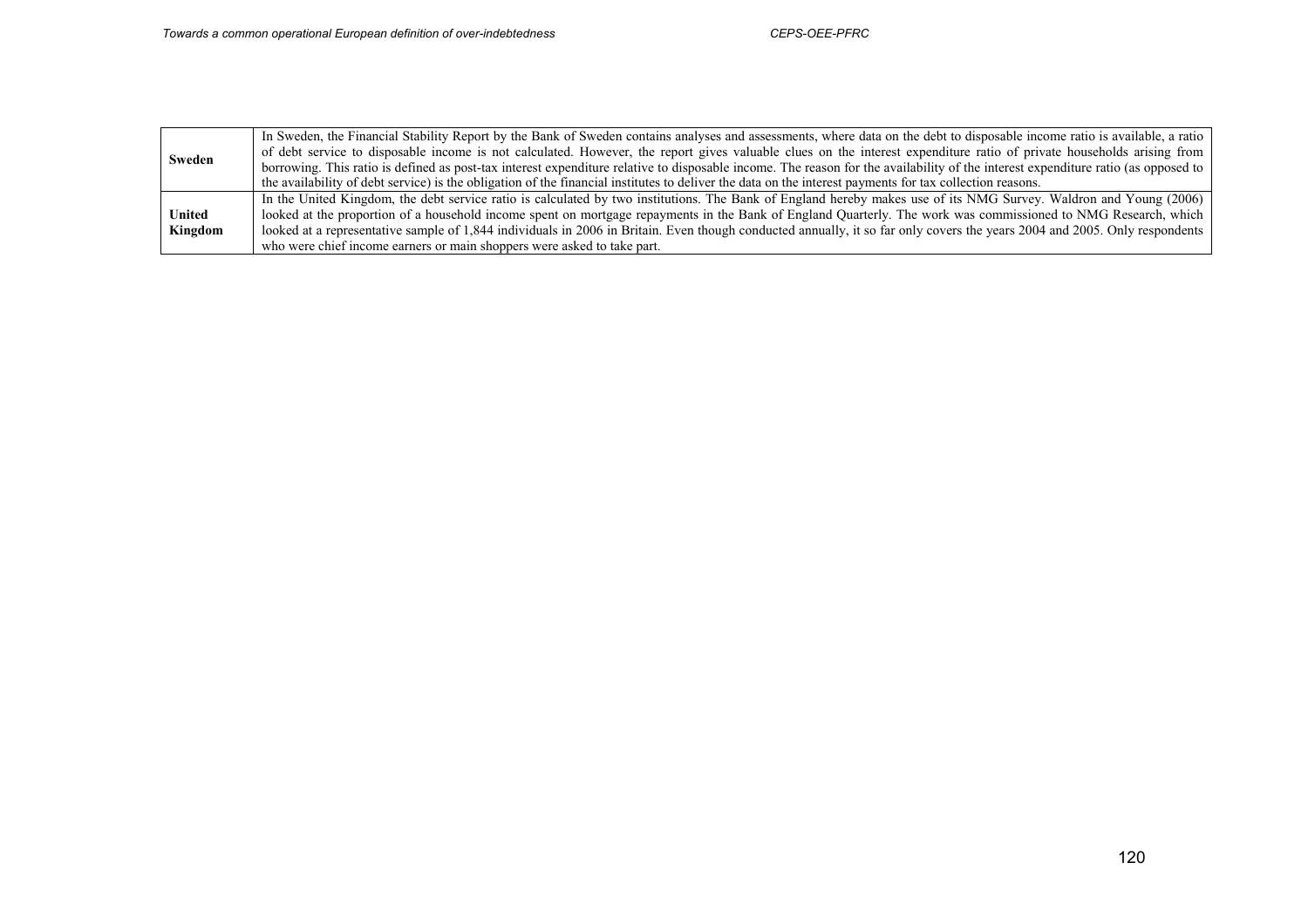# **E.3 Court-arranged solutions to debt**

| Austria            | For instance, in Austria, bankruptcy proceedings for natural persons who do not operate a business are described as <i>debt settlement proceedings</i><br>(Schuldenregulierungsverfahren). Bankruptcy has to be reported by all private persons who are unable to repay debts in due time. If the procedure is not opened on time<br>with damages for creditors, borrowers are even at risk of becoming subject to criminal procedures. The inability to repay is defined as inability to service debt in due time<br>consider taking into account the general economic situation of the individual. The statistics are collected by the Statistical Office of Austria.                                                                                                                                                                                                                                                                                                                                     |
|--------------------|-------------------------------------------------------------------------------------------------------------------------------------------------------------------------------------------------------------------------------------------------------------------------------------------------------------------------------------------------------------------------------------------------------------------------------------------------------------------------------------------------------------------------------------------------------------------------------------------------------------------------------------------------------------------------------------------------------------------------------------------------------------------------------------------------------------------------------------------------------------------------------------------------------------------------------------------------------------------------------------------------------------|
| <b>Belgium</b>     | In Belgium, insolvency implies that a debtor is unable to repay his debts to his creditor(s). There are legal procedures that allow creditors to obtain payment in whole or in<br>part. However, only commercially active people (entrepreneurs) can apply for judicial administration and may be declared bankrupt. For natural persons (non-<br>entrepreneurs), there is a procedure laid down in the Judicial Code. Any borrower can apply for that procedure if he/she is unable to service his debts permanently. The<br>data is collected by the National Bank of Belgium to which the courts send the information.                                                                                                                                                                                                                                                                                                                                                                                   |
| Czech<br>Republic  | In the Czech Republic, a new law introduced the concept of personal bankruptcy. This law has only recently been in existence. It implies a legal procedure for handling a<br>situation in which the individual is unable to pay personal debt such as the discharge of debt. The information on bankruptcy is collected by the Ministry of Justice.                                                                                                                                                                                                                                                                                                                                                                                                                                                                                                                                                                                                                                                         |
| Finland            | In Finland, insolvency describes situations were a debtor is more than temporarily unable to pay his debts. With regard to private individuals, there are procedures for<br>debts adjustments. The procedures are set out in the Act Concerning the Adjustment of Debts of Private Individuals (Velkajärjestelylaki/Lag om skuldsanering för<br>privatpersoner). Statistics Finland publishes statistics on the bankruptcy cases instigated by district courts, which refer to enterprises, corporations or natural persons.                                                                                                                                                                                                                                                                                                                                                                                                                                                                                |
| France             | In France, since 1 March 1990, the Banque de France has provided the secretariat for the household debt commissions, which were created by the Act of 31 December<br>1989 (amended in 1995, 1998 and 2003). In the loi de lutte contre les exclusions of 29 July 1998, the possibility of a moratorium of debt was introduced. A situation for<br>such a moratorium to be considered would be the case of insolvency – where there is an absence of resources and goods that allows paying back debts. Repayments of<br>debts and interest are then suspended for a 2 year period. The data is collected by the <i>Banque de France</i> in the FICP. Finally, an individual bankruptcy procedure is<br>accessible to people whose financial situation is irremediably jeopardized. It is then up to a judge (Juge de l'exécution) to decide whether to allow bankruptcy or not. This<br>procedure has existed since 2003. And social support is possible in theory (Art. L.332-9, Code de la consummation). |
| Germany            | Insolvency of private persons is regulated by the insolvency code (Insolvenzordnung) in Germany. Grounds for opening insolvency proceedings are inability to make<br>payment and/or over-indebtedness by the borrower. Inability to make payment exists if a debtor is not in a position to meet the payment obligations which are due<br>(Section 17(2) InsO). Over-indebtedness exists if the debtor's assets no longer cover the existing obligations (see Section 18(2) InsO). Numbers on personal insolvencies<br>are collected by Federal Statistical Office Germany and the Federation of Consumer Organizations.                                                                                                                                                                                                                                                                                                                                                                                    |
| <b>Ireland</b>     | The inability to repay debt is also central in <i>Ireland's</i> Bankruptcy law. According to the Act (Bankruptcy proceedings is Section 7(1) (f), a debtor has committed an act of<br>bankruptcy if execution against him has been levied by the seizure of his goods under an order of any court or if a return of no goods has been made by the sheriff or<br>county registrar whether by endorsement on the order or otherwise. Courts Service of Ireland collects administrative data on the number of summonses granted under the<br>1988 Bankruptcy Act.                                                                                                                                                                                                                                                                                                                                                                                                                                              |
| Luxembourg         | In Luxembourg insolvency is defined as a situation where a debtor's liabilities surpass his/her assets. The country has various insolvency proceedings, but one applies to<br>natural persons who are not engaged in commercial activities. The collective debt settlement procedure is open only to insolvent natural persons who are not traders. In<br>these procedures, a repayment plan is developed. The Ministry of Justice collects data on bankruptcy decisions by courts.                                                                                                                                                                                                                                                                                                                                                                                                                                                                                                                         |
| <b>Netherlands</b> | The Bankruptcy Act (Wet schuldsanering natuurlijke personen) in the Netherlands lays down the procedure of how to deal with over-indebtedness in the Netherlands. In<br>addition, there is the Debt Rescheduling for Natural Persons Act. In the case of bankruptcy the borrower must be in the situation where he/she has ceased to make<br>payments. While the bankruptcy is open to both natural persons and corporate bodies, debt restructuring is only open to natural persons. The statistic called Statistiek<br>WSNP (Wet Schuldensanering Natuurlijke Personen) is an administrative database from courts; a series of complementary data is published in the Monitor WSNP,<br>including additional surveys on the period after debt resettlement.                                                                                                                                                                                                                                                |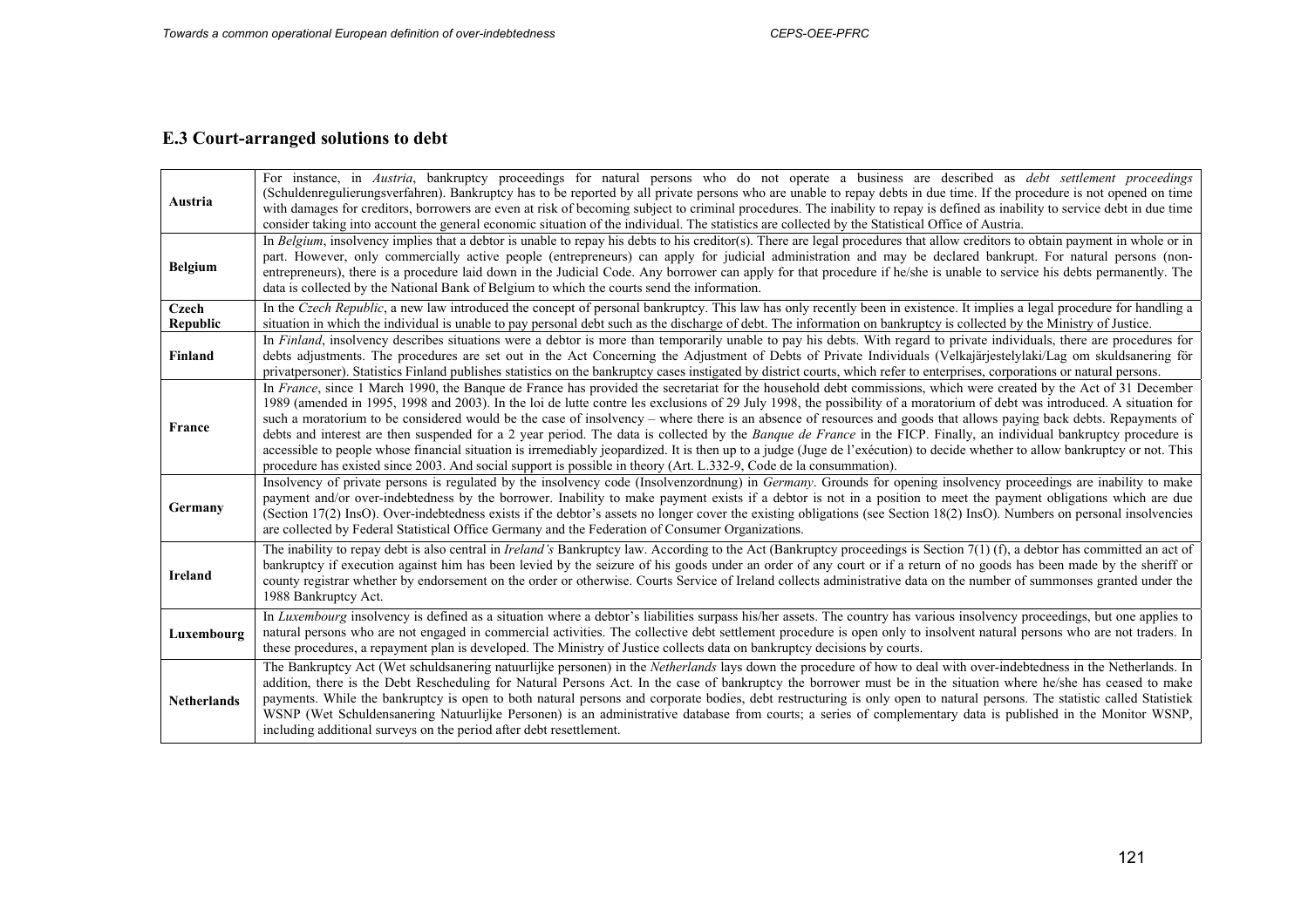| <b>Norway</b>            | In Norway bankruptcy procedures are not typically used by individuals, unless they are owners of firms. Instead, the exit out of severe debt problems is a debt settlement.<br>In Norway the majority of debt settlements are court-arranged solutions, as they come into existence by formal procedures administered by the enforcement officer in the<br>municipalities. Statistics about debt settlements are routinely reported by the Brønnøysund Registry Centre which is a public data bank owned by the Ministry of Trade<br>and Industry. The data can be accessed by most professional organisations and even private individuals, and annual statistics are published by the Ministry of Justice.                                                                       |
|--------------------------|------------------------------------------------------------------------------------------------------------------------------------------------------------------------------------------------------------------------------------------------------------------------------------------------------------------------------------------------------------------------------------------------------------------------------------------------------------------------------------------------------------------------------------------------------------------------------------------------------------------------------------------------------------------------------------------------------------------------------------------------------------------------------------|
| <b>Spain</b>             | In Spain, a debtor is considered to be in a situation of insolvency if he cannot discharge his liabilities on a regular basis. The new Insolvency Law (Law 22/2003 of 9 July<br>2003) provides for a single legal proceeding for those situations of crisis for a common debtor. Detailed data on bankruptcy declarations is provided by the National<br>Statistical Institute, which offers a break-down into total bankruptcies and the type of company (which includes the necessary data for insolvencies of individuals) as well<br>as the type of bankruptcy (unforeseen, guilty, etc.) At present, data is available up to the third quarter of 2004.                                                                                                                       |
| Portugal                 | In Portugal, insolvency is defined as a debtor's inability to meet his commitments as they fall due. Potential insolvencies become so-called actual insolvencies in cases<br>where the debtor applies to the court for a declaration of insolvency (Insolvency Act 2004). Data is collected and published by the Portuguese Ministry of Justice.                                                                                                                                                                                                                                                                                                                                                                                                                                   |
| Sweden                   | In Sweden, insolvency is defined in the Swedish Bankruptcy Act (1987:672) as being unable to pay one's debts in a proper manner where such inability is not temporary.<br>Persons who are insolvent can be declared bankrupt <i>(i konkurs)</i> irrespective of whether they are legal or natural persons. The Statistical Office of Sweden refers to the<br>Swedish Institute of Growth Policy Studies for data on bankruptcies.                                                                                                                                                                                                                                                                                                                                                  |
| <b>United</b><br>Kingdom | In the United Kingdom, characteristics of insolvency procedures and the referring laws have to be examined separately. However, the definition of insolvency is the same<br>for all the countries. It is defined as having insufficient assets to meet all debts, or being unable to pay debts when they are due. This involves the realization and<br>distribution of an individual's assets. People are made bankrupt by the court following an application of a creditor or by individuals themselves. In England and Wales,<br>the applying law is the Insolvency Act of 1986 and data about insolvencies is collected by the Registry Trust Limited, the Department for Constitutional Affairs and the<br>Insolvency Service and is based on administrative data from courts. |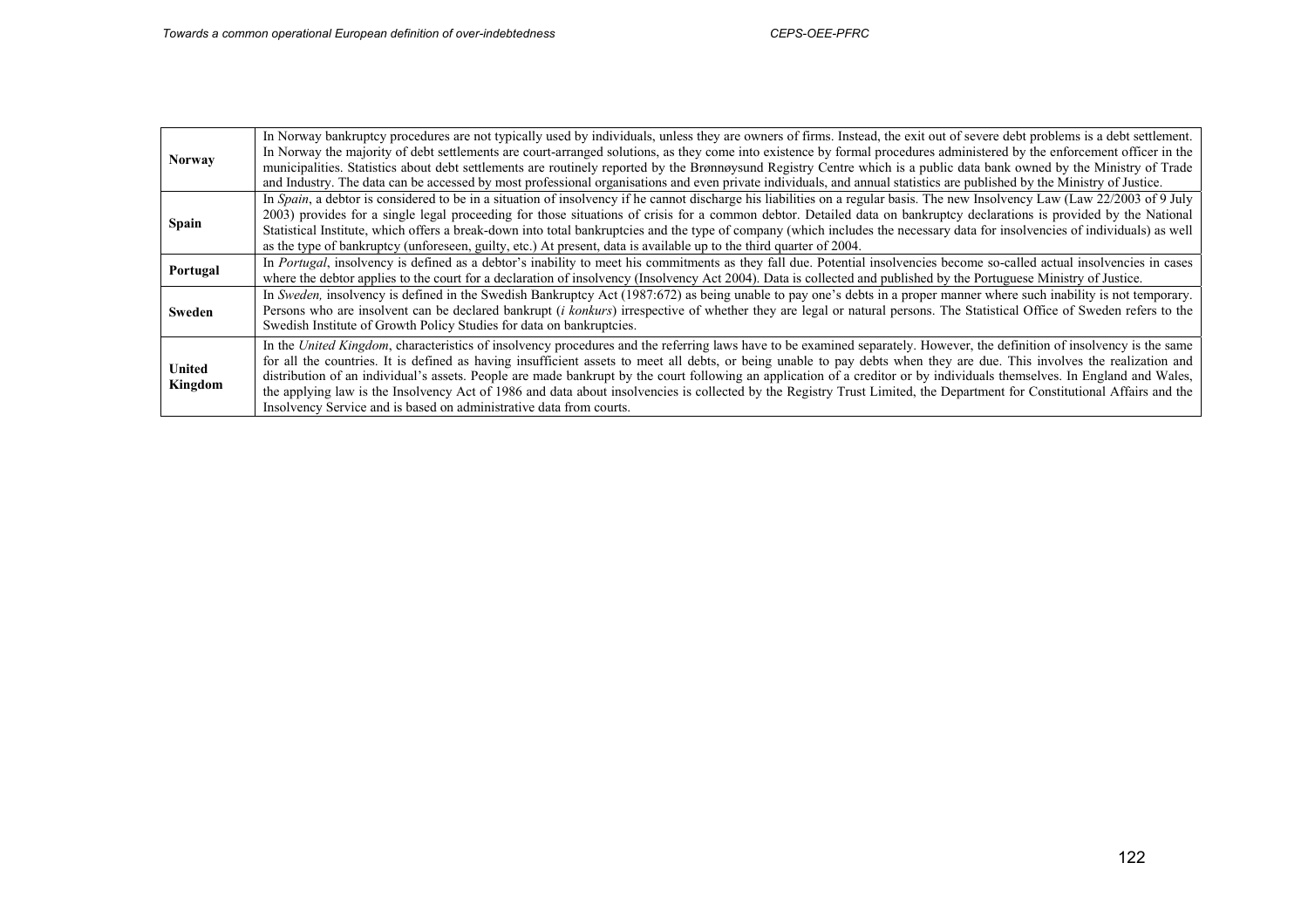#### **E.4 Administrative solutions unrelated to court action**

| Austria            | In Austria, the Debt Report (Schuldenreport) of ASB Schuldnerberatung GmbH provides statistics on persons who are using debt counselling, about median debt                                                                                                                                                                                                                                                                                                                                                                                                                                                                                                                                                                                                                                                                                                                                                                                                                                                                                                                                                                                                                                                                                                                                                                                                                                                                                                               |  |
|--------------------|---------------------------------------------------------------------------------------------------------------------------------------------------------------------------------------------------------------------------------------------------------------------------------------------------------------------------------------------------------------------------------------------------------------------------------------------------------------------------------------------------------------------------------------------------------------------------------------------------------------------------------------------------------------------------------------------------------------------------------------------------------------------------------------------------------------------------------------------------------------------------------------------------------------------------------------------------------------------------------------------------------------------------------------------------------------------------------------------------------------------------------------------------------------------------------------------------------------------------------------------------------------------------------------------------------------------------------------------------------------------------------------------------------------------------------------------------------------------------|--|
|                    | recorded, the main characteristics of debtors as well as reasons for falling into over-indebtedness.                                                                                                                                                                                                                                                                                                                                                                                                                                                                                                                                                                                                                                                                                                                                                                                                                                                                                                                                                                                                                                                                                                                                                                                                                                                                                                                                                                      |  |
| <b>Belgium</b>     | In Belgium, it is primarily the Credit and Indebtedness Observatory (l'Observatoire du Crédit et de l'Endettement) which centralizes some of the economic, social and<br>legal data on over-committed individuals. However, the institution collects information on debt mediations (médiateurs de dettes) only for the Belgian region of<br>Wallonia. These numbers are currently not available for the other regions. For these numbers, demographic information is collected as well as the amount of debt and<br>information related to work and the family situation. This data is published annually.                                                                                                                                                                                                                                                                                                                                                                                                                                                                                                                                                                                                                                                                                                                                                                                                                                                               |  |
| Finland            | In Finland, there is extensive information on users of credit advice agencies, both from the public body that deals with consumer issues (the Consumer Agency) and<br>from the private organisations that deal with over-indebtedness. In addition, the Guarantee Foundation records calls on their debt-line and once a year publishes data<br>that is included in a report. This line is open for people in financial difficulties. This information is for internal research purposes and thus not disclosed to the public.                                                                                                                                                                                                                                                                                                                                                                                                                                                                                                                                                                                                                                                                                                                                                                                                                                                                                                                                            |  |
| France             | In France there is extensive data on the number of individuals using the Over-indebtedness Commissions (Commissions du Surendettement). In particular, the<br>Commissions collect annual data on the number of households benefiting from repayment schedules.                                                                                                                                                                                                                                                                                                                                                                                                                                                                                                                                                                                                                                                                                                                                                                                                                                                                                                                                                                                                                                                                                                                                                                                                            |  |
| Germany            | In Germany, there is no systematically collected representative data, although surveys exist that are published by different institutions. For instance, the<br>Verbraucherzentrale Bundesverband publishes the Debt Report (Schuldenreport) together with a number of other associations in debt counselling. This report also<br>includes households that are at risk of becoming overindebted, the monthly disposable income leaves roughly 100 Euro for the household, to keep up with recurring<br>financial obligations. [1] The report provides statistics of indebted and over-indebted households for the years 2000-2005. Other non-profit institutions that collect and<br>publish statistics are the GP-Forschungsgruppe and the Institut fuer Finanzdienstleistungen (IFF). In the past, the GP-Forschungsgruppe has defined over-indebtedness<br>as the case where the income is no longer sufficient to fulfil the current financial obligations after the necessary costs for living has been deducted. It has published<br>several reports (1992, 1997, 1988-1999) on the number of overindebted households in Germany. This is done, by primarily evaluating German debt counselling<br>agencies. The IFF has also published several studies on the subject matter, one the latest ones is using data on persons that have reported to debt advisory associations,<br>because of over-indebtedness (including demographics of overindebted households). |  |
| <b>Ireland</b>     | In Ireland, the MABS has a computerised system that holds the data on individuals consulting the debt advice agency.                                                                                                                                                                                                                                                                                                                                                                                                                                                                                                                                                                                                                                                                                                                                                                                                                                                                                                                                                                                                                                                                                                                                                                                                                                                                                                                                                      |  |
| <b>Netherlands</b> | In the Netherlands, the local government-owned agencies for debt counselling collect data on the number of persons assisted with debt-rescheduling plans.                                                                                                                                                                                                                                                                                                                                                                                                                                                                                                                                                                                                                                                                                                                                                                                                                                                                                                                                                                                                                                                                                                                                                                                                                                                                                                                 |  |
| <b>Norway</b>      | In Norway, as explained in the previous section, most debt settlement procedures are court-based. There also exist non-court based settlements, which are negotiated<br>through economic counsellors at the social security offices. However, there is no regular collection of statistics about the number of cases handled by this system, there<br>only exist occasional surveys on the number of cases by SIFO.                                                                                                                                                                                                                                                                                                                                                                                                                                                                                                                                                                                                                                                                                                                                                                                                                                                                                                                                                                                                                                                       |  |
| Portugal           | In Portugal, the main organization that supports over-indebted consumers is the DECO. This is a private non-profit organization, but it is supported by the Portuguese<br>government. The DECO compiles extensive data on its users, their financial problems and socio-economic characteristics. This data is often used to build indicators of<br>financial difficulties.                                                                                                                                                                                                                                                                                                                                                                                                                                                                                                                                                                                                                                                                                                                                                                                                                                                                                                                                                                                                                                                                                               |  |
| UK                 | The UK is the EU country with the largest number of organisations dealing with over-indebtedness. Therefore a very large quantity of data is available. The NGO<br>Money Trust Agency is currently attempting to establish systematically a list of all the existing data of this type. The Consumer Credit Counselling Service also<br>provides detailed information about people assisted with <i>Debt Management Plans</i> .                                                                                                                                                                                                                                                                                                                                                                                                                                                                                                                                                                                                                                                                                                                                                                                                                                                                                                                                                                                                                                           |  |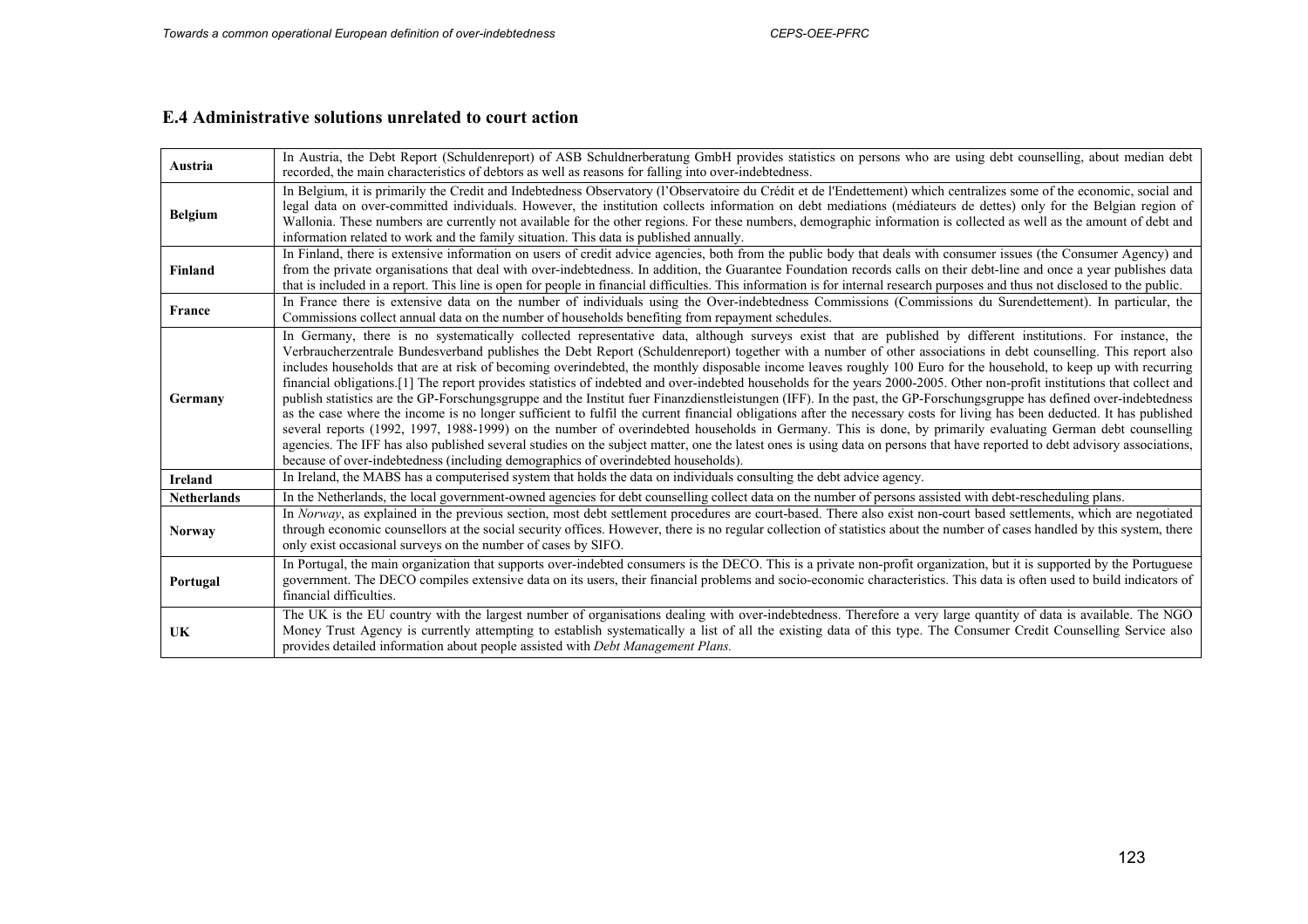# **E.5 Debt write-offs by Creditors**

| Austria        | In Austria, the KSV 1870 collects data on debt write-offs by banks and saves these in its credit register as soon as it receives a report from the creditor.                                                                                                                                                                   |  |
|----------------|--------------------------------------------------------------------------------------------------------------------------------------------------------------------------------------------------------------------------------------------------------------------------------------------------------------------------------|--|
| <b>Belgium</b> | In Belgium, data on the write-offs after completion of the legal procedure, called Règlement collectif des dettes, is published annually.                                                                                                                                                                                      |  |
| Bulgaria       | In Bulgaria, the Bulgarian National Bank collects information on debt write-offs from trade banks; however, this information is not published and is thus not<br>available to the general public.                                                                                                                              |  |
| Germany        | In Germany the SCHUFA collects data on debt write-offs. They collect data on all debts that are considered uncollectible and where the debtor is not asked to repay<br>his/her debt. It is not necessary that the debt be written-off in the balance sheet of the creditor.                                                    |  |
| <b>Italy</b>   | In Italy, the Bank of Italy collects information on gross write-offs of bad loans.                                                                                                                                                                                                                                             |  |
| France         | In France, the data is collected by the Banque de France, which registers it in the credit register FICP.                                                                                                                                                                                                                      |  |
| Finland        | In Finland, Statistics Finland issues data about debt write-offs, including those related to credit card accounts. However, data on individual units may not be<br>disclosed.                                                                                                                                                  |  |
| <b>Norway</b>  | In Norway, the Bank of Norway reports twice a year on loss on loans form Norwegian banks.                                                                                                                                                                                                                                      |  |
| Poland         | In Poland, the Central Bank annually collects data on specific provisioning against irregular assets. The available data is going back to 1998.                                                                                                                                                                                |  |
| UK             | In the UK there exists detailed data on debt write-offs, which is commonly used by policy makers. The Bank of England reports annually on credit write-offs and<br>other revaluations of loans by banks. It also collects data on credit card write offs. This way, over 99% of total bank lending to UK residents is covered. |  |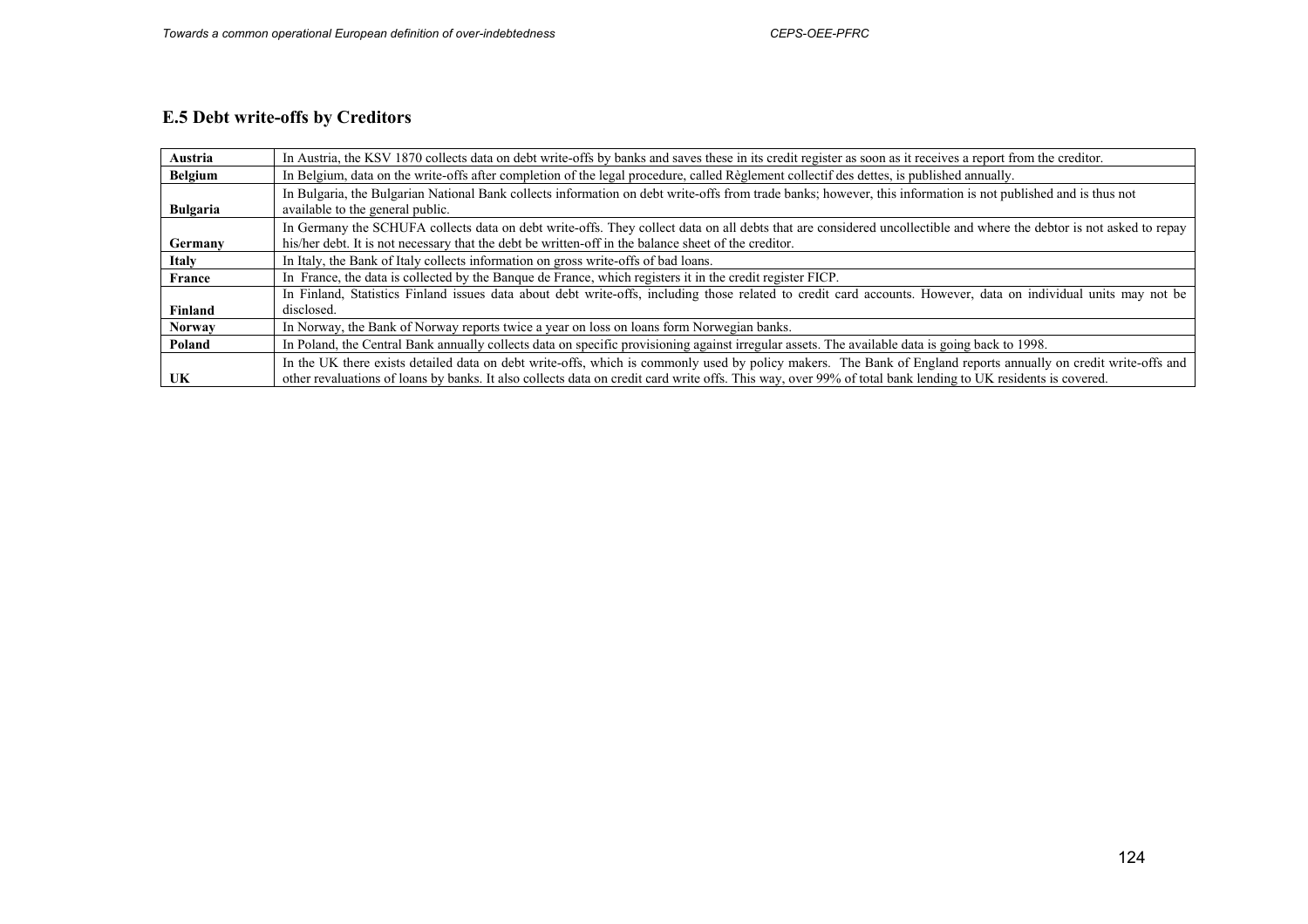## **E.6 Subjective indicators**

 $\overline{ }$ 

| Austria           | Austria, the Debt Report (Schuldenreport) of ASB Schuldnerberatung GmbH provides statistics on persons who use debt counselling, about median debt recorded, the<br>main characteristics of debtors as well as reasons for falling into over-indebtedness. The debt advice agencies define over-indebtedness as the inability to discharge all<br>payment obligations after deduction of current costs of living like expenses for food, clothing, rent and social and cultural needs. The National Bank of Austria<br>conducted a "survey on financial assets of private households", in which people were asked to give facts about their financial situation. Included were questions about<br>whether savings exist and/or if financial resources allowed the households to save. The survey, conducted in 2004, comprised data of 2,556 households, allowing for the<br>break-down into age, education and profession of the head of the household, household size, among others.                                                                                                                                                                                                                                                                                                                                                                                                                                                                                    |
|-------------------|---------------------------------------------------------------------------------------------------------------------------------------------------------------------------------------------------------------------------------------------------------------------------------------------------------------------------------------------------------------------------------------------------------------------------------------------------------------------------------------------------------------------------------------------------------------------------------------------------------------------------------------------------------------------------------------------------------------------------------------------------------------------------------------------------------------------------------------------------------------------------------------------------------------------------------------------------------------------------------------------------------------------------------------------------------------------------------------------------------------------------------------------------------------------------------------------------------------------------------------------------------------------------------------------------------------------------------------------------------------------------------------------------------------------------------------------------------------------------|
| <b>Belgium</b>    | In Belgium, there is nothing specific besides the EU Survey on Income and Living Conditions (EU-SILC) and a study on the possibility to build indicators on SILC<br>data. In Belgium, it is primarily the Credit and Indebtedness Observatory (l'Observatoire du Crédit et de l'Endettement) which centralizes some of the economic, social<br>and legal data on over-committed individuals. However, the Institute collects information on debt mediations (médiateurs de dettes) only for the Belgian region of<br>Wallonia. These numbers are currently not available for the other regions. For these numbers, demographic information is collected as well as the amount of debt and<br>information related to work and family situation. The data is published annually.                                                                                                                                                                                                                                                                                                                                                                                                                                                                                                                                                                                                                                                                                            |
| Czech<br>Republic | In the Czech Republic, it is the Czech Statistical Office that collects information in the "Living Conditions Survey." In 2005, it was asked whether consumers have<br>problems in repaying consumer credit. This is the national module of the EU-SILC and covers roughly 4,300 households that are interviewed.                                                                                                                                                                                                                                                                                                                                                                                                                                                                                                                                                                                                                                                                                                                                                                                                                                                                                                                                                                                                                                                                                                                                                         |
| Finland           | In Finland, it is the Guarantee Foundation that records calls on their debt-line and once a year publishes data that is included in a report. This line is open for people in<br>financial difficulties. The information is for internal research purposes only and is therefore not disclosed to the public. Statistics Finland records the number of<br>households whose debts exceed their ability to repay. This is based upon household interviews and data from administrative registers. This kind of survey last took place<br>in 2001-2002 with data available as of the beginning of 2003 and is currently being conducted again. The data from the 2006 survey will be ready at the end of 2007.                                                                                                                                                                                                                                                                                                                                                                                                                                                                                                                                                                                                                                                                                                                                                               |
| Germany           | In Germany, there is no systematically collected representative data, although surveys exist that are published by different institutions. For instance, the<br>Verbraucherzentrale Bundesverband publishes the Debt Report (Schuldenreport) together with a number of other associations in debt counselling. This report also<br>includes households that are at risk of becoming overindebted, the monthly disposable income leaves roughly 100 Euro for the household, to keep up with recurring<br>financial obligations. [1] The report provides statistics of indebted and over-indebted households for the years 2000-2005. Other non-profit institutions that collect and<br>publish statistics are the GP-Forschungsgruppe and the Institut fuer Finanzdienstleistungen (IFF). In the past, the GP-Forschungsgruppe has defined over-indebtedness<br>as the case where the income is no longer sufficient to fulfil the current financial obligations after the necessary costs for living has been deducted. It has published<br>several reports (1992, 1997, 1988-1999) on the number of overindebted households in Germany. This is done, by primarily evaluating German debt counselling<br>agencies. The IFF has also published several studies on the subject matter, one the latest ones is using data on persons that have reported to debt advisory associations,<br>because of over-indebtedness (including demographics of overindebted households). |
| France            | In France, the Household Indebtedness Observatory (Observatoire de l'endettement des ménages) of the French Banking Federation collects information via<br>questionnaires from households on replies where they state that repayment of credit is "really too heavy.".                                                                                                                                                                                                                                                                                                                                                                                                                                                                                                                                                                                                                                                                                                                                                                                                                                                                                                                                                                                                                                                                                                                                                                                                    |
| Greece            | There are two large scale surveys in Greece, which provide insights into the extent of financial difficulties. The first is a survey done on behalf of the Bank of Greece,<br>which was initiated in 2002 and repeated in 2005 (with no provision of being regularly repeated). These numbers are published in the Report of the Governor of the<br>Bank of Greece. The National Statistical Service of Greece conducted a survey in 2004 with revised figures presented in 2005 on indicators of social exclusion, where it<br>also asked the question as to whether households have difficulties in financing their debt.                                                                                                                                                                                                                                                                                                                                                                                                                                                                                                                                                                                                                                                                                                                                                                                                                                               |
| <b>Ireland</b>    | In Ireland, the Central Statistics Office (CSO) is the main statistical agency. The CSO carries out the EU-SILC Survey which examines the number of people who have<br>got into debt for ordinary living expenses in the previous 12 months. The Economic and Social Research Institute (ESRI), on the other hand, is an institution that<br>focuses on Ireland's economic and social development. ESRI carries out an annual Consumer Survey which asks people about the types of debt they have, the amounts<br>they owe and whether they consider the debt to be a burden to their household. The data is used to construct the IIB Bank/ESRI Consumer Sentiment Index and by the<br>Commission as input for the construction of its EU-15 Consumer Confidence Indicator.                                                                                                                                                                                                                                                                                                                                                                                                                                                                                                                                                                                                                                                                                              |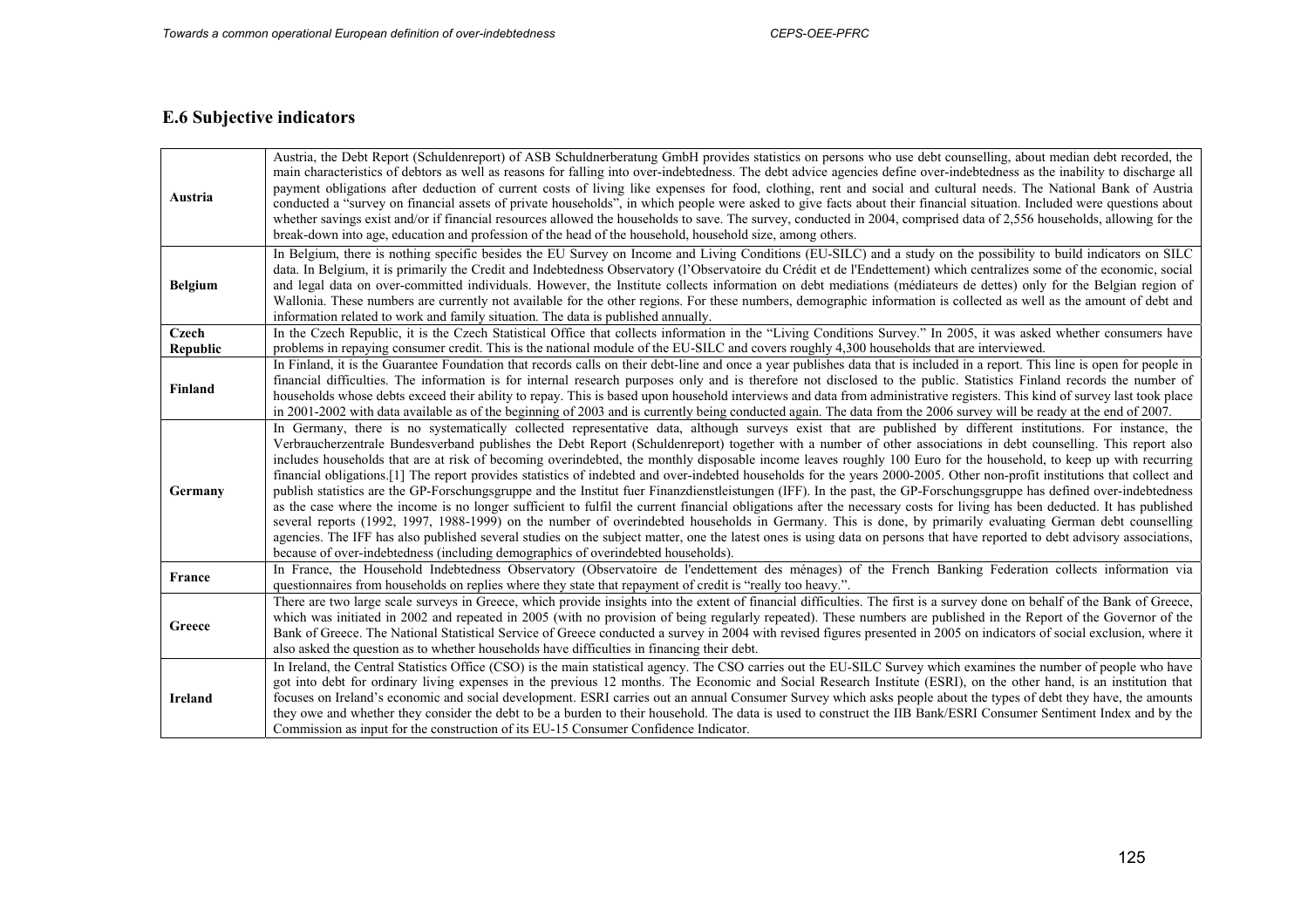| <b>Italy</b>       | In Italy, self-reporting is also recorded. For instance, the Bank of Italy reports data from the Survey on Households Income and Wealth (SHIW).[2] The data is provided<br>every two years and a sample used in the most recent surveys (2004) covers 8,012 families. Closely related is question C29 of the SHIW Questionnaire about the<br>present financial situation.[3] Consumers Associations offer some kind of advice services to persons in financial difficulties, and produce brochures to disseminate<br>information concerning how to deal with banks and how to properly face the problems linked to banking relationships and over-commitments. The most active are<br>Adiconsum, Altroconsumo and Movimento dei Consumatori.                                                                                                                                                                                                                                                                                                                                                                                                                                                                                                                                                                                                                                                                                        |
|--------------------|-------------------------------------------------------------------------------------------------------------------------------------------------------------------------------------------------------------------------------------------------------------------------------------------------------------------------------------------------------------------------------------------------------------------------------------------------------------------------------------------------------------------------------------------------------------------------------------------------------------------------------------------------------------------------------------------------------------------------------------------------------------------------------------------------------------------------------------------------------------------------------------------------------------------------------------------------------------------------------------------------------------------------------------------------------------------------------------------------------------------------------------------------------------------------------------------------------------------------------------------------------------------------------------------------------------------------------------------------------------------------------------------------------------------------------------|
| Lithuania          | In Lithuania, data is not published periodically, only conclusions are presented. It was found that FNS Gallup, a company focusing on media research, advertising<br>monitoring and media intelligence, occasionally surveys the population with regards to debt and financial commitment. The results, broken down by gender and age,<br>cannot be considered hard statistics. However, conclusions drawn are published and presented in newspapers and on the internet. The consumer survey of the<br>"Department of Statistics to the Government of the Republic of Lithuania" gives some insight into the subjectively felt financial situation of households. In this survey,<br>1,200 respondents (with a minimum age of 16) are interviewed each month, being asked 12 questions plus an additional 3 questions each quarter, to which one of five<br>possible answers has to be given ("fairly better", "better", "neutral", "worse", "markedly worse"). This allows for an evaluation of the financial situation of households<br>as well as the construction of a consumer confidence index. The reason for scarce data provision on subjective measures of over-indebtedness is that debt advice centres<br>- where data could easily be obtained through personal interviews - do not (yet) exist in Lithuania, as the State does not (yet) finance such agencies due to the lack of<br>corresponding legal provisions. |
| Luxembourg         | In Luxembourg, the "Socio-economic Panel Life in Luxembourg" constitutes a representative survey of households in Luxemburg carried out by the Centre for<br>Population, Poverty and Socio-Economic Policy Studies (Centre d'Etudes de Populations, de Pauvreté et de Politiques Socio-Economiques, CEPS) and the International<br>Network for Studies in Technology, Environment, Alternatives, Development (INSTEAD) in cooperation with Statistics Luxembourg (STATEC). It started in 2003 in<br>compliance with the set up of the EU-SILC survey and will be conducted every year. The respondents $-3,500$ households comprising 9,500 individuals – are asked to<br>answer questions relating to their monthly resources and the resulting difficulties in making ends meet.                                                                                                                                                                                                                                                                                                                                                                                                                                                                                                                                                                                                                                                  |
| <b>Netherlands</b> | Statistics Netherlands annually publishes the results of its "Survey of the Economic Situation of Households" (Consumenten Conjunctuur Onderzoek), for which<br>statistics on the economic and financial situation of households, drawn out of interviews of 1,000 households each month, are presented. One of the questions aims to<br>gain insight into the number of low-income households which claim to borrow in order to make ends meet. A follow up question then tries to evaluate the severity of the<br>situation by having the respondents choose to characterize their ability to make ends meet as either "difficult" or "very difficult".                                                                                                                                                                                                                                                                                                                                                                                                                                                                                                                                                                                                                                                                                                                                                                           |
| <b>Norway</b>      | In Norway, the non-bias governmental institute "National Institute of Consumer Research" (SIFO) conducts the SIFO survey, which is intended to be run every year.[4]<br>The self-proclaimed central theme of the survey within the area of consumer economy is debt problems of households and there ability to meet unforeseen expenses. In<br>order to provide for a valuable evaluation, the data are broken down into age, income, education, family type and employment.                                                                                                                                                                                                                                                                                                                                                                                                                                                                                                                                                                                                                                                                                                                                                                                                                                                                                                                                                       |
| Poland             | In Poland, there are three major surveys covering subjective over-indebtedness. The University of Finance and Management in Warsaw asks a sample of 3,000<br>households to give information about their financial situation and measures their income, debts, savings etc. The survey is repeated every two years. The PBS social<br>research agency interviewed 1,030 persons what kind of financial products they use, in what situations they take loans, how many outstanding loans they have, the<br>purpose the money was borrowed for and the level of their liabilities. Additionally, The Taylor Nelson Sofres PLC research group asked 972 persons to report on their<br>financial liabilities, the level of the liabilities, the purpose the money was borrowed for and the institution that it was borrowed from (2004).                                                                                                                                                                                                                                                                                                                                                                                                                                                                                                                                                                                                |
| <b>Spain</b>       | In Spain, the Bank of Spain reports data from the Survey on Households Income and Wealth (SHIW), which is provided every two years and covered 5,143 interviews<br>in 2002. With regards to the financial situation of the household several questions were asked, e.g. whether the household had financial difficulties which resulted in a<br>delay of the payment of any of their debts over the last year (question C29), with possible answers being "yes", "no" and "no debt". Furthermore, question 12.6 was<br>aimed at gaining insight into how households make ends meet with the six possible answers ranging from "with a lot of difficulties" to "very easily". In addition,<br>questions with regard to whether some money was saved or if larger-scale purchases could currently be undertaken in order to try to deepen the analysis.                                                                                                                                                                                                                                                                                                                                                                                                                                                                                                                                                                               |
| Sweden             | In Sweden, the Statistics Sweden (SCB) provides the so-called HEK-Survey, a detailed annual survey of the household sector with data on income, debt and wealth. The<br>survey is based on an administrative register – information collected from government bodies responsible for income transfers and taxation. Furthermore, approximately<br>half of the participating households are selected for interviews.                                                                                                                                                                                                                                                                                                                                                                                                                                                                                                                                                                                                                                                                                                                                                                                                                                                                                                                                                                                                                 |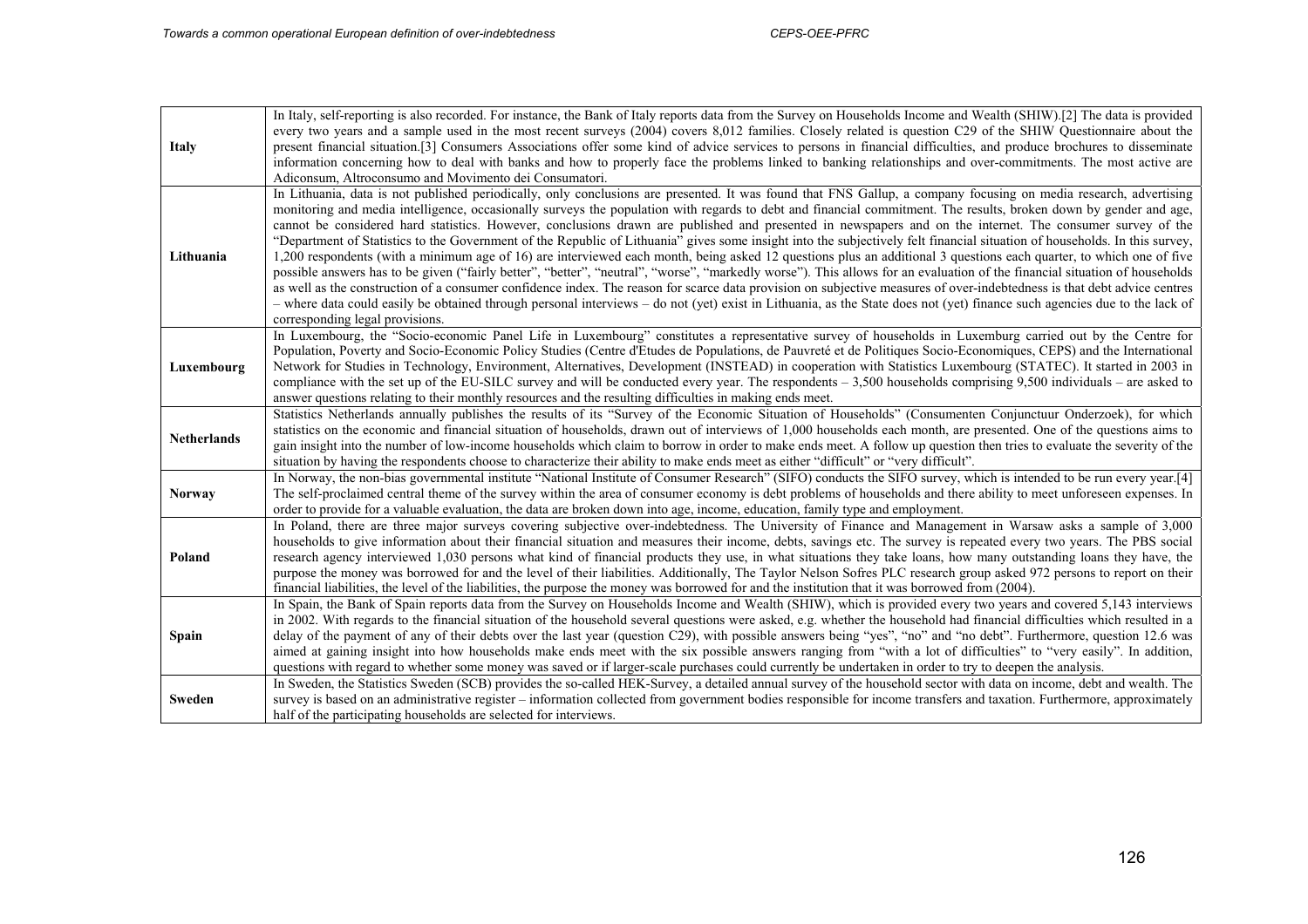|                          | In the United Kingdom, a number of surveys are used for mapping financial difficulties. The Institute for Social and Economic Research at Essex University undertakes<br>the British Household Panel Survey (BHPS) which covers 10,000 households in England, Scotland and Wales. Northern Ireland has had its own separate panel survey<br>since 2001. Every five years the BHPS covers difficulties in payments, the credit payment burden and the burden of secured and unsecured borrowing repayments.                                                                                                                                                                                                                                                                                                                      |
|--------------------------|---------------------------------------------------------------------------------------------------------------------------------------------------------------------------------------------------------------------------------------------------------------------------------------------------------------------------------------------------------------------------------------------------------------------------------------------------------------------------------------------------------------------------------------------------------------------------------------------------------------------------------------------------------------------------------------------------------------------------------------------------------------------------------------------------------------------------------|
| <b>United</b><br>Kingdom | The Bank of England has commissioned NMG to undertake ad hoc surveys asking whether unsecured borrowing is a burden and reporting the percentage of people<br>replying that their debts are a heavy burden and/or somewhat a burden.<br>The Wealth and Assets Survey, by the Office for National Statistics, collects information about going into insolvency, arrears on any payments, whether borrowing or<br>household bills, including the number of months in arrears. It also includes information on amounts of all mortgage and non mortgage borrowing. The sample will be<br>base on 32,000 households in wave one (2 years). No data is yet available.<br>Furthermore, the Government has commissioned the National Centre for Social Research to carry out the Survey of English Housing which includes questions on |
|                          | difficulties with mortgage repayments and with rent. With the subjective answers given, the Bank of England calculates the percentage of owners with mortgage<br>repayment difficulties. This survey is repeated annually.                                                                                                                                                                                                                                                                                                                                                                                                                                                                                                                                                                                                      |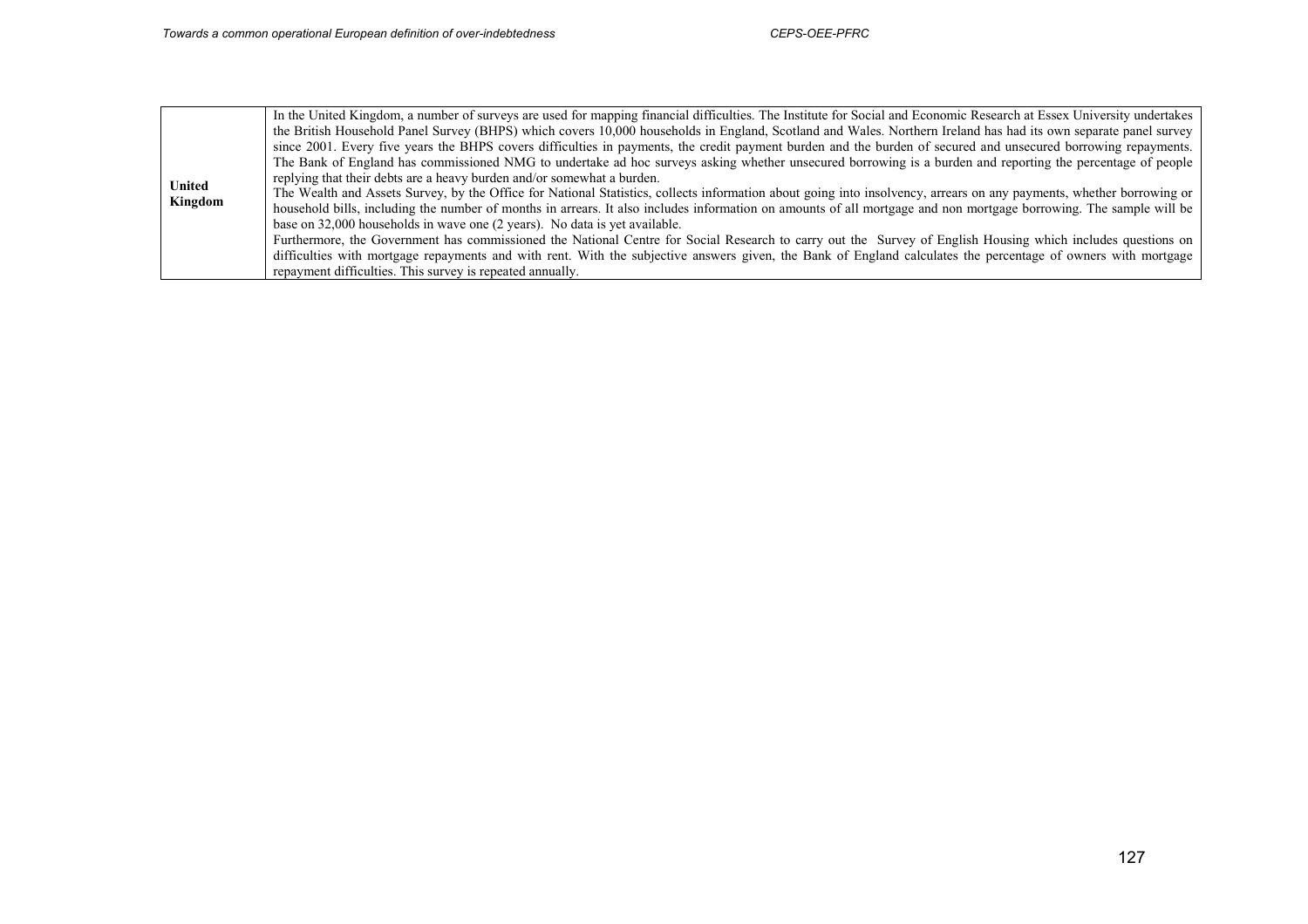| Country               | Law                                                        | Year      |
|-----------------------|------------------------------------------------------------|-----------|
| Austria               | Konkursordnung (zum Privatkonkurs)                         | 1995      |
| <b>Belgium</b>        | Loi sur le règlement collectif des dettes                  | 1998/2004 |
| <b>Bulgaria</b>       | There exists no law for individual bankruptcies            |           |
| <b>Czech Republic</b> | There exists no law for individual bankruptcies            |           |
| <b>Finland</b>        | Act on the Adjustment of the Debts of a Private Individual | 1993      |
| <b>France</b>         | Loi sur le surendettement                                  | 1989      |
| Germany               | Insolvenzordnung                                           | 1994      |
| Greece                | There exists no law for individual bankruptcies            |           |
| <b>Ireland</b>        | <b>Bankruptcy Act</b>                                      | 1988      |
| <b>Italy</b>          | There exists no law for individual bankruptcies            |           |
| Lithuania             | There exists no law for individual bankruptcies            |           |
| Luxemburg             | Loi la prévention du surendettement; Civil Procedure Code  | 2000      |
| <b>Netherlands</b>    | Bankruptcy Act (Faillissementswet)                         | 1896      |
| <b>Norway</b>         | <b>Consumer Bankruptcy Act</b>                             | 1992      |
| Poland                | There exists no law for individual bankruptcies            |           |
| Portugal              | <b>Insolvency Act</b>                                      | 2004      |
| Spain                 | <b>Insolvency Act</b>                                      | 2003      |
| <b>Sweden</b>         | Skuldssaneringslag                                         | 1994      |
| <b>United Kingdom</b> | <b>Insolvency Act</b>                                      | 1986      |

**Table 2 Overview of insolvency/bankruptcy laws for individuals in 19 countries**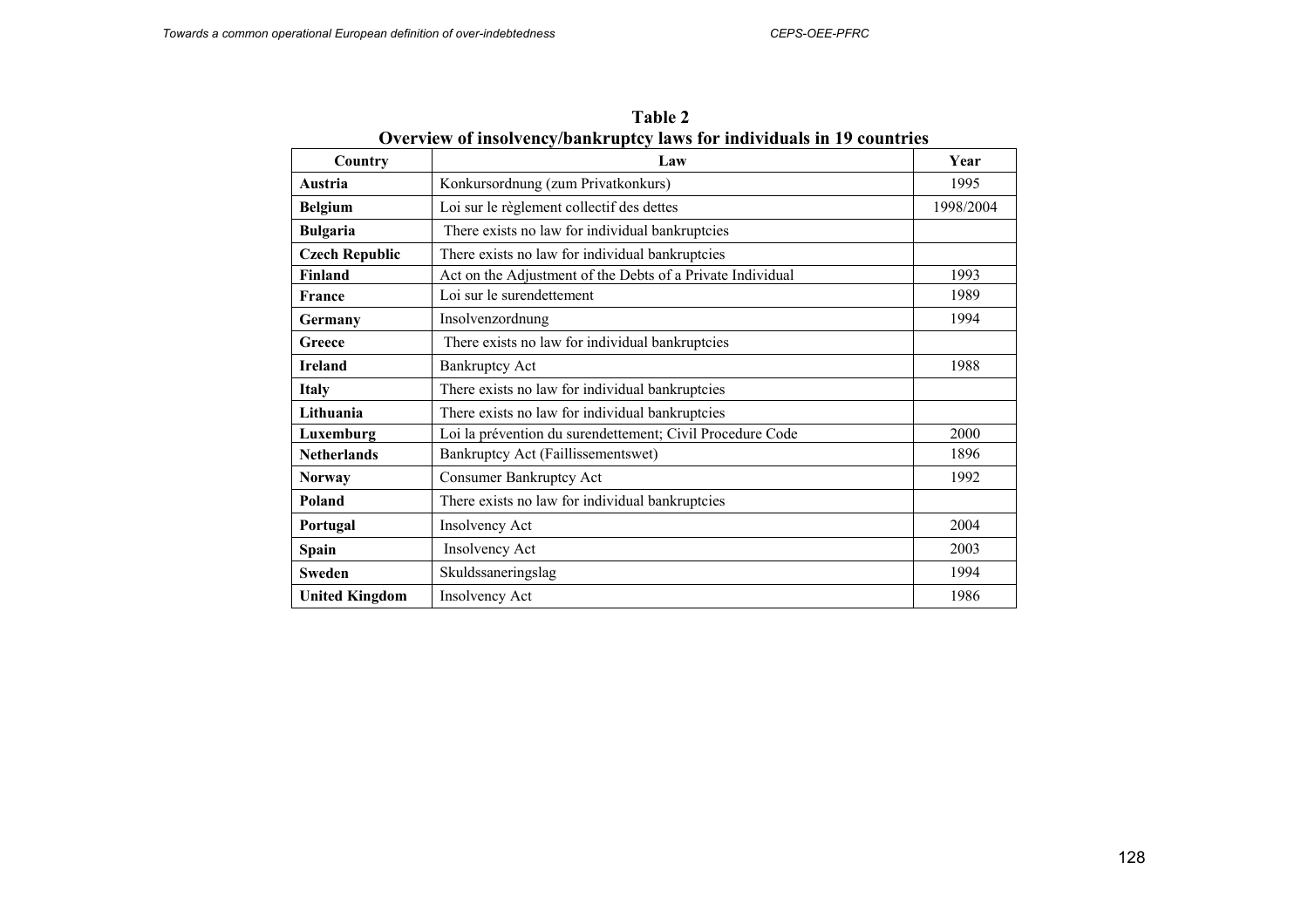## **Appendix F: Recommendation CM/Rec (2007) 8 of the Committee of Ministers to member states on legal solutions to debt problems**

*(Adopted by the Committee of Ministers on 20 June 2007 at the 999bis meeting of the Ministers' Deputies)*

The Committee of Ministers, under the terms of Article 15. *b* of the Statute of the Council of Europe,

Acknowledging that member states have entered an era where the use of credit has become an essential part of their economies;

Taking into account that the development of the consumer credit market can be beneficial both for the economic growth of member states and for the well-being of individuals;

Noting that although in the majority of cases credit contracts operate without difficulty, increased lending leads to increased debt problems and, in some cases, to over-indebtedness;

Bearing in mind that over-indebtedness of individuals and families has become an increasingly widespread problem in most member states, which frequently leads to social and health problems and social exclusion of families and may put children's basic needs at risk;

Stressing the responsibility of member states for the effects of their economic and social policies;

Agreeing upon the utmost importance of political, legal and practical measures which the governments of member states should adopt in order to prevent and solve debt problems effectively;

Underlining the need to strike a balance between the legitimate interests of creditors and the basic rights of debtors;

Taking into account Resolution No. 1 on seeking legal solutions to debt problems in a credit society, adopted by the European Ministers of Justice at their 26th Conference (2005);

Recalling Recommendation Rec(2003)17 of the Committee of Ministers to member states on enforcement;

Bearing in mind other work carried out at a European level concerning the settlement of disputes between creditors and debtors,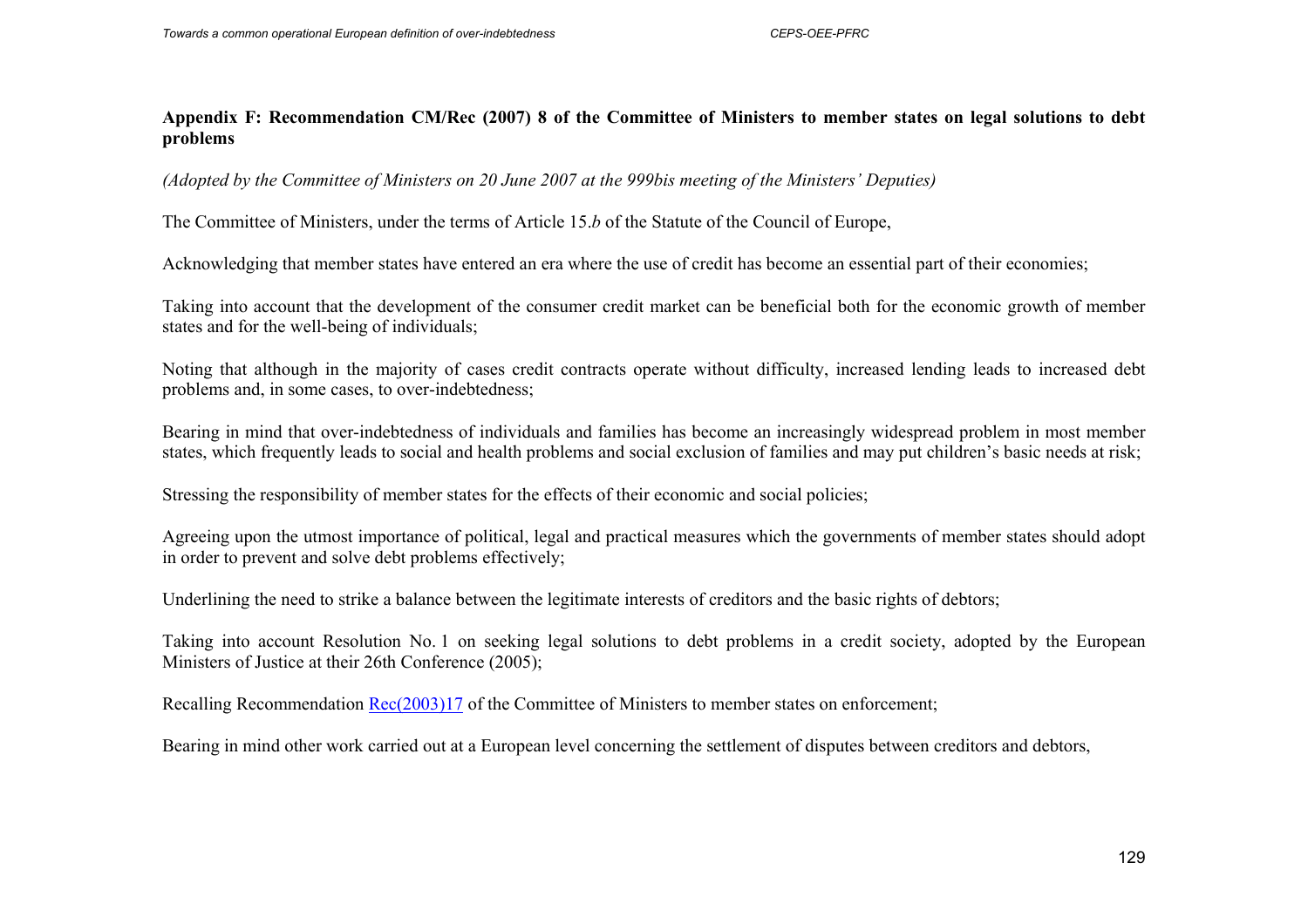Recommends that the governments of the member states, when formulating their internal legislation and practice and when seeking legal solutions to debt problems and to over-indebtedness:

- 1. note that for the purposes of this recommendation over-indebtedness means, but is not limited to, the situation where the debt burden of an individual or a family manifestly and/or on a long-term basis exceeds the repayment capacity;
- 2. aim to prevent over-indebtedness of individuals and families in particular by:

a. collecting information and statistics on debt problems and analysing the situation of over-indebted individuals and families in their countries;

b. introducing and developing financial literacy on the rights of consumers in general, and budget management in particular, as part of the national education system;

c. effective access to impartial financial, social and legal advice and counselling to those who have problems with and questions about their debts;

d. providing the necessary measures and regulations to ensure responsible practices during all phases of the credit relationship including marketing of credit as well as the collection and use of credit data and other financial information;

e. safeguarding the rights of the guarantors to information as well as preventing the irresponsible use of guarantees;

## 3. take appropriate measures to alleviate the effects of the recovery of debt in particular by:

a. ensuring an efficient and unbiased enforcement system as well as appropriate legislation, which defines the powers of enforcement agents;

b. respecting the debtor's rights and human dignity at all stages of debt collection and debt enforcement procedures without infringing the rights of creditors;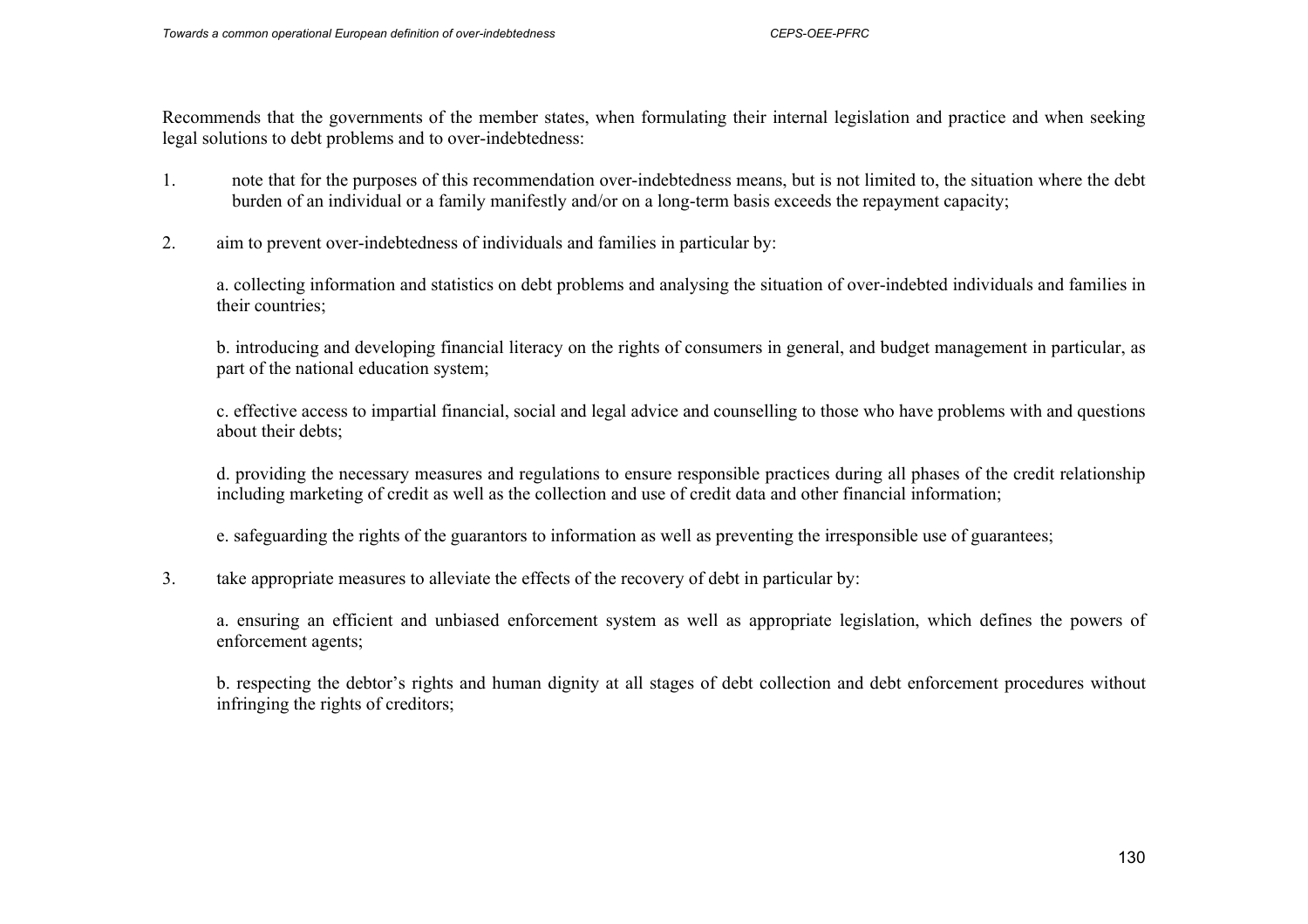c. introducing enforcement alleviation procedures, including the protection of the essential assets of the debtor and garnishment of part of his/her revenue, which take into account the need to strike a balance between the protection of at least the basic living needs of the debtor and his/her family and the efficiency of debt recovery;

d. ensuring the rights of the guarantors of the debtor at all stages of debt enforcement procedure, including, as far as possible, the right to treatment equal to that accorded to the debtor;

e. facilitating the recognition and enforcement in member states of payment judgments and repayment plans emanating from the competent authorities in other member states;

4. introduce mechanisms necessary to facilitate rehabilitation of over-indebted individuals and families and their reintegration into society in particular by:

a. ensuring that debtors have effective access to impartial advice and to debt adjustment in accordance with the criteria established by national law;

b. ensuring that payment plans in debt adjustment are reasonable, in accordance with national practices, both in repayment obligations and in duration;

- c. ensuring that debt adjustment covers all debts, excluding only those covered by special waivers provided under national law;
- d. establishing mechanisms for extra-judicial settlements and encouraging such settlements between the debtor and creditor;
- e. effectively limiting the means of creditors to hinder debt settlements unreasonably;

f. encouraging effective financial and social inclusion of over-indebted individuals and families, in particular by promoting their access to the labour market;

g. encouraging the active participation of the debtor in debt settlement and, where necessary, counselling and advice following the debt settlement;